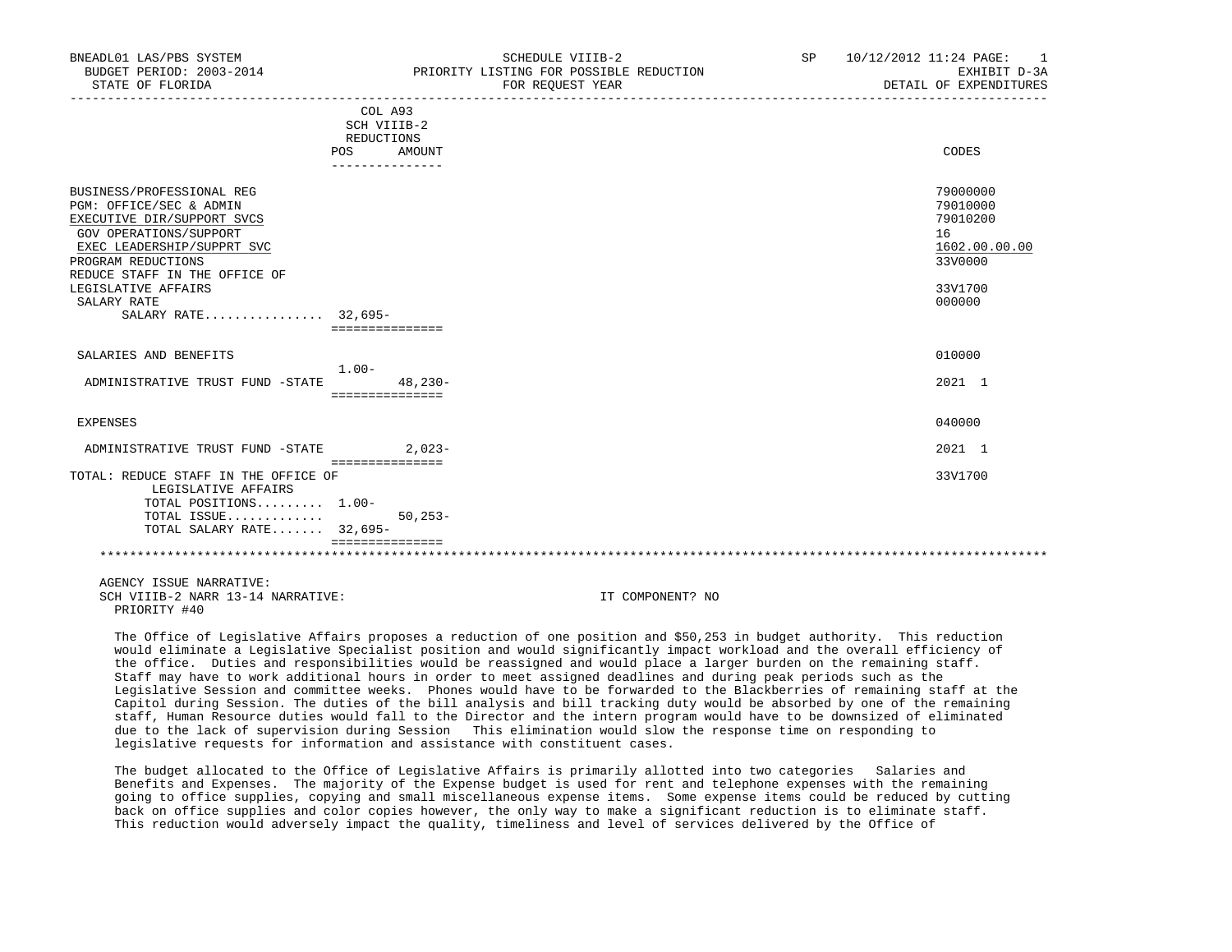| BNEADL01 LAS/PBS SYSTEM<br>BUDGET PERIOD: 2003-2014<br>STATE OF FLORIDA                                                          |                               | PRIORITY LISTING FOR POSSIBLE REDUCTION<br>FOR REQUEST YEAR | SCHEDULE VIIIB-2 |                                                          |  | SP 10/12/2012 11:24 PAGE:<br>2<br>EXHIBIT D-3A<br>DETAIL OF EXPENDITURES |
|----------------------------------------------------------------------------------------------------------------------------------|-------------------------------|-------------------------------------------------------------|------------------|----------------------------------------------------------|--|--------------------------------------------------------------------------|
| ____________________________________                                                                                             | COL A93                       |                                                             |                  |                                                          |  |                                                                          |
|                                                                                                                                  | SCH VIIIB-2                   |                                                             |                  |                                                          |  |                                                                          |
|                                                                                                                                  | REDUCTIONS                    |                                                             |                  |                                                          |  |                                                                          |
|                                                                                                                                  | POS AMOUNT<br>--------------- |                                                             |                  |                                                          |  | CODES                                                                    |
| BUSINESS/PROFESSIONAL REG                                                                                                        |                               |                                                             |                  |                                                          |  | 79000000                                                                 |
| PGM: OFFICE/SEC & ADMIN                                                                                                          |                               |                                                             |                  |                                                          |  | 79010000                                                                 |
| EXECUTIVE DIR/SUPPORT SVCS                                                                                                       |                               |                                                             |                  |                                                          |  | 79010200                                                                 |
| GOV OPERATIONS/SUPPORT                                                                                                           |                               |                                                             |                  |                                                          |  | 16                                                                       |
| EXEC LEADERSHIP/SUPPRT SVC                                                                                                       |                               |                                                             |                  |                                                          |  | 1602.00.00.00                                                            |
| PROGRAM REDUCTIONS                                                                                                               |                               |                                                             |                  |                                                          |  | 33V0000                                                                  |
| REDUCE STAFF IN THE OFFICE OF<br>LEGISLATIVE AFFAIRS                                                                             |                               |                                                             |                  |                                                          |  | 33V1700                                                                  |
| Legislative Affairs to the Legislature, Governor's Office, other state agencies and constituents.                                |                               |                                                             |                  |                                                          |  |                                                                          |
|                                                                                                                                  |                               |                                                             |                  |                                                          |  |                                                                          |
| POSITION DETAIL OF SALARIES AND BENEFITS:                                                                                        |                               |                                                             |                  |                                                          |  | LAPSE LAPSED SALARIES                                                    |
|                                                                                                                                  |                               |                                                             |                  | FTE BASE RATE ADDITIVES BENEFITS SUBTOTAL % AND BENEFITS |  |                                                                          |
|                                                                                                                                  |                               |                                                             |                  |                                                          |  |                                                                          |
| A93 - SCH VIIIB-2 REDUCTIONS                                                                                                     |                               |                                                             |                  |                                                          |  |                                                                          |
| CHANGES TO CURRENTLY AUTHORIZED POSITIONS                                                                                        |                               |                                                             |                  |                                                          |  |                                                                          |
| 7885 LEGISLATIVE COORDINATOR-DBPR                                                                                                |                               |                                                             |                  |                                                          |  |                                                                          |
| R5001 001                                                                                                                        | $1.00-32,695-$                |                                                             |                  |                                                          |  | $15,535-$ 48, 230 - 0.00 48, 230 -                                       |
| TOTALS FOR ISSUE BY FUND                                                                                                         |                               |                                                             |                  |                                                          |  |                                                                          |
| 2021 ADMINISTRATIVE TRUST FUND                                                                                                   |                               |                                                             |                  |                                                          |  | $48,230-$<br>---------------                                             |
|                                                                                                                                  |                               |                                                             |                  |                                                          |  |                                                                          |
|                                                                                                                                  |                               |                                                             |                  | $1.00 - 32,695 - 15,535 - 48,230 -$                      |  | 48,230-                                                                  |
|                                                                                                                                  |                               |                                                             |                  |                                                          |  |                                                                          |
|                                                                                                                                  |                               |                                                             |                  |                                                          |  |                                                                          |
|                                                                                                                                  |                               |                                                             |                  |                                                          |  | 33V1720                                                                  |
|                                                                                                                                  |                               |                                                             |                  |                                                          |  | 000000                                                                   |
| SALARY RATE $40,442-$                                                                                                            | ===============               |                                                             |                  |                                                          |  |                                                                          |
|                                                                                                                                  |                               |                                                             |                  |                                                          |  |                                                                          |
|                                                                                                                                  | $1.00 -$                      |                                                             |                  |                                                          |  | 010000                                                                   |
| ADMINISTRATIVE TRUST FUND -STATE 56,974-                                                                                         |                               |                                                             |                  |                                                          |  | 2021 1                                                                   |
| SALARIES AND BENEFITS<br>INSPECTOR GENERAL                                                                                       | ================              |                                                             |                  |                                                          |  | 33V1720                                                                  |
| TOTAL POSITIONS $1.00-$                                                                                                          |                               |                                                             |                  |                                                          |  |                                                                          |
| REDUCE STAFF IN THE OFFICE OF THE<br>INSPECTOR GENERAL<br>SALARY RATE<br>TOTAL: REDUCE STAFF IN THE OFFICE OF THE<br>TOTAL ISSUE | $56,974-$                     |                                                             |                  |                                                          |  |                                                                          |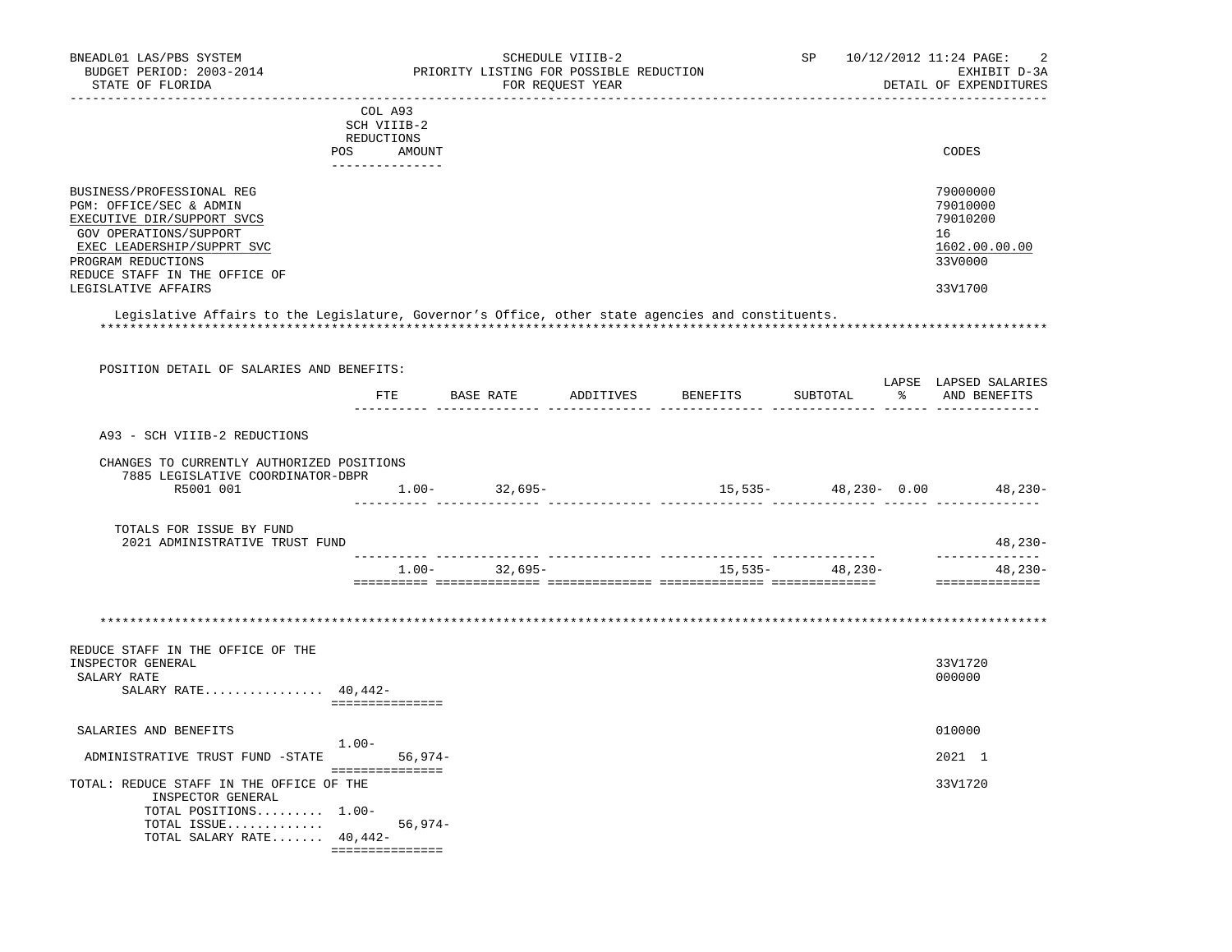DETAIL OF EXPENDITURES

|                                                                                                                                                                                                       | COL A93<br>SCH VIIIB-2<br><b>REDUCTIONS</b><br>AMOUNT<br><b>POS</b><br>---------------- | CODES                                                              |
|-------------------------------------------------------------------------------------------------------------------------------------------------------------------------------------------------------|-----------------------------------------------------------------------------------------|--------------------------------------------------------------------|
| BUSINESS/PROFESSIONAL REG<br>PGM: OFFICE/SEC & ADMIN<br>EXECUTIVE DIR/SUPPORT SVCS<br>GOV OPERATIONS/SUPPORT<br>EXEC LEADERSHIP/SUPPRT SVC<br>PROGRAM REDUCTIONS<br>REDUCE STAFF IN THE OFFICE OF THE |                                                                                         | 79000000<br>79010000<br>79010200<br>16<br>1602.00.00.00<br>33V0000 |
| INSPECTOR GENERAL                                                                                                                                                                                     |                                                                                         | 33V1720                                                            |

 AGENCY ISSUE NARRATIVE: SCH VIIIB-2 NARR 13-14 NARRATIVE: IT COMPONENT? NO PRIORITY #44

 The Office of the Inspector General (OIG) proposes a reduction of 1 position and \$56,974 in budget authority. This reduction would eliminate a Management Review Specialist (Auditor) position that is responsible for conducting audits and special assignments for the OIG in accordance with Section 20.055, Florida Statutes. The Management Review Specialist spends an estimated 2,040 hours per year on audit duties and responsibilities. If this position were to be eliminated the work could not be absorbed by remaining staff. Audits could not be performed in a timely manner nor could the statutory requirements be met. This reduction would adversely impact the quality, timeliness, and level of services delivered by the Office of the Inspector General. \*\*\*\*\*\*\*\*\*\*\*\*\*\*\*\*\*\*\*\*\*\*\*\*\*\*\*\*\*\*\*\*\*\*\*\*\*\*\*\*\*\*\*\*\*\*\*\*\*\*\*\*\*\*\*\*\*\*\*\*\*\*\*\*\*\*\*\*\*\*\*\*\*\*\*\*\*\*\*\*\*\*\*\*\*\*\*\*\*\*\*\*\*\*\*\*\*\*\*\*\*\*\*\*\*\*\*\*\*\*\*\*\*\*\*\*\*\*\*\*\*\*\*\*\*\*\*

POSITION DETAIL OF SALARIES AND BENEFITS:

|                                                                                                   | FTE      | BASE RATE | ADDITIVES | BENEFITS | LAPSE<br>ႜ<br>SUBTOTAL | LAPSED SALARIES<br>AND BENEFITS |
|---------------------------------------------------------------------------------------------------|----------|-----------|-----------|----------|------------------------|---------------------------------|
| A93 - SCH VIIIB-2 REDUCTIONS                                                                      |          |           |           |          |                        |                                 |
| CHANGES TO CURRENTLY AUTHORIZED POSITIONS<br>2239 MANAGEMENT REVIEW SPECIALIST - SES<br>R5004 001 | $1.00 -$ | 40,442-   |           | 16,532-  | $56,974 - 0.00$        | $56,974-$                       |
|                                                                                                   |          |           |           |          |                        |                                 |
| TOTALS FOR ISSUE BY FUND<br>2021 ADMINISTRATIVE TRUST FUND                                        |          |           |           |          |                        | $56,974-$                       |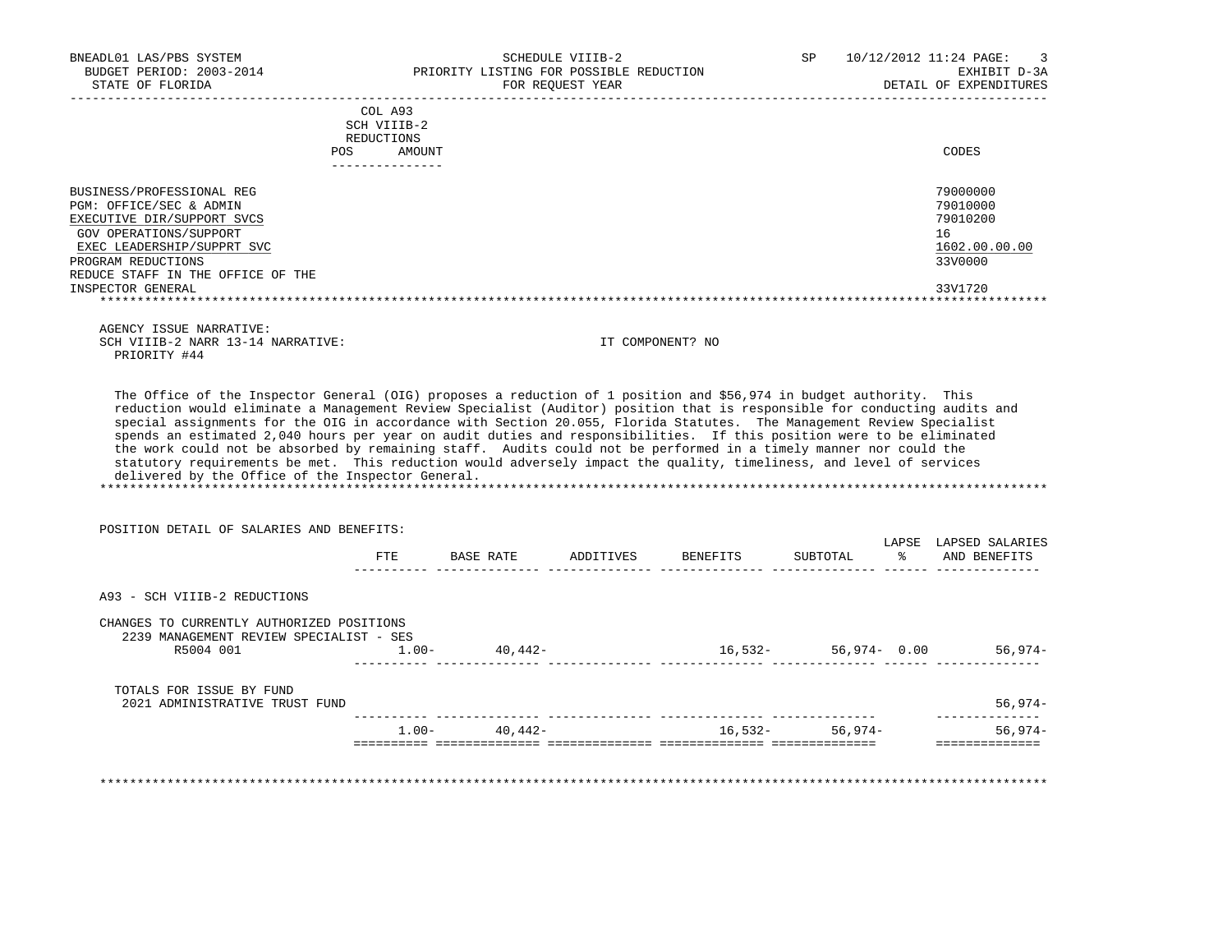| BUDGET PERIOD: 2003-2014<br>STATE OF FLORIDA                                                                                                                                                                                                                                 |                                                                           | PRIORITY LISTING FOR POSSIBLE REDUCTION<br>FOR REQUEST YEAR | EXHIBIT D-3A<br>DETAIL OF EXPENDITURES                                                  |
|------------------------------------------------------------------------------------------------------------------------------------------------------------------------------------------------------------------------------------------------------------------------------|---------------------------------------------------------------------------|-------------------------------------------------------------|-----------------------------------------------------------------------------------------|
|                                                                                                                                                                                                                                                                              | COL A93<br>SCH VIIIB-2<br>REDUCTIONS<br>POS<br>AMOUNT<br>---------------- |                                                             | CODES                                                                                   |
| BUSINESS/PROFESSIONAL REG<br>PGM: OFFICE/SEC & ADMIN<br>EXECUTIVE DIR/SUPPORT SVCS<br><b>GOV OPERATIONS/SUPPORT</b><br>EXEC LEADERSHIP/SUPPRT SVC<br>PROGRAM REDUCTIONS<br>REDUCE LEGAL STAFF IN THE OFFICE OF<br>THE GENERAL COUNSEL<br>SALARY RATE<br>SALARY RATE 109,687- | ===============                                                           |                                                             | 79000000<br>79010000<br>79010200<br>16<br>1602.00.00.00<br>33V0000<br>33V1730<br>000000 |
| SALARIES AND BENEFITS<br>ADMINISTRATIVE TRUST FUND -STATE                                                                                                                                                                                                                    | $2.00 -$<br>146,457-<br>===============                                   |                                                             | 010000<br>2021 1                                                                        |
| EXPENSES<br>ADMINISTRATIVE TRUST FUND -STATE 736-                                                                                                                                                                                                                            |                                                                           |                                                             | 040000<br>2021 1                                                                        |
| TOTAL: REDUCE LEGAL STAFF IN THE OFFICE OF<br>THE GENERAL COUNSEL<br>TOTAL POSITIONS 2.00-<br>TOTAL ISSUE $147,193-$<br>TOTAL SALARY RATE 109,687-                                                                                                                           | ===============<br>===============                                        |                                                             | 33V1730                                                                                 |
| AGENCY ISSUE NARRATIVE:<br>SCH VIIIB-2 NARR 13-14 NARRATIVE:<br>PRIORITY #55                                                                                                                                                                                                 |                                                                           | IT COMPONENT? NO                                            |                                                                                         |

BNEADL01 LAS/PBS SYSTEM SCHEDULE VIIIB-2 SCHEDULE VIIIB-2 SP 10/12/2012 11:24 PAGE: 4

 The Office of the General Counsel (OGC) proposes a reduction of 2 Attorney positions and \$147,193 in budget authority. This reduction includes the elimination of the following positions:

 Senior Attorney - position is in the Construction Unit. There would be an adverse impact on the remaining construction attorneys, as they would be assuming the additional responsibilities of an increased caseload. The unit workload of prosecuting Licensees is subject to increasing exponentially, in the event Florida sustains a hurricane or other natural disaster event. Based on the large volume of construction cases that the Department prosecutes, OGC's Construction Unit consists of eight attorneys, making it the largest single unity within OGC. OGC proposes eliminating a construction attorney from this unit because doing so would cause less immediate harm than eliminating another attorney position from one of OGC's small legal units.

 Senior Attorney - position is in the Pari-Mutuel Wagering (PMW) Unit. Presently, four PMW OGC attorneys serve the Division of Pari-Mutuel Wagering. Reducing PMW's legal staff from four to three attorneys would create an extra burden on the remaining attorneys who would have to assume the additional responsibilities of an increased case load. The extra case load will delay the prosecution of cases and the remaining attorneys will have less time to devote to very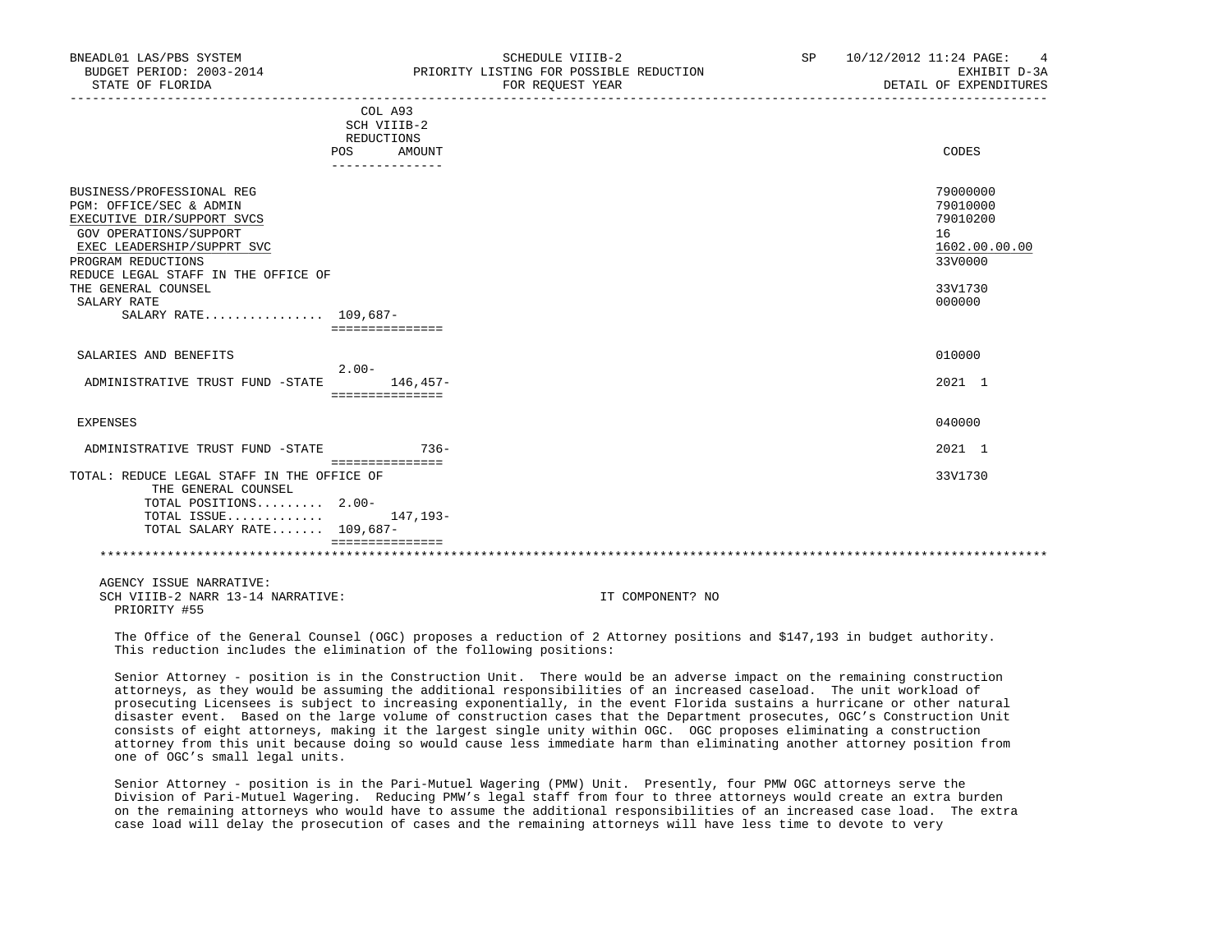|     | --------------- |       |
|-----|-----------------|-------|
| POS | AMOUNT          | CODES |
|     | REDUCTIONS      |       |
|     | SCH VIIIB-2     |       |
|     | COL A93         |       |

| BUSINESS/PROFESSIONAL REG           | 79000000      |
|-------------------------------------|---------------|
| PGM: OFFICE/SEC & ADMIN             | 79010000      |
| EXECUTIVE DIR/SUPPORT SVCS          | 79010200      |
| GOV OPERATIONS/SUPPORT              | 16            |
| EXEC LEADERSHIP/SUPPRT SVC          | 1602.00.00.00 |
| PROGRAM REDUCTIONS                  | 33V0000       |
| REDUCE LEGAL STAFF IN THE OFFICE OF |               |
| THE GENERAL COUNSEL                 | 33V1730       |

 complicated matters relating to tax collection, and other cases which expose the Department to the awarding of very costly attorney fees. The proposal to eliminate one attorney from the PMW unit would cause less immediate harm than would eliminating an attorney position from one of its smaller legal units.

 In order to find a five percent budget reduction, it is necessary for OGC to propose cutting FTE positions. OGC does not employ any attorney who is not fully engaged delivering legal services. Any loss of an attorney position would adversely impact OGC's ability to timely and adequately serve the Department's licensees and the citizens of Florida. \*\*\*\*\*\*\*\*\*\*\*\*\*\*\*\*\*\*\*\*\*\*\*\*\*\*\*\*\*\*\*\*\*\*\*\*\*\*\*\*\*\*\*\*\*\*\*\*\*\*\*\*\*\*\*\*\*\*\*\*\*\*\*\*\*\*\*\*\*\*\*\*\*\*\*\*\*\*\*\*\*\*\*\*\*\*\*\*\*\*\*\*\*\*\*\*\*\*\*\*\*\*\*\*\*\*\*\*\*\*\*\*\*\*\*\*\*\*\*\*\*\*\*\*\*\*\*

| POSITION DETAIL OF SALARIES AND BENEFITS:                         |          |           |           |          |                 |             |                                 |
|-------------------------------------------------------------------|----------|-----------|-----------|----------|-----------------|-------------|---------------------------------|
|                                                                   | FTE.     | BASE RATE | ADDITIVES | BENEFITS | SUBTOTAL        | LAPSE<br>ႜႜ | LAPSED SALARIES<br>AND BENEFITS |
| A93 - SCH VIIIB-2 REDUCTIONS                                      |          |           |           |          |                 |             |                                 |
| CHANGES TO CURRENTLY AUTHORIZED POSITIONS<br>7738 SENIOR ATTORNEY |          |           |           |          |                 |             |                                 |
| R5005 001                                                         | $1.00 -$ | 48,746-   |           | 17,600-  | 66,346-0.00     |             | 66,346-                         |
|                                                                   |          |           |           |          |                 |             |                                 |
| R5006 001                                                         | $1.00-$  | 60,941-   |           | 19,170-  | $80,111 - 0.00$ |             |                                 |
| TOTALS FOR ISSUE BY FUND                                          |          |           |           |          |                 |             | $80,111-$                       |
| 2021 ADMINISTRATIVE TRUST FUND                                    |          |           |           |          |                 |             | $146, 457 -$                    |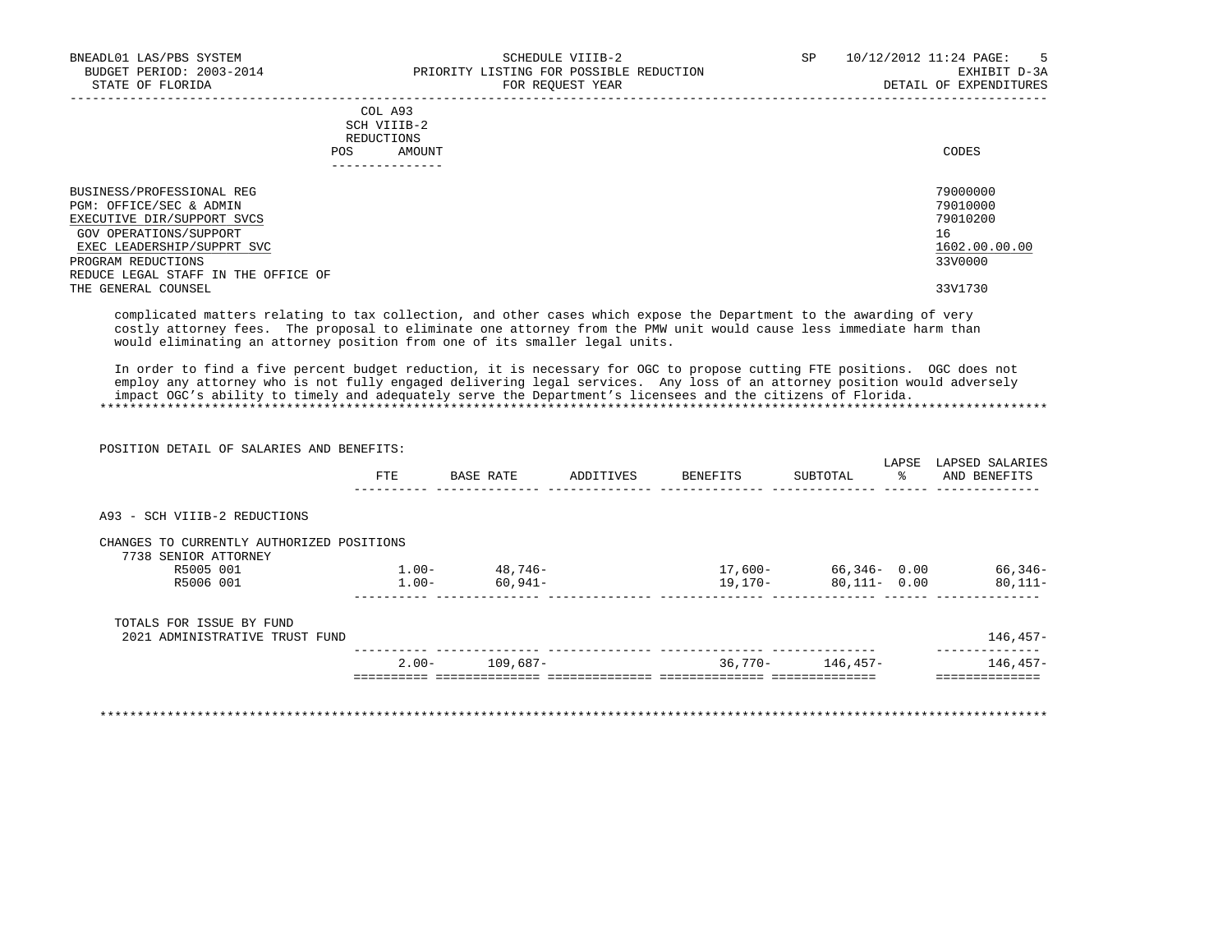|                                                                                                                                                                                                                                                                              | COL A93<br>SCH VIIIB-2<br>REDUCTIONS |           |                                                                                         |
|------------------------------------------------------------------------------------------------------------------------------------------------------------------------------------------------------------------------------------------------------------------------------|--------------------------------------|-----------|-----------------------------------------------------------------------------------------|
|                                                                                                                                                                                                                                                                              | POS                                  | AMOUNT    | CODES                                                                                   |
| BUSINESS/PROFESSIONAL REG<br>PGM: OFFICE/SEC & ADMIN<br>EXECUTIVE DIR/SUPPORT SVCS<br>GOV OPERATIONS/SUPPORT<br>EXEC LEADERSHIP/SUPPRT SVC<br>PROGRAM REDUCTIONS<br>REDUCE LEGAL SUPPORT STAFF IN THE<br>OFFICE OF THE GENERAL COUNSEL<br>SALARY RATE<br>SALARY RATE 16,608- |                                      |           | 79000000<br>79010000<br>79010200<br>16<br>1602.00.00.00<br>33V0000<br>33V1740<br>000000 |
|                                                                                                                                                                                                                                                                              | ===============                      |           |                                                                                         |
| SALARIES AND BENEFITS                                                                                                                                                                                                                                                        | $1.00 -$                             |           | 010000                                                                                  |
| ADMINISTRATIVE TRUST FUND -STATE                                                                                                                                                                                                                                             | ===============                      | $28.915-$ | 2021 1                                                                                  |
| TOTAL: REDUCE LEGAL SUPPORT STAFF IN THE<br>OFFICE OF THE GENERAL COUNSEL<br>TOTAL POSITIONS 1.00-<br>TOTAL ISSUE<br>TOTAL SALARY RATE 16,608-                                                                                                                               |                                      | $28.915-$ | 33V1740                                                                                 |
|                                                                                                                                                                                                                                                                              |                                      |           |                                                                                         |

 AGENCY ISSUE NARRATIVE: SCH VIIIB-2 NARR 13-14 NARRATIVE: IT COMPONENT? NO PRIORITY #21

 The Office of the General Counsel (OGC) proposes a reduction of 1 Administrative Assistant I position and \$28,915 in budget authority within its Alcoholic Beverages and Tobacco Unit. Eliminating this position would adversely impact the remaining two assistants in the unit due to the workload being reassigned to them. It would also have an adverse effect on the attorneys in the unit by slowing down the support services they need and resulting in attorneys spending their time performing clerical work instead of doing legal work.

 In order to find a five percent budget reduction, it is necessary for OGC to propose cutting FTE positions. OGC does not employ any administrative assistants who are not fully engaged in providing support services to our attorneys or staff. Any loss of an administrative assistant would adversely impact OGC'S ability to timely and adequately serve the Department's licensees and the citizens of Florida. \*\*\*\*\*\*\*\*\*\*\*\*\*\*\*\*\*\*\*\*\*\*\*\*\*\*\*\*\*\*\*\*\*\*\*\*\*\*\*\*\*\*\*\*\*\*\*\*\*\*\*\*\*\*\*\*\*\*\*\*\*\*\*\*\*\*\*\*\*\*\*\*\*\*\*\*\*\*\*\*\*\*\*\*\*\*\*\*\*\*\*\*\*\*\*\*\*\*\*\*\*\*\*\*\*\*\*\*\*\*\*\*\*\*\*\*\*\*\*\*\*\*\*\*\*\*\*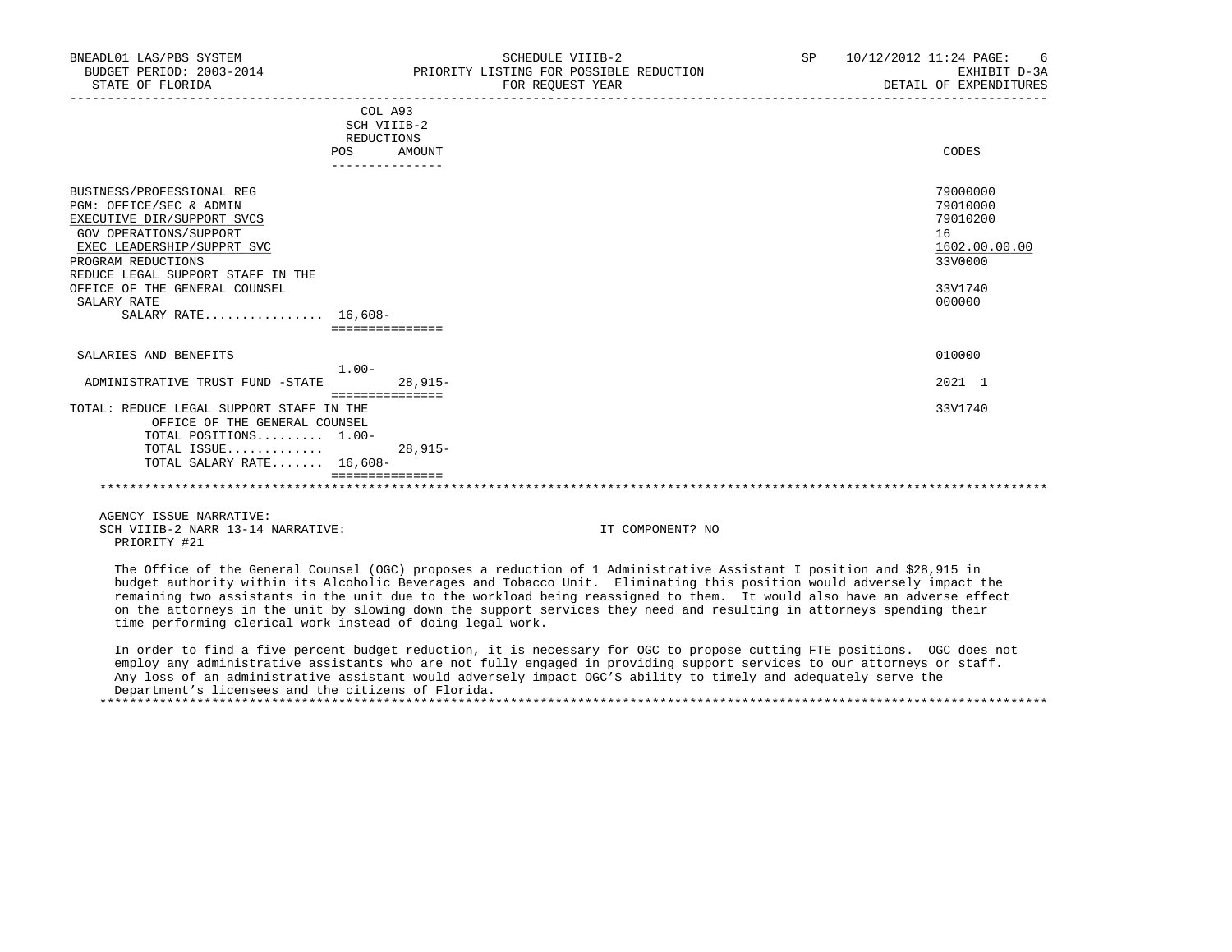| BNEADL01 LAS/PBS SYSTEM<br>BUDGET PERIOD: 2003-2014<br>STATE OF FLORIDA                                                                                                                                                                |                                                | PRIORITY LISTING FOR POSSIBLE REDUCTION | SCHEDULE VIIIB-2<br>FOR REQUEST YEAR |          |                  |               | SP 10/12/2012 11:24 PAGE:<br>7<br>EXHIBIT D-3A<br>DETAIL OF EXPENDITURES      |
|----------------------------------------------------------------------------------------------------------------------------------------------------------------------------------------------------------------------------------------|------------------------------------------------|-----------------------------------------|--------------------------------------|----------|------------------|---------------|-------------------------------------------------------------------------------|
| POS                                                                                                                                                                                                                                    | COL A93<br>SCH VIIIB-2<br>REDUCTIONS<br>AMOUNT |                                         |                                      |          |                  |               | CODES                                                                         |
| BUSINESS/PROFESSIONAL REG<br>PGM: OFFICE/SEC & ADMIN<br>EXECUTIVE DIR/SUPPORT SVCS<br>GOV OPERATIONS/SUPPORT<br>EXEC LEADERSHIP/SUPPRT SVC<br>PROGRAM REDUCTIONS<br>REDUCE LEGAL SUPPORT STAFF IN THE<br>OFFICE OF THE GENERAL COUNSEL |                                                |                                         |                                      |          |                  |               | 79000000<br>79010000<br>79010200<br>16<br>1602.00.00.00<br>33V0000<br>33V1740 |
| POSITION DETAIL OF SALARIES AND BENEFITS:                                                                                                                                                                                              | ETE                                            | BASE RATE                               | ADDITIVES                            | BENEFITS | SUBTOTAL         | $\frac{1}{6}$ | LAPSE LAPSED SALARIES<br>AND BENEFITS                                         |
| A93 - SCH VIIIB-2 REDUCTIONS<br>CHANGES TO CURRENTLY AUTHORIZED POSITIONS<br>0709 ADMINISTRATIVE ASSISTANT I<br>R5003 001<br>TOTALS FOR ISSUE BY FUND<br>2021 ADMINISTRATIVE TRUST FUND                                                |                                                | $1.00 - 16,608 -$<br>-------------      |                                      |          | .                |               | 12,307- 28,915- 0.00 28,915-<br>28,915-                                       |
|                                                                                                                                                                                                                                        |                                                | $1.00 - 16.608 -$                       |                                      |          | $12,307-28,915-$ |               | --------------<br>28,915-<br>---------------                                  |
| REDUCE STAFF IN THE DIVISION OF<br>ADMINISTRATION<br>SALARY RATE<br>SALARY RATE 42,363-                                                                                                                                                | ===============                                |                                         |                                      |          |                  |               | 33V1750<br>000000                                                             |
| SALARIES AND BENEFITS<br>ADMINISTRATIVE TRUST FUND -STATE                                                                                                                                                                              | $1.00-$<br>$59.141 -$<br>===============       |                                         |                                      |          |                  |               | 010000<br>2021 1                                                              |
| <b>EXPENSES</b>                                                                                                                                                                                                                        |                                                |                                         |                                      |          |                  |               | 040000                                                                        |
| ADMINISTRATIVE TRUST FUND -STATE                                                                                                                                                                                                       | $2,023-$<br>===============                    |                                         |                                      |          |                  |               | 2021 1                                                                        |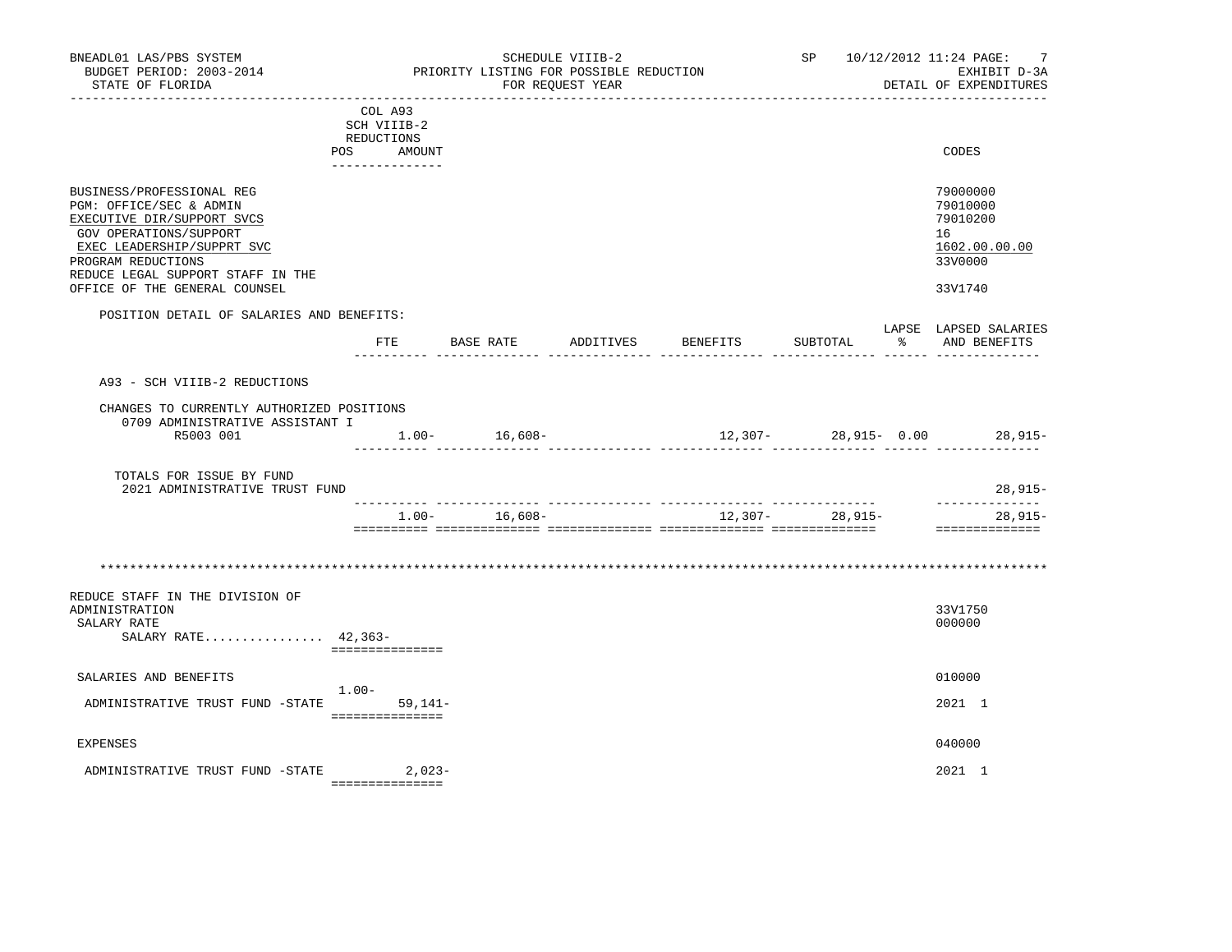PRIORITY #39

| STATE OF FLORIDA                                                                                                                                                                                                      |                                                       | FOR REQUEST YEAR | DETAIL OF EXPENDITURES                                                        |
|-----------------------------------------------------------------------------------------------------------------------------------------------------------------------------------------------------------------------|-------------------------------------------------------|------------------|-------------------------------------------------------------------------------|
|                                                                                                                                                                                                                       | COL A93<br>SCH VIIIB-2<br>REDUCTIONS<br>AMOUNT<br>POS |                  | CODES                                                                         |
| BUSINESS/PROFESSIONAL REG<br>PGM: OFFICE/SEC & ADMIN<br>EXECUTIVE DIR/SUPPORT SVCS<br>GOV OPERATIONS/SUPPORT<br>EXEC LEADERSHIP/SUPPRT SVC<br>PROGRAM REDUCTIONS<br>REDUCE STAFF IN THE DIVISION OF<br>ADMINISTRATION |                                                       |                  | 79000000<br>79010000<br>79010200<br>16<br>1602.00.00.00<br>33V0000<br>33V1750 |
| TOTAL: REDUCE STAFF IN THE DIVISION OF<br>ADMINISTRATION<br>TOTAL POSITIONS 1.00-<br>TOTAL ISSUE<br>TOTAL SALARY RATE 42,363-                                                                                         | 61,164-                                               |                  | 33V1750                                                                       |
| AGENCY ISSUE NARRATIVE:<br>SCH VIIIB-2 NARR 13-14 NARRATIVE:                                                                                                                                                          |                                                       | IT COMPONENT? NO |                                                                               |

 The Division of Administration and Financial Management proposes to reduce 1 position and \$61,164 of budget authority. This reduction will eliminate a Management Review Specialist - SES position. This position is responsible for the development, preparation and management of the cost allocation process for the Agency Services Office. Monthly and quarterly allocation reports for all printing and mail services are now required as the agency has begun implementing previous year Schedule VIII B reductions in the Administration Division. It is anticipated that additional purchases and services will move to this process of allocating costs of all bulk purchases as well as printing and mail services, which will increase the duties and responsibilities of the position even more.

 The implementation of this process within the Agency Services Office is in conjunction with the reorganization efforts of the Division of Administration and Financial Management to align functions and better serve the needs of the department. This position is critical to the successful reorganization effort and, if eliminated, will severely limit the division's ability to provide timely and necessary support and services to department staff and to be able to create significant efficiencies in administrative operations. \*\*\*\*\*\*\*\*\*\*\*\*\*\*\*\*\*\*\*\*\*\*\*\*\*\*\*\*\*\*\*\*\*\*\*\*\*\*\*\*\*\*\*\*\*\*\*\*\*\*\*\*\*\*\*\*\*\*\*\*\*\*\*\*\*\*\*\*\*\*\*\*\*\*\*\*\*\*\*\*\*\*\*\*\*\*\*\*\*\*\*\*\*\*\*\*\*\*\*\*\*\*\*\*\*\*\*\*\*\*\*\*\*\*\*\*\*\*\*\*\*\*\*\*\*\*\*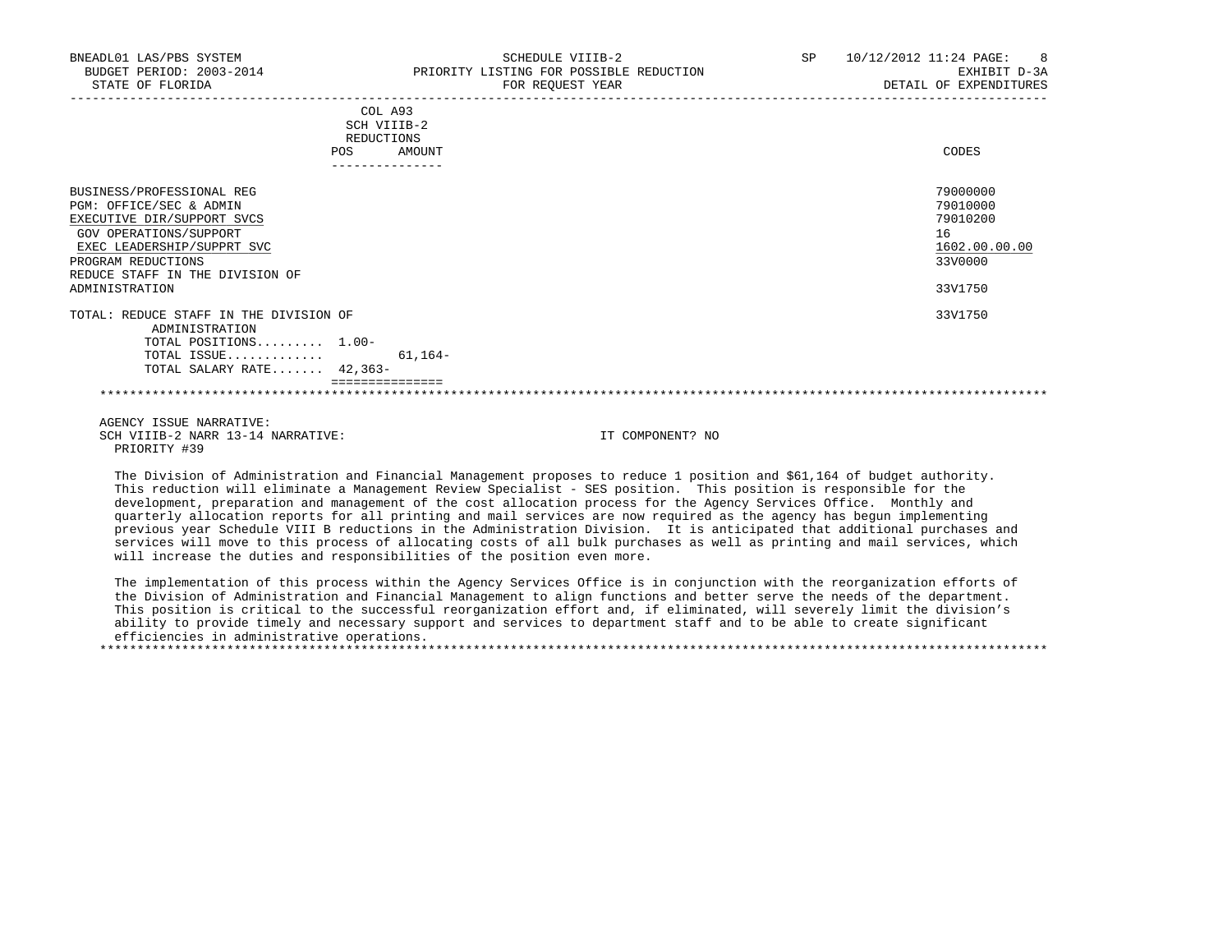| BNEADL01 LAS/PBS SYSTEM<br>BUDGET PERIOD: 2003-2014<br>STATE OF FLORIDA<br>----------------                                                                                                                           |                                                                                 | PRIORITY LISTING FOR POSSIBLE REDUCTION | SCHEDULE VIIIB-2<br>FOR REOUEST YEAR | _____________________________________ |                 | SP 10/12/2012 11:24 PAGE:<br>9<br>EXHIBIT D-3A<br>DETAIL OF EXPENDITURES      |
|-----------------------------------------------------------------------------------------------------------------------------------------------------------------------------------------------------------------------|---------------------------------------------------------------------------------|-----------------------------------------|--------------------------------------|---------------------------------------|-----------------|-------------------------------------------------------------------------------|
|                                                                                                                                                                                                                       | COL A93<br>SCH VIIIB-2<br><b>REDUCTIONS</b><br>POS<br>AMOUNT<br>--------------- |                                         |                                      |                                       |                 | CODES                                                                         |
| BUSINESS/PROFESSIONAL REG<br>PGM: OFFICE/SEC & ADMIN<br>EXECUTIVE DIR/SUPPORT SVCS<br>GOV OPERATIONS/SUPPORT<br>EXEC LEADERSHIP/SUPPRT SVC<br>PROGRAM REDUCTIONS<br>REDUCE STAFF IN THE DIVISION OF<br>ADMINISTRATION |                                                                                 |                                         |                                      |                                       |                 | 79000000<br>79010000<br>79010200<br>16<br>1602.00.00.00<br>33V0000<br>33V1750 |
| POSITION DETAIL OF SALARIES AND BENEFITS:                                                                                                                                                                             | FTE                                                                             | BASE RATE                               |                                      | ADDITIVES BENEFITS                    | SUBTOTAL        | LAPSE LAPSED SALARIES<br>% AND BENEFITS                                       |
| CHANGES TO CURRENTLY AUTHORIZED POSITIONS<br>2239 MANAGEMENT REVIEW SPECIALIST - SES<br>R5009 001<br>TOTALS FOR ISSUE BY FUND<br>2021 ADMINISTRATIVE TRUST FUND                                                       | $1.00-$                                                                         | 42,363-                                 |                                      |                                       |                 | $16,778-59,141-0.00$ 59,141-<br>$59,141-$                                     |
|                                                                                                                                                                                                                       |                                                                                 | $1.00 - 42,363 -$                       |                                      |                                       | 16,778- 59,141- | --------------<br>$59,141-$<br>==============                                 |
|                                                                                                                                                                                                                       |                                                                                 |                                         |                                      |                                       |                 |                                                                               |
| REDUCE STAFF IN FINANCE AND<br>ACCOUNTING<br>SALARY RATE<br>SALARY RATE $21,615-$                                                                                                                                     | ===============                                                                 |                                         |                                      |                                       |                 | 33V1760<br>000000                                                             |
| SALARIES AND BENEFITS                                                                                                                                                                                                 | $1.00-$                                                                         |                                         |                                      |                                       |                 | 010000                                                                        |
| ADMINISTRATIVE TRUST FUND -STATE 34,565-                                                                                                                                                                              | ===============                                                                 |                                         |                                      |                                       |                 | 2021 1                                                                        |
| <b>EXPENSES</b>                                                                                                                                                                                                       |                                                                                 |                                         |                                      |                                       |                 | 040000                                                                        |
| ADMINISTRATIVE TRUST FUND -STATE                                                                                                                                                                                      | 1,870-<br>________________                                                      |                                         |                                      |                                       |                 | 2021 1                                                                        |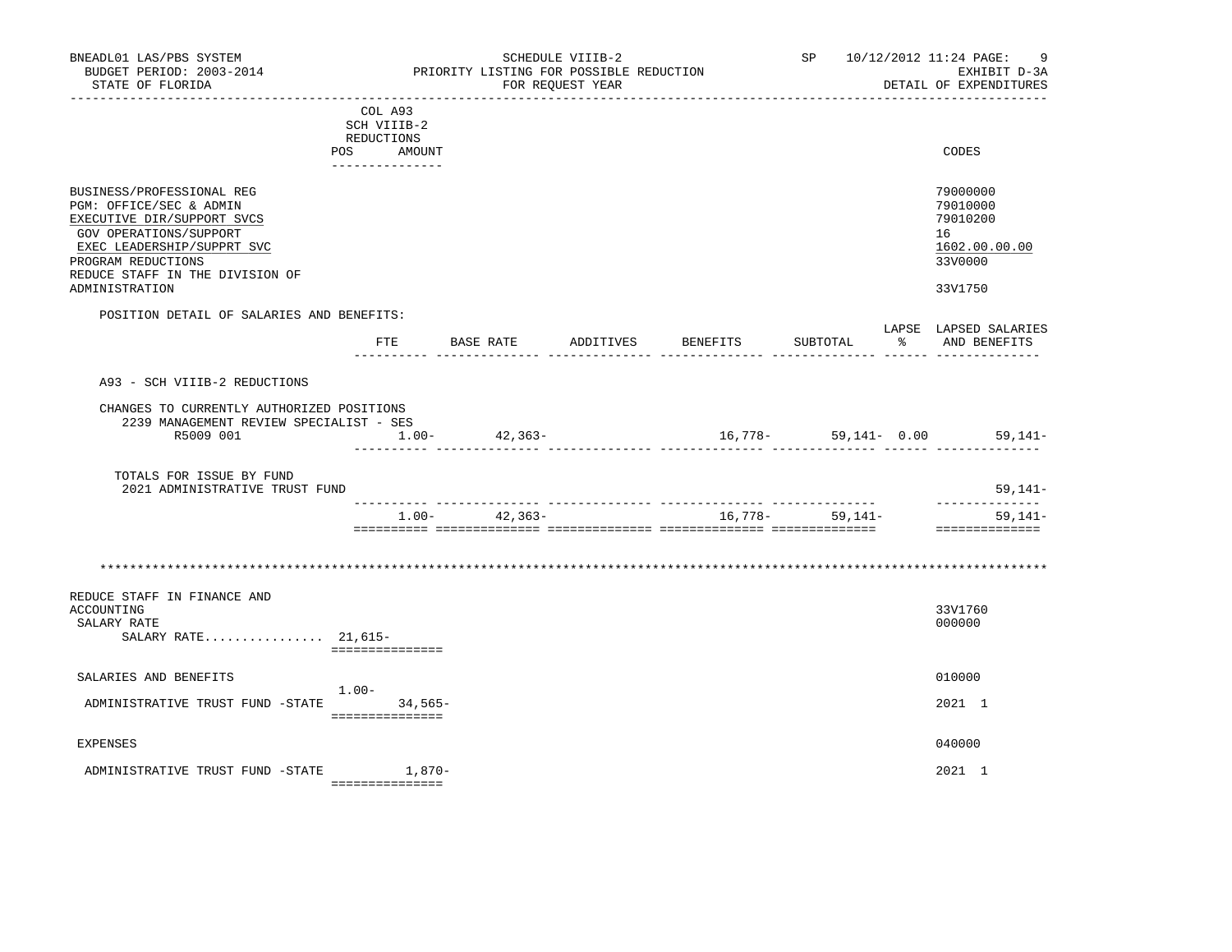| BNEADL01 LAS/PBS SYSTEM<br>BUDGET PERIOD: 2003-2014<br>STATE OF FLORIDA                                                                                                                                                                                                                                                                                                                                          |                          | PRIORITY LISTING FOR POSSIBLE REDUCTION<br>FOR REQUEST YEAR | SCHEDULE VIIIB-2 |                                                                                                                                                                                                                                             | SP       | 10/12/2012 11:24 PAGE:<br>10<br>EXHIBIT D-3A<br>DETAIL OF EXPENDITURES |
|------------------------------------------------------------------------------------------------------------------------------------------------------------------------------------------------------------------------------------------------------------------------------------------------------------------------------------------------------------------------------------------------------------------|--------------------------|-------------------------------------------------------------|------------------|---------------------------------------------------------------------------------------------------------------------------------------------------------------------------------------------------------------------------------------------|----------|------------------------------------------------------------------------|
|                                                                                                                                                                                                                                                                                                                                                                                                                  | COL A93                  |                                                             |                  |                                                                                                                                                                                                                                             |          |                                                                        |
|                                                                                                                                                                                                                                                                                                                                                                                                                  | SCH VIIIB-2              |                                                             |                  |                                                                                                                                                                                                                                             |          |                                                                        |
|                                                                                                                                                                                                                                                                                                                                                                                                                  | REDUCTIONS<br>POS AMOUNT |                                                             |                  |                                                                                                                                                                                                                                             |          | CODES                                                                  |
|                                                                                                                                                                                                                                                                                                                                                                                                                  | _______________          |                                                             |                  |                                                                                                                                                                                                                                             |          |                                                                        |
| BUSINESS/PROFESSIONAL REG<br>PGM: OFFICE/SEC & ADMIN<br>EXECUTIVE DIR/SUPPORT SVCS                                                                                                                                                                                                                                                                                                                               |                          |                                                             |                  |                                                                                                                                                                                                                                             |          | 79000000<br>79010000<br>79010200                                       |
| GOV OPERATIONS/SUPPORT<br>EXEC LEADERSHIP/SUPPRT SVC<br>PROGRAM REDUCTIONS                                                                                                                                                                                                                                                                                                                                       |                          |                                                             |                  |                                                                                                                                                                                                                                             |          | 16<br>1602.00.00.00<br>33V0000                                         |
| REDUCE STAFF IN FINANCE AND<br>ACCOUNTING                                                                                                                                                                                                                                                                                                                                                                        |                          |                                                             |                  |                                                                                                                                                                                                                                             |          | 33V1760                                                                |
| TOTAL: REDUCE STAFF IN FINANCE AND<br>ACCOUNTING                                                                                                                                                                                                                                                                                                                                                                 |                          |                                                             |                  |                                                                                                                                                                                                                                             |          | 33V1760                                                                |
| TOTAL POSITIONS 1.00-                                                                                                                                                                                                                                                                                                                                                                                            |                          |                                                             |                  |                                                                                                                                                                                                                                             |          |                                                                        |
| TOTAL ISSUE 36,435-                                                                                                                                                                                                                                                                                                                                                                                              |                          |                                                             |                  |                                                                                                                                                                                                                                             |          |                                                                        |
| TOTAL SALARY RATE $21,615-$                                                                                                                                                                                                                                                                                                                                                                                      | ================         |                                                             |                  |                                                                                                                                                                                                                                             |          |                                                                        |
|                                                                                                                                                                                                                                                                                                                                                                                                                  |                          |                                                             |                  |                                                                                                                                                                                                                                             |          |                                                                        |
| AGENCY ISSUE NARRATIVE:                                                                                                                                                                                                                                                                                                                                                                                          |                          |                                                             |                  |                                                                                                                                                                                                                                             |          |                                                                        |
| SCH VIIIB-2 NARR 13-14 NARRATIVE:<br>PRIORITY #15                                                                                                                                                                                                                                                                                                                                                                |                          |                                                             |                  | IT COMPONENT? NO                                                                                                                                                                                                                            |          |                                                                        |
| The Division of Administration and Financial Management proposes a reduction of 1 position and \$36,435 in budget<br>authority within the Bureau of Finance and Accounting. This is a Senior Clerk position in the revenue collection section<br>and is responsible for the collection of bad checks (debit memos). These duties can be assumed by other staff and would<br>have a minimal impact on the bureau. |                          |                                                             |                  |                                                                                                                                                                                                                                             |          |                                                                        |
| POSITION DETAIL OF SALARIES AND BENEFITS:                                                                                                                                                                                                                                                                                                                                                                        |                          |                                                             |                  |                                                                                                                                                                                                                                             |          |                                                                        |
|                                                                                                                                                                                                                                                                                                                                                                                                                  |                          |                                                             |                  | FTE BASE RATE ADDITIVES BENEFITS                                                                                                                                                                                                            | SUBTOTAL | LAPSE LAPSED SALARIES<br>% AND BENEFITS                                |
| A93 - SCH VIIIB-2 REDUCTIONS                                                                                                                                                                                                                                                                                                                                                                                     |                          |                                                             |                  |                                                                                                                                                                                                                                             |          |                                                                        |
| CHANGES TO CURRENTLY AUTHORIZED POSITIONS<br>0004 SENIOR CLERK                                                                                                                                                                                                                                                                                                                                                   |                          |                                                             |                  |                                                                                                                                                                                                                                             |          |                                                                        |
| R5002 001                                                                                                                                                                                                                                                                                                                                                                                                        |                          |                                                             |                  | $1.00$ - 21,615- $12,950$ - $34,565$ - 0.00 $34,565$ - 0.00 $34,565$ - 0.00 $34,565$ - 0.00 $34,565$ - 0.00 $34,565$ - 0.00 $34,565$ - 0.00 $34,565$ - 0.00 $34,565$ - 0.00 $34,565$ - 0.00 $34,565$ - 0.00 $34,565$ - 0.00 $34,565$ - 0.00 |          |                                                                        |
| TOTALS FOR ISSUE BY FUND<br>2021 ADMINISTRATIVE TRUST FUND                                                                                                                                                                                                                                                                                                                                                       |                          |                                                             |                  |                                                                                                                                                                                                                                             |          | $34,565-$                                                              |
|                                                                                                                                                                                                                                                                                                                                                                                                                  |                          |                                                             |                  | $1.00-21,615-12,950-34,565-$                                                                                                                                                                                                                |          | _______________<br>$34,565-$                                           |
|                                                                                                                                                                                                                                                                                                                                                                                                                  |                          |                                                             |                  |                                                                                                                                                                                                                                             |          |                                                                        |
|                                                                                                                                                                                                                                                                                                                                                                                                                  |                          |                                                             |                  |                                                                                                                                                                                                                                             |          |                                                                        |
|                                                                                                                                                                                                                                                                                                                                                                                                                  |                          |                                                             |                  |                                                                                                                                                                                                                                             |          |                                                                        |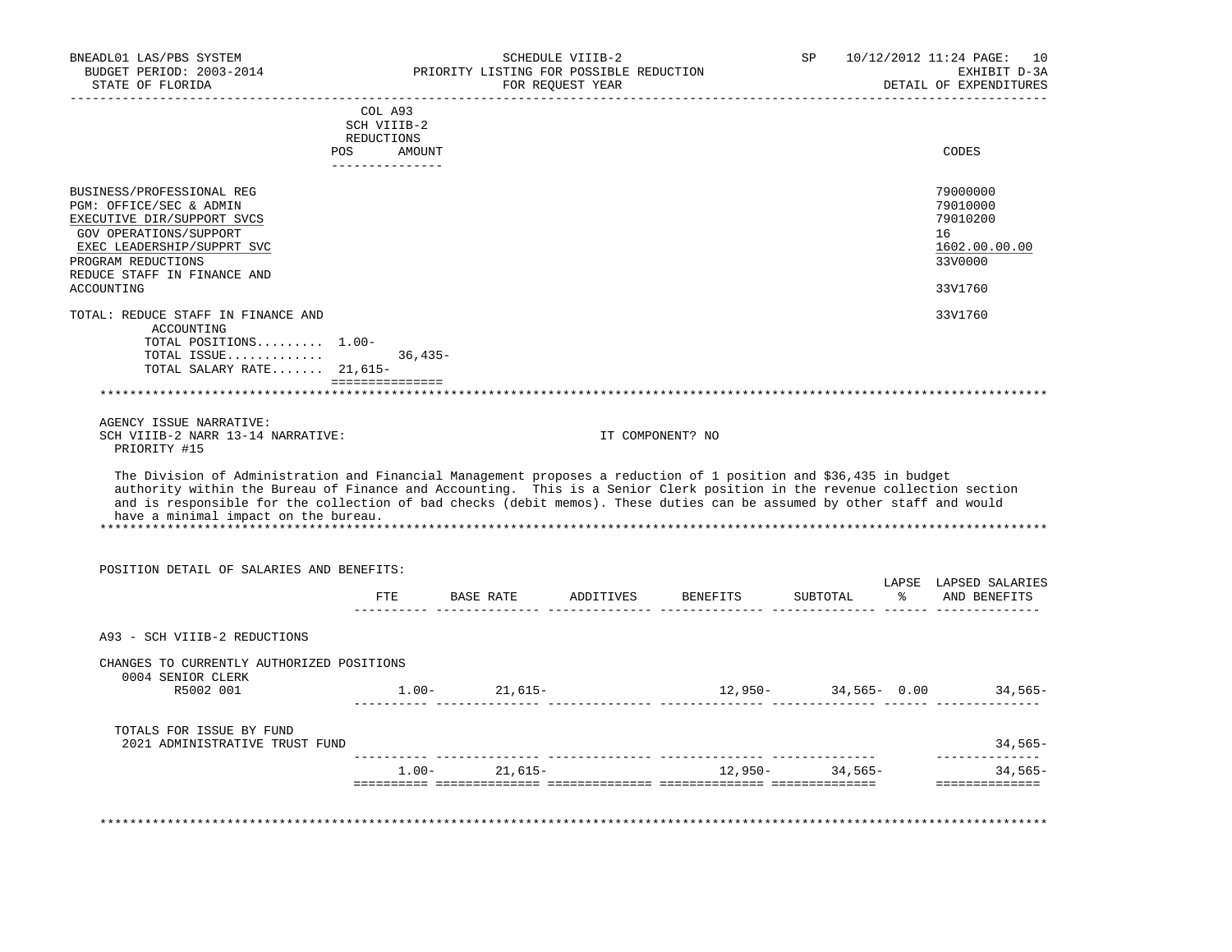| DNEADLUI LAS/PDS SISIEM<br>BUDGET PERIOD: 2003-2014<br>STATE OF FLORIDA<br>----------------------                                                                                                 |                                                              | POUTROUTE ATTID-T<br>PRIORITY LISTING FOR POSSIBLE REDUCTION<br>FOR REOUEST YEAR | SP 10/14/4014 11.47 PAGE. II<br>EXHIBIT D-3A<br>DETAIL OF EXPENDITURES |
|---------------------------------------------------------------------------------------------------------------------------------------------------------------------------------------------------|--------------------------------------------------------------|----------------------------------------------------------------------------------|------------------------------------------------------------------------|
|                                                                                                                                                                                                   | COL A93<br>SCH VIIIB-2<br>REDUCTIONS<br>AMOUNT<br><b>POS</b> |                                                                                  | CODES                                                                  |
|                                                                                                                                                                                                   | _______________                                              |                                                                                  |                                                                        |
| BUSINESS/PROFESSIONAL REG<br>PGM: OFFICE/SEC & ADMIN<br>EXECUTIVE DIR/SUPPORT SVCS<br>GOV OPERATIONS/SUPPORT<br>EXEC LEADERSHIP/SUPPRT SVC<br>PROGRAM REDUCTIONS<br>REDUCE STAFF IN THE OFFICE OF |                                                              |                                                                                  | 79000000<br>79010000<br>79010200<br>16<br>1602.00.00.00<br>33V0000     |
| PLANNING AND BUDGET<br>SALARY RATE<br>SALARY RATE 63,671-                                                                                                                                         | ===============                                              |                                                                                  | 33V1770<br>000000                                                      |
| SALARIES AND BENEFITS<br>ADMINISTRATIVE TRUST FUND -STATE                                                                                                                                         | $1.00 -$<br>$83,192-$                                        |                                                                                  | 010000<br>2021 1                                                       |
| <b>EXPENSES</b>                                                                                                                                                                                   | ===============                                              |                                                                                  | 040000                                                                 |
| ADMINISTRATIVE TRUST FUND -STATE 6951-                                                                                                                                                            | ----------------                                             |                                                                                  | 2021 1                                                                 |
| TOTAL: REDUCE STAFF IN THE OFFICE OF<br>PLANNING AND BUDGET<br>TOTAL POSITIONS 1.00-<br>TOTAL ISSUE<br>TOTAL SALARY RATE 63,671-                                                                  | $84, 143 -$<br>===============                               |                                                                                  | 33V1770                                                                |
| AGENCY ISSUE NARRATIVE:<br>SCH VIIIB-2 NARR 13-14 NARRATIVE:<br>PRIORITY #41                                                                                                                      |                                                              | IT COMPONENT? NO                                                                 |                                                                        |

 $B = \frac{10}{120}$  and  $B = \frac{10}{120}$  system system strip  $\frac{10}{120}$  set the control of the control  $\frac{10}{120}$  and  $\frac{10}{120}$  and  $\frac{10}{120}$  in  $\frac{10}{120}$  in  $\frac{10}{120}$  in  $\frac{10}{120}$  in  $\frac{10}{120}$  in  $\frac{10}{12$ 

 The Division of Administration and Financial Management proposes a reduction of 1 position and \$84,143 in budget authority within the Office of Planning and Budgeting. This will eliminate a Senior Management Analyst II - SES (Budget Analyst) position. The duties and responsibilities of this position include preparing the annual Legislative Budget Request, review and oversight of spending plans, monitoring rate, approved budget, expenditures, revenue, and cash balances; developing budget amendments and transfers; reviewing and analyzing legislation for fiscal impact; and completing assignments assigned by the Office of the Governor, House and/or Senate.

 There are currently three Budget Analysts in the Office of Planning and Budget. The elimination of one of these positions would have significant workload impact and affect the overall efficiency of the Office. The duties and responsibilities would be reassigned and would place a larger burden on the remaining staff. Staff would be required to work a greater number of additional hours in order to meet assigned deadlines and during peak periods such as the Legislative Session and the submission of the Department's Legislative Budget request.

 The budget allocated to the Office of Planning and Budget is primarily allotted into two categories Salaries and Benefits and Expenses. The majority of the Expense budget is used for rent and telephone expenses, with the remaining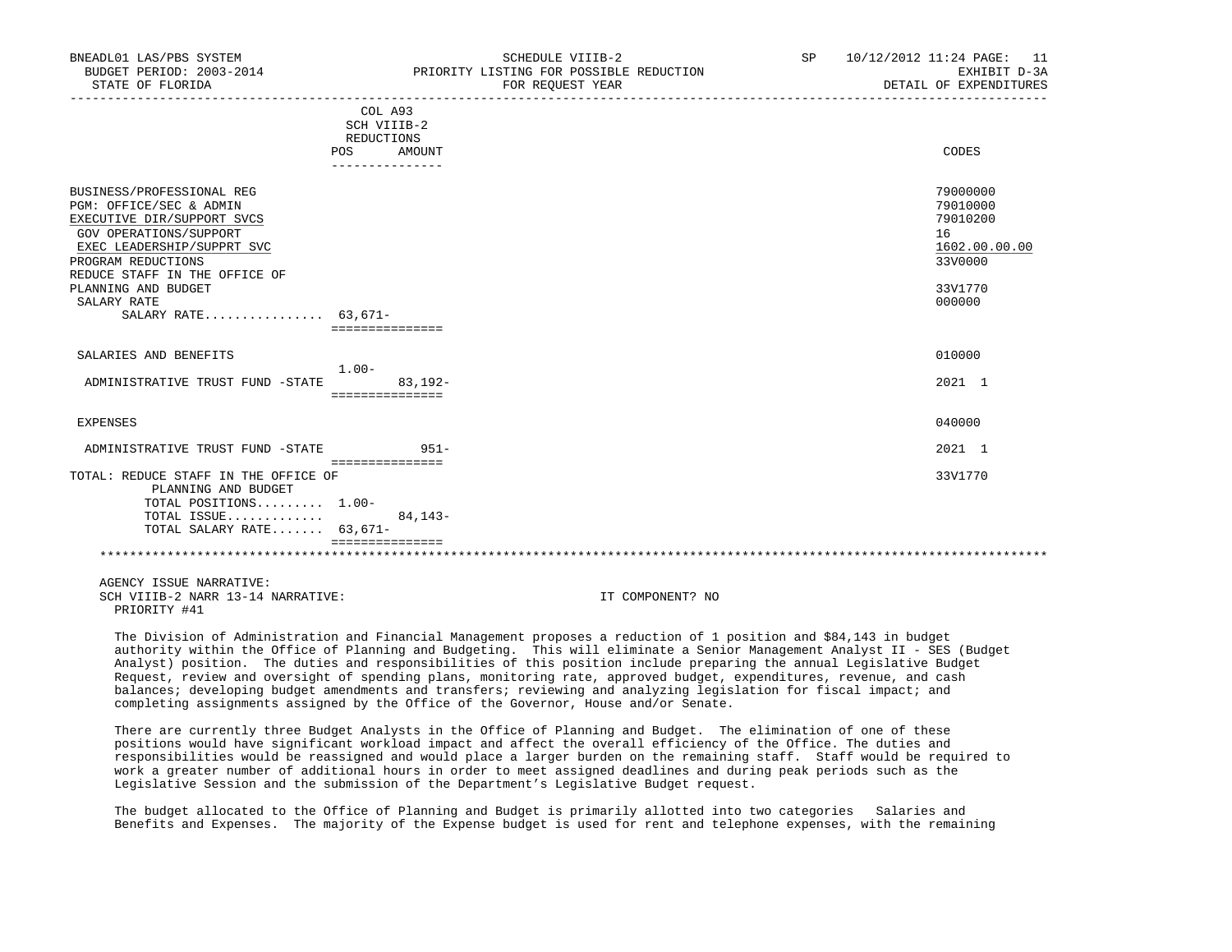| BUDGET PERIOD: 2003-2014<br>STATE OF FLORIDA                        |                                         | PRIORITY LISTING FOR POSSIBLE REDUCTION | SCHEDULE VIIIB-2<br>FOR REOUEST YEAR |                                     | SP                   | 10/12/2012 11:24 PAGE: 12<br>EXHIBIT D-3A<br>DETAIL OF EXPENDITURES |  |
|---------------------------------------------------------------------|-----------------------------------------|-----------------------------------------|--------------------------------------|-------------------------------------|----------------------|---------------------------------------------------------------------|--|
|                                                                     | COL A93                                 |                                         |                                      |                                     |                      |                                                                     |  |
|                                                                     | SCH VIIIB-2                             |                                         |                                      |                                     |                      |                                                                     |  |
|                                                                     | REDUCTIONS                              |                                         |                                      |                                     |                      |                                                                     |  |
|                                                                     | <b>POS</b><br>AMOUNT<br>--------------- |                                         |                                      |                                     |                      | CODES                                                               |  |
| BUSINESS/PROFESSIONAL REG<br>PGM: OFFICE/SEC & ADMIN                |                                         |                                         |                                      |                                     |                      | 79000000<br>79010000                                                |  |
| EXECUTIVE DIR/SUPPORT SVCS                                          |                                         |                                         |                                      |                                     |                      | 79010200                                                            |  |
| GOV OPERATIONS/SUPPORT                                              |                                         |                                         |                                      |                                     |                      | 16                                                                  |  |
| EXEC LEADERSHIP/SUPPRT SVC                                          |                                         |                                         |                                      |                                     |                      | 1602.00.00.00                                                       |  |
| PROGRAM REDUCTIONS                                                  |                                         |                                         |                                      |                                     |                      | 33V0000                                                             |  |
| REDUCE STAFF IN THE OFFICE OF<br>PLANNING AND BUDGET                |                                         |                                         |                                      |                                     |                      | 33V1770                                                             |  |
| is to eliminate staff.<br>POSITION DETAIL OF SALARIES AND BENEFITS: |                                         |                                         |                                      |                                     |                      |                                                                     |  |
|                                                                     |                                         |                                         |                                      |                                     |                      |                                                                     |  |
|                                                                     |                                         |                                         |                                      |                                     |                      | LAPSE LAPSED SALARIES                                               |  |
|                                                                     | FTE                                     |                                         |                                      | BASE RATE ADDITIVES BENEFITS        | SUBTOTAL             | % AND BENEFITS                                                      |  |
|                                                                     |                                         |                                         |                                      |                                     |                      |                                                                     |  |
| A93 - SCH VIIIB-2 REDUCTIONS                                        |                                         |                                         |                                      |                                     |                      |                                                                     |  |
| CHANGES TO CURRENTLY AUTHORIZED POSITIONS                           |                                         |                                         |                                      |                                     |                      |                                                                     |  |
| 2225 SENIOR MANAGEMENT ANALYST II - SES                             |                                         |                                         |                                      |                                     |                      |                                                                     |  |
| R5007 001                                                           |                                         | $1.00 - 63,671 -$                       |                                      |                                     | 19,521- 83,192- 0.00 | $83,192-$                                                           |  |
|                                                                     |                                         |                                         |                                      |                                     |                      |                                                                     |  |
| TOTALS FOR ISSUE BY FUND<br>2021 ADMINISTRATIVE TRUST FUND          |                                         |                                         |                                      |                                     |                      | $83,192-$                                                           |  |
|                                                                     |                                         |                                         |                                      | $1.00 - 63,671 - 19,521 - 83,192 -$ |                      | _______________<br>$83,192-$                                        |  |
|                                                                     |                                         |                                         |                                      |                                     |                      |                                                                     |  |
|                                                                     |                                         |                                         |                                      |                                     |                      |                                                                     |  |
|                                                                     |                                         |                                         |                                      |                                     |                      |                                                                     |  |
| REDUCE STAFF IN THE BUREAU OF<br>HUMAN RESOURCES                    |                                         |                                         |                                      |                                     |                      | 33V1780                                                             |  |
|                                                                     |                                         |                                         |                                      |                                     |                      | 000000                                                              |  |
| SALARY RATE 26,594-                                                 | ----------------                        |                                         |                                      |                                     |                      |                                                                     |  |
|                                                                     |                                         |                                         |                                      |                                     |                      | 010000                                                              |  |
| SALARY RATE<br>SALARIES AND BENEFITS                                | $1.00-$                                 |                                         |                                      |                                     |                      |                                                                     |  |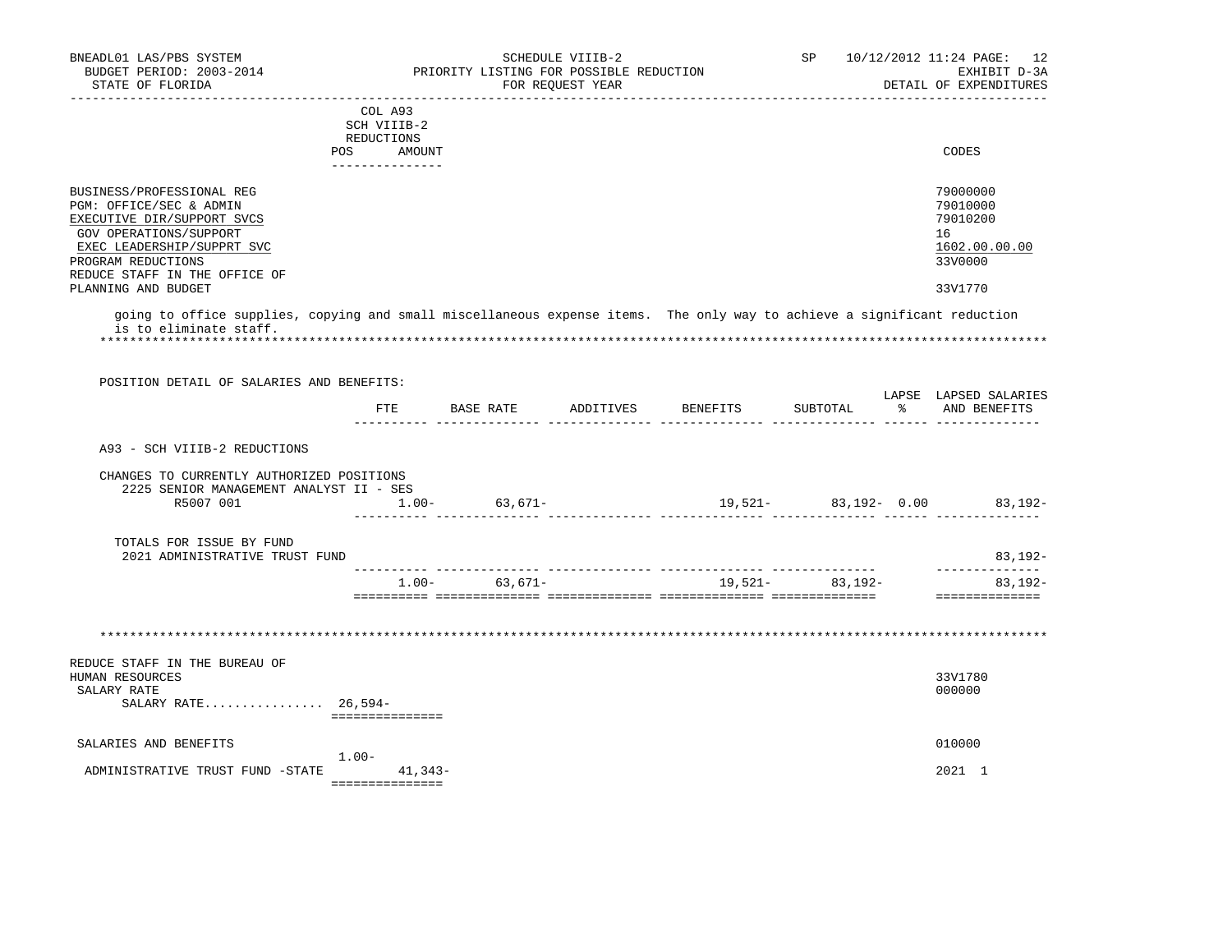| BNEADL01 LAS/PBS SYSTEM<br>BUDGET PERIOD: 2003-2014<br>STATE OF FLORIDA |                                      | SCHEDULE VIIIB-2<br>PRIORITY LISTING FOR POSSIBLE REDUCTION<br>FOR REQUEST YEAR | SP | 10/12/2012 11:24 PAGE: 13<br>EXHIBIT D-3A<br>DETAIL OF EXPENDITURES |
|-------------------------------------------------------------------------|--------------------------------------|---------------------------------------------------------------------------------|----|---------------------------------------------------------------------|
|                                                                         | COL A93<br>SCH VIIIB-2<br>REDUCTIONS |                                                                                 |    |                                                                     |
|                                                                         | <b>POS</b><br>----------------       | AMOUNT                                                                          |    | CODES                                                               |
| BUSINESS/PROFESSIONAL REG                                               |                                      |                                                                                 |    | 79000000                                                            |
| PGM: OFFICE/SEC & ADMIN                                                 |                                      |                                                                                 |    | 79010000                                                            |
| EXECUTIVE DIR/SUPPORT SVCS                                              |                                      |                                                                                 |    | 79010200                                                            |
| GOV OPERATIONS/SUPPORT<br>EXEC LEADERSHIP/SUPPRT SVC                    |                                      |                                                                                 |    | 16<br>1602.00.00.00                                                 |
| PROGRAM REDUCTIONS                                                      |                                      |                                                                                 |    | 33V0000                                                             |
| REDUCE STAFF IN THE BUREAU OF                                           |                                      |                                                                                 |    |                                                                     |
| HUMAN RESOURCES                                                         |                                      |                                                                                 |    | 33V1780                                                             |
| EXPENSES                                                                |                                      |                                                                                 |    | 040000                                                              |
| ADMINISTRATIVE TRUST FUND -STATE                                        |                                      | $1,870-$                                                                        |    | 2021 1                                                              |
| TOTAL: REDUCE STAFF IN THE BUREAU OF<br>HUMAN RESOURCES                 | ===============                      |                                                                                 |    | 33V1780                                                             |
| TOTAL POSITIONS 1.00-                                                   |                                      |                                                                                 |    |                                                                     |
| TOTAL ISSUE                                                             |                                      | $43.213-$                                                                       |    |                                                                     |
| TOTAL SALARY RATE 26,594-                                               |                                      |                                                                                 |    |                                                                     |
|                                                                         | ===============                      |                                                                                 |    |                                                                     |

 AGENCY ISSUE NARRATIVE: SCH VIIIB-2 NARR 13-14 NARRATIVE: IT COMPONENT? NO PRIORITY #38

 The Division of Administration and Financial Management proposes to reduce 1 position and \$43,213 in budget authority. This will eliminate a Personnel Technician II position. The duties and responsibilities of this position include fulfilling public record requests, classification and payroll support, and maintaining personnel files.

\*\*\*\*\*\*\*\*\*\*\*\*\*\*\*\*\*\*\*\*\*\*\*\*\*\*\*\*\*\*\*\*\*\*\*\*\*\*\*\*\*\*\*\*\*\*\*\*\*\*\*\*\*\*\*\*\*\*\*\*\*\*\*\*\*\*\*\*\*\*\*\*\*\*\*\*\*\*\*\*\*\*\*\*\*\*\*\*\*\*\*\*\*\*\*\*\*\*\*\*\*\*\*\*\*\*\*\*\*\*\*\*\*\*\*\*\*\*\*\*\*\*\*\*\*\*\*

 The Division of Administration is undergoing a reorganization effort to better serve the needs of the department by streamlining and improving all of its personnel policies and procedures and educating and training staff. This position is critical to the successful reorganization effort and, if eliminated, will have a significant impact on the division's ability to provide timely and necessary support and services to department staff. The workload of this position would have to be absorbed, to the extent possible, by the existing staff. Functions that cannot be absorbed by existing staff will have to be eliminated on a routine basis and addressed by staff as problems arise. \*\*\*\*\*\*\*\*\*\*\*\*\*\*\*\*\*\*\*\*\*\*\*\*\*\*\*\*\*\*\*\*\*\*\*\*\*\*\*\*\*\*\*\*\*\*\*\*\*\*\*\*\*\*\*\*\*\*\*\*\*\*\*\*\*\*\*\*\*\*\*\*\*\*\*\*\*\*\*\*\*\*\*\*\*\*\*\*\*\*\*\*\*\*\*\*\*\*\*\*\*\*\*\*\*\*\*\*\*\*\*\*\*\*\*\*\*\*\*\*\*\*\*\*\*\*\*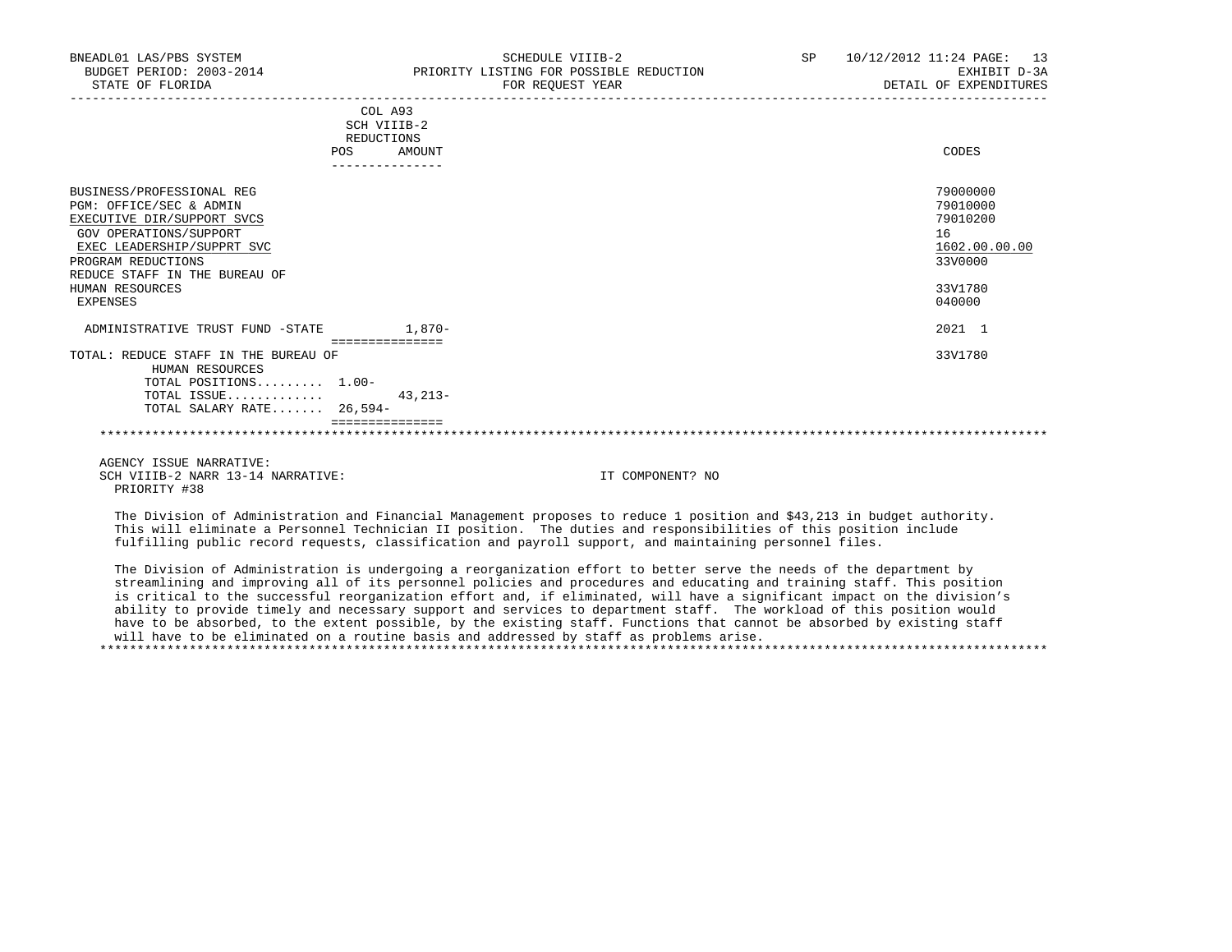| BNEADL01 LAS/PBS SYSTEM<br>BUDGET PERIOD: 2003-2014<br>STATE OF FLORIDA                                                                                                                                              |            |                                                         |                   | SCHEDULE VIIIB-2<br>PRIORITY LISTING FOR POSSIBLE REDUCTION<br>FOR REQUEST YEAR |                                  |                  | SP 10/12/2012 11:24 PAGE: 14<br>EXHIBIT D-3A<br>DETAIL OF EXPENDITURES        |
|----------------------------------------------------------------------------------------------------------------------------------------------------------------------------------------------------------------------|------------|---------------------------------------------------------|-------------------|---------------------------------------------------------------------------------|----------------------------------|------------------|-------------------------------------------------------------------------------|
|                                                                                                                                                                                                                      | REDUCTIONS | COL A93<br>SCH VIIIB-2<br>POS AMOUNT<br>--------------- |                   |                                                                                 |                                  |                  | CODES                                                                         |
| BUSINESS/PROFESSIONAL REG<br>PGM: OFFICE/SEC & ADMIN<br>EXECUTIVE DIR/SUPPORT SVCS<br>GOV OPERATIONS/SUPPORT<br>EXEC LEADERSHIP/SUPPRT SVC<br>PROGRAM REDUCTIONS<br>REDUCE STAFF IN THE BUREAU OF<br>HUMAN RESOURCES |            |                                                         |                   |                                                                                 |                                  |                  | 79000000<br>79010000<br>79010200<br>16<br>1602.00.00.00<br>33V0000<br>33V1780 |
| POSITION DETAIL OF SALARIES AND BENEFITS:                                                                                                                                                                            |            |                                                         |                   |                                                                                 |                                  |                  | LAPSE LAPSED SALARIES                                                         |
|                                                                                                                                                                                                                      |            |                                                         |                   |                                                                                 | FTE BASE RATE ADDITIVES BENEFITS | SUBTOTAL         | % AND BENEFITS                                                                |
| A93 - SCH VIIIB-2 REDUCTIONS                                                                                                                                                                                         |            |                                                         |                   |                                                                                 |                                  |                  |                                                                               |
| CHANGES TO CURRENTLY AUTHORIZED POSITIONS<br>1009 PERSONNEL TECHNICIAN II - SES<br>R5008 001                                                                                                                         |            |                                                         | $1.00 - 26,594 -$ |                                                                                 | $14,749 41,343 0.00$ $41,343-$   |                  |                                                                               |
| TOTALS FOR ISSUE BY FUND<br>2021 ADMINISTRATIVE TRUST FUND                                                                                                                                                           |            |                                                         |                   |                                                                                 |                                  |                  | 41,343-                                                                       |
|                                                                                                                                                                                                                      |            |                                                         | $1.00 - 26,594 -$ |                                                                                 |                                  | $14,749 41,343-$ | --------------<br>41,343-<br>==============                                   |
| STATE FUNDING REDUCTIONS<br>REDUCE EXPENDITURES IN THE BUREAU                                                                                                                                                        |            |                                                         |                   |                                                                                 |                                  |                  | 3300000                                                                       |
| OF AGENCY SERVICES/DIVISION OF<br>ADMINISTRATION - DIRECT CHARGE FOR<br>MAIL SERVICES<br>SPECIAL CATEGORIES<br>CONTRACTED SERVICES                                                                                   |            |                                                         |                   |                                                                                 |                                  |                  | 3300160<br>100000<br>100777                                                   |
| ADMINISTRATIVE TRUST FUND -STATE 8,150-                                                                                                                                                                              |            |                                                         |                   |                                                                                 |                                  |                  | 2021 1                                                                        |
|                                                                                                                                                                                                                      |            | ----------------                                        |                   |                                                                                 |                                  |                  |                                                                               |
| AGENCY ISSUE NARRATIVE:<br>SCH VIIIB-2 NARR 13-14 NARRATIVE:<br>PRIORITY #14                                                                                                                                         |            |                                                         |                   |                                                                                 | IT COMPONENT? NO                 |                  |                                                                               |

 The Division of Administration and Financial Management proposes a reduction of \$8,150 in the Contracted Services appropriation category by implementing an operational change related to the payment of bulk mail services. Bulk mail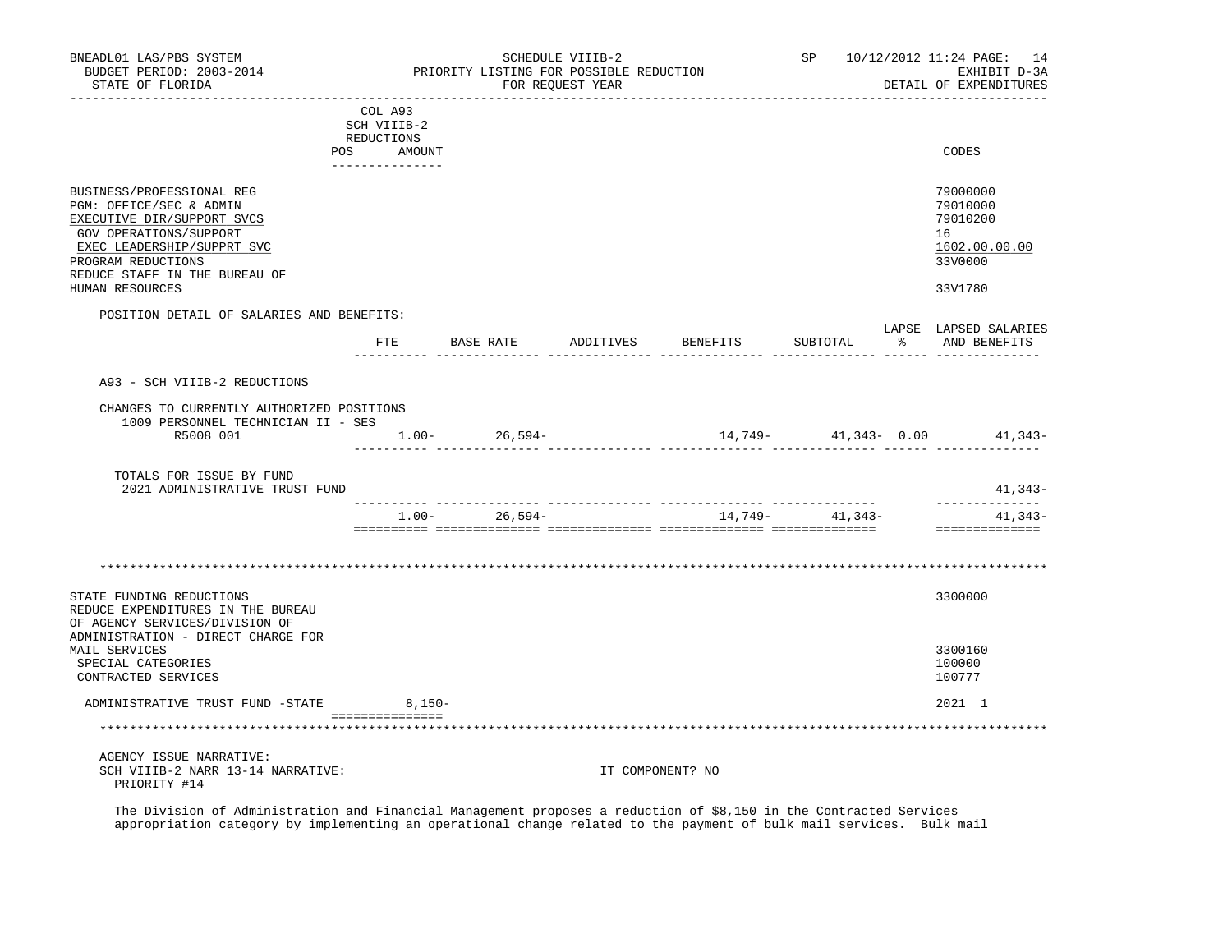| BNEADL01 LAS/PBS SYSTEM<br>BUDGET PERIOD: 2003-2014<br>STATE OF FLORIDA                                                                                                                                                                                                             |                                                                                                                                             | SCHEDULE VIIIB-2<br>PRIORITY LISTING FOR POSSIBLE REDUCTION<br>FOR REOUEST YEAR                                                                                                                                                                                                                                                                                                                                                                                                                                                                                                                                                                                                                                                                                                                                                                                                                                                                                   | SP | 10/12/2012 11:24 PAGE: 15<br>EXHIBIT D-3A<br>DETAIL OF EXPENDITURES |
|-------------------------------------------------------------------------------------------------------------------------------------------------------------------------------------------------------------------------------------------------------------------------------------|---------------------------------------------------------------------------------------------------------------------------------------------|-------------------------------------------------------------------------------------------------------------------------------------------------------------------------------------------------------------------------------------------------------------------------------------------------------------------------------------------------------------------------------------------------------------------------------------------------------------------------------------------------------------------------------------------------------------------------------------------------------------------------------------------------------------------------------------------------------------------------------------------------------------------------------------------------------------------------------------------------------------------------------------------------------------------------------------------------------------------|----|---------------------------------------------------------------------|
|                                                                                                                                                                                                                                                                                     | COL A93<br>SCH VIIIB-2<br>REDUCTIONS                                                                                                        |                                                                                                                                                                                                                                                                                                                                                                                                                                                                                                                                                                                                                                                                                                                                                                                                                                                                                                                                                                   |    |                                                                     |
|                                                                                                                                                                                                                                                                                     | POS FOR THE POST OF THE STATE STATE STATE STATE STATE STATE STATE STATE STATE STATE STATE STATE STATE STATE ST<br>AMOUNT<br>_______________ |                                                                                                                                                                                                                                                                                                                                                                                                                                                                                                                                                                                                                                                                                                                                                                                                                                                                                                                                                                   |    | CODES                                                               |
| BUSINESS/PROFESSIONAL REG<br>PGM: OFFICE/SEC & ADMIN<br>EXECUTIVE DIR/SUPPORT SVCS<br>GOV OPERATIONS/SUPPORT<br>EXEC LEADERSHIP/SUPPRT SVC<br>STATE FUNDING REDUCTIONS<br>REDUCE EXPENDITURES IN THE BUREAU<br>OF AGENCY SERVICES/DIVISION OF<br>ADMINISTRATION - DIRECT CHARGE FOR |                                                                                                                                             |                                                                                                                                                                                                                                                                                                                                                                                                                                                                                                                                                                                                                                                                                                                                                                                                                                                                                                                                                                   |    | 79000000<br>79010000<br>79010200<br>16<br>1602.00.00.00<br>3300000  |
| MAIL SERVICES                                                                                                                                                                                                                                                                       |                                                                                                                                             |                                                                                                                                                                                                                                                                                                                                                                                                                                                                                                                                                                                                                                                                                                                                                                                                                                                                                                                                                                   |    | 3300160                                                             |
| Division will begin to direct charge each board or division for these services.                                                                                                                                                                                                     |                                                                                                                                             | services include the folding and inserting for license and renewal notices and are provided by an outside vendor. The<br>Division has been paying for these costs benefiting agency licensees and the costs have not been passed on to the<br>appropriate licensing boards or divisions. In order to reflect actual costs in the appropriate program area, the                                                                                                                                                                                                                                                                                                                                                                                                                                                                                                                                                                                                    |    |                                                                     |
| REDUCE OTHER PERSONAL SERVICES<br>(OPS) IN THE OFFICE OF THE GENERAL<br>COUNSEL<br>OTHER PERSONAL SERVICES                                                                                                                                                                          |                                                                                                                                             |                                                                                                                                                                                                                                                                                                                                                                                                                                                                                                                                                                                                                                                                                                                                                                                                                                                                                                                                                                   |    | 3300400<br>030000                                                   |
| ADMINISTRATIVE TRUST FUND -STATE 102,070-                                                                                                                                                                                                                                           |                                                                                                                                             |                                                                                                                                                                                                                                                                                                                                                                                                                                                                                                                                                                                                                                                                                                                                                                                                                                                                                                                                                                   |    | 2021 1                                                              |
|                                                                                                                                                                                                                                                                                     |                                                                                                                                             |                                                                                                                                                                                                                                                                                                                                                                                                                                                                                                                                                                                                                                                                                                                                                                                                                                                                                                                                                                   |    |                                                                     |
| AGENCY ISSUE NARRATIVE:<br>SCH VIIIB-2 NARR 13-14 NARRATIVE:<br>PRIORITY #37                                                                                                                                                                                                        |                                                                                                                                             | IT COMPONENT? NO                                                                                                                                                                                                                                                                                                                                                                                                                                                                                                                                                                                                                                                                                                                                                                                                                                                                                                                                                  |    |                                                                     |
|                                                                                                                                                                                                                                                                                     |                                                                                                                                             | The Office of the General Counsel proposes a \$102,070 reduction in the Other Personal Services (OPS) appropriation<br>category. The volume and complexity of the workload within the Office of General Counsel is significant. While it can<br>be expected that there will be heavy caseloads per attorney in each fiscal year, it cannot always be predicted as to<br>which practice units will experience a spike in volume or high exposure cases. The efficient and effective prosecution<br>of our caseload is highly dependent upon OPS employees, including attorneys, administrative staff, and law clerks. The<br>majority of OPS personnel are law school students who perform work that would otherwise have to be done by attorneys. A<br>reduction of \$102,070 in OGC's OPS budget will significantly increase the workload of the remaining FTE positions and<br>hamper the office's ability to provide quality legal services to the department. |    |                                                                     |
| TOTAL: EXEC LEADERSHIP/SUPPRT SVC<br>BY FUND TYPE                                                                                                                                                                                                                                   |                                                                                                                                             |                                                                                                                                                                                                                                                                                                                                                                                                                                                                                                                                                                                                                                                                                                                                                                                                                                                                                                                                                                   |    | 1602.00.00.00                                                       |
| TRUST FUNDS<br>SALARY RATE 353,675-                                                                                                                                                                                                                                                 | $9.00 -$<br>$618,510-$<br>===============                                                                                                   |                                                                                                                                                                                                                                                                                                                                                                                                                                                                                                                                                                                                                                                                                                                                                                                                                                                                                                                                                                   |    | 2000                                                                |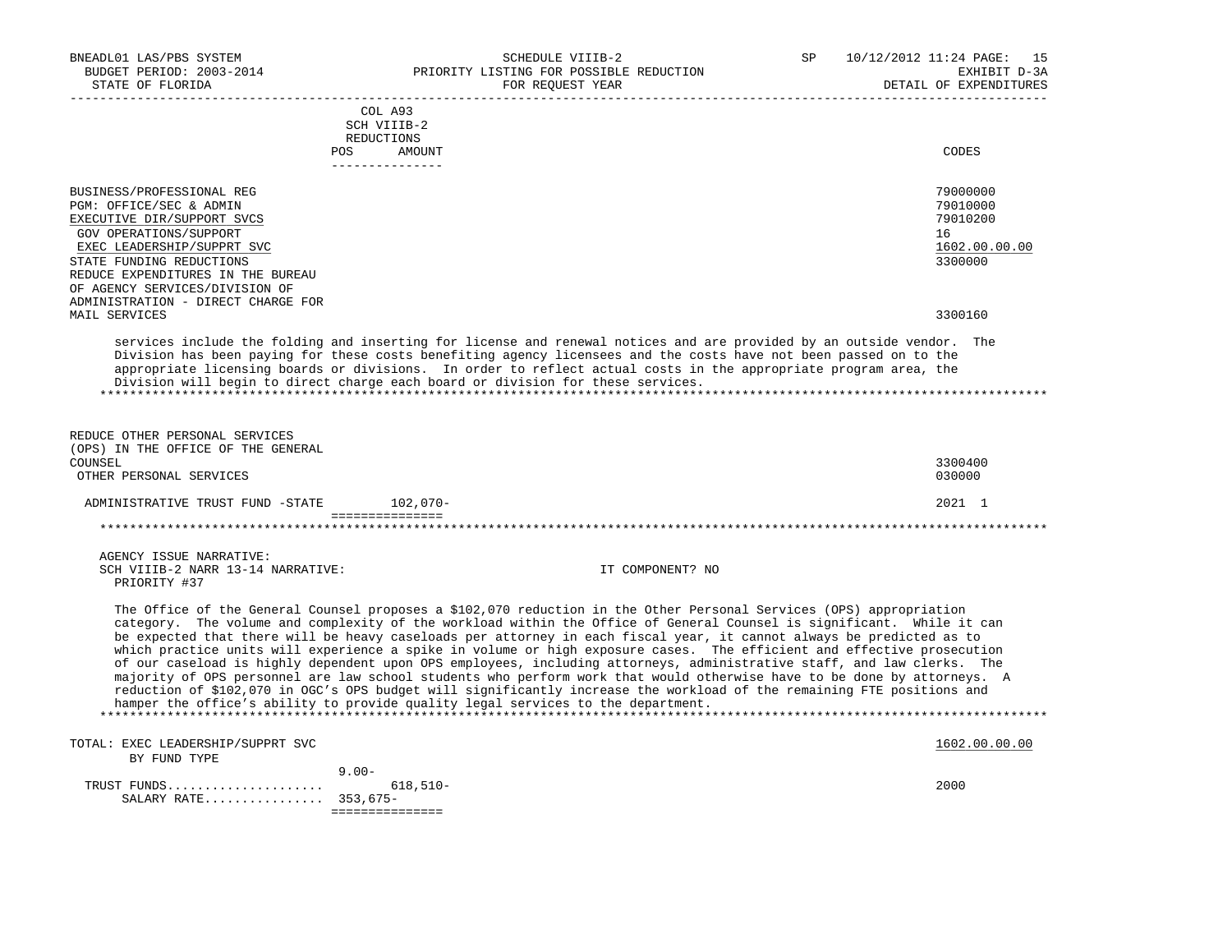| BNEADL01 LAS/PBS SYSTEM<br>BUDGET PERIOD: 2003-2014<br>STATE OF FLORIDA                                                                                                                     | SCHEDULE VIIIB-2<br>PRIORITY LISTING FOR POSSIBLE REDUCTION<br>FOR REQUEST YEAR | 10/12/2012 11:24 PAGE: 16<br>SP<br>EXHIBIT D-3A<br>DETAIL OF EXPENDITURES |
|---------------------------------------------------------------------------------------------------------------------------------------------------------------------------------------------|---------------------------------------------------------------------------------|---------------------------------------------------------------------------|
|                                                                                                                                                                                             | COL A93<br>SCH VIIIB-2<br>REDUCTIONS                                            |                                                                           |
|                                                                                                                                                                                             | POS.<br>AMOUNT<br>---------------                                               | CODES                                                                     |
| BUSINESS/PROFESSIONAL REG<br>PGM: OFFICE/SEC & ADMIN<br>INFORMATION TECHNOLOGY<br>GOV OPERATIONS/SUPPORT<br>INFORMATION TECHNOLOGY<br>PROGRAM REDUCTIONS<br>REDUCE STAFF IN THE DIVISION OF |                                                                                 | 79000000<br>79010000<br>79010300<br>16<br>1603.00.00.00<br>33V0000        |
| TECHNOLOGY<br>SALARY RATE<br>SALARY RATE 33,357-                                                                                                                                            | ===============                                                                 | 33V1800<br>000000                                                         |
| SALARIES AND BENEFITS                                                                                                                                                                       |                                                                                 | 010000                                                                    |
| ADMINISTRATIVE TRUST FUND -STATE                                                                                                                                                            | $1.00-$<br>47,813-<br>===============                                           | 2021 1                                                                    |
| OTHER PERSONAL SERVICES                                                                                                                                                                     |                                                                                 | 030000                                                                    |
| ADMINISTRATIVE TRUST FUND -STATE 44.110-                                                                                                                                                    | ===============                                                                 | 2021 1                                                                    |
| EXPENSES                                                                                                                                                                                    |                                                                                 | 040000                                                                    |
| ADMINISTRATIVE TRUST FUND -STATE 2,023-                                                                                                                                                     | ================                                                                | 2021 1                                                                    |
| TOTAL: REDUCE STAFF IN THE DIVISION OF<br>TECHNOLOGY<br>TOTAL POSITIONS 1.00-<br>TOTAL ISSUE<br>TOTAL SALARY RATE 33,357-                                                                   | $93,946-$                                                                       | 33V1800                                                                   |
|                                                                                                                                                                                             | ===============                                                                 |                                                                           |
| $\Lambda$ הזדרי התתת הדומים היום היום היום ה                                                                                                                                                |                                                                                 |                                                                           |

 AGENCY ISSUE NARRATIVE: SCH VIIIB-2 NARR 13-14 NARRATIVE: IT COMPONENT? YES PRIORITY #48

 The Division of Technology proposes a reduction of 1 FTE and \$93,946. The proposed reduction eliminates one Network Systems Analyst position. Because the Division is limited in what it can offer in other appropriation categories, the Division is forced to include an FTE as a reduction issue.

 Currently there are six (6) FTE and OPS field staff within the Division of Technology. Each member is responsible for the following:

 Works and resolves assigned tickets in the Help Desk ticket system. Creates new tickets when necessary to report an issue. Assigns created tickets to appropriate resource if known. Connects to users machines if necessary to resolve issue. Travels to client when needed. Researches proposed solutions or modifications to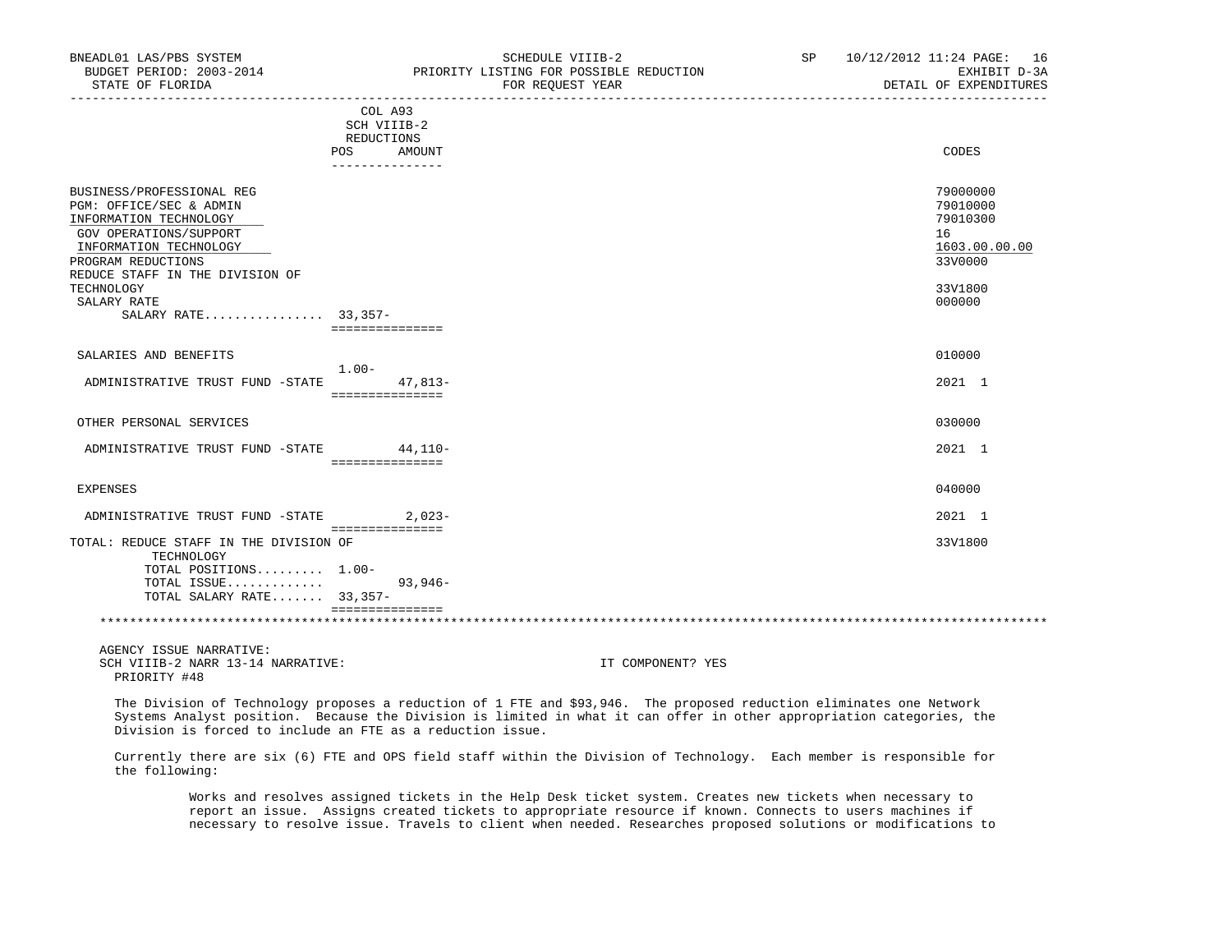| COL A93     |       |
|-------------|-------|
| SCH VIIIB-2 |       |
| REDUCTIONS  |       |
| AMOUNT      | CODES |
|             |       |

| BUSINESS/PROFESSIONAL REG<br>PGM: OFFICE/SEC & ADMIN | 79000000<br>79010000 |
|------------------------------------------------------|----------------------|
| INFORMATION TECHNOLOGY                               | 79010300             |
| GOV OPERATIONS/SUPPORT                               | 16                   |
| INFORMATION TECHNOLOGY                               | 1603.00.00.00        |
| PROGRAM REDUCTIONS                                   | 33V0000              |
| REDUCE STAFF IN THE DIVISION OF                      |                      |
| TECHNOLOGY                                           | 33V1800              |

 ensure they do not adversely affect the existing environment. Documents issues and sets the status to resolved upon completion. Escalates issue to Tier 3 support if needed. Contacts vendors for warranty repair issues.

 Manages equipment distribution, including receiving equipment, setting up / configuring equipment, setting up/ installing pre-configured networking equipment and running cabling for new workstation or network needs.

Troubleshoots and configures network and desktop equipment working with Help Desk and Infrastructure managers.

Manages telecommunications data and voice communications (set up and maintain phone system).

 The elimination of 1 FTE in the Tallahassee office and 1 OPS position in the Orlando office will have a significant impact by decreasing the level of service that Department, divisions and individual employees receive from the Help Desk. Wait times for setup of new equipment and for repair of broken equipment will be prolonged if this reduction is taken. This will also limit DBPR's ability to provide on-the-job training to student interns, and to gain temporary help in times of need and for particular projects where extra help is necessary.

 The reduction of the 1 OPS position in the Orlando Office would have significant workload impact and affect the overall efficiency in the Orlando area. The duties and responsibilities would have to be absorbed by the remaining 1 FTE in that office, significantly increasing their workload.

 If this reduction is taken in Fiscal Year 2013-14, two of the objectives will be negatively impacted: Business process quality will decrease as staff will be working over capacity to maintain the status quo and Team performance will suffer due to shortage of FTE and workload increase. These objectives are the core of the mission of the Division of Technology in providing centralized IT services to the Department, and as a result, the Department's ability to meet the LRPP objectives would steadily decline.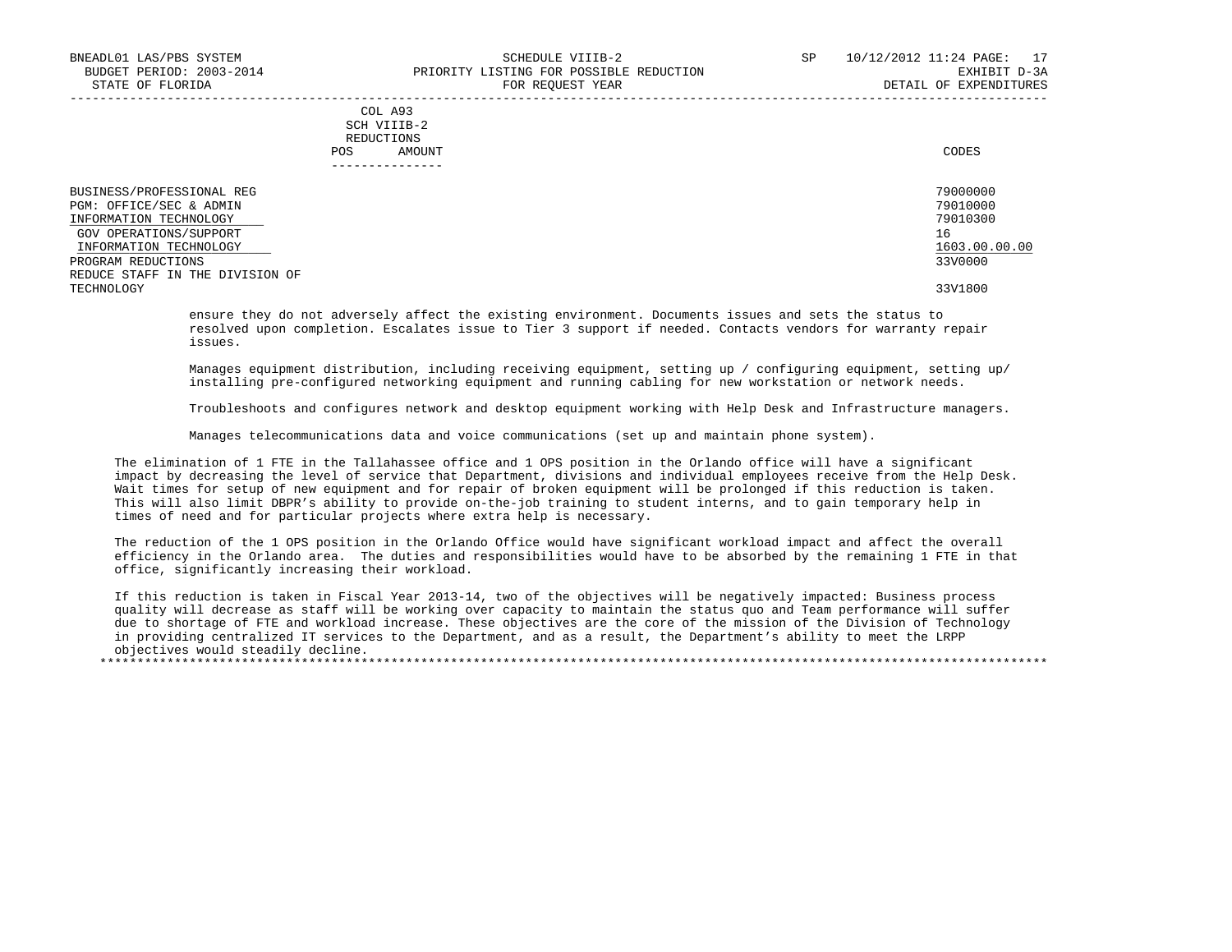| BNEADL01 LAS/PBS SYSTEM<br>BUDGET PERIOD: 2003-2014<br>STATE OF FLORIDA                                                                                                                                   |                                                                        | PRIORITY LISTING FOR POSSIBLE REDUCTION | SCHEDULE VIIIB-2<br>FOR REQUEST YEAR |                    |                  | SP 10/12/2012 11:24 PAGE: 18<br>EXHIBIT D-3A<br>DETAIL OF EXPENDITURES        |
|-----------------------------------------------------------------------------------------------------------------------------------------------------------------------------------------------------------|------------------------------------------------------------------------|-----------------------------------------|--------------------------------------|--------------------|------------------|-------------------------------------------------------------------------------|
|                                                                                                                                                                                                           | COL A93<br>SCH VIIIB-2<br>REDUCTIONS<br>POS AMOUNT<br>---------------- |                                         |                                      |                    |                  | CODES                                                                         |
| BUSINESS/PROFESSIONAL REG<br>PGM: OFFICE/SEC & ADMIN<br>INFORMATION TECHNOLOGY<br>GOV OPERATIONS/SUPPORT<br>INFORMATION TECHNOLOGY<br>PROGRAM REDUCTIONS<br>REDUCE STAFF IN THE DIVISION OF<br>TECHNOLOGY |                                                                        |                                         |                                      |                    |                  | 79000000<br>79010000<br>79010300<br>16<br>1603.00.00.00<br>33V0000<br>33V1800 |
| POSITION DETAIL OF SALARIES AND BENEFITS:                                                                                                                                                                 |                                                                        | FTE BASE RATE                           |                                      | ADDITIVES BENEFITS | SUBTOTAL         | LAPSE LAPSED SALARIES<br>% AND BENEFITS                                       |
| A93 - SCH VIIIB-2 REDUCTIONS<br>CHANGES TO CURRENTLY AUTHORIZED POSITIONS<br>2120 NETWORK SYSTEMS ANALYST<br>R5010 001                                                                                    |                                                                        | $1.00 - 33,357 -$                       |                                      |                    |                  | 14,456- 47,813- 0.00 47,813-                                                  |
| TOTALS FOR ISSUE BY FUND<br>2021 ADMINISTRATIVE TRUST FUND                                                                                                                                                |                                                                        |                                         |                                      |                    |                  | 47,813-                                                                       |
|                                                                                                                                                                                                           |                                                                        | $1.00 - 33,357 -$                       |                                      |                    | $14,456 47,813-$ | --------------<br>47,813-<br>===============                                  |
| STATE FUNDING REDUCTIONS                                                                                                                                                                                  |                                                                        |                                         |                                      |                    |                  | 3300000                                                                       |
| REDUCE CONTRACTED SERVICES<br>EXPENDITURES IN THE DIVISION<br>OF INFORMATION TECHNOLOGY<br>SPECIAL CATEGORIES<br>CONTRACTED SERVICES                                                                      |                                                                        |                                         |                                      |                    |                  | 3300270<br>100000<br>100777                                                   |
| ADMINISTRATIVE TRUST FUND -STATE 283,227-                                                                                                                                                                 | ----------------                                                       |                                         |                                      |                    |                  | 2021 1                                                                        |
|                                                                                                                                                                                                           |                                                                        |                                         |                                      |                    |                  |                                                                               |
| AGENCY ISSUE NARRATIVE:<br>SCH VIIIB-2 NARR 13-14 NARRATIVE:<br>PRIORITY #35                                                                                                                              |                                                                        |                                         |                                      | IT COMPONENT? YES  |                  |                                                                               |

 The Division of Information Technology (IT) proposes a reduction of \$283,227 in the Contracted Services appropriation category. A reduction of this amount will significantly impact the operations of the Division. At the beginning of Fiscal Year 2012-13, \$2,059,075 of the total \$2,466,014 Contractual Services appropriation was already obligated for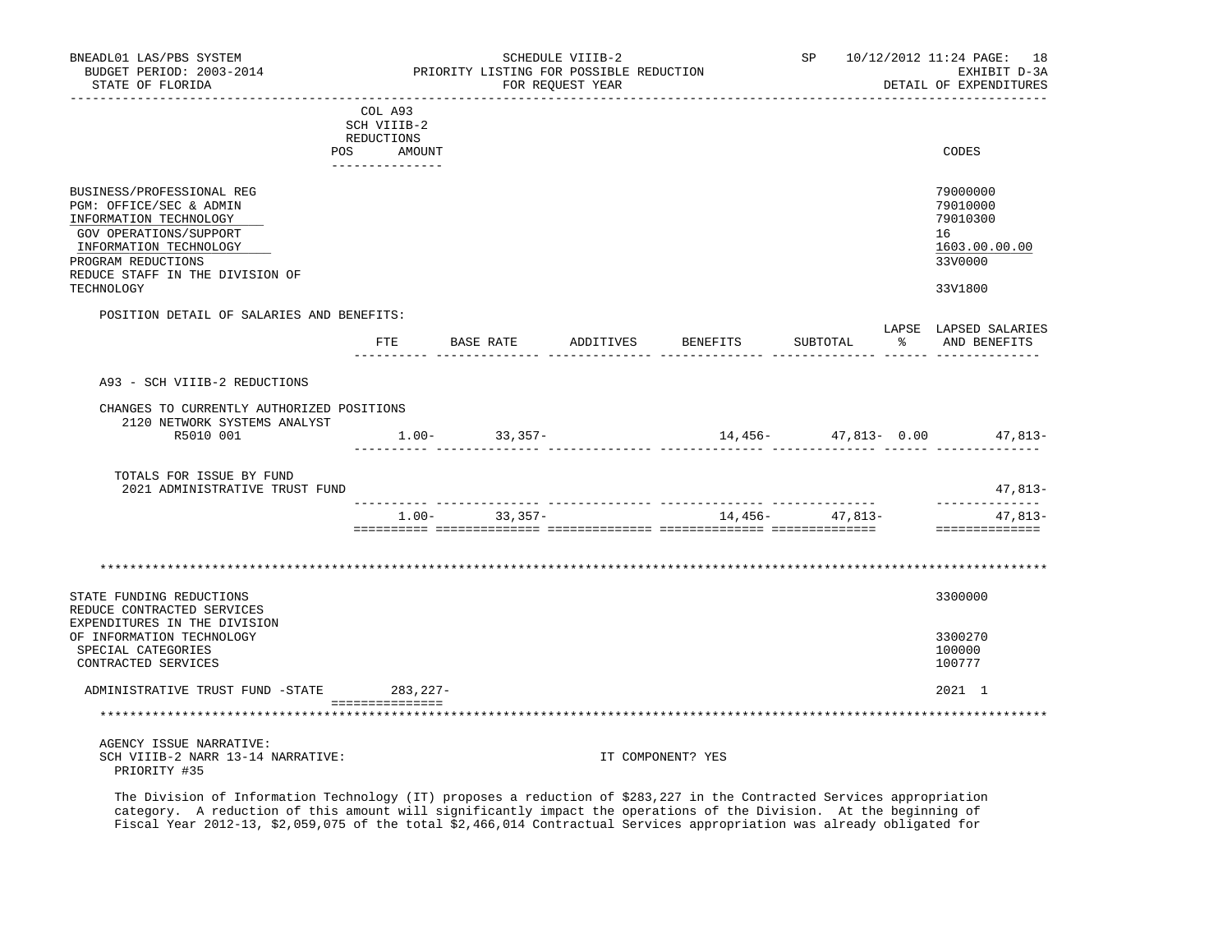|            | _______________ |       |
|------------|-----------------|-------|
| POS        | AMOUNT          | CODES |
| REDUCTIONS |                 |       |
|            | SCH VIIIB-2     |       |
|            | COL A93         |       |

 BUSINESS/PROFESSIONAL REG 79000000 PGM: OFFICE/SEC & ADMIN 79010000<br>INFORMATION TECHNOLOGY 79010300 INFORMATION TECHNOLOGY GOV OPERATIONS/SUPPORT 16 INFORMATION TECHNOLOGY 1603.00.00.00 \_\_\_\_\_\_\_\_\_\_\_\_\_\_\_\_\_\_\_\_\_\_\_\_\_\_ \_\_\_\_\_\_\_\_\_\_\_\_\_ STATE FUNDING REDUCTIONS REDUCE CONTRACTED SERVICES EXPENDITURES IN THE DIVISION OF INFORMATION TECHNOLOGY 3300270

 software support and maintenance, much-needed consulting services, and various other contracts necessary to the business needs of the Department and the Division, leaving only \$406,939 for all IT-related contracted services throughout the year.

 These reductions would severely increase the Division's workload and would severely decrease the Division's ability to service its customers, both internal (other DBPR Divisions) and external (licensees and the public). In addition, in Fiscal Year 2011-12, the Department was legislatively mandated to take on two programs from other agencies (Drugs, Devices, and Cosmetics from the Department of Health and Florida Building Commission/Building Code Information System from the Department of Community Affairs) with no additional funding for IT support. A significant (15%) additional workload has been placed on the already strapped Division in order to support these two programs.

 Should this reduction be taken, all divisions will be impacted as the service that the Division of Technology provides will suffer. The implementation timelines of service packs (upgrades and enhancements) for LicenseEase, and OnBase will increase as manpower to complete them will decrease. All special projects and innovation and improvement of processes will cease as the Division will be running at capacity to maintain the status quo. \*\*\*\*\*\*\*\*\*\*\*\*\*\*\*\*\*\*\*\*\*\*\*\*\*\*\*\*\*\*\*\*\*\*\*\*\*\*\*\*\*\*\*\*\*\*\*\*\*\*\*\*\*\*\*\*\*\*\*\*\*\*\*\*\*\*\*\*\*\*\*\*\*\*\*\*\*\*\*\*\*\*\*\*\*\*\*\*\*\*\*\*\*\*\*\*\*\*\*\*\*\*\*\*\*\*\*\*\*\*\*\*\*\*\*\*\*\*\*\*\*\*\*\*\*\*\*

| REDUCE OPERATING CAPITAL OUTLAY       |           |         |
|---------------------------------------|-----------|---------|
| EXPENDITURES IN THE DIVISION<br>(OCO) |           |         |
| OF INFORMATION TECHNOLOGY             |           | 3300280 |
| OPERATING CAPITAL OUTLAY              |           | 060000  |
|                                       |           |         |
| ADMINISTRATIVE TRUST FUND -STATE      | $50,000-$ | 2021 1  |
|                                       |           |         |
|                                       |           |         |
|                                       |           |         |

 AGENCY ISSUE NARRATIVE: SCH VIIIB-2 NARR 13-14 NARRATIVE: IT COMPONENT? YES PRIORITY #36

 The Division of Information Technology (IT) proposes a reduction of \$50,000 in the Operating Capital Outlay (OCO) appropriation category. This reduction will limit the purchase of data processing equipment for the Department. Expenditures in this category for Fiscal Year 2011-2012 were 100% of appropriation. Due to the centralized nature of IT within the organization and the need for IT equipment/ appliances, meeting Department needs in this area will no longer be possible therefore having a significant impact if taken. \*\*\*\*\*\*\*\*\*\*\*\*\*\*\*\*\*\*\*\*\*\*\*\*\*\*\*\*\*\*\*\*\*\*\*\*\*\*\*\*\*\*\*\*\*\*\*\*\*\*\*\*\*\*\*\*\*\*\*\*\*\*\*\*\*\*\*\*\*\*\*\*\*\*\*\*\*\*\*\*\*\*\*\*\*\*\*\*\*\*\*\*\*\*\*\*\*\*\*\*\*\*\*\*\*\*\*\*\*\*\*\*\*\*\*\*\*\*\*\*\*\*\*\*\*\*\*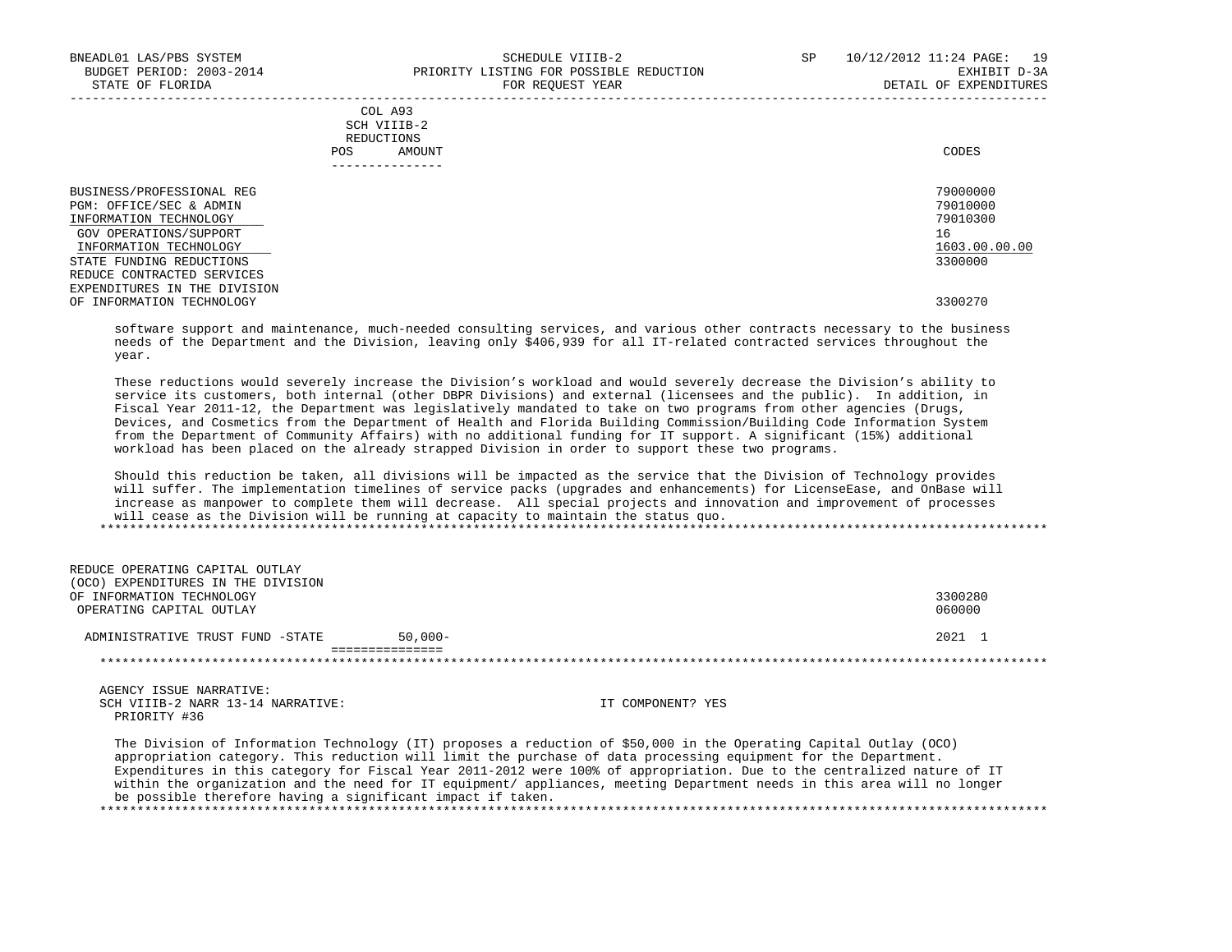| --------------- |        |       |
|-----------------|--------|-------|
| POS<br>$ -$     | AMOUNT | CODES |
| REDUCTIONS      |        |       |
| SCH VIIIB-2     |        |       |
| COL A93         |        |       |
|                 |        |       |

|                               | .                     |               |
|-------------------------------|-----------------------|---------------|
| BUSINESS/PROFESSIONAL REG     |                       | 79000000      |
| PGM: OFFICE/SEC & ADMIN       |                       | 79010000      |
| INFORMATION TECHNOLOGY        |                       | 79010300      |
| GOV OPERATIONS/SUPPORT        |                       | 16            |
| INFORMATION TECHNOLOGY        |                       | 1603.00.00.00 |
| TOTAL: INFORMATION TECHNOLOGY |                       | 1603.00.00.00 |
| BY FUND TYPE                  |                       |               |
|                               | $1.00 -$              |               |
| TRUST FUNDS<br>SALARY RATE    | 427,173-<br>$33.357-$ | 2000          |
|                               | ===============       |               |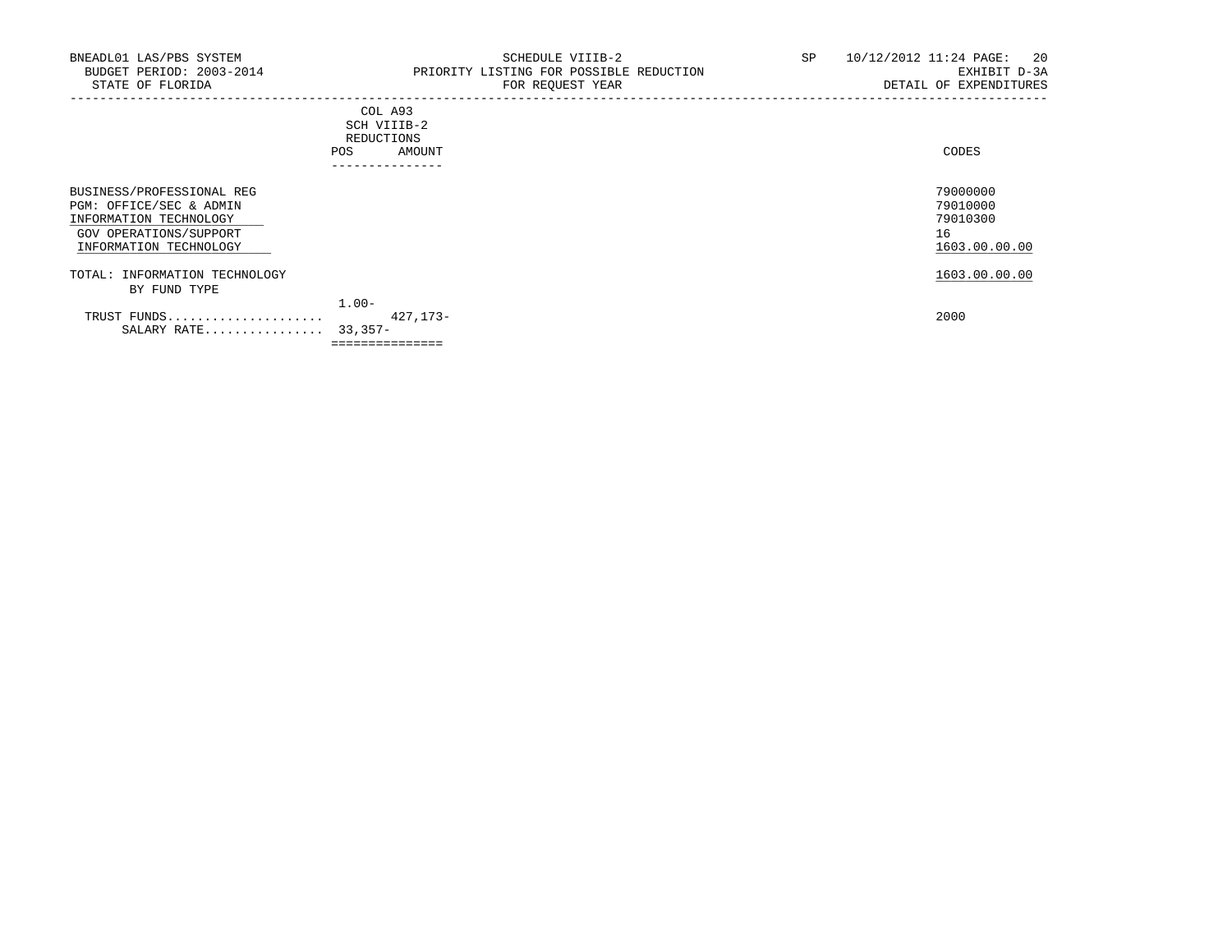| BNEADL01 LAS/PBS SYSTEM                   | SCHEDULE VIIIB-2                        | SP | 10/12/2012 11:24 PAGE: 21 |
|-------------------------------------------|-----------------------------------------|----|---------------------------|
| BUDGET PERIOD: 2003-2014                  | PRIORITY LISTING FOR POSSIBLE REDUCTION |    | EXHIBIT D-3A              |
| STATE OF FLORIDA                          | FOR REOUEST YEAR                        |    | DETAIL OF EXPENDITURES    |
|                                           | COL A93                                 |    |                           |
|                                           | SCH VIIIB-2                             |    |                           |
|                                           | REDUCTIONS                              |    |                           |
|                                           | POS<br>AMOUNT                           |    | CODES                     |
|                                           | ---------------                         |    |                           |
| BUSINESS/PROFESSIONAL REG                 |                                         |    | 79000000                  |
| PRG: SERVICE OPERATION                    |                                         |    | 79040000                  |
| CUSTOMER CONTACT CENTER                   |                                         |    | 79040100                  |
| PUBLIC PROTECTION                         |                                         |    | 12                        |
| REGULATION AND LICENSING                  |                                         |    | 1204.00.00.00             |
| PROGRAM REDUCTIONS                        |                                         |    | 33V0000                   |
| REDUCE STAFF IN THE CUSTOMER              |                                         |    |                           |
|                                           |                                         |    | 33V1810                   |
| CONTACT CENTER<br>SALARY RATE             |                                         |    |                           |
| SALARY RATE 8,278-                        |                                         |    | 000000                    |
|                                           | ----------------                        |    |                           |
|                                           |                                         |    |                           |
| SALARIES AND BENEFITS                     |                                         |    | 010000                    |
|                                           | $.50 -$                                 |    |                           |
| ADMINISTRATIVE TRUST FUND -STATE          | 14,429-                                 |    | 2021 1                    |
|                                           | ===============                         |    |                           |
|                                           |                                         |    |                           |
| OTHER PERSONAL SERVICES                   |                                         |    | 030000                    |
| ADMINISTRATIVE TRUST FUND -STATE 225,000- |                                         |    | 2021 1                    |
|                                           | ================                        |    |                           |
|                                           |                                         |    |                           |
| EXPENSES                                  |                                         |    | 040000                    |
|                                           | $3.477-$                                |    | 2021 1                    |
| ADMINISTRATIVE TRUST FUND -STATE          | ===============                         |    |                           |
| TOTAL: REDUCE STAFF IN THE CUSTOMER       |                                         |    | 33V1810                   |
| CONTACT CENTER                            |                                         |    |                           |
| TOTAL POSITIONS .50-                      |                                         |    |                           |
| TOTAL ISSUE                               | $242,906-$                              |    |                           |
| TOTAL SALARY RATE 8,278-                  |                                         |    |                           |
|                                           | ===============                         |    |                           |
|                                           |                                         |    |                           |
|                                           |                                         |    |                           |
| AGENCY ISSUE NARRATIVE:                   |                                         |    |                           |

SCH VIIIB-2 NARR 13-14 NARRATIVE: IT COMPONENT? NO PRIORITY #56

 The Division of Service Operations, Customer Contact Center proposes a reduction of \$242,906 and one half-time position (.50 FTE). This reduction would eliminate one half-time Career Service Regulatory Specialist I position and 9 Other Personal Services (OPS) call agent positions.

 Loss of call agent staff would be a significant impact on the department's ability to provide a high level of customer service to the licensees and general public. On average 53 calls are answered by each agent per day. Eliminating 9.5 call agent positions would result in an estimated 504 calls per day or 116,812 per year going unanswered (abandoned). Caller hold times will increase by more than 4.3 times the current average hold time of 1.46 minutes.

Longer hold times have a direct correlating increase in the abandoned call rate. Last Fiscal Year (2011-12) there were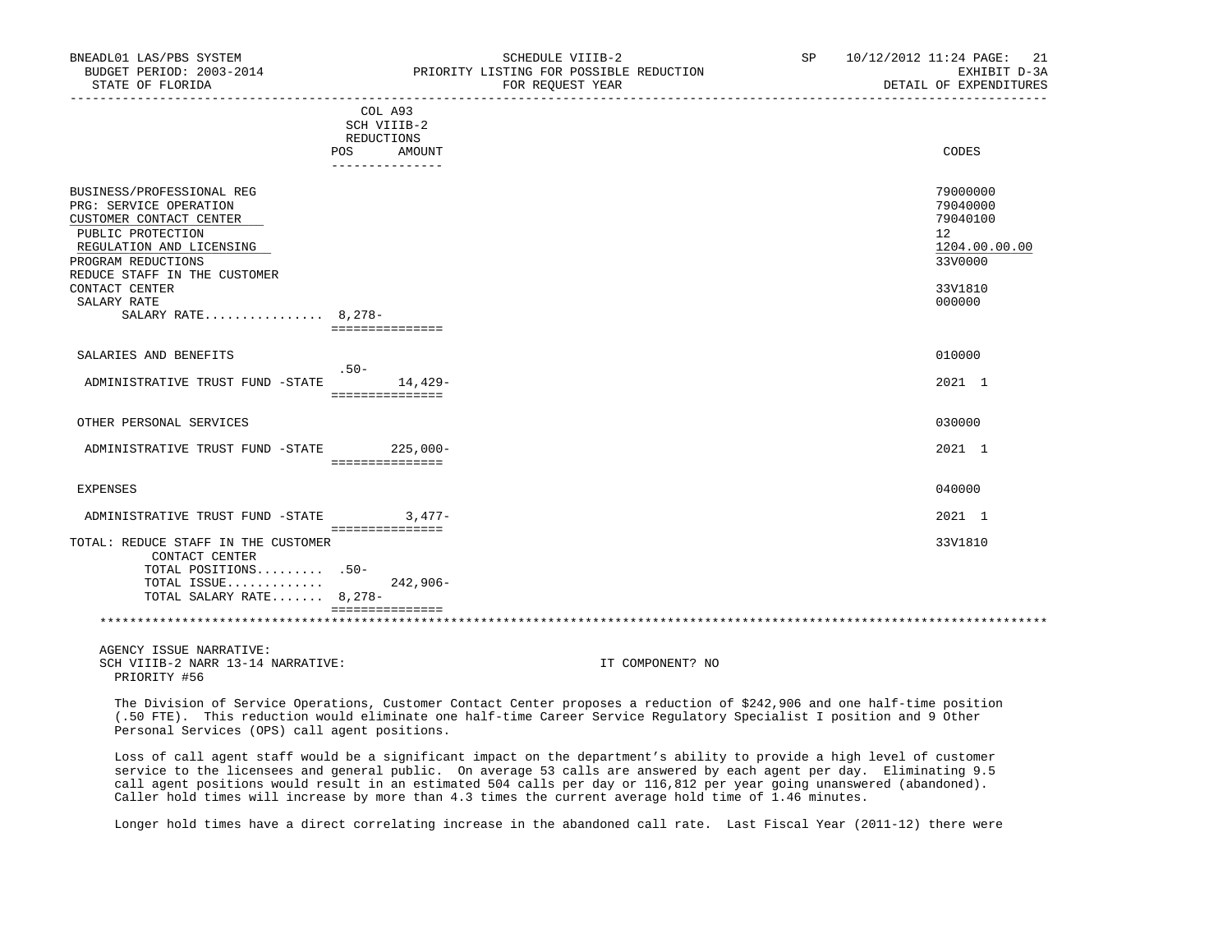|     | --------------- |       |
|-----|-----------------|-------|
| POS | AMOUNT          | CODES |
|     | REDUCTIONS      |       |
|     | SCH VIIIB-2     |       |
|     | COL A93         |       |

| BUSINESS/PROFESSIONAL REG    | 79000000      |
|------------------------------|---------------|
| PRG: SERVICE OPERATION       | 79040000      |
| CUSTOMER CONTACT CENTER      | 79040100      |
| PUBLIC PROTECTION            | 12            |
| REGULATION AND LICENSING     | 1204.00.00.00 |
| PROGRAM REDUCTIONS           | 33V0000       |
| REDUCE STAFF IN THE CUSTOMER |               |
| CONTACT CENTER               | 33V1810       |

 6% abandoned calls. If call agent staff were reduced as proposed, and we took the number of projected abandoned calls (116,812) plus the number of abandoned calls from Fiscal Year 2011-12 (38,641) and divided it by the total calls from Fiscal Year 2011-12 (597,835) the rate for abandoned calls would jump to approximately 26%. In essence, more than one fourth of the customers calling the Call Center would not be able to reach a call agent for assistance due to this reduction.

 This reduction issue could impact the workload of other divisions. If customers are not able to contact the Department via the Call Center, it is anticipated they will reach out to the board with complaints, thereby increasing their workload to handle the calls that cannot be served by the Call Center. \*\*\*\*\*\*\*\*\*\*\*\*\*\*\*\*\*\*\*\*\*\*\*\*\*\*\*\*\*\*\*\*\*\*\*\*\*\*\*\*\*\*\*\*\*\*\*\*\*\*\*\*\*\*\*\*\*\*\*\*\*\*\*\*\*\*\*\*\*\*\*\*\*\*\*\*\*\*\*\*\*\*\*\*\*\*\*\*\*\*\*\*\*\*\*\*\*\*\*\*\*\*\*\*\*\*\*\*\*\*\*\*\*\*\*\*\*\*\*\*\*\*\*\*\*\*\*

 POSITION DETAIL OF SALARIES AND BENEFITS: LAPSE LAPSED SALARIES FTE BASE RATE ADDITIVES BENEFITS SUBTOTAL % AND BENEFITS ---------- -------------- -------------- -------------- -------------- ------ -------------- A93 - SCH VIIIB-2 REDUCTIONS CHANGES TO CURRENTLY AUTHORIZED POSITIONS 0440 REGULATORY SPECIALIST I R5011 001 0.50- 8,278- 6,151- 14,429- 0.00 14,429- ---------- -------------- -------------- -------------- -------------- ------ -------------- TOTALS FOR ISSUE BY FUND 2021 ADMINISTRATIVE TRUST FUND 14,429- ---------- -------------- -------------- -------------- -------------- --------------  $0.50-$  8,278- 6,151- 14,429- 14,429-========== ============== ============== ============== ============== ==============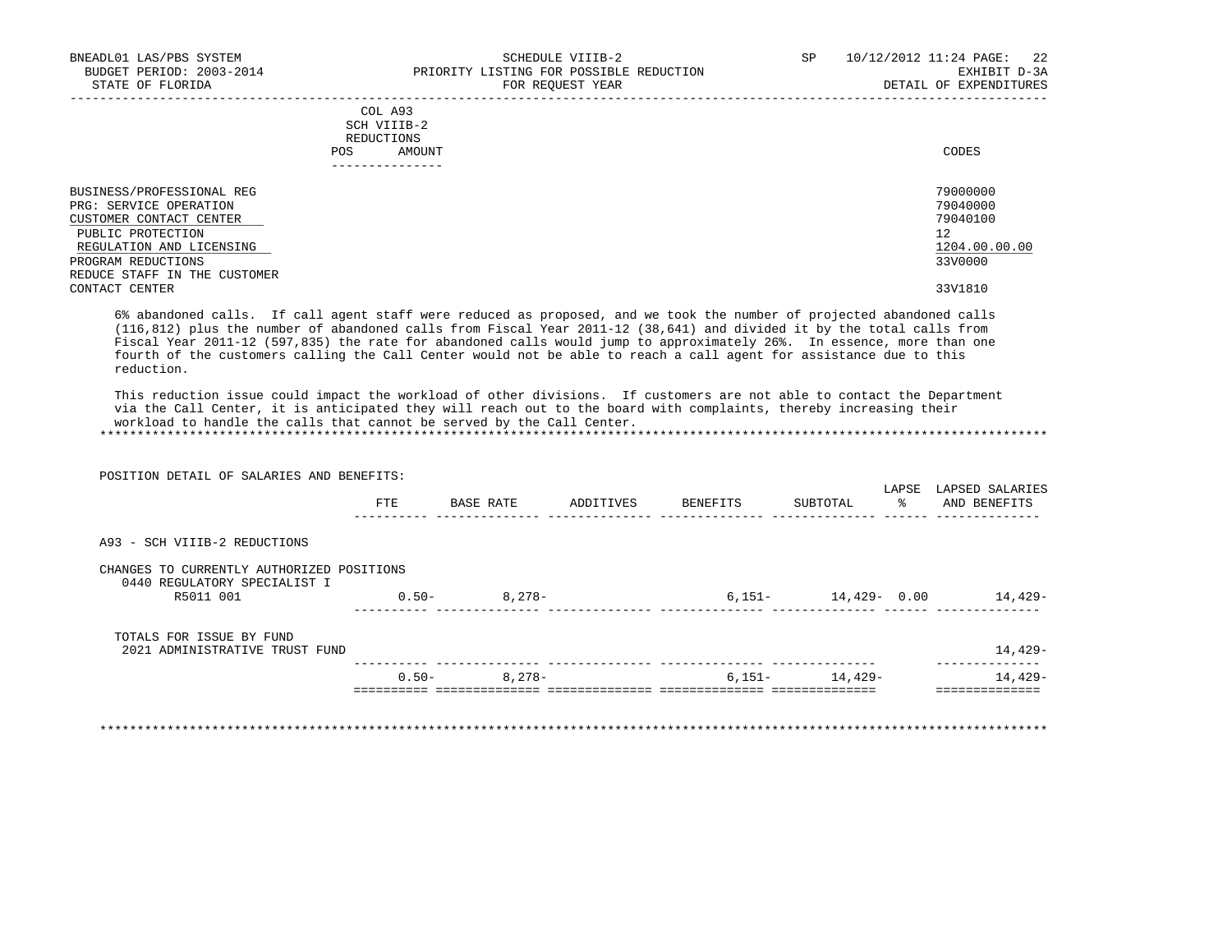| BNEADL01 LAS/PBS SYSTEM                 | SCHEDULE VIIIB-2                                                                                                       | SP | 10/12/2012 11:24 PAGE: 23 |
|-----------------------------------------|------------------------------------------------------------------------------------------------------------------------|----|---------------------------|
| BUDGET PERIOD: 2003-2014                | PRIORITY LISTING FOR POSSIBLE REDUCTION                                                                                |    | EXHIBIT D-3A              |
| STATE OF FLORIDA                        | FOR REOUEST YEAR                                                                                                       |    | DETAIL OF EXPENDITURES    |
|                                         | COL A93                                                                                                                |    |                           |
|                                         | SCH VIIIB-2                                                                                                            |    |                           |
|                                         | REDUCTIONS                                                                                                             |    |                           |
| POS                                     | AMOUNT                                                                                                                 |    | CODES                     |
|                                         | ---------------                                                                                                        |    |                           |
| BUSINESS/PROFESSIONAL REG               |                                                                                                                        |    | 79000000                  |
| PRG: SERVICE OPERATION                  |                                                                                                                        |    | 79040000                  |
| CUSTOMER CONTACT CENTER                 |                                                                                                                        |    | 79040100                  |
| PUBLIC PROTECTION                       |                                                                                                                        |    | 12                        |
| REGULATION AND LICENSING                |                                                                                                                        |    | 1204.00.00.00             |
| STATE FUNDING REDUCTIONS                |                                                                                                                        |    | 3300000                   |
| ELIMINATE OPERATING CAPITAL OUTLAY      |                                                                                                                        |    |                           |
| (OCO) EXPENDITURES IN THE DIVISION      |                                                                                                                        |    |                           |
| OF SERVICE OPERATIONS                   |                                                                                                                        |    | 3300890                   |
| OPERATING CAPITAL OUTLAY                |                                                                                                                        |    | 060000                    |
| ADMINISTRATIVE TRUST FUND -STATE 3,000- |                                                                                                                        |    | 2021 1                    |
|                                         | ===============                                                                                                        |    |                           |
| AGENCY ISSUE NARRATIVE:                 |                                                                                                                        |    |                           |
| SCH VIIIB-2 NARR 13-14 NARRATIVE:       | IT COMPONENT? NO                                                                                                       |    |                           |
| PRIORITY #12                            |                                                                                                                        |    |                           |
|                                         | The Division of Service Operations, Customer Contact Center proposes a reduction of \$3,000 in the Operating Capital   |    |                           |
|                                         | Outlay appropriation category. The Operating Capital Outlay appropriation category is used to purchase items that cost |    |                           |
|                                         | \$1,000 or more. Since desktop computers and other equipment can be obtained for under \$1,000 this category is seldom |    |                           |
|                                         | used. Based on a review of prior year expenditure histories, this category can be eliminated.                          |    |                           |
|                                         |                                                                                                                        |    |                           |
| TOTAL: REGULATION AND LICENSING         |                                                                                                                        |    | 1204.00.00.00             |
| BY FUND TYPE                            |                                                                                                                        |    |                           |
| $.50 -$                                 |                                                                                                                        |    |                           |
| TRUST FUNDS                             | $245,906-$                                                                                                             |    | 2000                      |
| SALARY RATE 8,278-                      |                                                                                                                        |    |                           |

===============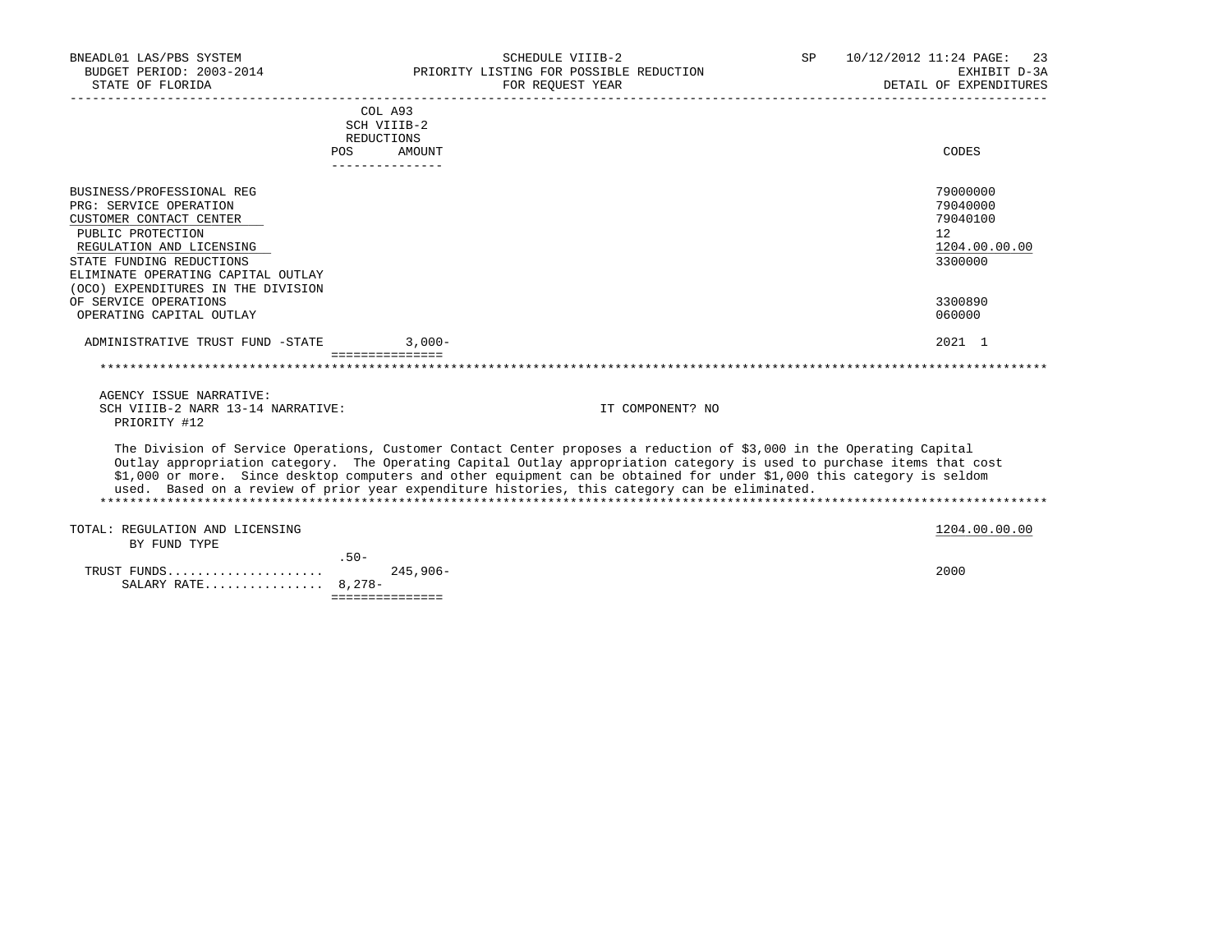| AMOUNT | CODES                                                  |
|--------|--------------------------------------------------------|
|        |                                                        |
|        | 79000000                                               |
|        | 79040000                                               |
|        | 79040200                                               |
|        | 12                                                     |
|        | 1204.00.00.00                                          |
|        | 33V0000                                                |
|        |                                                        |
|        | 33V1820                                                |
|        | 030000                                                 |
|        | COD AJJ<br>SCH VIIIB-2<br>REDUCTIONS<br>-------------- |

 ADMINISTRATIVE TRUST FUND -STATE 341,972- 2021 1 ===============

\*\*\*\*\*\*\*\*\*\*\*\*\*\*\*\*\*\*\*\*\*\*\*\*\*\*\*\*\*\*\*\*\*\*\*\*\*\*\*\*\*\*\*\*\*\*\*\*\*\*\*\*\*\*\*\*\*\*\*\*\*\*\*\*\*\*\*\*\*\*\*\*\*\*\*\*\*\*\*\*\*\*\*\*\*\*\*\*\*\*\*\*\*\*\*\*\*\*\*\*\*\*\*\*\*\*\*\*\*\*\*\*\*\*\*\*\*\*\*\*\*\*\*\*\*\*\*

 AGENCY ISSUE NARRATIVE: SCH VIIIB-2 NARR 13-14 NARRATIVE: IT COMPONENT? NO PRIORITY #57

 The Division of Services Operations, Central Intake Unit (CIU) proposes a reduction of \$341,972 in the Other Personal Services (OPS) appropriation category. This reduction will eliminate 5 OPS positions from the Mail Intake and Scan Unit and 2 OPS positions from the Revenue Intake Section.

 The Mail Intake and Scan Unit is a centralized unit charged with receiving the daily mail for over 20 different professional boards and commissions. There is a total of 18 staff members and one supervisor assigned to the Mail Intake and Scan Unit and of the 18 staff members, 7 are OPS employees. Staff plays a critical role in the daily preparation of applications for review and is responsible for receiving and opening the mail, accurate scanning of each document received by the department, and recording the payments remitted via checks and money orders received each day. Staff received 273,571 pieces of mail and scanned 2,045,506 pages in the Fiscal Year 2011-12.

 A reduction of 5 OPS staff will increase the mail processing time from the current 1.98 days to 3.28 days. Along with the delay in processing the mail in a timely manner, there is a correlating increase in time to process the applications timely. Currently, it takes 3 days to process an application. If this reduction is implemented, it will increase the time it takes a business to become licensed and operational from 3 days to 5 days.

 Additionally, this reduction will eliminate 2 OPS positions in the Revenue Intake Section. These positions are responsible for profiling and indexing licensure documents.

 OPS funding allows CIU to appropriately respond to fluctuations in mail volumes and backlogs. Additional OPS staff is hired as needed to assist with application processing during peak times. A reduction in OPS will ultimately result in a significant workload increase for existing staff; an increase for all inbound document processing times; and an additional delay in the processing of applications. \*\*\*\*\*\*\*\*\*\*\*\*\*\*\*\*\*\*\*\*\*\*\*\*\*\*\*\*\*\*\*\*\*\*\*\*\*\*\*\*\*\*\*\*\*\*\*\*\*\*\*\*\*\*\*\*\*\*\*\*\*\*\*\*\*\*\*\*\*\*\*\*\*\*\*\*\*\*\*\*\*\*\*\*\*\*\*\*\*\*\*\*\*\*\*\*\*\*\*\*\*\*\*\*\*\*\*\*\*\*\*\*\*\*\*\*\*\*\*\*\*\*\*\*\*\*\*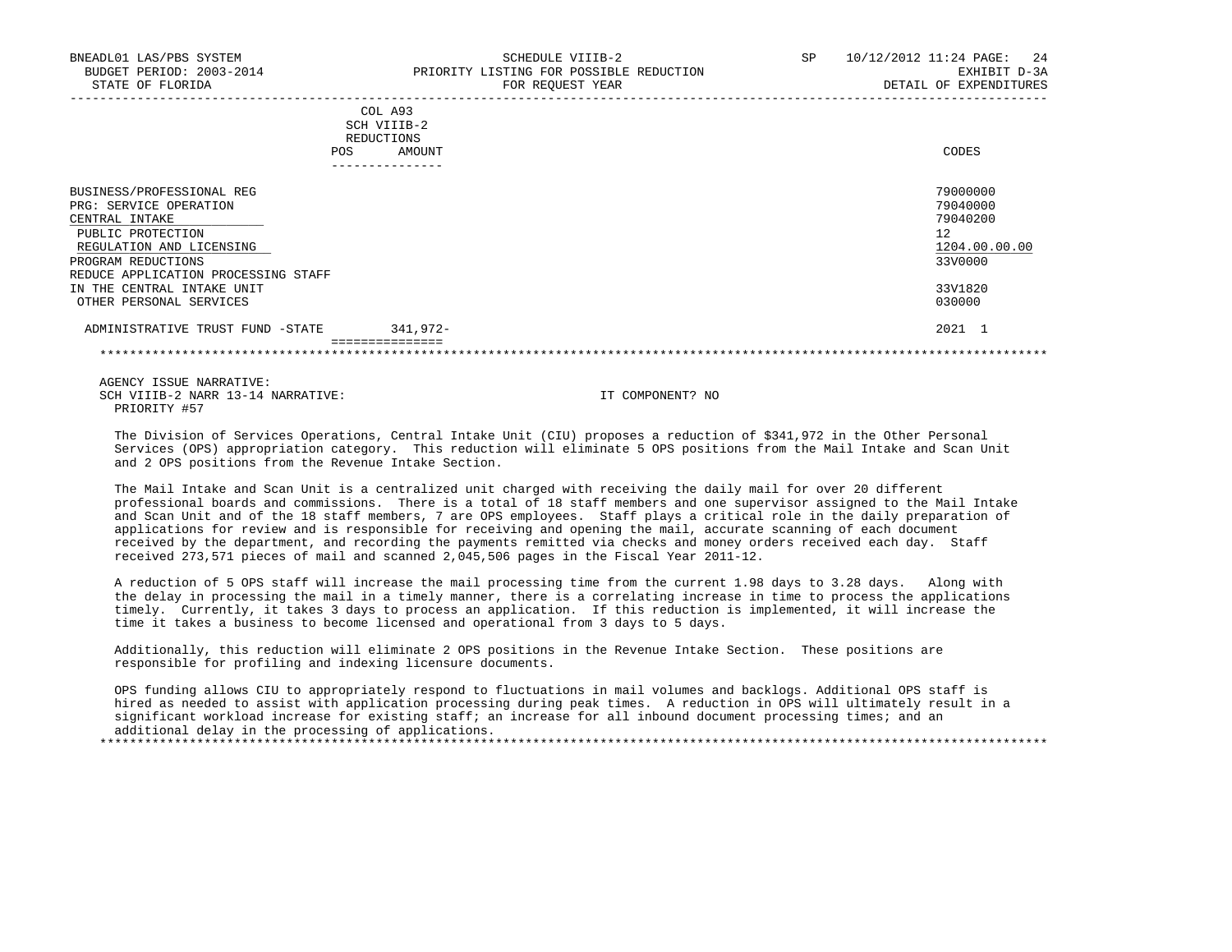| BNEADL01 LAS/PBS SYSTEM<br>BUDGET PERIOD: 2003-2014<br>STATE OF FLORIDA                                                                                                                                                                                       | SCHEDULE VIIIB-2<br>PRIORITY LISTING FOR POSSIBLE REDUCTION<br>FOR REQUEST YEAR | SP 10/12/2012 11:24 PAGE: 25<br>EXHIBIT D-3A<br>DETAIL OF EXPENDITURES                               |
|---------------------------------------------------------------------------------------------------------------------------------------------------------------------------------------------------------------------------------------------------------------|---------------------------------------------------------------------------------|------------------------------------------------------------------------------------------------------|
|                                                                                                                                                                                                                                                               | COL A93<br>SCH VIIIB-2<br>REDUCTIONS<br>POS<br>AMOUNT<br>--------------         | CODES                                                                                                |
| BUSINESS/PROFESSIONAL REG<br><b>PGM: PROFESSIONAL REG</b><br>COMPLIANCE AND ENFORCEMENT<br>PUBLIC PROTECTION<br>REGULATION AND LICENSING<br>PROGRAM REDUCTIONS<br>REDUCE STAFF IN THE DIVISION OF<br>REGULATION PROGRAM<br>SALARY RATE<br>SALARY RATE 69,431- |                                                                                 | 79000000<br>79050000<br>79050100<br>12 <sup>°</sup><br>1204.00.00.00<br>33V0000<br>33V1830<br>000000 |
| SALARIES AND BENEFITS<br>PROFESSIONAL REGULATION TF-STATE                                                                                                                                                                                                     | ===============<br>$2.00 -$<br>$98.691 -$                                       | 010000<br>2547 1                                                                                     |
| EXPENSES                                                                                                                                                                                                                                                      | ===============                                                                 | 040000                                                                                               |
| PROFESSIONAL REGULATION TF-STATE<br>TOTAL: REDUCE STAFF IN THE DIVISION OF<br>REGULATION PROGRAM<br>TOTAL POSITIONS 2.00-<br>TOTAL ISSUE $102,737-$<br>TOTAL SALARY RATE 69,431-                                                                              | $4.046-$<br>===============<br>===============                                  | 2547 1<br>33V1830                                                                                    |
| AGENCY ISSUE NARRATIVE:<br>SCH VIIIB-2 NARR 13-14 NARRATIVE:<br>PRIORITY #49                                                                                                                                                                                  | IT COMPONENT? NO                                                                |                                                                                                      |

 The Department of Business and Professional Regulation's Division of Regulation proposes the elimination of 1 Investigation Specialist II position, 1 Government Analyst I position and a total of \$102,737 in budget authority.

 Investigation Specialist II positions investigate alleged violations of the Florida Statutes and Board rules governing a variety of professions regulated by the Department. This includes interviews with complainants, subjects, and other witnesses; collecting and analyzing corroborative evidence; and writing comprehensive investigative reports. Additionally, Investigation Specialists engage in outreach programs to various professional associations, trade shows, schools and consumer groups. There are currently 38 Investigation Specialist II positions located throughout the state in the Division of Regulation. The elimination of one of these positions will have a significant impact on the Division's ability to conduct and complete required investigations in a timely manner and result in an increased workload for the remaining investigative staff.

 The Government Analyst I position serves as the technical coordinator between the Division and the Division of Information Technology on LicenseEase related issues. Furthermore this position provides assistance and information to licensees and outside customers; assists investigative staff in the gathering of evidence, participates in legal actions,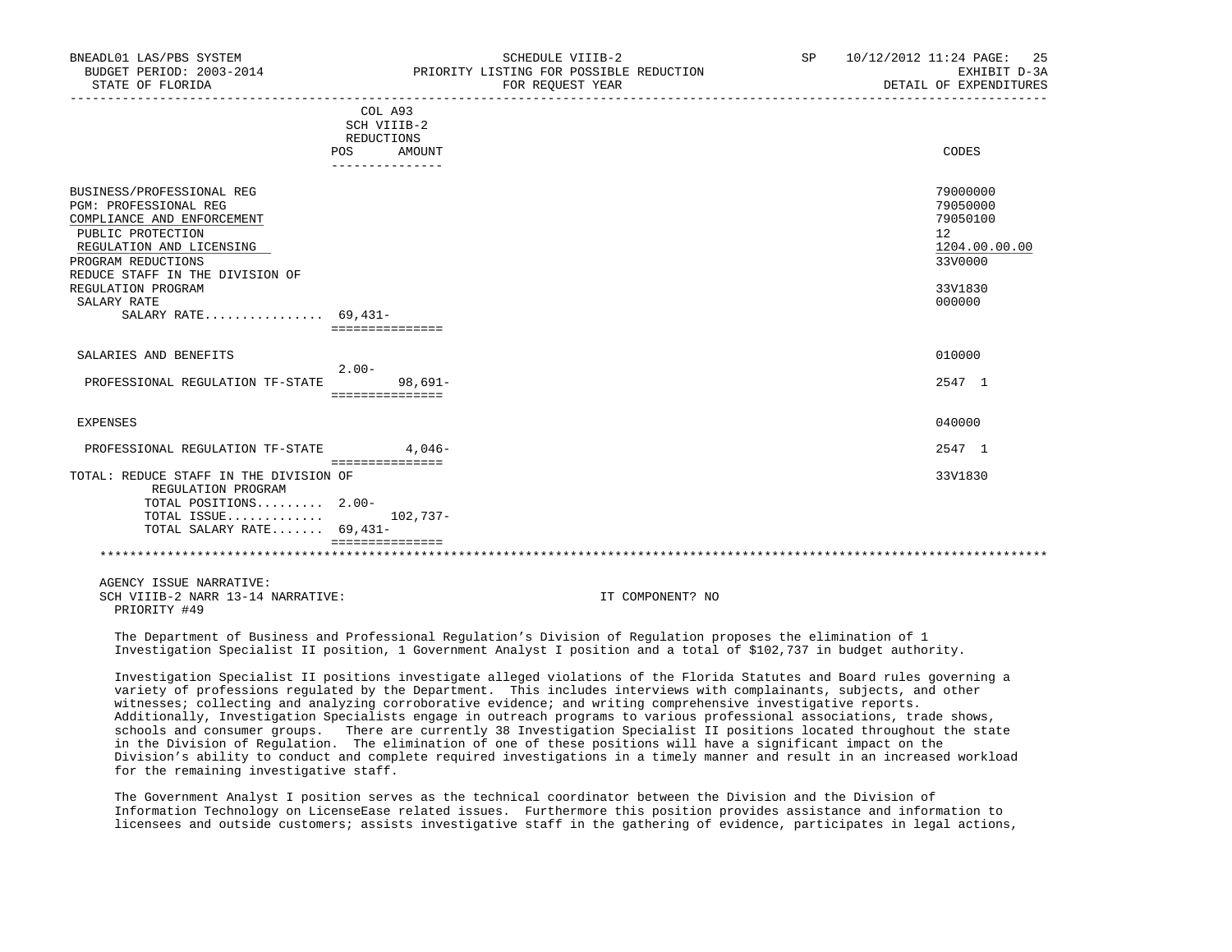|     | --------------- |       |
|-----|-----------------|-------|
| POS | AMOUNT          | CODES |
|     | REDUCTIONS      |       |
|     | SCH VIIIB-2     |       |
|     | COL A93         |       |

| BUSINESS/PROFESSIONAL REG       | 79000000      |
|---------------------------------|---------------|
| PGM: PROFESSIONAL REG           | 79050000      |
| COMPLIANCE AND ENFORCEMENT      | 79050100      |
| PUBLIC PROTECTION               | 12            |
| REGULATION AND LICENSING        | 1204.00.00.00 |
| PROGRAM REDUCTIONS              | 33V0000       |
| REDUCE STAFF IN THE DIVISION OF |               |
| REGULATION PROGRAM              | 33V1830       |

 and prepares reports to document compliance or noncompliance of licensure. Eliminating this position would shift the responsibilities to the remaining administrative and investigative staff within the Division.

 If these two mission critical positions were eliminated, not only would the Division's ability to meet inspection related performance standards be hampered, they would lose valuable experience and expertise in board regulation and compliance issues. \*\*\*\*\*\*\*\*\*\*\*\*\*\*\*\*\*\*\*\*\*\*\*\*\*\*\*\*\*\*\*\*\*\*\*\*\*\*\*\*\*\*\*\*\*\*\*\*\*\*\*\*\*\*\*\*\*\*\*\*\*\*\*\*\*\*\*\*\*\*\*\*\*\*\*\*\*\*\*\*\*\*\*\*\*\*\*\*\*\*\*\*\*\*\*\*\*\*\*\*\*\*\*\*\*\*\*\*\*\*\*\*\*\*\*\*\*\*\*\*\*\*\*\*\*\*\*

| POSITION DETAIL OF SALARIES AND BENEFITS: | FTE      | BASE RATE         | ADDITIVES | BENEFITS | SUBTOTAL        | LAPSE<br>$\frac{1}{6}$ | LAPSED SALARIES<br>AND BENEFITS |
|-------------------------------------------|----------|-------------------|-----------|----------|-----------------|------------------------|---------------------------------|
| A93 - SCH VIIIB-2 REDUCTIONS              |          |                   |           |          |                 |                        |                                 |
| CHANGES TO CURRENTLY AUTHORIZED POSITIONS |          |                   |           |          |                 |                        |                                 |
| 2224 GOVERNMENT ANALYST I<br>R6002 001    | $1.00-$  | 36,608-           |           | 14,873-  | $51,481 - 0.00$ |                        | $51,481-$                       |
| 8318 INVESTIGATION SPECIALIST II          |          |                   |           |          |                 |                        |                                 |
| R6001 001                                 | $1.00 -$ | 32,823-           |           | 14,387-  | 47,210- 0.00    |                        | $47,210-$                       |
| TOTALS FOR ISSUE BY FUND                  |          |                   |           |          |                 |                        |                                 |
| 2547 PROFESSIONAL REGULATION TF           |          |                   |           |          |                 |                        | 98,691-                         |
|                                           |          | $2.00 - 69,431 -$ |           | 29,260-  | 98,691–         |                        | 98,691-                         |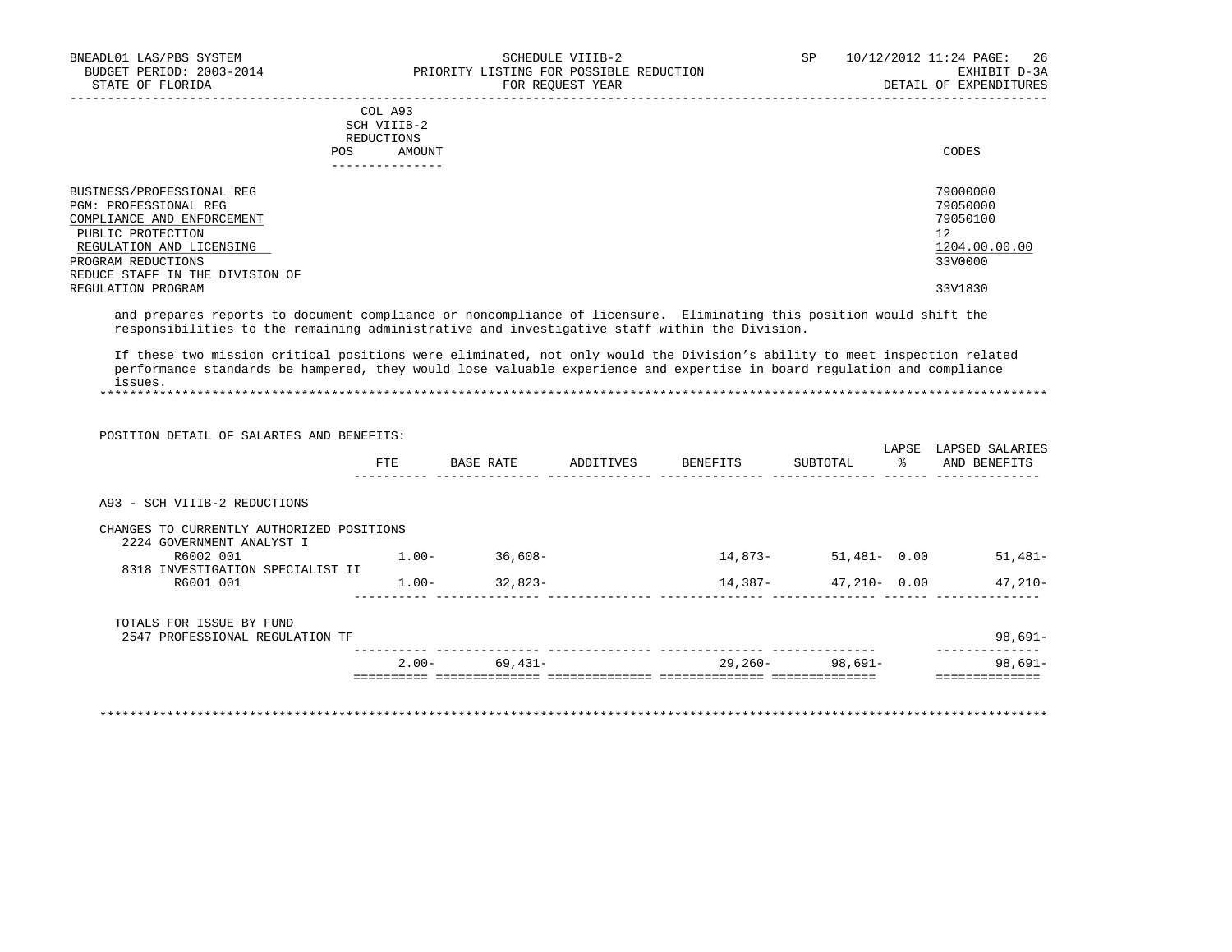| COL A93<br>SCH VIIIB-2<br><b>REDUCTIONS</b><br>AMOUNT<br><b>POS</b>                                                                                                                                                      | CODES                                                              |
|--------------------------------------------------------------------------------------------------------------------------------------------------------------------------------------------------------------------------|--------------------------------------------------------------------|
| ---------------                                                                                                                                                                                                          |                                                                    |
| BUSINESS/PROFESSIONAL REG<br>PGM: PROFESSIONAL REG<br>COMPLIANCE AND ENFORCEMENT<br>PUBLIC PROTECTION<br>REGULATION AND LICENSING<br>PROGRAM REDUCTIONS<br>REDUCE BOARD MEMBER TRAVEL AND<br>RELATED EXPENDITURES IN THE | 79000000<br>79050000<br>79050100<br>12<br>1204.00.00.00<br>33V0000 |
| DIVISION OF PROFESSIONS                                                                                                                                                                                                  | 33V1840                                                            |
| EXPENSES                                                                                                                                                                                                                 | 040000                                                             |
| $278,854-$<br>PROFESSIONAL REGULATION TF-STATE<br>==============                                                                                                                                                         | 2547 1                                                             |

\*\*\*\*\*\*\*\*\*\*\*\*\*\*\*\*\*\*\*\*\*\*\*\*\*\*\*\*\*\*\*\*\*\*\*\*\*\*\*\*\*\*\*\*\*\*\*\*\*\*\*\*\*\*\*\*\*\*\*\*\*\*\*\*\*\*\*\*\*\*\*\*\*\*\*\*\*\*\*\*\*\*\*\*\*\*\*\*\*\*\*\*\*\*\*\*\*\*\*\*\*\*\*\*\*\*\*\*\*\*\*\*\*\*\*\*\*\*\*\*\*\*\*\*\*\*\*

AGENCY ISSUE NARRATIVE:

SCH VIIIB-2 NARR 13-14 NARRATIVE: IT COMPONENT? NO

 The Division of Professions proposes a reduction of \$278,854 in the Expenses appropriation category by reducing board meeting travel and related expenditures. Professional board members and board staff travel throughout the state to regulate and administer licensure activities. This reduction would require substituting approximately 51 face-to-face meetings with telephone conferences. Professional boards impacted include the following:

- \* Electrical Contractors
- \* Landscape Architecture
- \* Veterinary Medicine
- \* Cosmetology
- \* Barbers
- \* Building Code Administration
- \* Pilot Commissioners
- \* Architecture and Interior Design
- \* Community Association Managers
- \* Auctioneers
- \* Geologist
- \* Employee Leasing Companies
- \* Construction Industry Licensing

 Converting from face to face meetings to teleconferencing for such a large number of meetings will negatively impact operations for those professional boards, especially those that meet on a quarterly basis. Many board meetings are set for the hearing of disciplinary cases. Since disciplinary cases are of a legal nature and may require the actual physical presence of principles, a reduction of face to face meetings could hamper the board's ability to hear such cases by 25%. This could potentially disrupt services to licensees for all boards impacted. \*\*\*\*\*\*\*\*\*\*\*\*\*\*\*\*\*\*\*\*\*\*\*\*\*\*\*\*\*\*\*\*\*\*\*\*\*\*\*\*\*\*\*\*\*\*\*\*\*\*\*\*\*\*\*\*\*\*\*\*\*\*\*\*\*\*\*\*\*\*\*\*\*\*\*\*\*\*\*\*\*\*\*\*\*\*\*\*\*\*\*\*\*\*\*\*\*\*\*\*\*\*\*\*\*\*\*\*\*\*\*\*\*\*\*\*\*\*\*\*\*\*\*\*\*\*\*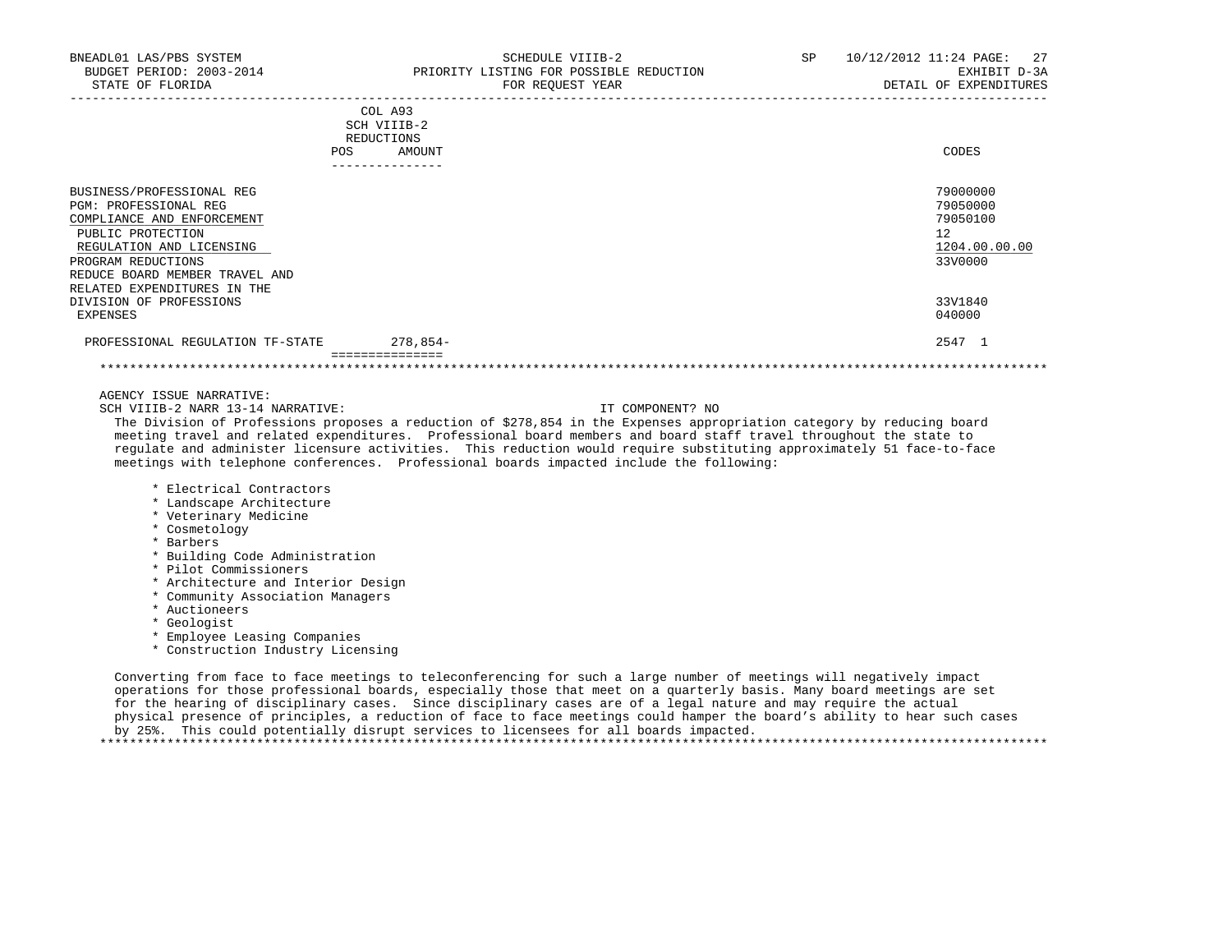| BUDGET PERIOD: 2003-2014<br>STATE OF FLORIDA                                                                                                                                                                                                                  | PRIORITY LISTING FOR POSSIBLE REDUCTION<br>FOR REQUEST YEAR | EXHIBIT D-3A<br>DETAIL OF EXPENDITURES                                                  |
|---------------------------------------------------------------------------------------------------------------------------------------------------------------------------------------------------------------------------------------------------------------|-------------------------------------------------------------|-----------------------------------------------------------------------------------------|
|                                                                                                                                                                                                                                                               | COL A93<br>SCH VIIIB-2<br>REDUCTIONS                        |                                                                                         |
|                                                                                                                                                                                                                                                               | POS DO<br>AMOUNT<br>---------------                         | CODES                                                                                   |
| BUSINESS/PROFESSIONAL REG<br>PGM: PROFESSIONAL REG<br>COMPLIANCE AND ENFORCEMENT<br>PUBLIC PROTECTION<br>REGULATION AND LICENSING<br>PROGRAM REDUCTIONS<br>REDUCE INVESTIGATIVE STAFF IN THE<br>DIVISION OF REAL ESTATE<br>SALARY RATE<br>SALARY RATE 32,823- |                                                             | 79000000<br>79050000<br>79050100<br>12<br>1204.00.00.00<br>33V0000<br>33V1870<br>000000 |
| SALARIES AND BENEFITS                                                                                                                                                                                                                                         | ===============                                             | 010000                                                                                  |
| PROFESSIONAL REGULATION TF-STATE 47,210-                                                                                                                                                                                                                      | $1.00 -$<br>===============                                 | 2547 1                                                                                  |
| EXPENSES                                                                                                                                                                                                                                                      |                                                             | 040000                                                                                  |
| PROFESSIONAL REGULATION TF-STATE                                                                                                                                                                                                                              | $2.023-$                                                    | 2547 1                                                                                  |
| TOTAL: REDUCE INVESTIGATIVE STAFF IN THE<br>DIVISION OF REAL ESTATE<br>TOTAL POSITIONS 1.00-<br>TOTAL ISSUE<br>TOTAL SALARY RATE 32,823-                                                                                                                      | ================<br>$49,233-$<br>===============            | 33V1870                                                                                 |
| AGENCY ISSUE NARRATIVE:<br>SCH VIIIB-2 NARR 13-14 NARRATIVE:<br>PRIORITY #54                                                                                                                                                                                  | IT COMPONENT? NO                                            |                                                                                         |

BNEADL01 LAS/PBS SYSTEM SCHEDULE VIIIB-2 SCHEDULE VIIIB-2 SP 10/12/2012 11:24 PAGE: 28

 The Department of Business and Professional Regulation's Division of Real Estate proposes a reduction of 1 Investigation Specialist II position and \$49,233 in budget authority.

 The Division's Investigation Specialists are tasked with investigating any alleged violations or complaints related to licensees under Chapter 475, Florida Statutes. This includes conducting interviews with the parties of the complaint, gathering documentation, and writing investigative reports.

 The elimination of this position would have a significant impact on investigative activities. The Division is requesting additional investigation staff in the Department's Legislative Budget Request in order to comply with the recommendations and findings from the Federal Appraisal Subcommittee's Compliance Review. If the request is funded, a reduction of an investigative position will partially negate the value of the new funding. Additionally, with any reduction in investigative staff, complaints will not be processed within established timeframes, investigations will not be completed in 90 days or less, cases per investigator will increase, and the quality of the casework will decrease. \*\*\*\*\*\*\*\*\*\*\*\*\*\*\*\*\*\*\*\*\*\*\*\*\*\*\*\*\*\*\*\*\*\*\*\*\*\*\*\*\*\*\*\*\*\*\*\*\*\*\*\*\*\*\*\*\*\*\*\*\*\*\*\*\*\*\*\*\*\*\*\*\*\*\*\*\*\*\*\*\*\*\*\*\*\*\*\*\*\*\*\*\*\*\*\*\*\*\*\*\*\*\*\*\*\*\*\*\*\*\*\*\*\*\*\*\*\*\*\*\*\*\*\*\*\*\*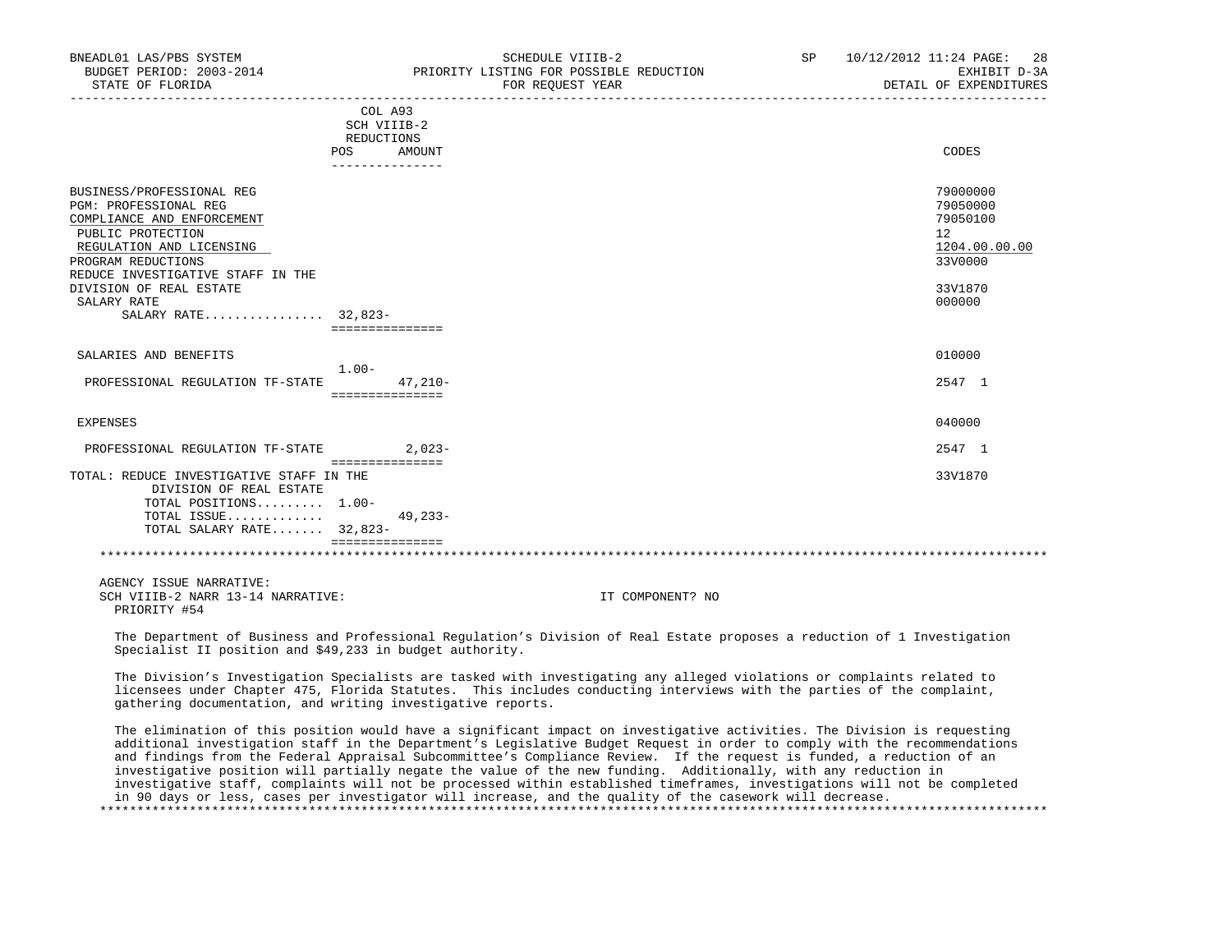| BNEADL01 LAS/PBS SYSTEM<br>BUDGET PERIOD: 2003-2014<br>STATE OF FLORIDA                                                                                                                                                 |                                                                       | PRIORITY LISTING FOR POSSIBLE REDUCTION | SCHEDULE VIIIB-2<br>FOR REQUEST YEAR |                                 |                  | SP 10/12/2012 11:24 PAGE:<br>29<br>EXHIBIT D-3A<br>DETAIL OF EXPENDITURES                  |
|-------------------------------------------------------------------------------------------------------------------------------------------------------------------------------------------------------------------------|-----------------------------------------------------------------------|-----------------------------------------|--------------------------------------|---------------------------------|------------------|--------------------------------------------------------------------------------------------|
|                                                                                                                                                                                                                         | COL A93<br>SCH VIIIB-2<br>REDUCTIONS<br>POS AMOUNT<br>--------------- |                                         |                                      |                                 |                  | CODES                                                                                      |
| BUSINESS/PROFESSIONAL REG<br>PGM: PROFESSIONAL REG<br>COMPLIANCE AND ENFORCEMENT<br>PUBLIC PROTECTION<br>REGULATION AND LICENSING<br>PROGRAM REDUCTIONS<br>REDUCE INVESTIGATIVE STAFF IN THE<br>DIVISION OF REAL ESTATE |                                                                       |                                         |                                      |                                 |                  | 79000000<br>79050000<br>79050100<br>12 <sup>°</sup><br>1204.00.00.00<br>33V0000<br>33V1870 |
| POSITION DETAIL OF SALARIES AND BENEFITS:                                                                                                                                                                               |                                                                       |                                         |                                      |                                 |                  | LAPSE LAPSED SALARIES                                                                      |
|                                                                                                                                                                                                                         | ETE                                                                   | BASE RATE<br>. _ _ _ _ _ _ _ _ _ _ _    | <u>------- ----</u>                  | ADDITIVES BENEFITS              | SUBTOTAL         | % AND BENEFITS                                                                             |
| A93 - SCH VIIIB-2 REDUCTIONS                                                                                                                                                                                            |                                                                       |                                         |                                      |                                 |                  |                                                                                            |
| CHANGES TO CURRENTLY AUTHORIZED POSITIONS<br>8318 INVESTIGATION SPECIALIST II                                                                                                                                           |                                                                       |                                         |                                      |                                 |                  |                                                                                            |
| R6003 001                                                                                                                                                                                                               |                                                                       | $1.00 - 32,823 -$                       |                                      | $14,387 47,210-$ 0.00 $47,210-$ |                  |                                                                                            |
| TOTALS FOR ISSUE BY FUND<br>2547 PROFESSIONAL REGULATION TF                                                                                                                                                             |                                                                       |                                         |                                      |                                 |                  | 47,210-                                                                                    |
|                                                                                                                                                                                                                         |                                                                       | $1.00 - 32.823 -$                       |                                      |                                 | $14,387 47,210-$ | ______________<br>47,210-<br>==============                                                |
| REDUCE OPERATIONS SERVICE UNIT<br>STAFF IN THE DIVISION OF REAL<br><b>ESTATE</b><br>SALARY RATE<br>SALARY RATE 25,577-                                                                                                  | ===============                                                       |                                         |                                      |                                 |                  | 33V1910<br>000000                                                                          |
| SALARIES AND BENEFITS                                                                                                                                                                                                   | $1.00 -$                                                              |                                         |                                      |                                 |                  | 010000                                                                                     |
| PROFESSIONAL REGULATION TF-STATE 39,035-                                                                                                                                                                                | ===============                                                       |                                         |                                      |                                 |                  | 2547 1                                                                                     |
| <b>EXPENSES</b>                                                                                                                                                                                                         |                                                                       |                                         |                                      |                                 |                  | 040000                                                                                     |
| PROFESSIONAL REGULATION TF-STATE                                                                                                                                                                                        | 2,023-<br>----------------                                            |                                         |                                      |                                 |                  | 2547 1                                                                                     |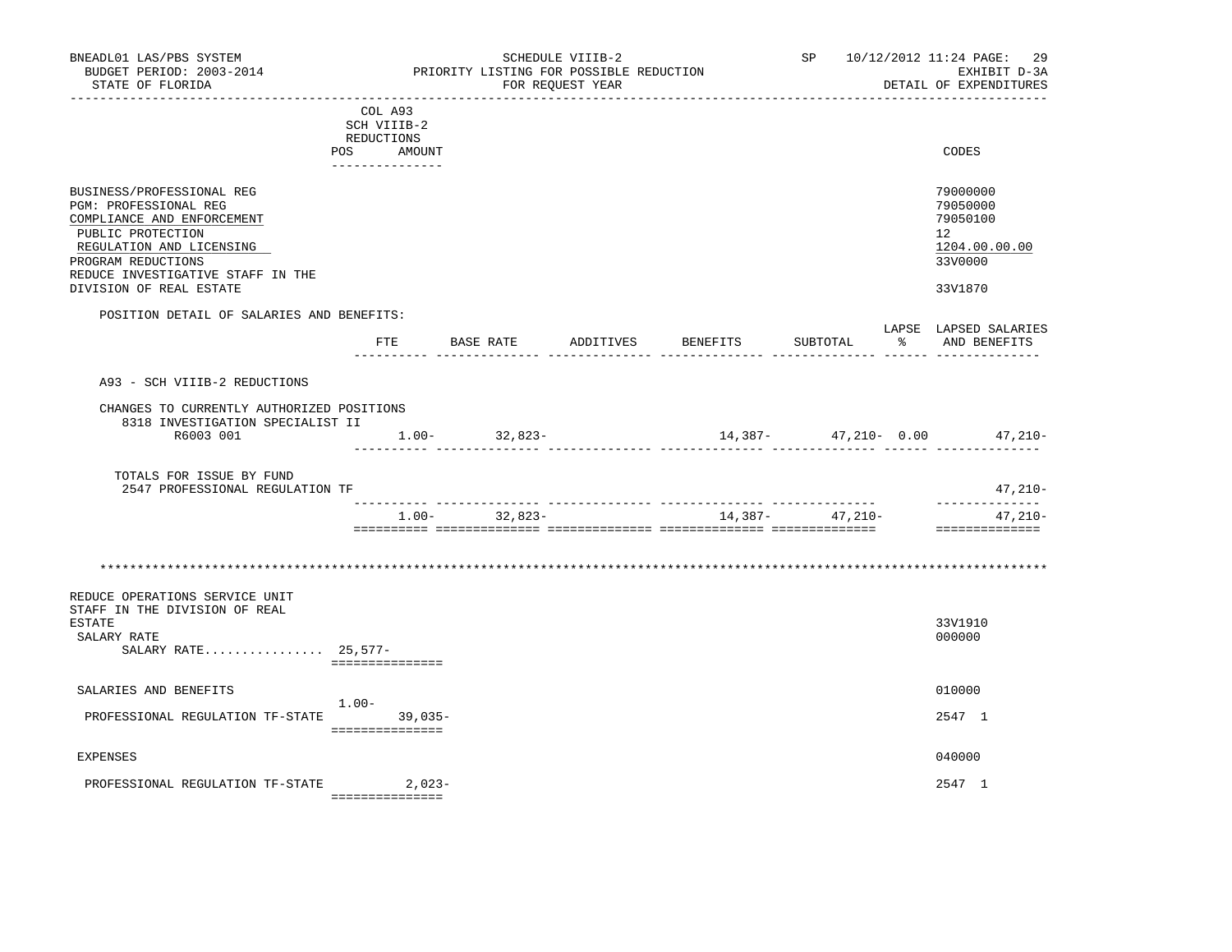| BNEADL01 LAS/PBS SYSTEM<br>BUDGET PERIOD: 2003-2014<br>STATE OF FLORIDA                                                                                                                                                                     |                                             | SCHEDULE VIIIB-2<br>PRIORITY LISTING FOR POSSIBLE REDUCTION<br>FOR REQUEST YEAR | SP | 10/12/2012 11:24 PAGE: 30<br>EXHIBIT D-3A<br>DETAIL OF EXPENDITURES           |
|---------------------------------------------------------------------------------------------------------------------------------------------------------------------------------------------------------------------------------------------|---------------------------------------------|---------------------------------------------------------------------------------|----|-------------------------------------------------------------------------------|
|                                                                                                                                                                                                                                             | COL A93<br>SCH VIIIB-2<br>REDUCTIONS<br>POS | AMOUNT                                                                          |    | CODES                                                                         |
| BUSINESS/PROFESSIONAL REG<br><b>PGM: PROFESSIONAL REG</b><br>COMPLIANCE AND ENFORCEMENT<br>PUBLIC PROTECTION<br>REGULATION AND LICENSING<br>PROGRAM REDUCTIONS<br>REDUCE OPERATIONS SERVICE UNIT<br>STAFF IN THE DIVISION OF REAL<br>ESTATE |                                             |                                                                                 |    | 79000000<br>79050000<br>79050100<br>12<br>1204.00.00.00<br>33V0000<br>33V1910 |
| TOTAL: REDUCE OPERATIONS SERVICE UNIT<br>STAFF IN THE DIVISION OF REAL<br>ESTATE<br>TOTAL POSITIONS 1.00-<br>TOTAL ISSUE $41,058-$<br>TOTAL SALARY RATE 25,577-                                                                             | ===============                             |                                                                                 |    | 33V1910                                                                       |

\*\*\*\*\*\*\*\*\*\*\*\*\*\*\*\*\*\*\*\*\*\*\*\*\*\*\*\*\*\*\*\*\*\*\*\*\*\*\*\*\*\*\*\*\*\*\*\*\*\*\*\*\*\*\*\*\*\*\*\*\*\*\*\*\*\*\*\*\*\*\*\*\*\*\*\*\*\*\*\*\*\*\*\*\*\*\*\*\*\*\*\*\*\*\*\*\*\*\*\*\*\*\*\*\*\*\*\*\*\*\*\*\*\*\*\*\*\*\*\*\*\*\*\*\*\*\*

 AGENCY ISSUE NARRATIVE: SCH VIIIB-2 NARR 13-14 NARRATIVE: IT COMPONENT? NO PRIORITY #53

 The Department of Business and Professional Regulation's Division of Real Estate proposes a reduction of 1 Regulatory Specialist I position and \$41,058 of budget authority.

 This position is located in the Division's Operations Service Unit. This position is responsible for managing phone calls that come from the Department's Customer Contact Center and directly to the Division as they relate to initial application for licensure, maintaining a license, license history, dishonored checks, and refunds. Additionally this position reviews initial applications with background issues that require Board review and performs scanning and indexing into the Department's Onbase system.

 The elimination of this position would have a significant impact to the efficient and timely customer service to our licensees and applicants as the individual currently in this position is considered a subject matter expert on the licensing process. Also, any reduction to staff in the Operations Service Unit will have a negative impact on application review process time.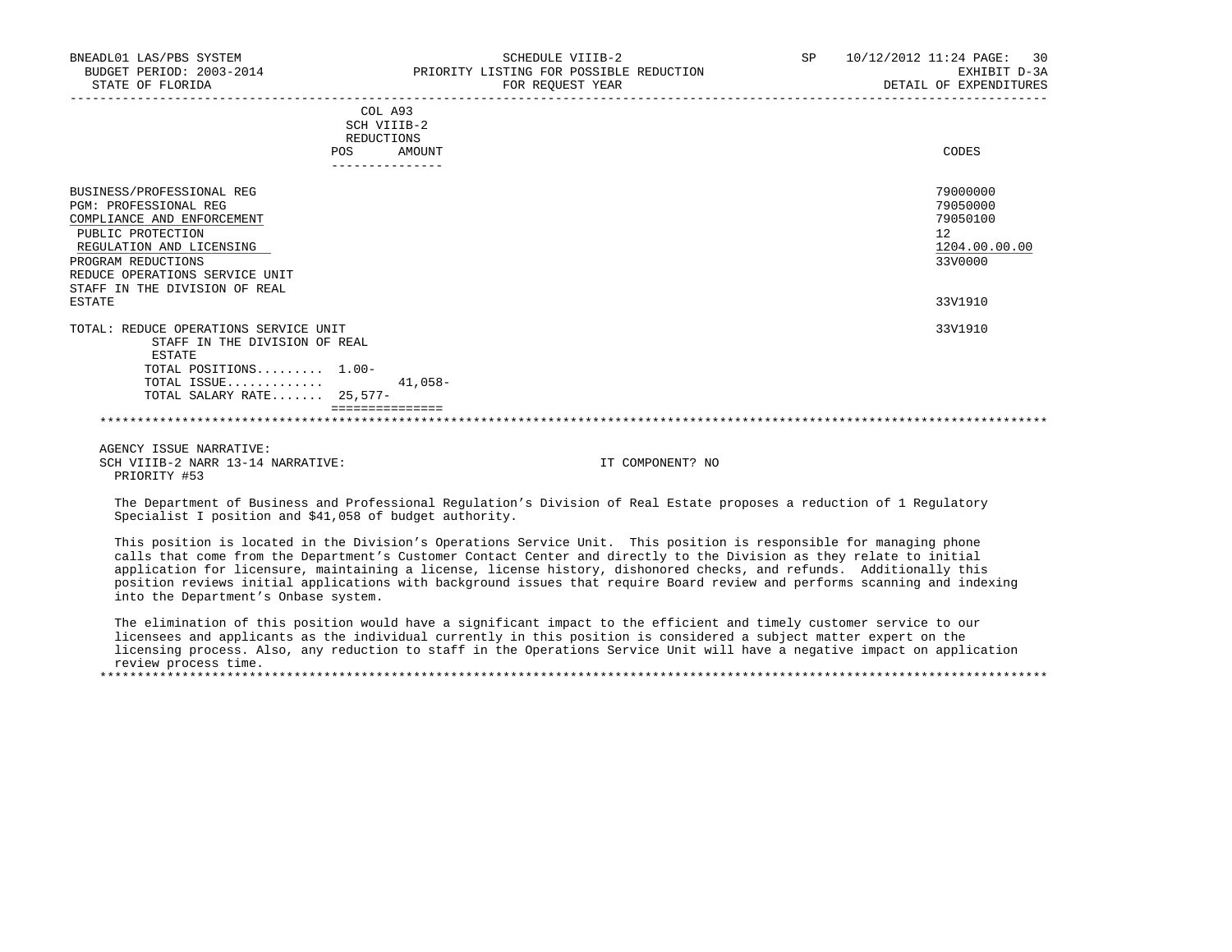| BNEADL01 LAS/PBS SYSTEM<br>BUDGET PERIOD: 2003-2014<br>STATE OF FLORIDA                                                                                                                                                    |                                                                                 | PRIORITY LISTING FOR POSSIBLE REDUCTION | SCHEDULE VIIIB-2<br>FOR REQUEST YEAR |                                                 |                        |    | SP 10/12/2012 11:24 PAGE: 31<br>EXHIBIT D-3A<br>DETAIL OF EXPENDITURES           |
|----------------------------------------------------------------------------------------------------------------------------------------------------------------------------------------------------------------------------|---------------------------------------------------------------------------------|-----------------------------------------|--------------------------------------|-------------------------------------------------|------------------------|----|----------------------------------------------------------------------------------|
| POS                                                                                                                                                                                                                        | COL A93<br>SCH VIIIB-2<br>REDUCTIONS<br>AMOUNT<br>. _ _ _ _ _ _ _ _ _ _ _ _ _ _ |                                         |                                      |                                                 |                        |    | CODES                                                                            |
| BUSINESS/PROFESSIONAL REG<br>PGM: PROFESSIONAL REG<br>COMPLIANCE AND ENFORCEMENT<br>PUBLIC PROTECTION<br>REGULATION AND LICENSING<br>PROGRAM REDUCTIONS<br>REDUCE OPERATIONS SERVICE UNIT<br>STAFF IN THE DIVISION OF REAL |                                                                                 |                                         |                                      |                                                 |                        |    | 79000000<br>79050000<br>79050100<br>12 <sup>12</sup><br>1204.00.00.00<br>33V0000 |
| ESTATE                                                                                                                                                                                                                     |                                                                                 |                                         |                                      |                                                 |                        |    | 33V1910                                                                          |
| POSITION DETAIL OF SALARIES AND BENEFITS:                                                                                                                                                                                  | FTE                                                                             | BASE RATE                               | ADDITIVES                            | BENEFITS                                        | SUBTOTAL               | ႜႂ | LAPSE LAPSED SALARIES<br>AND BENEFITS                                            |
|                                                                                                                                                                                                                            |                                                                                 |                                         |                                      |                                                 |                        |    |                                                                                  |
| A93 - SCH VIIIB-2 REDUCTIONS                                                                                                                                                                                               |                                                                                 |                                         |                                      |                                                 |                        |    |                                                                                  |
| CHANGES TO CURRENTLY AUTHORIZED POSITIONS<br>0440 REGULATORY SPECIALIST I                                                                                                                                                  |                                                                                 |                                         |                                      |                                                 |                        |    |                                                                                  |
| R6004 001                                                                                                                                                                                                                  |                                                                                 | $1.00 - 25,577 -$                       |                                      |                                                 | $13,458-$ 39,035- 0.00 |    | $39,035-$                                                                        |
| TOTALS FOR ISSUE BY FUND<br>2547 PROFESSIONAL REGULATION TF                                                                                                                                                                |                                                                                 |                                         |                                      |                                                 |                        |    | $39,035-$                                                                        |
|                                                                                                                                                                                                                            | $1.00 -$                                                                        | 25,577-                                 |                                      | ____________________________________<br>13,458- | 39,035-                |    | --------------<br>$39,035-$                                                      |
|                                                                                                                                                                                                                            |                                                                                 |                                         |                                      |                                                 |                        |    | ==============                                                                   |
|                                                                                                                                                                                                                            |                                                                                 |                                         |                                      |                                                 |                        |    |                                                                                  |
| STATE FUNDING REDUCTIONS<br>REDUCE FL ENGINEERS MANAGEMENT CORP<br>(FEMC) CONTRACT FOR ADMINISTRATIVE,                                                                                                                     |                                                                                 |                                         |                                      |                                                 |                        |    | 3300000                                                                          |
| INVESTIGATIVE, AND PROSECUTORIAL<br>SERVICES - BOARD OF PROF ENGINEERS<br>SPECIAL CATEGORIES<br>G/A-FEMC CONTRACTED SVCS                                                                                                   |                                                                                 |                                         |                                      |                                                 |                        |    | 3300130<br>100000<br>108020                                                      |
| PROFESSIONAL REGULATION TF-STATE                                                                                                                                                                                           | $103,500-$                                                                      |                                         |                                      |                                                 |                        |    | 2547 1                                                                           |
|                                                                                                                                                                                                                            | ________________                                                                |                                         |                                      | *********************************               |                        |    |                                                                                  |
| AGENCY ISSUE NARRATIVE:<br>SCH VIIIB-2 NARR 13-14 NARRATIVE:<br>PRIORITY #22                                                                                                                                               |                                                                                 |                                         |                                      | IT COMPONENT? NO                                |                        |    |                                                                                  |

The Department of Business and Professional Regulation's Division of Professions proposes a reduction of \$103,500 in the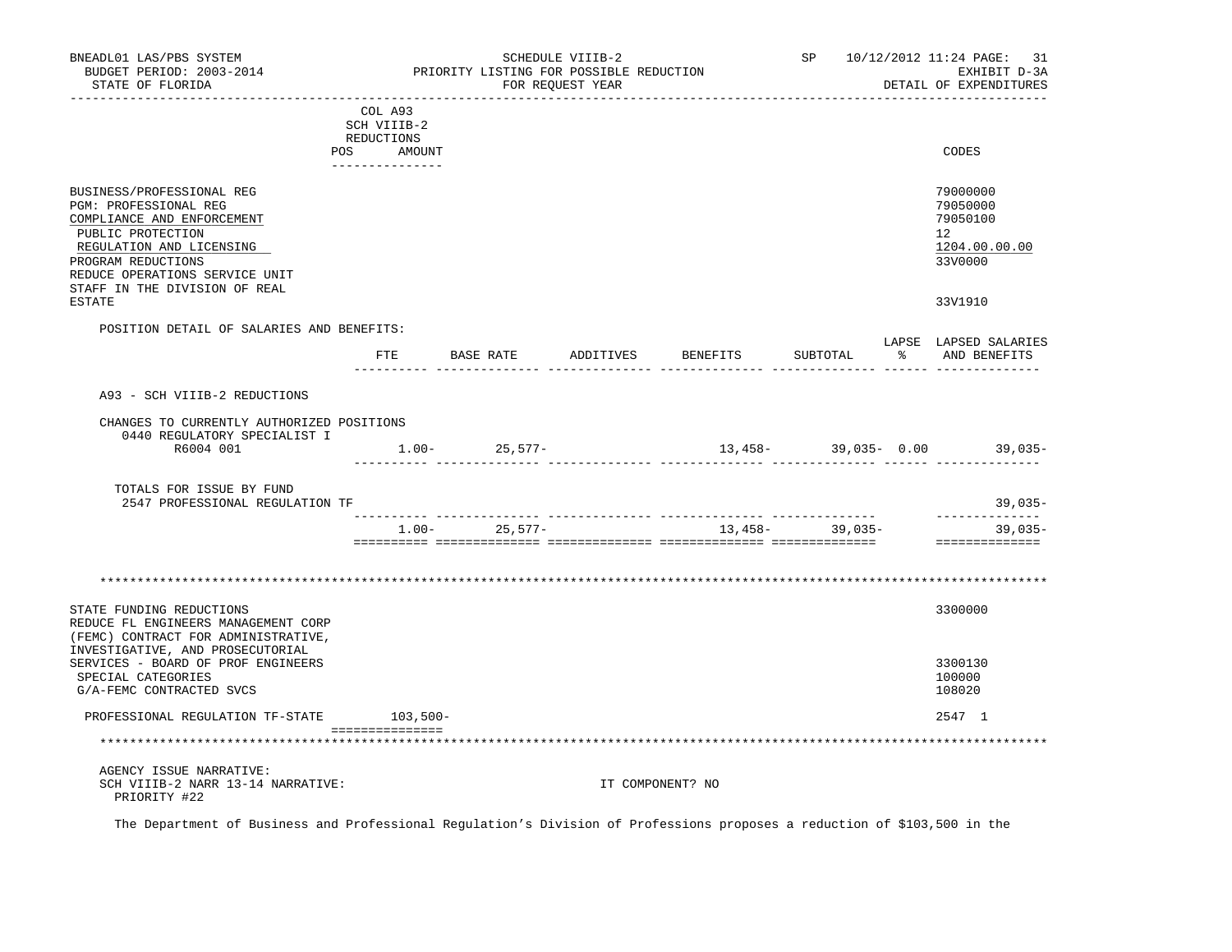| COL A93     |       |
|-------------|-------|
| SCH VIIIB-2 |       |
| REDUCTIONS  |       |
| AMOUNT      | CODES |
|             |       |

| -------------                                      |                      |
|----------------------------------------------------|----------------------|
| BUSINESS/PROFESSIONAL REG<br>PGM: PROFESSIONAL REG | 79000000<br>79050000 |
| COMPLIANCE AND ENFORCEMENT                         | 79050100             |
| PUBLIC PROTECTION                                  | 12                   |
| REGULATION AND LICENSING                           | 1204.00.00.00        |
| STATE FUNDING REDUCTIONS                           | 3300000              |
| REDUCE FL ENGINEERS MANAGEMENT CORP                |                      |
| (FEMC) CONTRACT FOR ADMINISTRATIVE,                |                      |
| INVESTIGATIVE, AND PROSECUTORIAL                   |                      |
| SERVICES - BOARD OF PROF ENGINEERS                 | 3300130              |

 Grants and Aids - Florida Engineering Management Corporation (FEMC) Contracted Services appropriation category. This is a 5% reduction to the current appropriation amount of \$2,070,000.

 The Florida Engineering Management Corporation provides administrative, investigative and prosecutorial services to the Florida Board of Professional Engineers pursuant to Section 471.038, Florida Statutes. FEMC is a non-profit, single purpose corporation that operates through a contract with the Department of Business and Professional Regulation (DBPR). The Department collects fees associated with the profession and transfers the funds to FEMC. Funding is restricted by a specific appropriation. Reducing the appropriation would significantly impact the operations of the Corporation.

 This category was last reduced by \$100,000 in Fiscal Year 2008-09. \*\*\*\*\*\*\*\*\*\*\*\*\*\*\*\*\*\*\*\*\*\*\*\*\*\*\*\*\*\*\*\*\*\*\*\*\*\*\*\*\*\*\*\*\*\*\*\*\*\*\*\*\*\*\*\*\*\*\*\*\*\*\*\*\*\*\*\*\*\*\*\*\*\*\*\*\*\*\*\*\*\*\*\*\*\*\*\*\*\*\*\*\*\*\*\*\*\*\*\*\*\*\*\*\*\*\*\*\*\*\*\*\*\*\*\*\*\*\*\*\*\*\*\*\*\*\*

| REDUCE CONTRACT FOR THE<br>INVESTIGATIVE AND PROSECUTORIAL<br>FUNCTIONS OF THE BOARD OF |           |                   |
|-----------------------------------------------------------------------------------------|-----------|-------------------|
| ARCHITECTURE AND INTERIOR DESIGN<br>SPECIAL CATEGORIES                                  |           | 3300140<br>100000 |
| TRANS. ARCHITECT ACTIVITES                                                              |           | 100556            |
| PROFESSIONAL REGULATION TF-STATE                                                        | $21.262-$ | 2547 1            |
|                                                                                         |           |                   |

 AGENCY ISSUE NARRATIVE: SCH VIIIB-2 NARR 13-14 NARRATIVE: IT COMPONENT? NO PRIORITY #23

 The Department of Business and Professional Regulation's Division of Professions proposes a reduction of \$21,262 from the Transfer Architect and Interior Design Activities, Chapter 2002-274 appriopriation category. This is a 5% reduction to the current appropriation amount of \$425,239.

 Pursuant to Section 481.205(3), Florida Statutes, compliance and enforcement functions are to be provided through a private provider. The Division contracts with Smith, Thompson, Shaw and Manausa, PA under a three year renewable contract. Funds are restricted by a specific appropriation. A reduction in funding for this contract would have a significant impact on the compliance and enforcement functions that protect Florida citzens. This reduction would equate to an approximate reduction in prosecutorial and investigative services for one month.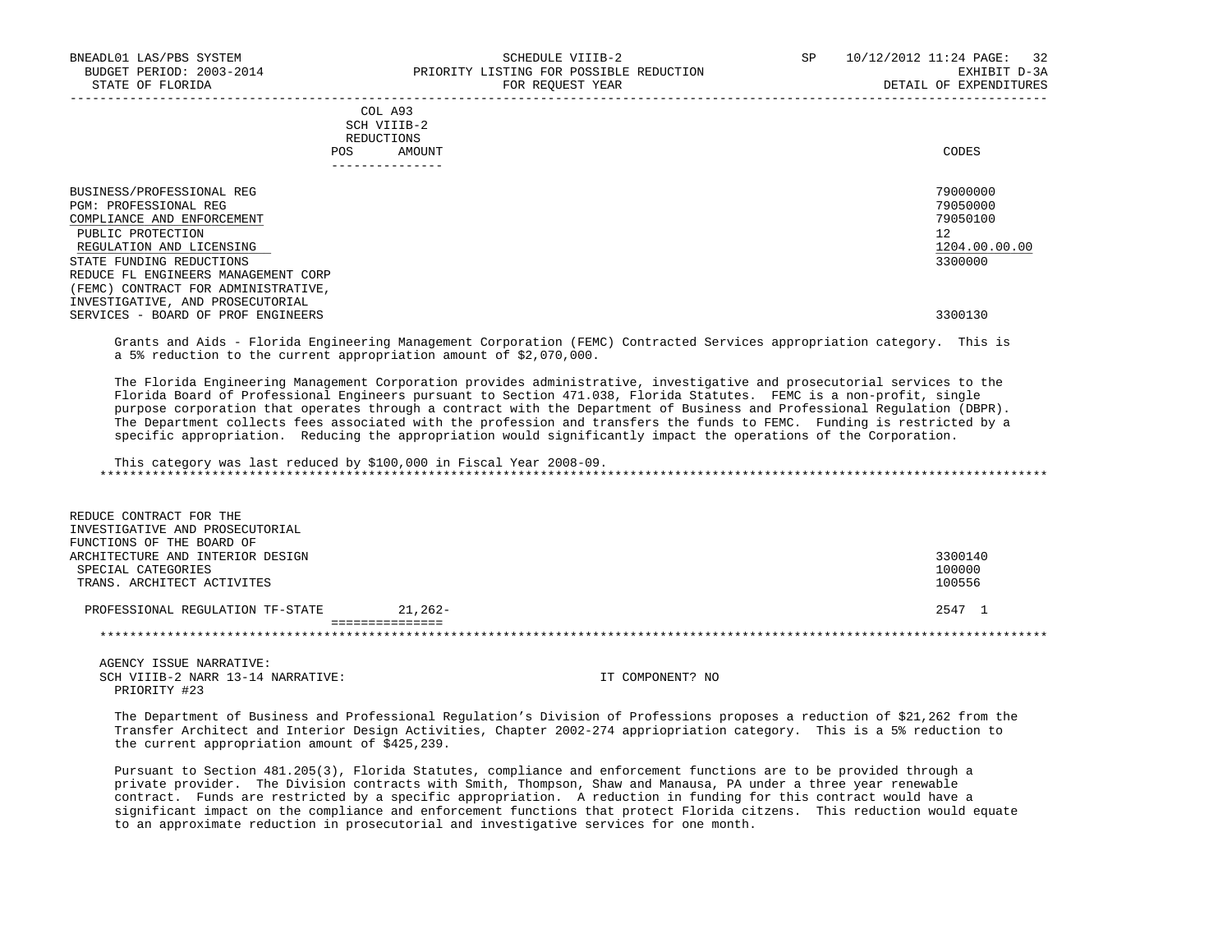| BNEADL01 LAS/PBS SYSTEM                                                          | SCHEDULE VIIIB-2<br>BUDGET PERIOD: 2003-2014 PRIORITY LISTING FOR POSSIBLE REDUCTION                                                                                                                                                                                                                                                                                                                                                                                                                                                                                                             | SP               | 10/12/2012 11:24 PAGE:<br>33<br>EXHIBIT D-3A |
|----------------------------------------------------------------------------------|--------------------------------------------------------------------------------------------------------------------------------------------------------------------------------------------------------------------------------------------------------------------------------------------------------------------------------------------------------------------------------------------------------------------------------------------------------------------------------------------------------------------------------------------------------------------------------------------------|------------------|----------------------------------------------|
| STATE OF FLORIDA                                                                 | FOR REOUEST YEAR                                                                                                                                                                                                                                                                                                                                                                                                                                                                                                                                                                                 |                  | DETAIL OF EXPENDITURES                       |
|                                                                                  | COL A93                                                                                                                                                                                                                                                                                                                                                                                                                                                                                                                                                                                          |                  |                                              |
|                                                                                  | SCH VIIIB-2                                                                                                                                                                                                                                                                                                                                                                                                                                                                                                                                                                                      |                  |                                              |
|                                                                                  | REDUCTIONS                                                                                                                                                                                                                                                                                                                                                                                                                                                                                                                                                                                       |                  |                                              |
|                                                                                  | <b>POS</b><br>AMOUNT<br>_______________                                                                                                                                                                                                                                                                                                                                                                                                                                                                                                                                                          |                  | CODES                                        |
|                                                                                  |                                                                                                                                                                                                                                                                                                                                                                                                                                                                                                                                                                                                  |                  |                                              |
| BUSINESS/PROFESSIONAL REG                                                        |                                                                                                                                                                                                                                                                                                                                                                                                                                                                                                                                                                                                  |                  | 79000000                                     |
| PGM: PROFESSIONAL REG                                                            |                                                                                                                                                                                                                                                                                                                                                                                                                                                                                                                                                                                                  |                  | 79050000                                     |
| COMPLIANCE AND ENFORCEMENT                                                       |                                                                                                                                                                                                                                                                                                                                                                                                                                                                                                                                                                                                  |                  | 79050100                                     |
| PUBLIC PROTECTION                                                                |                                                                                                                                                                                                                                                                                                                                                                                                                                                                                                                                                                                                  |                  | 12                                           |
| REGULATION AND LICENSING                                                         |                                                                                                                                                                                                                                                                                                                                                                                                                                                                                                                                                                                                  |                  | 1204.00.00.00                                |
| STATE FUNDING REDUCTIONS                                                         |                                                                                                                                                                                                                                                                                                                                                                                                                                                                                                                                                                                                  |                  | 3300000                                      |
| REDUCE CONTRACT FOR THE                                                          |                                                                                                                                                                                                                                                                                                                                                                                                                                                                                                                                                                                                  |                  |                                              |
| INVESTIGATIVE AND PROSECUTORIAL                                                  |                                                                                                                                                                                                                                                                                                                                                                                                                                                                                                                                                                                                  |                  |                                              |
| FUNCTIONS OF THE BOARD OF                                                        |                                                                                                                                                                                                                                                                                                                                                                                                                                                                                                                                                                                                  |                  |                                              |
| ARCHITECTURE AND INTERIOR DESIGN                                                 |                                                                                                                                                                                                                                                                                                                                                                                                                                                                                                                                                                                                  |                  | 3300140                                      |
| REDUCE UNLICENSED ACTIVITIES<br>APPROPRIATION FOR THE DIVISION OF<br>REAL ESTATE |                                                                                                                                                                                                                                                                                                                                                                                                                                                                                                                                                                                                  |                  | 3300150                                      |
| SPECIAL CATEGORIES                                                               |                                                                                                                                                                                                                                                                                                                                                                                                                                                                                                                                                                                                  |                  | 100000                                       |
| UNLICENSED ACTIVITIES                                                            |                                                                                                                                                                                                                                                                                                                                                                                                                                                                                                                                                                                                  |                  | 100399                                       |
| PROFESSIONAL REGULATION TF-STATE                                                 | $92,100-$                                                                                                                                                                                                                                                                                                                                                                                                                                                                                                                                                                                        |                  | 2547 1                                       |
|                                                                                  | ===============                                                                                                                                                                                                                                                                                                                                                                                                                                                                                                                                                                                  |                  |                                              |
|                                                                                  |                                                                                                                                                                                                                                                                                                                                                                                                                                                                                                                                                                                                  |                  |                                              |
| AGENCY ISSUE NARRATIVE:                                                          |                                                                                                                                                                                                                                                                                                                                                                                                                                                                                                                                                                                                  |                  |                                              |
| SCH VIIIB-2 NARR 13-14 NARRATIVE:<br>PRIORITY #27                                |                                                                                                                                                                                                                                                                                                                                                                                                                                                                                                                                                                                                  | IT COMPONENT? NO |                                              |
|                                                                                  | The Department of Business and Professional Regulation's Division of Real Estate proposes a reduction of \$92,100 in the<br>Unlicensed Activities appropriation category. The Unlicensed Activities appropriation is appropriated as a special<br>category in the Professional Regulation Program and is allocated to the Divisions of Professions, Regulation, Real<br>Estate, Certified Public Accountants and the Florida Engineering Management Corporation. Funding for the appropriation<br>is from a \$5.00 unlicensed activity fee that is paid by licensees upon licensure and renewal. |                  |                                              |
|                                                                                  | The Division of Real Estate's share of the appropriation is \$285,000. Funds are used to hire temporary employees for<br>investigating complaints and seeking out unlicensed activity through sweeps and sting operations, maintaining a toll-free<br>hotline for consumers to report suspected unlicensed activities, public service announcements, and for outreach to                                                                                                                                                                                                                         |                  |                                              |

educate the public on the dangers of hiring unlicensed people in real estate activities.

 Any reduction to the Division's Unlicensed Activities appropriation will have a significant impact on the effectiveness of the program.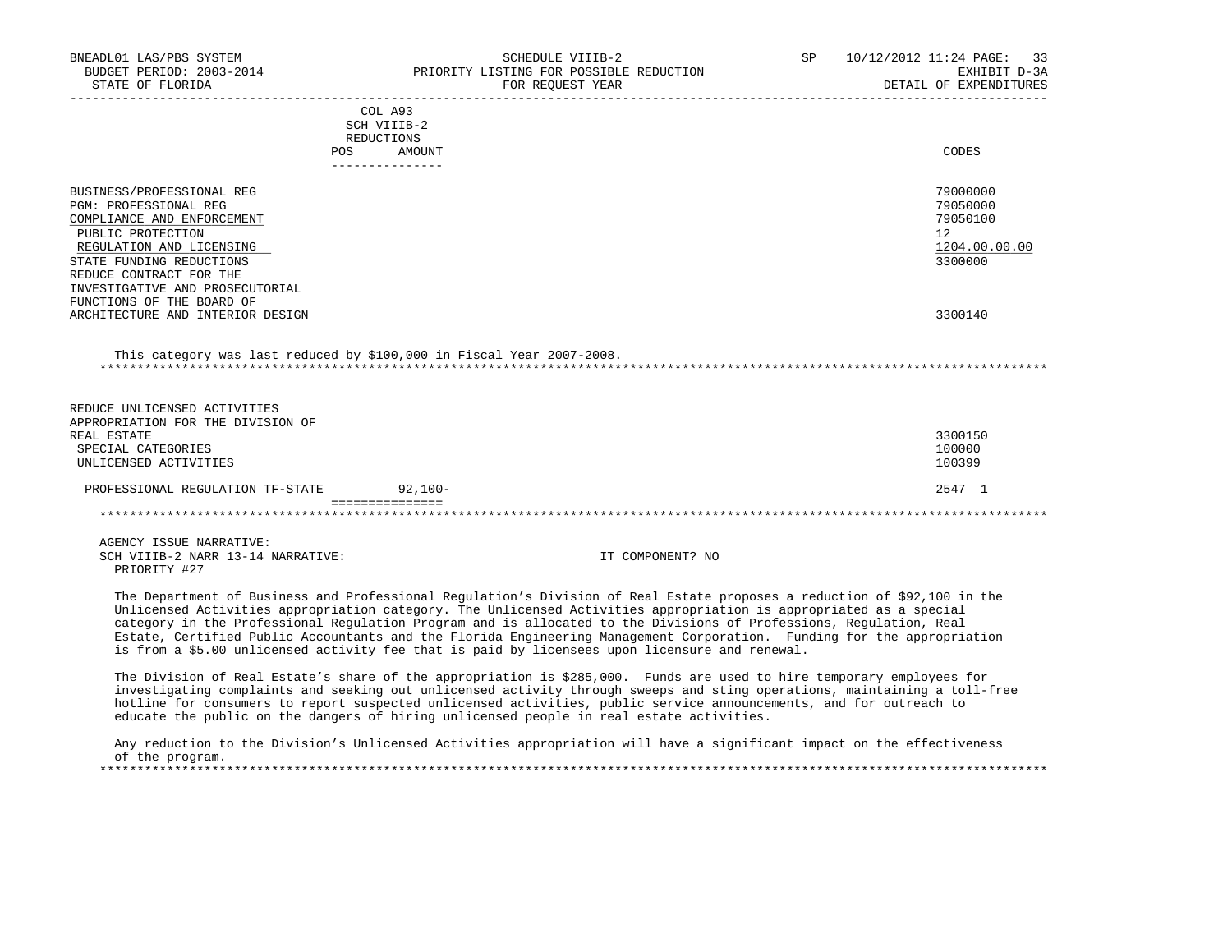| BNEADL01 LAS/PBS SYSTEM<br>BUDGET PERIOD: 2003-2014<br>STATE OF FLORIDA | SCHEDULE VIIIB-2<br>PRIORITY LISTING FOR POSSIBLE REDUCTION<br>FOR REQUEST YEAR                                                                                                                                                                                                                                                                                                                                                                                                                                                                                                                                 | SP | 10/12/2012 11:24 PAGE: 34<br>EXHIBIT D-3A<br>DETAIL OF EXPENDITURES |
|-------------------------------------------------------------------------|-----------------------------------------------------------------------------------------------------------------------------------------------------------------------------------------------------------------------------------------------------------------------------------------------------------------------------------------------------------------------------------------------------------------------------------------------------------------------------------------------------------------------------------------------------------------------------------------------------------------|----|---------------------------------------------------------------------|
|                                                                         | COLA93                                                                                                                                                                                                                                                                                                                                                                                                                                                                                                                                                                                                          |    |                                                                     |
|                                                                         | SCH VIIIB-2<br>REDUCTIONS                                                                                                                                                                                                                                                                                                                                                                                                                                                                                                                                                                                       |    |                                                                     |
|                                                                         | POS DO<br>AMOUNT<br>_______________                                                                                                                                                                                                                                                                                                                                                                                                                                                                                                                                                                             |    | CODES                                                               |
| BUSINESS/PROFESSIONAL REG                                               |                                                                                                                                                                                                                                                                                                                                                                                                                                                                                                                                                                                                                 |    | 79000000                                                            |
| <b>PGM: PROFESSIONAL REG</b>                                            |                                                                                                                                                                                                                                                                                                                                                                                                                                                                                                                                                                                                                 |    | 79050000                                                            |
| COMPLIANCE AND ENFORCEMENT                                              |                                                                                                                                                                                                                                                                                                                                                                                                                                                                                                                                                                                                                 |    | 79050100                                                            |
| PUBLIC PROTECTION<br>REGULATION AND LICENSING                           |                                                                                                                                                                                                                                                                                                                                                                                                                                                                                                                                                                                                                 |    | 12<br>1204.00.00.00                                                 |
| STATE FUNDING REDUCTIONS                                                |                                                                                                                                                                                                                                                                                                                                                                                                                                                                                                                                                                                                                 |    | 3300000                                                             |
| REDUCE OTHER PERSONAL SERIVCES IN                                       |                                                                                                                                                                                                                                                                                                                                                                                                                                                                                                                                                                                                                 |    |                                                                     |
| THE DIVISION OF PROFESSIONS                                             |                                                                                                                                                                                                                                                                                                                                                                                                                                                                                                                                                                                                                 |    | 3300290                                                             |
| OTHER PERSONAL SERVICES                                                 |                                                                                                                                                                                                                                                                                                                                                                                                                                                                                                                                                                                                                 |    | 030000                                                              |
| PROFESSIONAL REGULATION TF-STATE                                        | $37,900 -$<br>===============                                                                                                                                                                                                                                                                                                                                                                                                                                                                                                                                                                                   |    | 2547 1                                                              |
|                                                                         |                                                                                                                                                                                                                                                                                                                                                                                                                                                                                                                                                                                                                 |    |                                                                     |
| AGENCY ISSUE NARRATIVE:                                                 |                                                                                                                                                                                                                                                                                                                                                                                                                                                                                                                                                                                                                 |    |                                                                     |
| SCH VIIIB-2 NARR 13-14 NARRATIVE:                                       | IT COMPONENT? NO                                                                                                                                                                                                                                                                                                                                                                                                                                                                                                                                                                                                |    |                                                                     |
| PRIORITY #24                                                            |                                                                                                                                                                                                                                                                                                                                                                                                                                                                                                                                                                                                                 |    |                                                                     |
|                                                                         | The Division of Professions proposes a reduction of \$37,900 in the Other Personal Services (OPS) appropriation category.<br>The Division uses OPS funds for court reporting and transcribing services. The professional boards are required by law<br>to maintain complete records of proceedings. The cost of court reporter and transcription services varies from year to<br>year and is based on the number of formal hearings and actions taken up by each board. Reducing OPS funding will hamper<br>the Division's ability to adhere to state statutes that mandate proceedings be adequately recorded. |    |                                                                     |
| REDUCE ACOUISTION OF MOTOR VEHICLES                                     |                                                                                                                                                                                                                                                                                                                                                                                                                                                                                                                                                                                                                 |    |                                                                     |
| IN THE DIVISION OF REGULATION                                           |                                                                                                                                                                                                                                                                                                                                                                                                                                                                                                                                                                                                                 |    | 3300570                                                             |
| SPECIAL CATEGORIES<br>ACQUISITION/MOTOR VEHICLES                        |                                                                                                                                                                                                                                                                                                                                                                                                                                                                                                                                                                                                                 |    | 100000<br>100021                                                    |
|                                                                         |                                                                                                                                                                                                                                                                                                                                                                                                                                                                                                                                                                                                                 |    |                                                                     |
| PROFESSIONAL REGULATION TF-STATE                                        | 103,900-<br>===============                                                                                                                                                                                                                                                                                                                                                                                                                                                                                                                                                                                     |    | 2547 1                                                              |
|                                                                         |                                                                                                                                                                                                                                                                                                                                                                                                                                                                                                                                                                                                                 |    |                                                                     |
| AGENCY ISSUE NARRATIVE:                                                 |                                                                                                                                                                                                                                                                                                                                                                                                                                                                                                                                                                                                                 |    |                                                                     |
| SCH VIIIB-2 NARR 13-14 NARRATIVE:<br>PRIORITY #34                       | IT COMPONENT? NO                                                                                                                                                                                                                                                                                                                                                                                                                                                                                                                                                                                                |    |                                                                     |
|                                                                         | The Division of Pequistion proposes a reduction of \$103,900 in the Acquisition of Motor Vehicles appropriation sategory                                                                                                                                                                                                                                                                                                                                                                                                                                                                                        |    |                                                                     |

 The Division of Regulation proposes a reduction of \$103,900 in the Acquisition of Motor Vehicles appropriation category. The Professional Regulation Program, Compliance and Enforcement budget entity is appropriated recurring budget of \$201,900 in the Acquisition of Motor Vehicle appropriation category. The Division of Regulation and Real Estate share this appropriation. The Division of Regulation's allotment is \$153,900 and the Division of Real Estate's allotment is \$48,000.

 A reduction of \$103,900 will leave the Division of Regulation with \$50,000 to purchase two to three vehicles per year after meeting the current vehicle replacement criteria of 150,000 miles per the proviso language contained within the General Appropriations Act.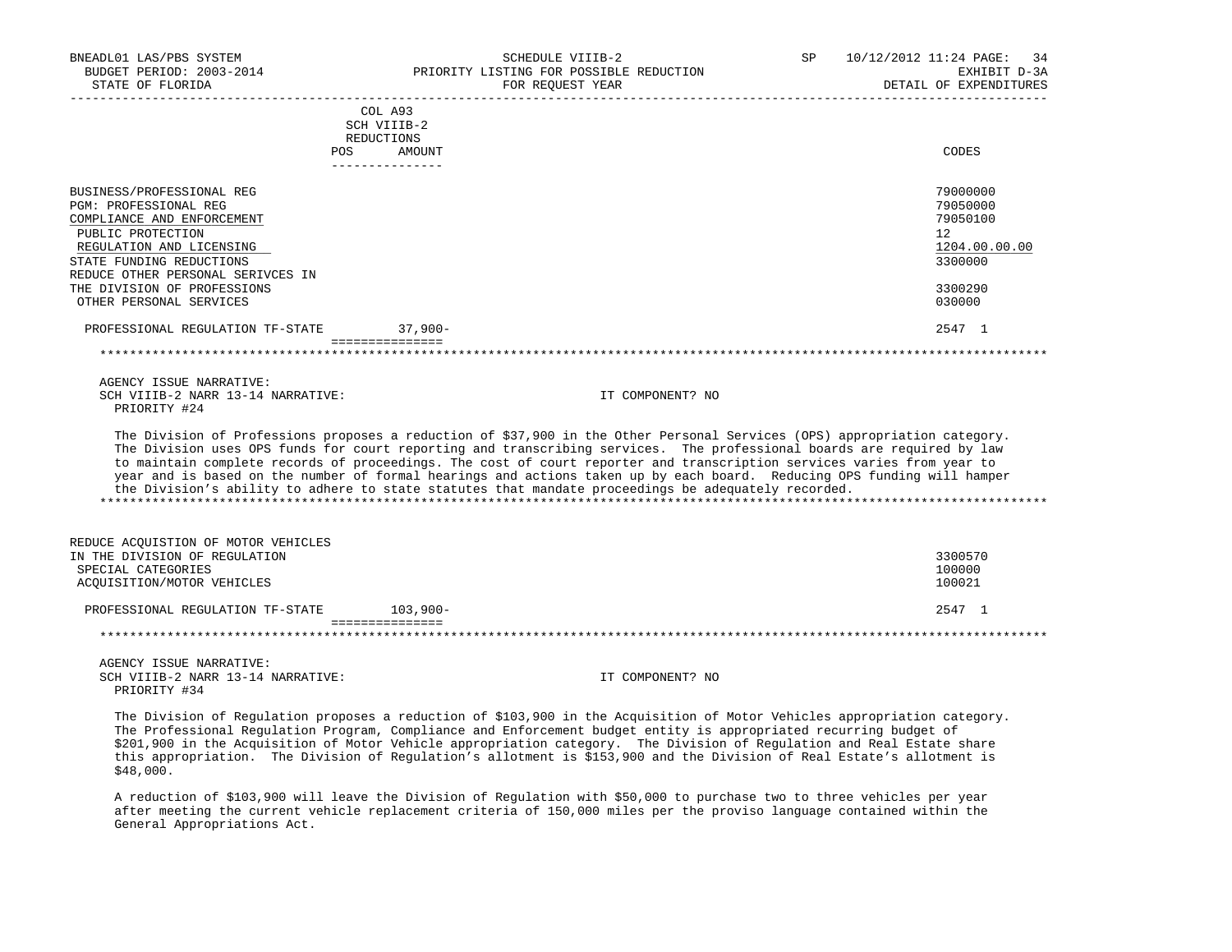|            | _______________ |       |
|------------|-----------------|-------|
| POS        | AMOUNT          | CODES |
| REDUCTIONS |                 |       |
|            | SCH VIIIB-2     |       |
|            | COL A93         |       |

| BUSINESS/PROFESSIONAL REG<br>PGM: PROFESSIONAL REG<br>COMPLIANCE AND ENFORCEMENT<br>PUBLIC PROTECTION<br>REGULATION AND LICENSING | 79000000<br>79050000<br>79050100<br>12<br>1204.00.00.00 |
|-----------------------------------------------------------------------------------------------------------------------------------|---------------------------------------------------------|
| STATE FUNDING REDUCTIONS                                                                                                          | 3300000                                                 |
| REDUCE ACOUISTION OF MOTOR VEHICLES<br>IN THE DIVISION OF REGULATION                                                              | 3300570                                                 |

 This reduction will have a significant impact on the Division's fleet replacement schedule - especially if the replacement criterion is changed back to 120,000 miles - and will result in the Division having to bear the increased costs of repairing and maintaining older, high mileage vehicles.

 Note: The Department of Business and Professional Regulation has requested that \$45,000 of the Division of Regulation's share of Acquisition of Motor Vehicle budget authority be transferred to the Farm and Child Labor Regulation budget entity to replace vehicles in that program. If the request to transfer the budget authority is approved, this reduction amount will need to be decreased to \$58,900. \*\*\*\*\*\*\*\*\*\*\*\*\*\*\*\*\*\*\*\*\*\*\*\*\*\*\*\*\*\*\*\*\*\*\*\*\*\*\*\*\*\*\*\*\*\*\*\*\*\*\*\*\*\*\*\*\*\*\*\*\*\*\*\*\*\*\*\*\*\*\*\*\*\*\*\*\*\*\*\*\*\*\*\*\*\*\*\*\*\*\*\*\*\*\*\*\*\*\*\*\*\*\*\*\*\*\*\*\*\*\*\*\*\*\*\*\*\*\*\*\*\*\*\*\*\*\*

 REDUCE SALARIES AND BENEFITS IN THE DIVISION OF REGULATION 3300580<br>SALARY RATE 000000 SALARY RATE 2000000 CONTROL 200000 CONTROL 200000 CONTROL 200000 CONTROL 200000 CONTROL 200000 CONTROL 20000 CO SALARY RATE................ 39,262- =============== SALARIES AND BENEFITS 010000 PROFESSIONAL REGULATION TF-STATE 44,300- 2547 1 =============== TOTAL: REDUCE SALARIES AND BENEFITS IN THE 3300580 DIVISION OF REGULATION TOTAL ISSUE............. 44,300- TOTAL SALARY RATE....... 39,262- =============== \*\*\*\*\*\*\*\*\*\*\*\*\*\*\*\*\*\*\*\*\*\*\*\*\*\*\*\*\*\*\*\*\*\*\*\*\*\*\*\*\*\*\*\*\*\*\*\*\*\*\*\*\*\*\*\*\*\*\*\*\*\*\*\*\*\*\*\*\*\*\*\*\*\*\*\*\*\*\*\*\*\*\*\*\*\*\*\*\*\*\*\*\*\*\*\*\*\*\*\*\*\*\*\*\*\*\*\*\*\*\*\*\*\*\*\*\*\*\*\*\*\*\*\*\*\*\* AGENCY ISSUE NARRATIVE: SCH VIIIB-2 NARR 13-14 NARRATIVE: IT COMPONENT? NO PRIORITY #33

 The Division of Regulation proposes a reduction of \$44,300 in the Salaries and Benefits appropriation category. This reduction of projected surplus budget authority will limit the program to only hiring new employees at the minimum pay rate thereby making it difficult to recruit and hire for higher level positions. A \$60,000 reduction in Salaries and Benefits budget authority was taken in Fiscal Year 2012-13. \*\*\*\*\*\*\*\*\*\*\*\*\*\*\*\*\*\*\*\*\*\*\*\*\*\*\*\*\*\*\*\*\*\*\*\*\*\*\*\*\*\*\*\*\*\*\*\*\*\*\*\*\*\*\*\*\*\*\*\*\*\*\*\*\*\*\*\*\*\*\*\*\*\*\*\*\*\*\*\*\*\*\*\*\*\*\*\*\*\*\*\*\*\*\*\*\*\*\*\*\*\*\*\*\*\*\*\*\*\*\*\*\*\*\*\*\*\*\*\*\*\*\*\*\*\*\*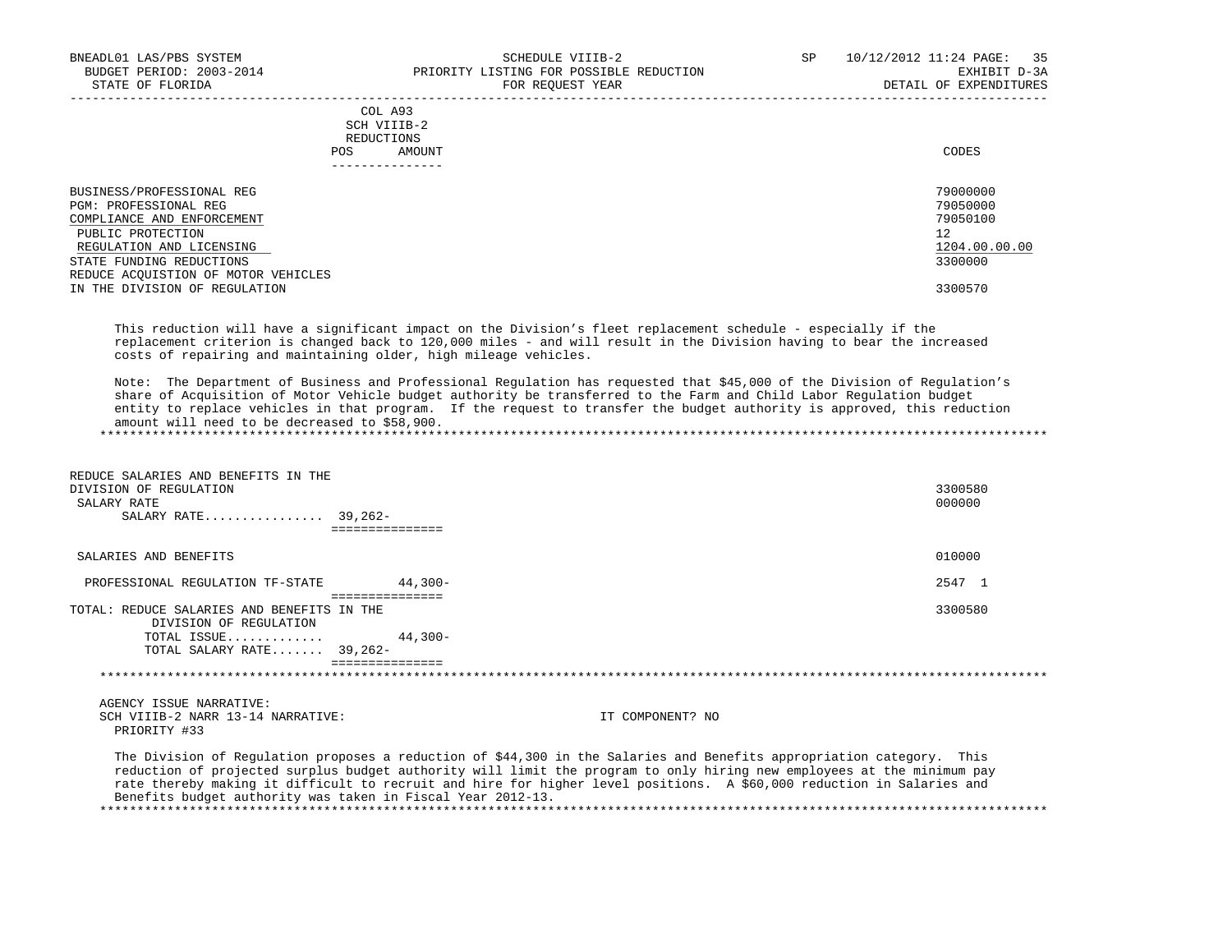| BNEADL01 LAS/PBS SYSTEM<br>BUDGET PERIOD: 2003-2014<br>STATE OF FLORIDA                                                                                                                                                        |            | PRIORITY LISTING FOR POSSIBLE REDUCTION | SCHEDULE VIIIB-2<br>FOR REQUEST YEAR |                                |                                             |                  | SP 10/12/2012 11:24 PAGE: 36<br>EXHIBIT D-3A<br>DETAIL OF EXPENDITURES                     |
|--------------------------------------------------------------------------------------------------------------------------------------------------------------------------------------------------------------------------------|------------|-----------------------------------------|--------------------------------------|--------------------------------|---------------------------------------------|------------------|--------------------------------------------------------------------------------------------|
| COL A93<br>SCH VIIIB-2<br>REDUCTIONS<br>POS AMOUNT                                                                                                                                                                             |            |                                         |                                      |                                |                                             |                  | CODES                                                                                      |
| BUSINESS/PROFESSIONAL REG<br>PGM: PROFESSIONAL REG<br>COMPLIANCE AND ENFORCEMENT<br>PUBLIC PROTECTION<br>REGULATION AND LICENSING<br>STATE FUNDING REDUCTIONS<br>REDUCE SALARIES AND BENEFITS IN THE<br>DIVISION OF REGULATION |            |                                         |                                      |                                |                                             |                  | 79000000<br>79050000<br>79050100<br>12 <sup>°</sup><br>1204.00.00.00<br>3300000<br>3300580 |
| POSITION DETAIL OF SALARIES AND BENEFITS:<br>FTE                                                                                                                                                                               |            | BASE RATE                               | ADDITIVES                            | BENEFITS                       | SUBTOTAL                                    | 그 아이는 어디에 앉아 있다. | LAPSE LAPSED SALARIES<br>AND BENEFITS                                                      |
| A93 - SCH VIIIB-2 REDUCTIONS<br>CHANGES TO CURRENTLY AUTHORIZED POSITIONS<br>RA01 RATE & SALARY ADJ - BENEFITS NO FTE<br>R6000 001                                                                                             | 0.00       | 39,262-                                 |                                      | $5,038 44,300-$ 0.00 $44,300-$ |                                             |                  |                                                                                            |
| TOTALS FOR ISSUE BY FUND<br>2547 PROFESSIONAL REGULATION TF                                                                                                                                                                    |            |                                         |                                      |                                |                                             |                  | 44,300-                                                                                    |
|                                                                                                                                                                                                                                | 0.00       | 39,262-                                 |                                      |                                | -------- ---------------<br>$5,038-44,300-$ |                  | -----------<br>$44,300-$<br>==============                                                 |
| REDUCE UNLICENSED ACTIVITIES                                                                                                                                                                                                   |            |                                         |                                      |                                |                                             |                  |                                                                                            |
| APPROPRIATION IN THE DIVISION<br>OF REGULATION<br>SPECIAL CATEGORIES<br>UNLICENSED ACTIVITIES                                                                                                                                  |            |                                         |                                      |                                |                                             |                  | 3300600<br>100000<br>100399                                                                |
| PROFESSIONAL REGULATION TF-STATE<br>===============                                                                                                                                                                            | $30,000 -$ |                                         |                                      |                                |                                             |                  | 2547 1                                                                                     |
|                                                                                                                                                                                                                                |            |                                         |                                      |                                |                                             |                  |                                                                                            |
| AGENCY ISSUE NARRATIVE:<br>SCH VIIIB-2 NARR 13-14 NARRATIVE:<br>PRIORITY #26                                                                                                                                                   |            |                                         |                                      | IT COMPONENT? NO               |                                             |                  |                                                                                            |

 The Division of Regulation proposes a reduction of \$30,000 in the Unlicensed Activities appropriation category. The Unlicensed Activities appropriation is appropriated as a special category in the Professional Regulation Program and is allocated to the Divisions of Professions, Regulation, Real Estate, Certified Public Accountants and the Florida Engineering Management Corporation. Funding for the appropriation is from a \$5.00 unlicensed activity fee that is paid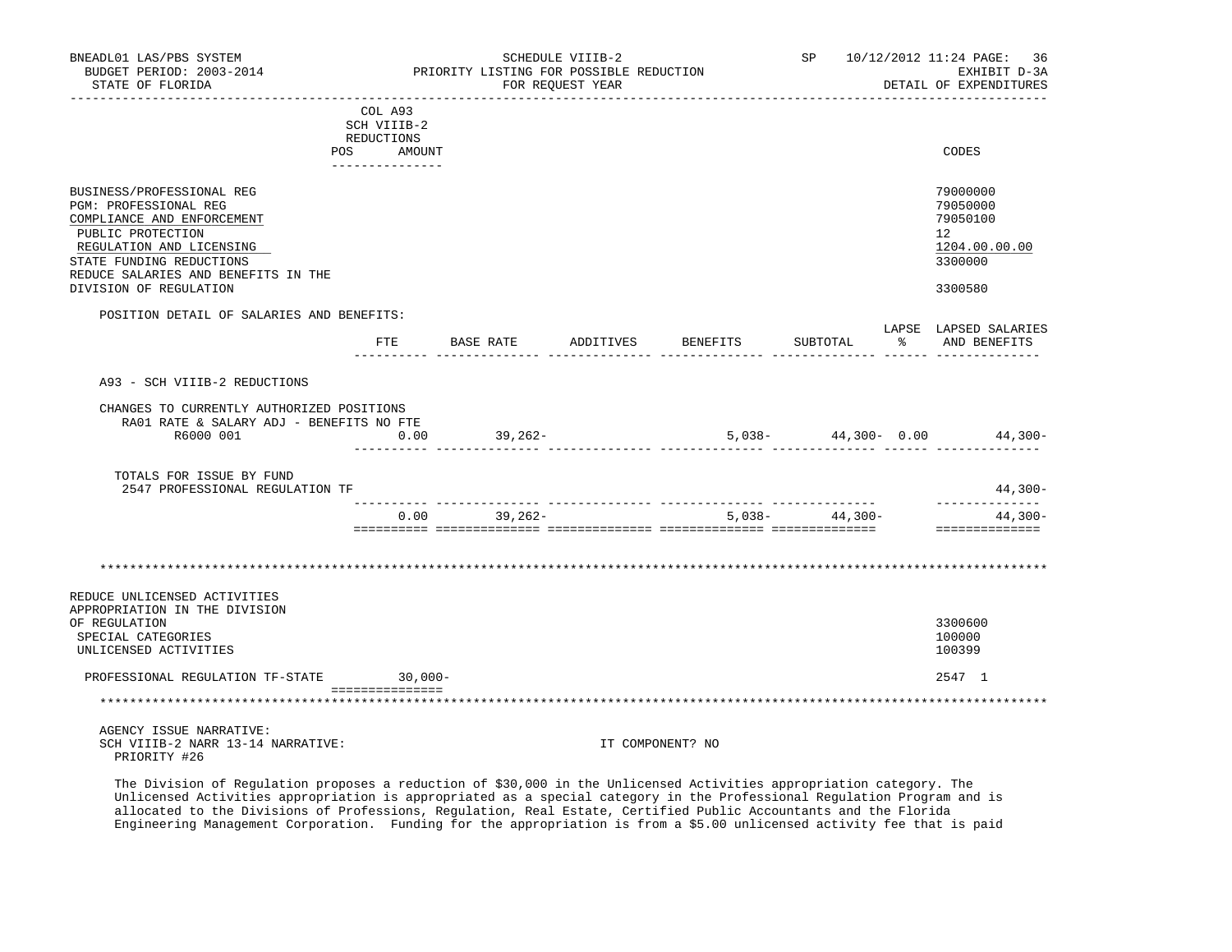| BNEADL01 LAS/PBS SYSTEM<br>BUDGET PERIOD: 2003-2014 | SCHEDULE VIIIB-2<br>PRIORITY LISTING FOR POSSIBLE REDUCTION                                                                                                                                                                                                                                                                                                                                                                                                                                                                                                                                                    | 10/12/2012 11:24 PAGE:<br>SP<br>37<br>EXHIBIT D-3A |
|-----------------------------------------------------|----------------------------------------------------------------------------------------------------------------------------------------------------------------------------------------------------------------------------------------------------------------------------------------------------------------------------------------------------------------------------------------------------------------------------------------------------------------------------------------------------------------------------------------------------------------------------------------------------------------|----------------------------------------------------|
| STATE OF FLORIDA                                    | FOR REQUEST YEAR<br>--------------------------------                                                                                                                                                                                                                                                                                                                                                                                                                                                                                                                                                           | DETAIL OF EXPENDITURES                             |
|                                                     | COL A93                                                                                                                                                                                                                                                                                                                                                                                                                                                                                                                                                                                                        |                                                    |
|                                                     | SCH VIIIB-2                                                                                                                                                                                                                                                                                                                                                                                                                                                                                                                                                                                                    |                                                    |
|                                                     | REDUCTIONS                                                                                                                                                                                                                                                                                                                                                                                                                                                                                                                                                                                                     |                                                    |
|                                                     | POS.<br>AMOUNT<br>---------------                                                                                                                                                                                                                                                                                                                                                                                                                                                                                                                                                                              | CODES                                              |
| BUSINESS/PROFESSIONAL REG                           |                                                                                                                                                                                                                                                                                                                                                                                                                                                                                                                                                                                                                | 79000000                                           |
| PGM: PROFESSIONAL REG                               |                                                                                                                                                                                                                                                                                                                                                                                                                                                                                                                                                                                                                | 79050000                                           |
| COMPLIANCE AND ENFORCEMENT                          |                                                                                                                                                                                                                                                                                                                                                                                                                                                                                                                                                                                                                | 79050100                                           |
| PUBLIC PROTECTION                                   |                                                                                                                                                                                                                                                                                                                                                                                                                                                                                                                                                                                                                | 12                                                 |
| REGULATION AND LICENSING                            |                                                                                                                                                                                                                                                                                                                                                                                                                                                                                                                                                                                                                | 1204.00.00.00                                      |
| STATE FUNDING REDUCTIONS                            |                                                                                                                                                                                                                                                                                                                                                                                                                                                                                                                                                                                                                | 3300000                                            |
| REDUCE UNLICENSED ACTIVITIES                        |                                                                                                                                                                                                                                                                                                                                                                                                                                                                                                                                                                                                                |                                                    |
| APPROPRIATION IN THE DIVISION                       |                                                                                                                                                                                                                                                                                                                                                                                                                                                                                                                                                                                                                |                                                    |
| OF REGULATION                                       |                                                                                                                                                                                                                                                                                                                                                                                                                                                                                                                                                                                                                | 3300600                                            |
| by licensees upon licensure and at renewal.         |                                                                                                                                                                                                                                                                                                                                                                                                                                                                                                                                                                                                                |                                                    |
| of the program.                                     | investigating complaints and seeking out unlicensed activity through sweeps and sting operations, maintaining a toll-free<br>hotline for consumers to report suspected unlicensed activities, public service announcements, and for outreach to<br>educate the public on the dangers of hiring unlicensed people.<br>Any reduction to the Division's Unlicensed Activities appropriation will have a significant impact on the effectiveness                                                                                                                                                                   |                                                    |
| REDUCE EXPENSES IN THE DIVISION                     |                                                                                                                                                                                                                                                                                                                                                                                                                                                                                                                                                                                                                |                                                    |
| OF REAL ESTATE                                      |                                                                                                                                                                                                                                                                                                                                                                                                                                                                                                                                                                                                                | 3300630                                            |
| <b>EXPENSES</b>                                     |                                                                                                                                                                                                                                                                                                                                                                                                                                                                                                                                                                                                                | 040000                                             |
|                                                     |                                                                                                                                                                                                                                                                                                                                                                                                                                                                                                                                                                                                                |                                                    |
| PROFESSIONAL REGULATION TF-STATE                    | $18,400-$                                                                                                                                                                                                                                                                                                                                                                                                                                                                                                                                                                                                      | 2547 1                                             |
|                                                     | ===============                                                                                                                                                                                                                                                                                                                                                                                                                                                                                                                                                                                                |                                                    |
| AGENCY ISSUE NARRATIVE:                             |                                                                                                                                                                                                                                                                                                                                                                                                                                                                                                                                                                                                                |                                                    |
| SCH VIIIB-2 NARR 13-14 NARRATIVE:                   | IT COMPONENT? NO                                                                                                                                                                                                                                                                                                                                                                                                                                                                                                                                                                                               |                                                    |
| PRIORITY #19                                        |                                                                                                                                                                                                                                                                                                                                                                                                                                                                                                                                                                                                                |                                                    |
|                                                     | The Division of Real Estate proposes a reduction of \$18,400 in the Expenses appropriation category. Reductions include<br>\$5,000 in travel related expenditures, \$5,000 in office supplies and \$8,400 related to IT communications, supplies,<br>equipment, furniture, and other miscellaneous expenditures. This reduction would have an overall moderate impact to the<br>Division's operations; however, the reduction in travel would include eliminating the Division's representation and<br>travel to the Annual Spring Association of Appraisers Regulatory Officials (AARO) Conference each year. |                                                    |
|                                                     |                                                                                                                                                                                                                                                                                                                                                                                                                                                                                                                                                                                                                |                                                    |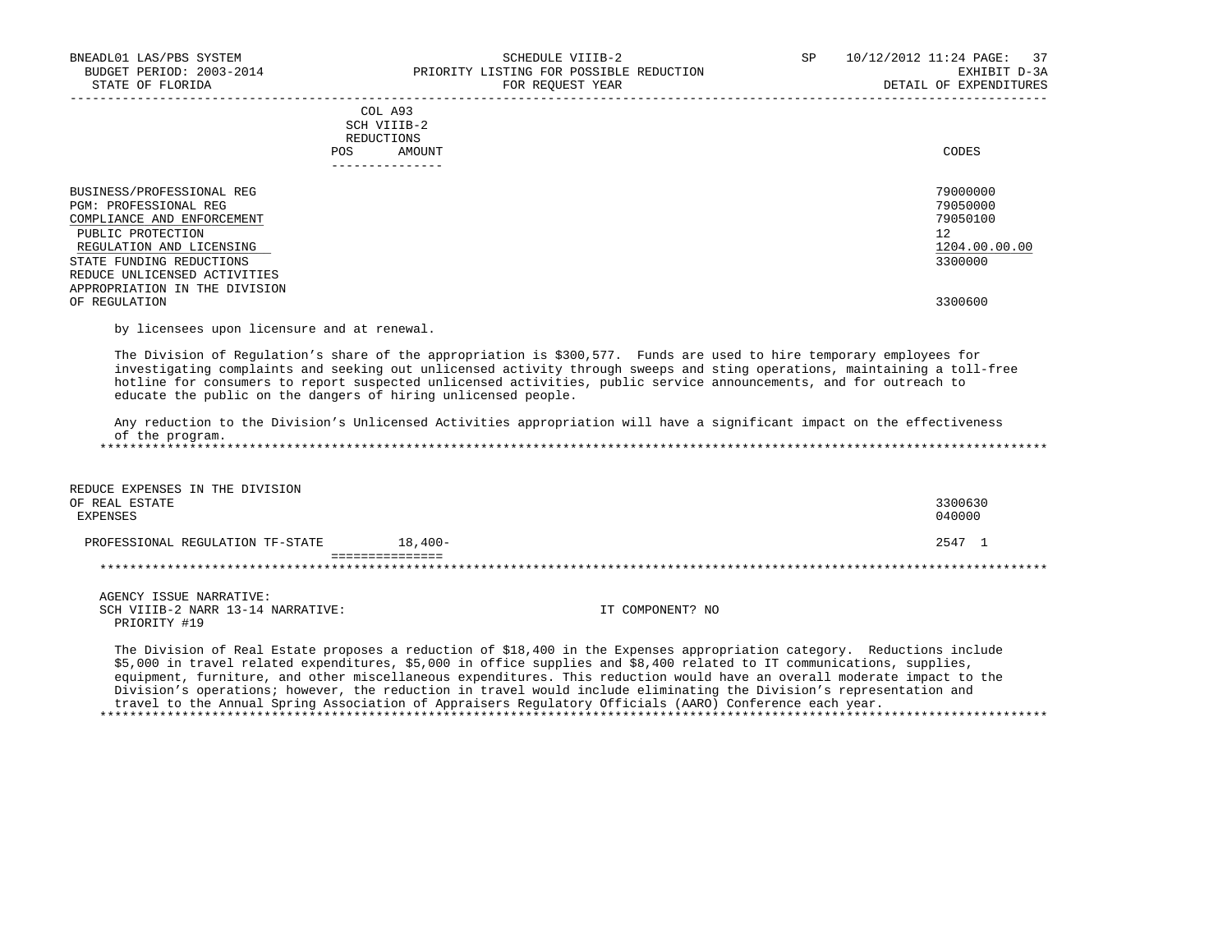| BNEADL01 LAS/PBS SYSTEM<br>BUDGET PERIOD: 2003-2014<br>STATE OF FLORIDA                                                                                                                         | SCHEDULE VIIIB-2<br>PRIORITY LISTING FOR POSSIBLE REDUCTION<br>FOR REQUEST YEAR | <b>SP</b><br>10/12/2012 11:24 PAGE: 38 | EXHIBIT D-3A<br>DETAIL OF EXPENDITURES                       |
|-------------------------------------------------------------------------------------------------------------------------------------------------------------------------------------------------|---------------------------------------------------------------------------------|----------------------------------------|--------------------------------------------------------------|
|                                                                                                                                                                                                 | COL A93<br>SCH VIIIB-2<br>REDUCTIONS<br><b>POS</b><br>AMOUNT                    |                                        | CODES                                                        |
| BUSINESS/PROFESSIONAL REG<br>PGM: PROFESSIONAL REG<br>COMPLIANCE AND ENFORCEMENT<br>PUBLIC PROTECTION<br>REGULATION AND LICENSING<br>STATE FUNDING REDUCTIONS<br>REDUCE REAL ESTATE SCHOLARSHIP |                                                                                 | 12                                     | 79000000<br>79050000<br>79050100<br>1204.00.00.00<br>3300000 |
| PROGRAM<br>FINANCIAL ASSISTANCE PAYMT<br>SCHOLAR/REAL ESTATE REC FD                                                                                                                             |                                                                                 |                                        | 3300650<br>110000<br>110161                                  |
| PROFESSIONAL REGULATION TF-STATE                                                                                                                                                                | $50.000 -$                                                                      |                                        | 2547 1                                                       |

===============

 AGENCY ISSUE NARRATIVE: SCH VIIIB-2 NARR 13-14 NARRATIVE: IT COMPONENT? NO PRIORITY #7

 The Division of Real Estate proposes a reduction of \$50,000 in the Real Estate Scholarship/Recovery Fund appropriation category for scholarships.

 In fiscal year 2005, a scholarship program for Florida college and university students pursuing a career in real estate was established by the Florida Real Estate Commission. The Division contracts with the Florida Association of Realtors Education Foundation, Inc. to administer the scholarship program. The contract is based on available funding each year. Scholarships are awarded up to \$1,500 per semester for undergraduate students and up to \$2,500 per semester for graduate students. Last fiscal year, there were 24 scholarships awarded for a total of \$55,000. Based on these numbers, this reduction would have a minimal impact on the number and amount of students seeking scholarships. This reduction will leave \$100,000 to award up to 33 students at \$3,000 per scholarship. \*\*\*\*\*\*\*\*\*\*\*\*\*\*\*\*\*\*\*\*\*\*\*\*\*\*\*\*\*\*\*\*\*\*\*\*\*\*\*\*\*\*\*\*\*\*\*\*\*\*\*\*\*\*\*\*\*\*\*\*\*\*\*\*\*\*\*\*\*\*\*\*\*\*\*\*\*\*\*\*\*\*\*\*\*\*\*\*\*\*\*\*\*\*\*\*\*\*\*\*\*\*\*\*\*\*\*\*\*\*\*\*\*\*\*\*\*\*\*\*\*\*\*\*\*\*\*

| REDUCE CONTRACTED SERVICES IN THE                 |            |                  |         |
|---------------------------------------------------|------------|------------------|---------|
| DIVISION OF REGULATION                            |            |                  | 3300780 |
| SPECIAL CATEGORIES                                |            |                  | 100000  |
| CONTRACTED SERVICES                               |            |                  | 100777  |
| PROFESSIONAL REGULATION TF-STATE                  | $20.000 -$ |                  | 2547 1  |
|                                                   |            |                  |         |
| AGENCY ISSUE NARRATIVE:                           |            |                  |         |
| SCH VIIIB-2 NARR 13-14 NARRATIVE:<br>PRIORITY #25 |            | IT COMPONENT? NO |         |

 The Division of Regulation proposes a reduction of \$20,000 in the Contracted Services appropriation category which will reduce the methyl methacrylate (MMA) testing contract. The Division regulates nail salons in the cosmetology industry. Pursuant to Chapter 477.0265, Florida Statues, it is unlawful for any person in the practice of cosmetology to use or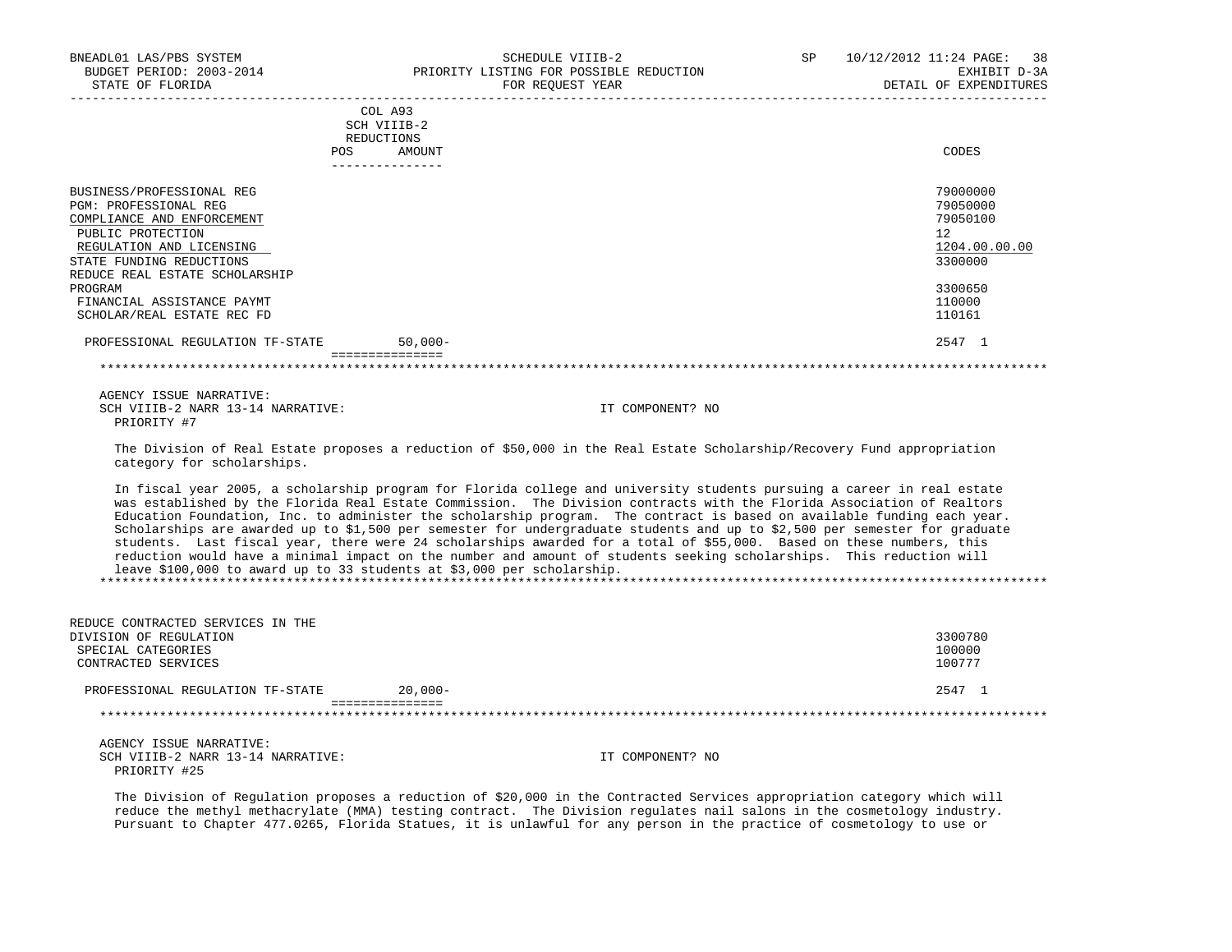|     | --------------- |       |
|-----|-----------------|-------|
| POS | AMOUNT          | CODES |
|     | REDUCTIONS      |       |
|     | SCH VIIIB-2     |       |
|     | COL A93         |       |

| BUSINESS/PROFESSIONAL REG         | 79000000      |
|-----------------------------------|---------------|
| PGM: PROFESSIONAL REG             | 79050000      |
| COMPLIANCE AND ENFORCEMENT        | 79050100      |
| PUBLIC PROTECTION                 | 12            |
| REGULATION AND LICENSING          | 1204.00.00.00 |
| STATE FUNDING REDUCTIONS          | 3300000       |
| REDUCE CONTRACTED SERVICES IN THE |               |
| DIVISION OF REGULATION            | 3300780       |

 possess a cosmetic product containing a liquid nail monomer containing any trace of methyl methacrylate (MMA). The Division contracts with Advanced Environmental Lab to conduct testing for MMA in samples submitted after an investigation of a salon. Although the contract is not set at a dollar amount, the Division allotted \$40,000 to the contract this past fiscal year and expended o\$13,123 for 131 tests.

 This reduction could have a significant impact on the Division's ability to test salons for the banned substance should there be an increase in suspected MMA findings during inspections thus creating a possible safety hazard to the citizens of Florida. \*\*\*\*\*\*\*\*\*\*\*\*\*\*\*\*\*\*\*\*\*\*\*\*\*\*\*\*\*\*\*\*\*\*\*\*\*\*\*\*\*\*\*\*\*\*\*\*\*\*\*\*\*\*\*\*\*\*\*\*\*\*\*\*\*\*\*\*\*\*\*\*\*\*\*\*\*\*\*\*\*\*\*\*\*\*\*\*\*\*\*\*\*\*\*\*\*\*\*\*\*\*\*\*\*\*\*\*\*\*\*\*\*\*\*\*\*\*\*\*\*\*\*\*\*\*\*

| RENT SAVINGS DUE TO PARTIAL OFFICE<br>CLOSURES IN FT. MYERS AND WEST PALM<br>BEACH - DIVISION OF REGULATION<br>EXPENSES |                                                                                                                                                                                                                                                                                                                                                                                                                                                      | 3300790<br>040000 |
|-------------------------------------------------------------------------------------------------------------------------|------------------------------------------------------------------------------------------------------------------------------------------------------------------------------------------------------------------------------------------------------------------------------------------------------------------------------------------------------------------------------------------------------------------------------------------------------|-------------------|
| PROFESSIONAL REGULATION TF-STATE                                                                                        | $32.626 -$                                                                                                                                                                                                                                                                                                                                                                                                                                           | 2547 1            |
|                                                                                                                         |                                                                                                                                                                                                                                                                                                                                                                                                                                                      |                   |
| AGENCY ISSUE NARRATIVE:<br>SCH VIIIB-2 NARR 13-14 NARRATIVE:<br>PRIORITY #9                                             | IT COMPONENT? NO                                                                                                                                                                                                                                                                                                                                                                                                                                     |                   |
|                                                                                                                         | The Division of Regulation proposes a reduction of \$32,626 in the Expense appropriation category due to rent savings<br>achieved by partial office closings in Ft. Myers (Lease 979:7709) and West Palm Beach (Lease 979:8330). This would<br>require 5 FTE from the Ft. Myers office and 7 FTE from the West Palm Beach office to telecommute from home. These<br>estimated savings are after deducting setup fees and additional recurring costs. |                   |

 Lease 979:7709 is located at 2295 Victoria Avenue, Ft. Meyers and 1,546 square feet of 3,141 total square feet is proposed to vacate. Lease 979:8330 is located at 111 Sapodilla Avenue, West Palm Beach and 1,212 square feet of 2,582 total square feet is proposed to vacate. \*\*\*\*\*\*\*\*\*\*\*\*\*\*\*\*\*\*\*\*\*\*\*\*\*\*\*\*\*\*\*\*\*\*\*\*\*\*\*\*\*\*\*\*\*\*\*\*\*\*\*\*\*\*\*\*\*\*\*\*\*\*\*\*\*\*\*\*\*\*\*\*\*\*\*\*\*\*\*\*\*\*\*\*\*\*\*\*\*\*\*\*\*\*\*\*\*\*\*\*\*\*\*\*\*\*\*\*\*\*\*\*\*\*\*\*\*\*\*\*\*\*\*\*\*\*\*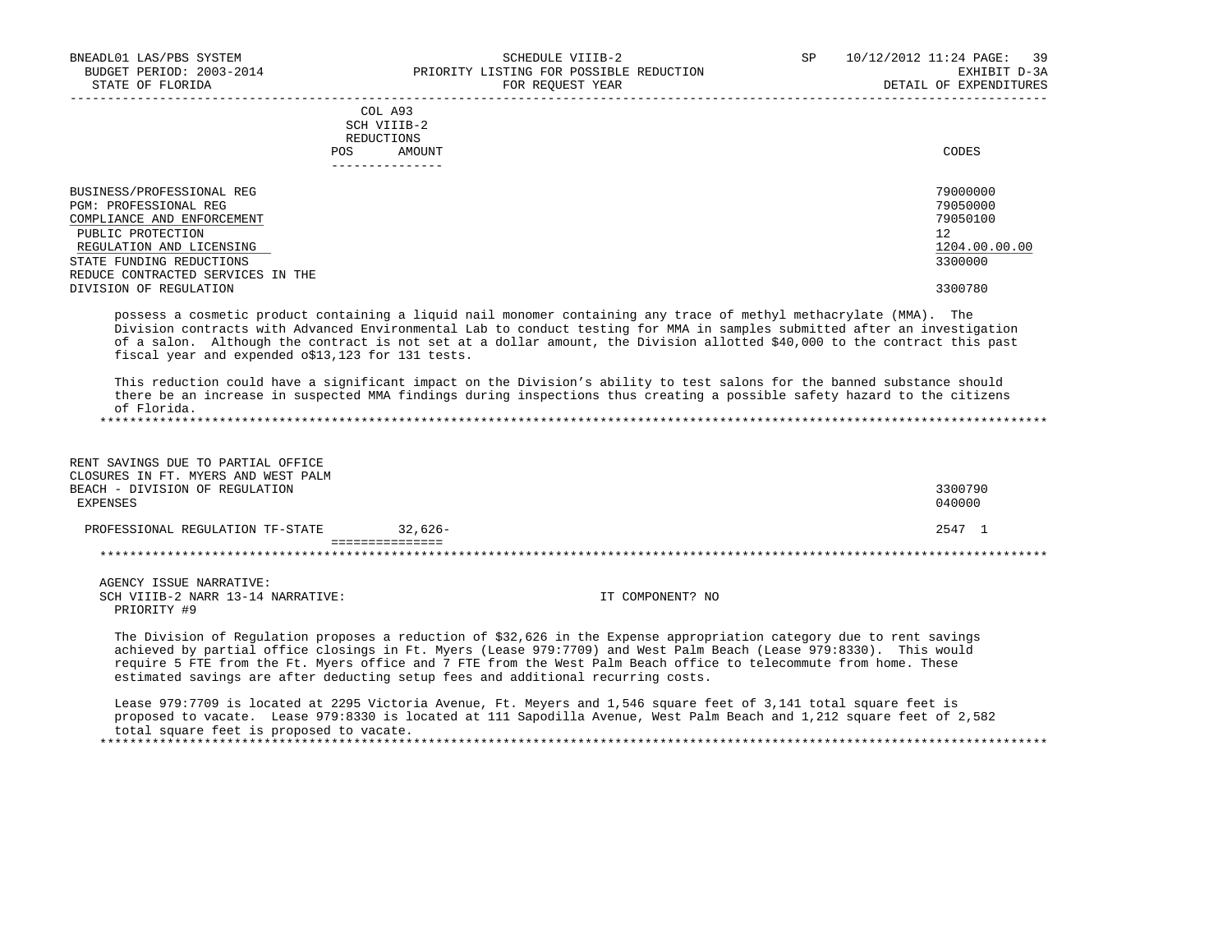| BNEADL01 LAS/PBS SYSTEM<br>STATE OF FLORIDA                                  | SCHEDULE VIIIB-2<br>BUDGET PERIOD: 2003-2014 PRIORITY LISTING FOR POSSIBLE REDUCTION<br>FOR REOUEST YEAR<br>-----------------------------                                                                                                                                                                                                                               | SP | 10/12/2012 11:24 PAGE: 40<br>EXHIBIT D-3A<br>DETAIL OF EXPENDITURES |
|------------------------------------------------------------------------------|-------------------------------------------------------------------------------------------------------------------------------------------------------------------------------------------------------------------------------------------------------------------------------------------------------------------------------------------------------------------------|----|---------------------------------------------------------------------|
|                                                                              | COL A93<br>SCH VIIIB-2<br>REDUCTIONS                                                                                                                                                                                                                                                                                                                                    |    |                                                                     |
|                                                                              | POS FOR<br>AMOUNT<br>---------------                                                                                                                                                                                                                                                                                                                                    |    | CODES                                                               |
| BUSINESS/PROFESSIONAL REG                                                    |                                                                                                                                                                                                                                                                                                                                                                         |    | 79000000                                                            |
| PGM: PROFESSIONAL REG<br>COMPLIANCE AND ENFORCEMENT                          |                                                                                                                                                                                                                                                                                                                                                                         |    | 79050000<br>79050100                                                |
| PUBLIC PROTECTION<br>REGULATION AND LICENSING<br>STATE FUNDING REDUCTIONS    |                                                                                                                                                                                                                                                                                                                                                                         |    | 12<br>1204.00.00.00<br>3300000                                      |
| REDUCE OPERATING CAPITAL OUTLAY<br>(OCO) EXPENDITURES IN THE DIVISION        |                                                                                                                                                                                                                                                                                                                                                                         |    |                                                                     |
| OF REGULATION<br>OPERATING CAPITAL OUTLAY                                    |                                                                                                                                                                                                                                                                                                                                                                         |    | 3300800<br>060000                                                   |
| PROFESSIONAL REGULATION TF-STATE                                             | $1,250-$                                                                                                                                                                                                                                                                                                                                                                |    | 2547 1                                                              |
|                                                                              | ----------------                                                                                                                                                                                                                                                                                                                                                        |    |                                                                     |
| AGENCY ISSUE NARRATIVE:<br>SCH VIIIB-2 NARR 13-14 NARRATIVE:<br>Priority #16 | IT COMPONENT? NO                                                                                                                                                                                                                                                                                                                                                        |    |                                                                     |
| share is $$1,250$ .                                                          | The Division of Regulation proposes a reduction of \$1,250 in the Operating Capital Outlay (OCO) appropriation category.<br>The Professional Regulation Program's Compliance and Enforcement budget entity is appropriated \$8,100 in the OCO<br>category. This appropriation is allotted among the divisions within the budget entity and the Division of Regulation's |    |                                                                     |
| replace equipment costing over \$1,000.                                      | This reduction would eliminate the Division's share of OCO budget authority therefore making them dependent on the other<br>divisions within the Compliance and Enforcement budget entity for OCO budget should the Division of Regulation have to                                                                                                                      |    |                                                                     |
|                                                                              |                                                                                                                                                                                                                                                                                                                                                                         |    |                                                                     |
| REDUCE EXPENDITURES IN THE DIVISION                                          |                                                                                                                                                                                                                                                                                                                                                                         |    |                                                                     |
| OF DRUGS, DEVICES, AND COSMETICS<br><b>EXPENSES</b>                          |                                                                                                                                                                                                                                                                                                                                                                         |    | 3300810<br>040000                                                   |
| PROFESSIONAL REGULATION TF-STATE 116,480-                                    | ________________                                                                                                                                                                                                                                                                                                                                                        |    | 2547 1                                                              |
| SPECIAL CATEGORIES<br>CONTRACTED SERVICES                                    |                                                                                                                                                                                                                                                                                                                                                                         |    | 100000<br>100777                                                    |
| PROFESSIONAL REGULATION TF-STATE 18,500-                                     |                                                                                                                                                                                                                                                                                                                                                                         |    | 2547 1                                                              |
| TOTAL: REDUCE EXPENDITURES IN THE DIVISION                                   | ===============                                                                                                                                                                                                                                                                                                                                                         |    | 3300810                                                             |

 TOTAL ISSUE............. 134,980- ===============

OF DRUGS, DEVICES, AND COSMETICS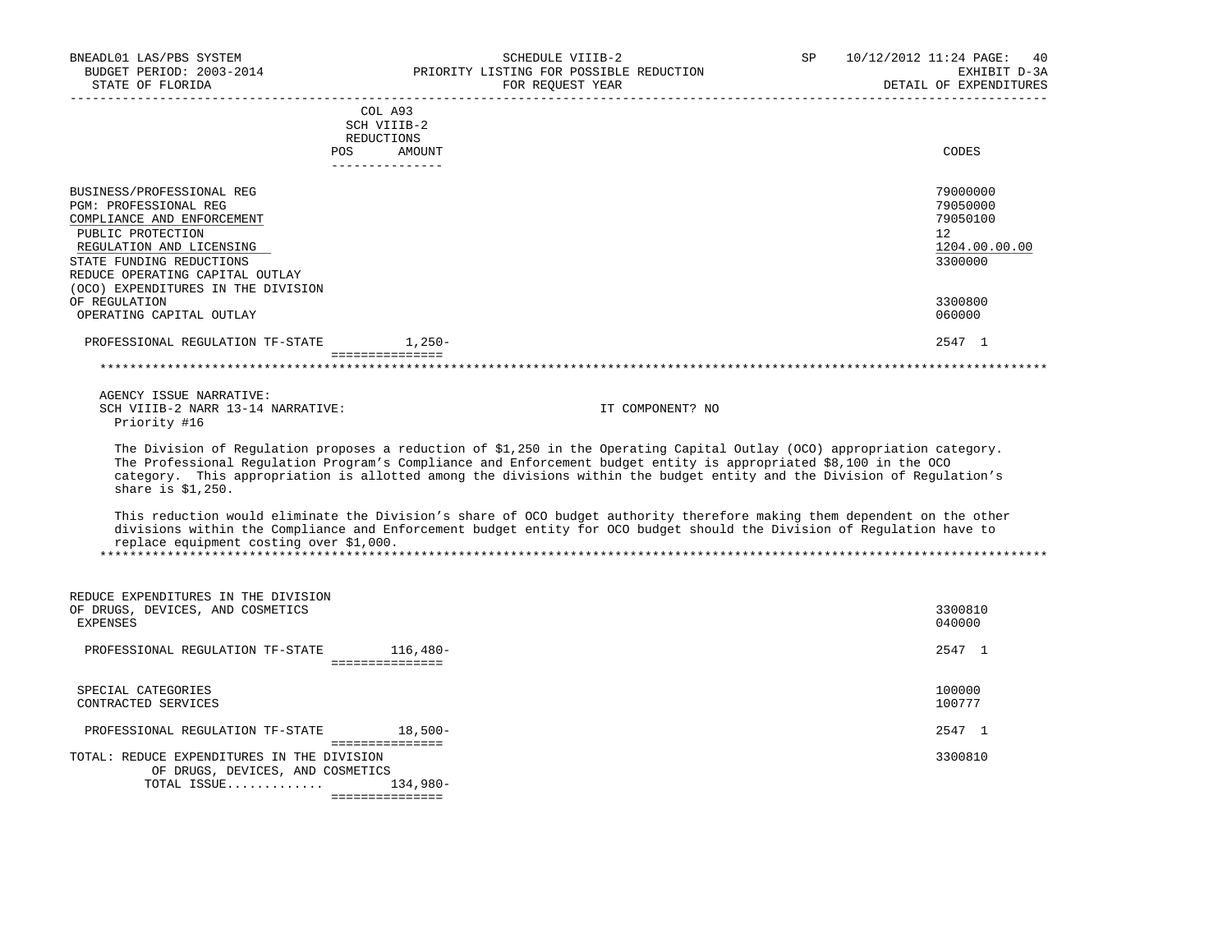|            | _______________ |       |
|------------|-----------------|-------|
| POS        | AMOUNT          | CODES |
| REDUCTIONS |                 |       |
|            | SCH VIIIB-2     |       |
|            | COL A93         |       |

| BUSINESS/PROFESSIONAL REG           | 79000000      |
|-------------------------------------|---------------|
| PGM: PROFESSIONAL REG               | 79050000      |
| COMPLIANCE AND ENFORCEMENT          | 79050100      |
| PUBLIC PROTECTION                   | 12            |
| REGULATION AND LICENSING            | 1204.00.00.00 |
| STATE FUNDING REDUCTIONS            | 3300000       |
| REDUCE EXPENDITURES IN THE DIVISION |               |
| OF DRUGS, DEVICES, AND COSMETICS    | 3300810       |
|                                     |               |

AGENCY ISSUE NARRATIVE:

SCH VIIIB-2 NARR 13-14 NARRATIVE: IT COMPONENT? NO

 The Division of Drugs, Devices and Cosmetics (DDC) proposes a reduction of \$115,995 in the Expenses appropriation category and \$18,985 in the Contracted Services appropriation category. Current departmental budgeting projections indicate that the Division will be operating in a deficit beginning fiscal year 2015. As such, the Division has taken significant internal steps to reduce expenditures with the hopes of staving off deficit operations.

 The Division operated well below the allotted Fiscal Year 2011-12 budget. It is expected that the Division will operate at similar levels for the 2012-13 and subsequent fiscal years. However, any significant changes in operational processes or as major projects are undertaken, such as auditing of licensees for compliance with Controlled Substance Reporting, the Division may have to expend money that is not currently allotted in a particular area. Additionally, developing public health issues will result in unforeseen expenditures, such as the costs associated with responding to a developing crisis caused by tainted drugs, bath salts, synthetic drugs and adulterated contacted lenses.

 Through the Legislative committee and conference process, the DDC appropriations were reduced by 2.50 FTE and \$292,411 in budget authority in Fiscal Year 2012-13. This reduction would have a moderate impact to the DDC.

\*\*\*\*\*\*\*\*\*\*\*\*\*\*\*\*\*\*\*\*\*\*\*\*\*\*\*\*\*\*\*\*\*\*\*\*\*\*\*\*\*\*\*\*\*\*\*\*\*\*\*\*\*\*\*\*\*\*\*\*\*\*\*\*\*\*\*\*\*\*\*\*\*\*\*\*\*\*\*\*\*\*\*\*\*\*\*\*\*\*\*\*\*\*\*\*\*\*\*\*\*\*\*\*\*\*\*\*\*\*\*\*\*\*\*\*\*\*\*\*\*\*\*\*\*\*\*

| ELIMINATE COPIER LEASE IN THE<br>DIVISION OF REAL ESTATE<br>EXPENSES |           | 3300870<br>040000 |
|----------------------------------------------------------------------|-----------|-------------------|
| PROFESSIONAL REGULATION TF-STATE                                     | $18.725-$ | 2547 1            |
|                                                                      |           |                   |

AGENCY ISSUE NARRATIVE:<br>SCH VIIIB-2 NARR 13-14 NARRATIVE: PRIORITY #3

IT COMPONENT? NO

 The Division of Real Estate proposes a reduction of \$18,725 in the Expenses appropriation category due to a cost savings from the cancelation of a copier lease in its legal office.

 The majority of Real Estate's legal staff has been relocated from Orlando to Tallahassee. With two legal staff remaining in Orlando, it is not cost effective to keep the Ikon copier and therefore the lease has been cancelled. A desktop scanner/copier was purchased for the two employees in the Orlando office.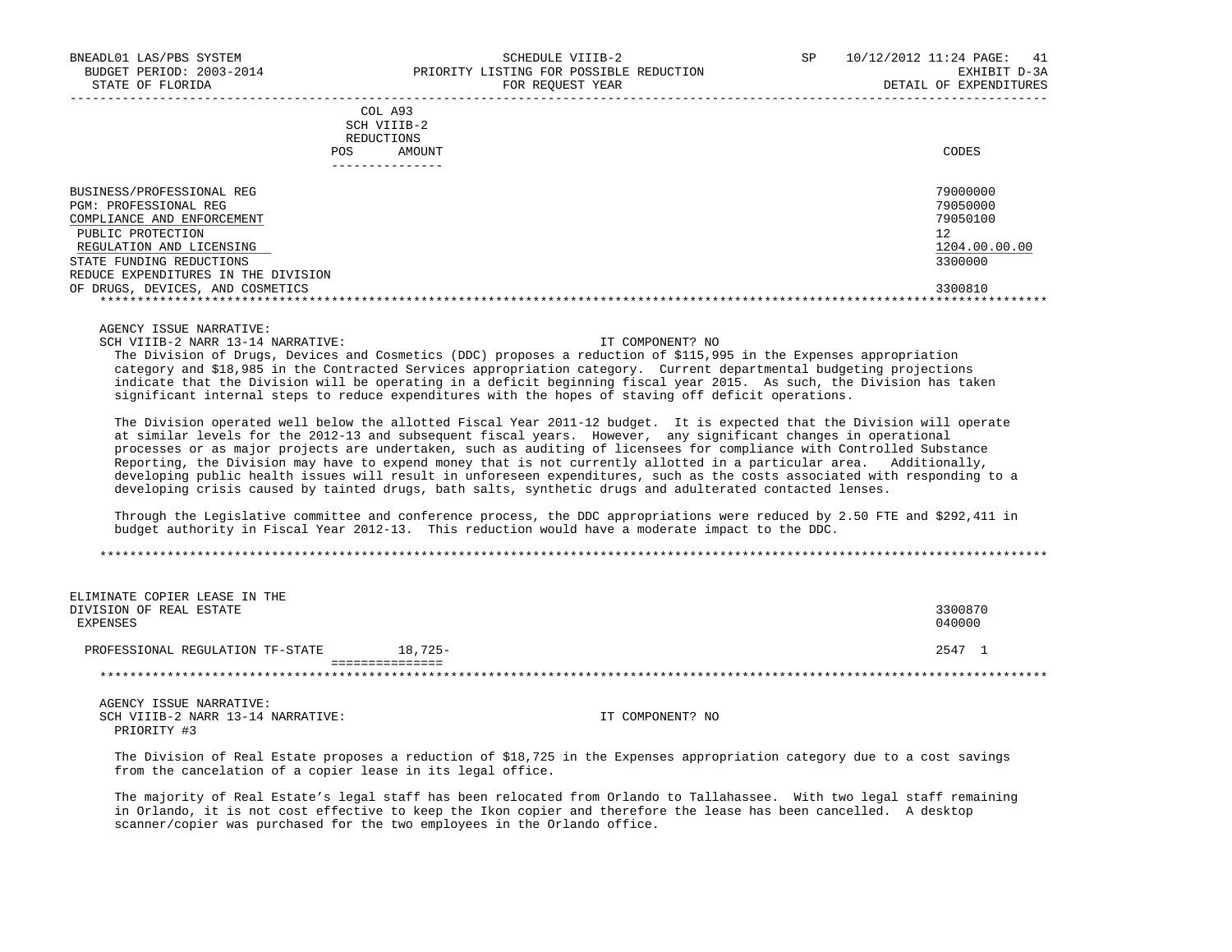| BNEADL01 LAS/PBS SYSTEM<br>BUDGET PERIOD: 2003-2014<br>STATE OF FLORIDA                         |                                    | SCHEDULE VIIIB-2<br>PRIORITY LISTING FOR POSSIBLE REDUCTION<br>FOR REQUEST YEAR                                         | SP 10/12/2012 11:24 PAGE: 42<br>EXHIBIT D-3A<br>DETAIL OF EXPENDITURES |
|-------------------------------------------------------------------------------------------------|------------------------------------|-------------------------------------------------------------------------------------------------------------------------|------------------------------------------------------------------------|
|                                                                                                 | COL A93                            |                                                                                                                         |                                                                        |
|                                                                                                 | SCH VIIIB-2                        |                                                                                                                         |                                                                        |
|                                                                                                 | REDUCTIONS<br><b>POS</b><br>AMOUNT |                                                                                                                         | CODES                                                                  |
|                                                                                                 | _______________                    |                                                                                                                         |                                                                        |
| BUSINESS/PROFESSIONAL REG                                                                       |                                    |                                                                                                                         | 79000000                                                               |
| PGM: PROFESSIONAL REG                                                                           |                                    |                                                                                                                         | 79050000                                                               |
| COMPLIANCE AND ENFORCEMENT                                                                      |                                    |                                                                                                                         | 79050100                                                               |
| PUBLIC PROTECTION                                                                               |                                    |                                                                                                                         | 12                                                                     |
| REGULATION AND LICENSING                                                                        |                                    |                                                                                                                         | 1204.00.00.00                                                          |
| STATE FUNDING REDUCTIONS                                                                        |                                    |                                                                                                                         | 3300000                                                                |
| ELIMINATE COPIER LEASE IN THE                                                                   |                                    |                                                                                                                         |                                                                        |
| DIVISION OF REAL ESTATE                                                                         |                                    |                                                                                                                         | 3300870                                                                |
| REDUCE EXPENDITURES IN THE DIVISION<br>OF REAL ESTATE'S LEGAL OFFICE<br>OTHER PERSONAL SERVICES |                                    |                                                                                                                         | 3300880<br>030000                                                      |
| PROFESSIONAL REGULATION TF-STATE                                                                | $8.000 -$                          |                                                                                                                         | 2547 1                                                                 |
|                                                                                                 | ================                   |                                                                                                                         |                                                                        |
| EXPENSES                                                                                        |                                    |                                                                                                                         | 040000                                                                 |
| PROFESSIONAL REGULATION TF-STATE                                                                | $8.000 -$                          |                                                                                                                         | 2547 1                                                                 |
| TOTAL: REDUCE EXPENDITURES IN THE DIVISION                                                      | ===============                    |                                                                                                                         | 3300880                                                                |
| OF REAL ESTATE'S LEGAL OFFICE                                                                   |                                    |                                                                                                                         |                                                                        |
| TOTAL ISSUE                                                                                     | 16,000-                            |                                                                                                                         |                                                                        |
|                                                                                                 | ===============                    |                                                                                                                         |                                                                        |
|                                                                                                 |                                    |                                                                                                                         |                                                                        |
| AGENCY ISSUE NARRATIVE:                                                                         |                                    |                                                                                                                         |                                                                        |
| SCH VIIIB-2 NARR 13-14 NARRATIVE:<br>PRIORITY #32                                               |                                    | IT COMPONENT? NO                                                                                                        |                                                                        |
|                                                                                                 |                                    | The Division of Real Estate proposes a reduction of \$8,000 in the Other Personal Services (OPS) appropriation category |                                                                        |
|                                                                                                 |                                    | and \$8,000 in the Expenses appropriation category within its legal office. This reduction would have a significant     |                                                                        |

 impact to the Division by limiting the number of hours available for OPS attorneys and support staff and reducing case related travel and training opportunities for the attorneys and support staff.

\*\*\*\*\*\*\*\*\*\*\*\*\*\*\*\*\*\*\*\*\*\*\*\*\*\*\*\*\*\*\*\*\*\*\*\*\*\*\*\*\*\*\*\*\*\*\*\*\*\*\*\*\*\*\*\*\*\*\*\*\*\*\*\*\*\*\*\*\*\*\*\*\*\*\*\*\*\*\*\*\*\*\*\*\*\*\*\*\*\*\*\*\*\*\*\*\*\*\*\*\*\*\*\*\*\*\*\*\*\*\*\*\*\*\*\*\*\*\*\*\*\*\*\*\*\*\*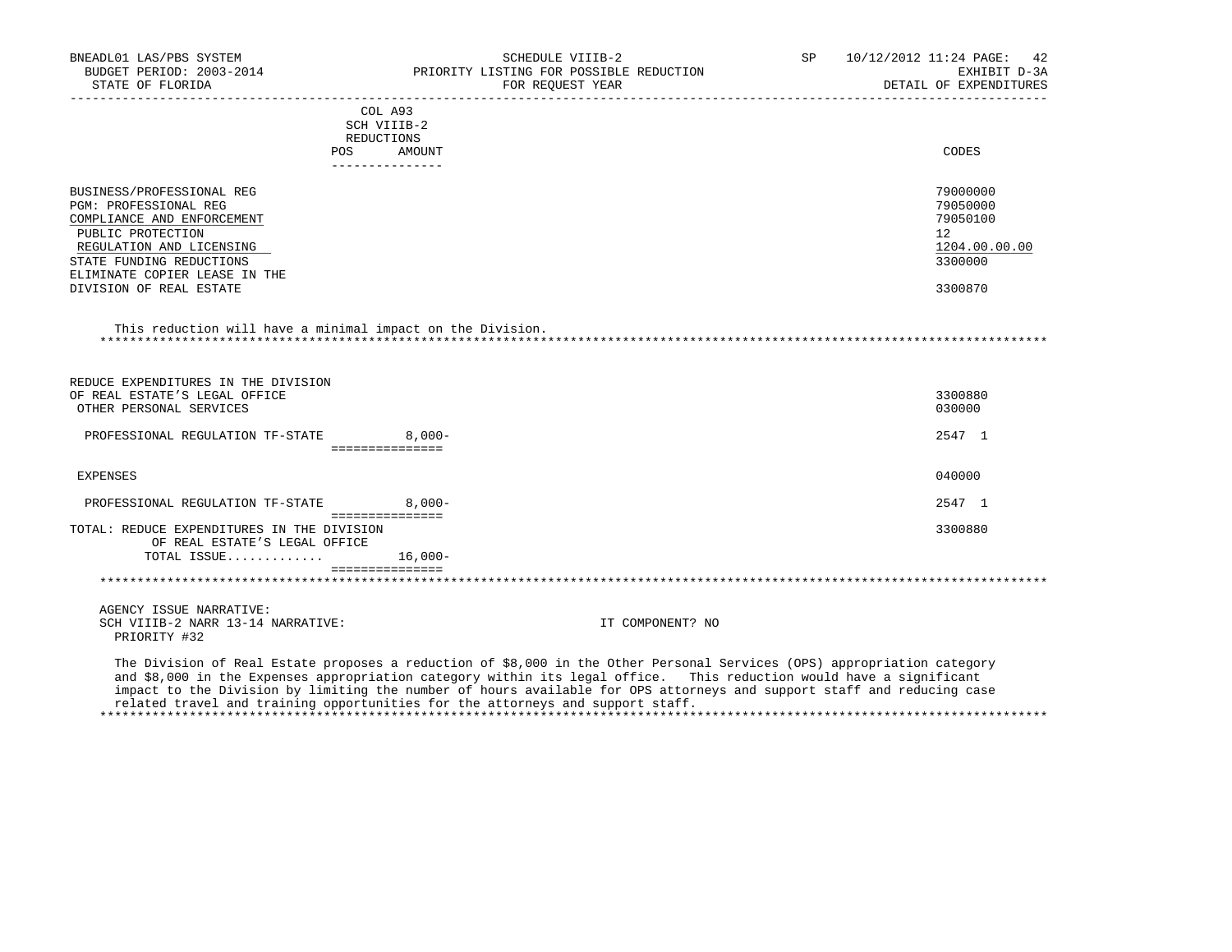| BNEADL01 LAS/PBS SYSTEM                                 | SCHEDULE VIIIB-2                                                                                                                                                                                                                                                                                                                                  | 10/12/2012 11:24 PAGE: 43<br>SP and the set of the set of the set of the set of the set of the set of the set of the set of the set of the set of the set of the set of the set of the set of the set of the set of the set of the set of the set of the se<br>EXHIBIT D-3A |
|---------------------------------------------------------|---------------------------------------------------------------------------------------------------------------------------------------------------------------------------------------------------------------------------------------------------------------------------------------------------------------------------------------------------|-----------------------------------------------------------------------------------------------------------------------------------------------------------------------------------------------------------------------------------------------------------------------------|
| BUDGET PERIOD: 2003-2014<br>STATE OF FLORIDA            | DRIORITY LISTING FOR POSSIBLE REDUCTION                                                                                                                                                                                                                                                                                                           | DETAIL OF EXPENDITURES                                                                                                                                                                                                                                                      |
|                                                         | COL A93                                                                                                                                                                                                                                                                                                                                           |                                                                                                                                                                                                                                                                             |
|                                                         | SCH VIIIB-2                                                                                                                                                                                                                                                                                                                                       |                                                                                                                                                                                                                                                                             |
|                                                         | REDUCTIONS                                                                                                                                                                                                                                                                                                                                        |                                                                                                                                                                                                                                                                             |
|                                                         | POS AMOUNT<br>---------------                                                                                                                                                                                                                                                                                                                     | CODES                                                                                                                                                                                                                                                                       |
| BUSINESS/PROFESSIONAL REG                               |                                                                                                                                                                                                                                                                                                                                                   | 79000000                                                                                                                                                                                                                                                                    |
| PGM: PROFESSIONAL REG                                   |                                                                                                                                                                                                                                                                                                                                                   | 79050000                                                                                                                                                                                                                                                                    |
| COMPLIANCE AND ENFORCEMENT                              |                                                                                                                                                                                                                                                                                                                                                   | 79050100                                                                                                                                                                                                                                                                    |
| PUBLIC PROTECTION                                       |                                                                                                                                                                                                                                                                                                                                                   | 12 <sup>°</sup>                                                                                                                                                                                                                                                             |
| REGULATION AND LICENSING                                |                                                                                                                                                                                                                                                                                                                                                   | 1204.00.00.00                                                                                                                                                                                                                                                               |
| STATE FUNDING REDUCTIONS                                |                                                                                                                                                                                                                                                                                                                                                   | 3300000                                                                                                                                                                                                                                                                     |
| REDUCE FLORIDA BUILDING CODE                            |                                                                                                                                                                                                                                                                                                                                                   |                                                                                                                                                                                                                                                                             |
| RESEARCH AND DEVELOPMENT OF                             |                                                                                                                                                                                                                                                                                                                                                   |                                                                                                                                                                                                                                                                             |
| HURRICAN PROTECTION IN THE                              |                                                                                                                                                                                                                                                                                                                                                   |                                                                                                                                                                                                                                                                             |
| FLORIDA BUILDING COMMISSION                             |                                                                                                                                                                                                                                                                                                                                                   | 3300910                                                                                                                                                                                                                                                                     |
| SPECIAL CATEGORIES                                      |                                                                                                                                                                                                                                                                                                                                                   | 100000                                                                                                                                                                                                                                                                      |
| CONTRACTED SERVICES                                     |                                                                                                                                                                                                                                                                                                                                                   | 100777                                                                                                                                                                                                                                                                      |
| PROFESSIONAL REGULATION TF-STATE 100,000-               |                                                                                                                                                                                                                                                                                                                                                   | 2547 1                                                                                                                                                                                                                                                                      |
|                                                         | and a consequence of the contract of the contract of the contract of the contract of the contract of the contract of the contract of the contract of the contract of the contract of the contract of the contract of the contr                                                                                                                    |                                                                                                                                                                                                                                                                             |
|                                                         |                                                                                                                                                                                                                                                                                                                                                   |                                                                                                                                                                                                                                                                             |
| AGENCY ISSUE NARRATIVE:                                 |                                                                                                                                                                                                                                                                                                                                                   |                                                                                                                                                                                                                                                                             |
| SCH VIIIB-2 NARR 13-14 NARRATIVE:                       | IT COMPONENT? NO                                                                                                                                                                                                                                                                                                                                  |                                                                                                                                                                                                                                                                             |
| PRIORITY #20                                            |                                                                                                                                                                                                                                                                                                                                                   |                                                                                                                                                                                                                                                                             |
| related to hurricane protection standards expenditures. | The Florida Building Commission proposes a reduction of \$100,000 in the Contracted Services appropriation category                                                                                                                                                                                                                               |                                                                                                                                                                                                                                                                             |
|                                                         | The Florida Building Code establishes standards for the construction of buildings to withstand the impacts of hurricanes.<br>In response to the 2004 and 2005 hurricanes that impacted Florida, a research program was established to develop<br>appropriate construction standards to address building failures experienced during those storms. |                                                                                                                                                                                                                                                                             |
| longer period to obtain hurricane protection solutions. | This reduction will reduce hurricane research initiatives and the remaining funding stretched would have to be over a                                                                                                                                                                                                                             |                                                                                                                                                                                                                                                                             |
|                                                         |                                                                                                                                                                                                                                                                                                                                                   |                                                                                                                                                                                                                                                                             |
| REDUCE FLORIDA BUILDING COMMISSION                      |                                                                                                                                                                                                                                                                                                                                                   |                                                                                                                                                                                                                                                                             |
| MEETING RELATED EXPENDITURES                            |                                                                                                                                                                                                                                                                                                                                                   | 3300920                                                                                                                                                                                                                                                                     |
| <b>EXPENSES</b>                                         |                                                                                                                                                                                                                                                                                                                                                   | 040000                                                                                                                                                                                                                                                                      |
| PROFESSIONAL REGULATION TF-STATE 35,242-                |                                                                                                                                                                                                                                                                                                                                                   | 2547 1                                                                                                                                                                                                                                                                      |
|                                                         | and a strategie of the state of the state of the state of the state of the state of the state of the state of                                                                                                                                                                                                                                     |                                                                                                                                                                                                                                                                             |
|                                                         |                                                                                                                                                                                                                                                                                                                                                   |                                                                                                                                                                                                                                                                             |
| AGENCY ISSUE NARRATIVE:                                 |                                                                                                                                                                                                                                                                                                                                                   |                                                                                                                                                                                                                                                                             |
| SCH VIIIB-2 NARR 13-14 NARRATIVE:                       | IT COMPONENT? NO                                                                                                                                                                                                                                                                                                                                  |                                                                                                                                                                                                                                                                             |
| PRIORITY #17                                            |                                                                                                                                                                                                                                                                                                                                                   |                                                                                                                                                                                                                                                                             |
| related expenditures.                                   | The Florida Building Commission proposes a reduction of \$35,242 in the Expenses appropriation category for travel and                                                                                                                                                                                                                            |                                                                                                                                                                                                                                                                             |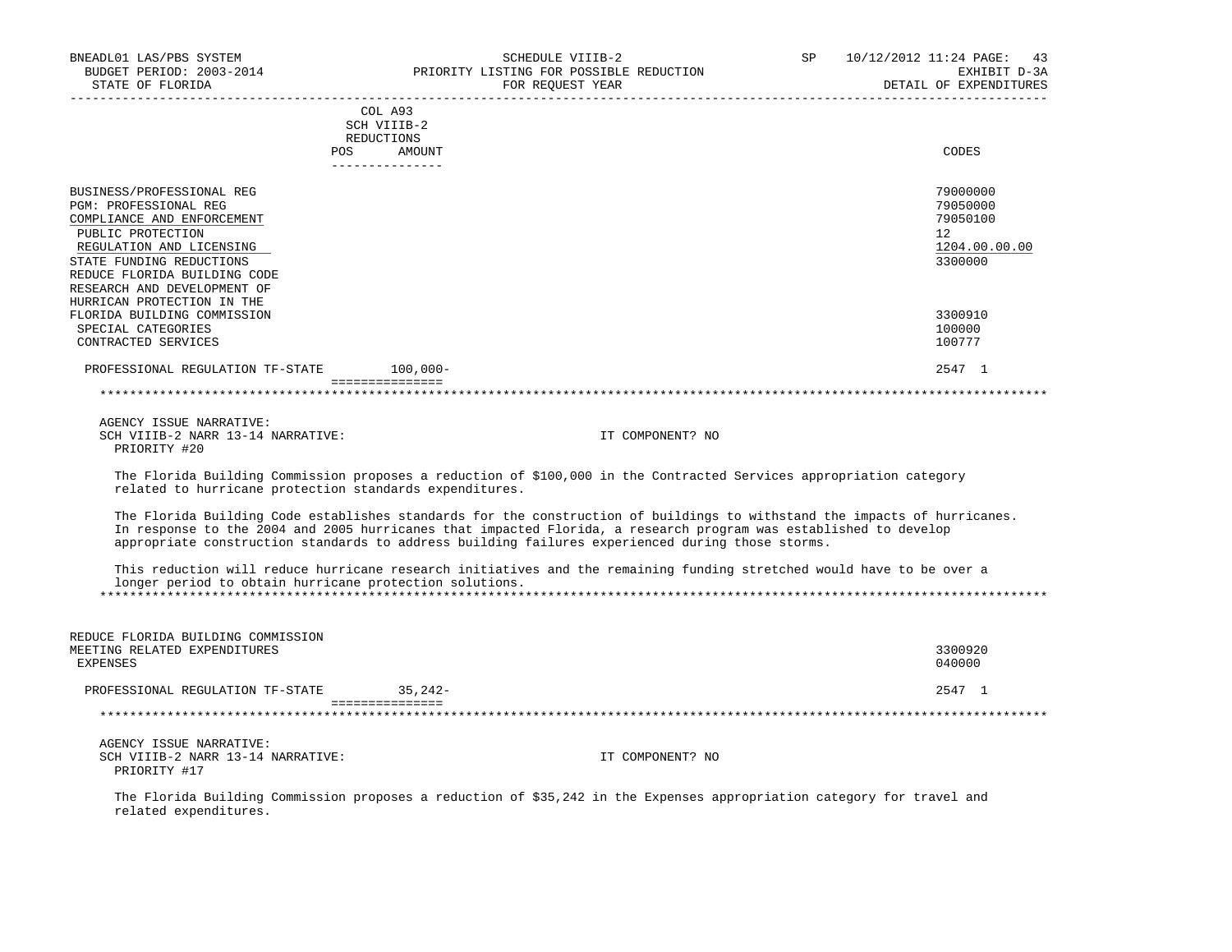| BNEADL01 LAS/PBS SYSTEM<br>BUDGET PERIOD: 2003-2014<br>STATE OF FLORIDA                                                                                                                                                                                            |                                                                          | SCHEDULE VIIIB-2<br>PRIORITY LISTING FOR POSSIBLE REDUCTION<br>FOR REQUEST YEAR<br>______________________________                                                                                                                                                                                                                                                                                                                                                                                                                                                                                                                                                                                                                                                                                                                                         | SP | 10/12/2012 11:24 PAGE:<br>44<br>EXHIBIT D-3A<br>DETAIL OF EXPENDITURES                  |
|--------------------------------------------------------------------------------------------------------------------------------------------------------------------------------------------------------------------------------------------------------------------|--------------------------------------------------------------------------|-----------------------------------------------------------------------------------------------------------------------------------------------------------------------------------------------------------------------------------------------------------------------------------------------------------------------------------------------------------------------------------------------------------------------------------------------------------------------------------------------------------------------------------------------------------------------------------------------------------------------------------------------------------------------------------------------------------------------------------------------------------------------------------------------------------------------------------------------------------|----|-----------------------------------------------------------------------------------------|
|                                                                                                                                                                                                                                                                    | COL A93<br>SCH VIIIB-2<br>REDUCTIONS<br>POS<br>AMOUNT<br>--------------- |                                                                                                                                                                                                                                                                                                                                                                                                                                                                                                                                                                                                                                                                                                                                                                                                                                                           |    | CODES                                                                                   |
| BUSINESS/PROFESSIONAL REG<br>PGM: PROFESSIONAL REG<br>COMPLIANCE AND ENFORCEMENT<br>PUBLIC PROTECTION<br>REGULATION AND LICENSING<br>STATE FUNDING REDUCTIONS<br>REDUCE FLORIDA BUILDING COMMISSION<br>MEETING RELATED EXPENDITURES<br>webinar and teleconference. |                                                                          | The Commission has elected to conduct meetings for the majority of the Accessibility Advisory Council, ten Technical<br>Advisory Committees (TACs), two Program Oversight Committees (POCs) and various workgroups through webinars and telephone<br>conference calls. Travel expenses could be reduced to reflect the savings incurred by conducting these meetings by                                                                                                                                                                                                                                                                                                                                                                                                                                                                                   |    | 79000000<br>79050000<br>79050100<br>$12^{\circ}$<br>1204.00.00.00<br>3300000<br>3300920 |
| REDUCE OTHER PERSONAL SERVICES<br>(OPS) EXPENDITURES IN THE DIVISION<br>OF CERTIFIED PUBLIC ACCOUNTING<br>OTHER PERSONAL SERVICES                                                                                                                                  |                                                                          |                                                                                                                                                                                                                                                                                                                                                                                                                                                                                                                                                                                                                                                                                                                                                                                                                                                           |    | 3300940<br>030000                                                                       |
| PROFESSIONAL REGULATION TF-STATE                                                                                                                                                                                                                                   | $52,000-$<br>---------------                                             |                                                                                                                                                                                                                                                                                                                                                                                                                                                                                                                                                                                                                                                                                                                                                                                                                                                           |    | 2547 1                                                                                  |
|                                                                                                                                                                                                                                                                    |                                                                          |                                                                                                                                                                                                                                                                                                                                                                                                                                                                                                                                                                                                                                                                                                                                                                                                                                                           |    |                                                                                         |
| AGENCY ISSUE NARRATIVE:<br>SCH VIIIB-2 NARR 13-14 NARRATIVE:<br>PRIORITY #42                                                                                                                                                                                       |                                                                          | IT COMPONENT? NO                                                                                                                                                                                                                                                                                                                                                                                                                                                                                                                                                                                                                                                                                                                                                                                                                                          |    |                                                                                         |
| appropriation category.                                                                                                                                                                                                                                            |                                                                          | The Division of Certified Public Accountancy (CPA) proposes a reduction of \$52,000 in the Other Personal Services (OPS)                                                                                                                                                                                                                                                                                                                                                                                                                                                                                                                                                                                                                                                                                                                                  |    |                                                                                         |
|                                                                                                                                                                                                                                                                    |                                                                          | These funds support two OPS employees, court reporting services, and expert witnesses to investigate matters relating to<br>technical proficiency of a CPA in the practice of public accountancy as required by board rule 61H1-19.010 F.A.C. A<br>reduction in this area would significantly impact the level of service currently provided and impact the Division's<br>ability to conduct investigations in an efficient and timely manner. Reducing the OPS staff would impact the division's<br>ability to timely respond to telephonic and written inquiries, to provide administrative support to the Board of<br>Accountancy, and to promptly respond to complaints. Reducing the funds available for expert witnesses would have a<br>direct and significant impact on the quality and number of investigations the Division is able to perform. |    |                                                                                         |
| TOTAL: REGULATION AND LICENSING<br>$m + m + m$                                                                                                                                                                                                                     |                                                                          |                                                                                                                                                                                                                                                                                                                                                                                                                                                                                                                                                                                                                                                                                                                                                                                                                                                           |    | 1204.00.00.00                                                                           |

 BY FUND TYPE 4.00- TRUST FUNDS..................... 1,384,067- 2000 SALARY RATE................ 167,093- ===============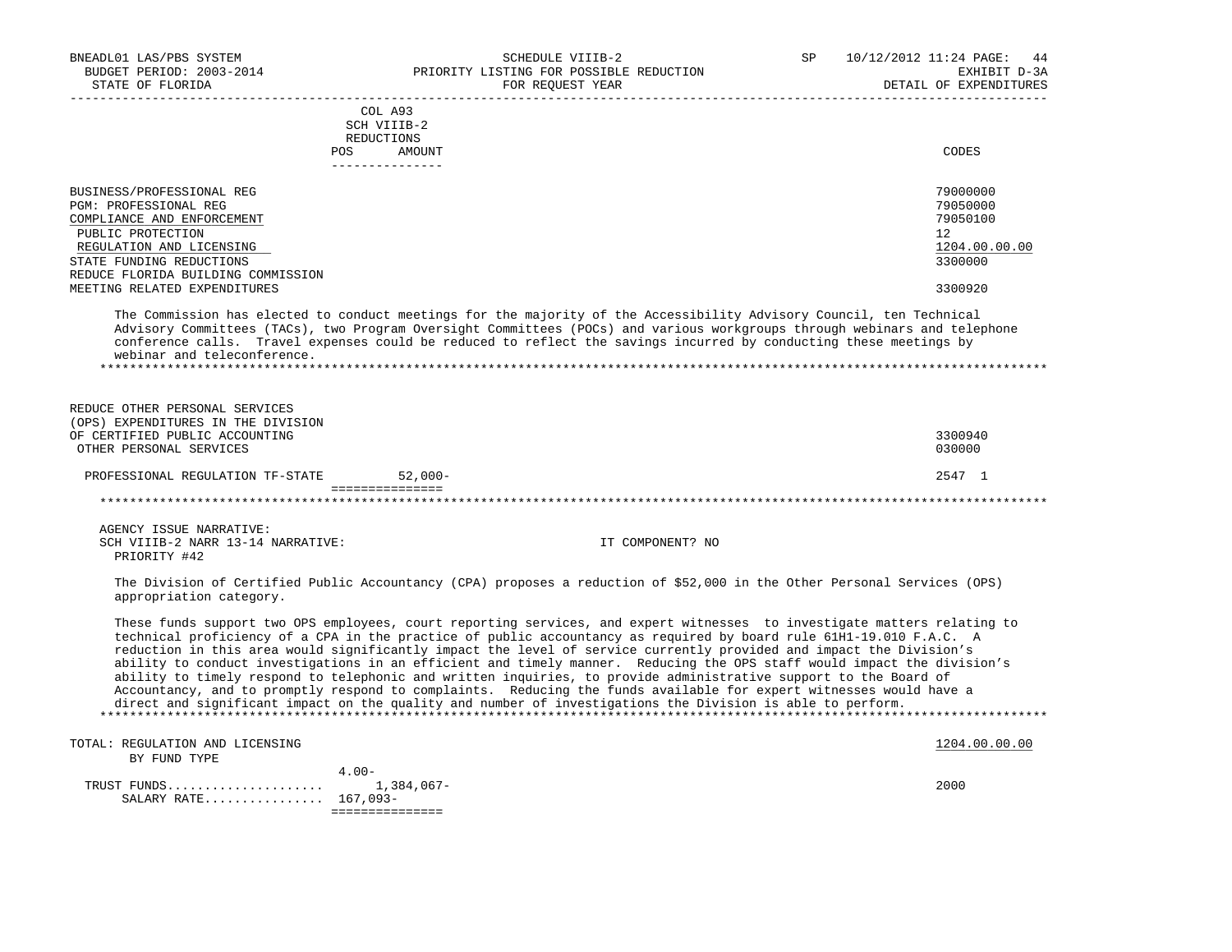| POS                                                                  | AMOUNT          | CODES         |
|----------------------------------------------------------------------|-----------------|---------------|
|                                                                      |                 |               |
| BUSINESS/PROFESSIONAL REG                                            |                 | 79000000      |
| <b>PGM: PROFESSIONAL REG</b>                                         |                 | 79050000      |
| FLORIDA BOXING COMMISSION                                            |                 | 79050400      |
| PUBLIC PROTECTION                                                    |                 | 12            |
| REGULATION AND LICENSING                                             |                 | 1204.00.00.00 |
| STATE FUNDING REDUCTIONS                                             |                 | 3300000       |
| REDUCE EXPENDITURES IN THE FLORIDA                                   |                 |               |
| STATE BOXING COMMISSION                                              |                 | 3300180       |
| OTHER PERSONAL SERVICES                                              |                 | 030000        |
| PROFESSIONAL REGULATION TF-STATE                                     | 18,848-         | 2547 1        |
|                                                                      | =============== |               |
| EXPENSES                                                             |                 | 040000        |
| PROFESSIONAL REGULATION TF-STATE                                     | $23,722-$       | 2547 1        |
| TOTAL: REDUCE EXPENDITURES IN THE FLORIDA<br>STATE BOXING COMMISSION | =============== | 3300180       |
| TOTAL ISSUE                                                          | $42,570-$       |               |
|                                                                      |                 |               |

 AGENCY ISSUE NARRATIVE: SCH VIIIB-2 NARR 13-14 NARRATIVE: IT COMPONENT? NO PRIORITY #2

 The Florida State Boxing Commission (FSBC) requests a reduction of \$18,848 in the Other Personal Services (OPS) appropriation category and \$23,722 in the Expenses appropriation category for a total of \$42,570.

 The Commission ended last fiscal year with a \$294,581 deficit. Projections for this year and future years indicate that the deficit will increase each year if revenues and expenditures remain at current levels. The Department of Business and Professional Regulation formed workgroups to look at the Commission's revenue and expenditures and provide recommendations for ways to address the Commission's deficit. The workgroups were able to identify possible ways to increase the Commission's revenue and reduce expenditures.

\*\*\*\*\*\*\*\*\*\*\*\*\*\*\*\*\*\*\*\*\*\*\*\*\*\*\*\*\*\*\*\*\*\*\*\*\*\*\*\*\*\*\*\*\*\*\*\*\*\*\*\*\*\*\*\*\*\*\*\*\*\*\*\*\*\*\*\*\*\*\*\*\*\*\*\*\*\*\*\*\*\*\*\*\*\*\*\*\*\*\*\*\*\*\*\*\*\*\*\*\*\*\*\*\*\*\*\*\*\*\*\*\*\*\*\*\*\*\*\*\*\*\*\*\*\*\*

Workgroup recommendations for expenditure reductions included in this request are:

===============

 Eliminate 1 full time OPS position Limit air travel to only certain South Florida counties Eliminate travel agent fees Require that event staff live within 50 miles of the event they are working

 These reductions are being implemented in the current fiscal year and do not require Legislative change. \*\*\*\*\*\*\*\*\*\*\*\*\*\*\*\*\*\*\*\*\*\*\*\*\*\*\*\*\*\*\*\*\*\*\*\*\*\*\*\*\*\*\*\*\*\*\*\*\*\*\*\*\*\*\*\*\*\*\*\*\*\*\*\*\*\*\*\*\*\*\*\*\*\*\*\*\*\*\*\*\*\*\*\*\*\*\*\*\*\*\*\*\*\*\*\*\*\*\*\*\*\*\*\*\*\*\*\*\*\*\*\*\*\*\*\*\*\*\*\*\*\*\*\*\*\*\*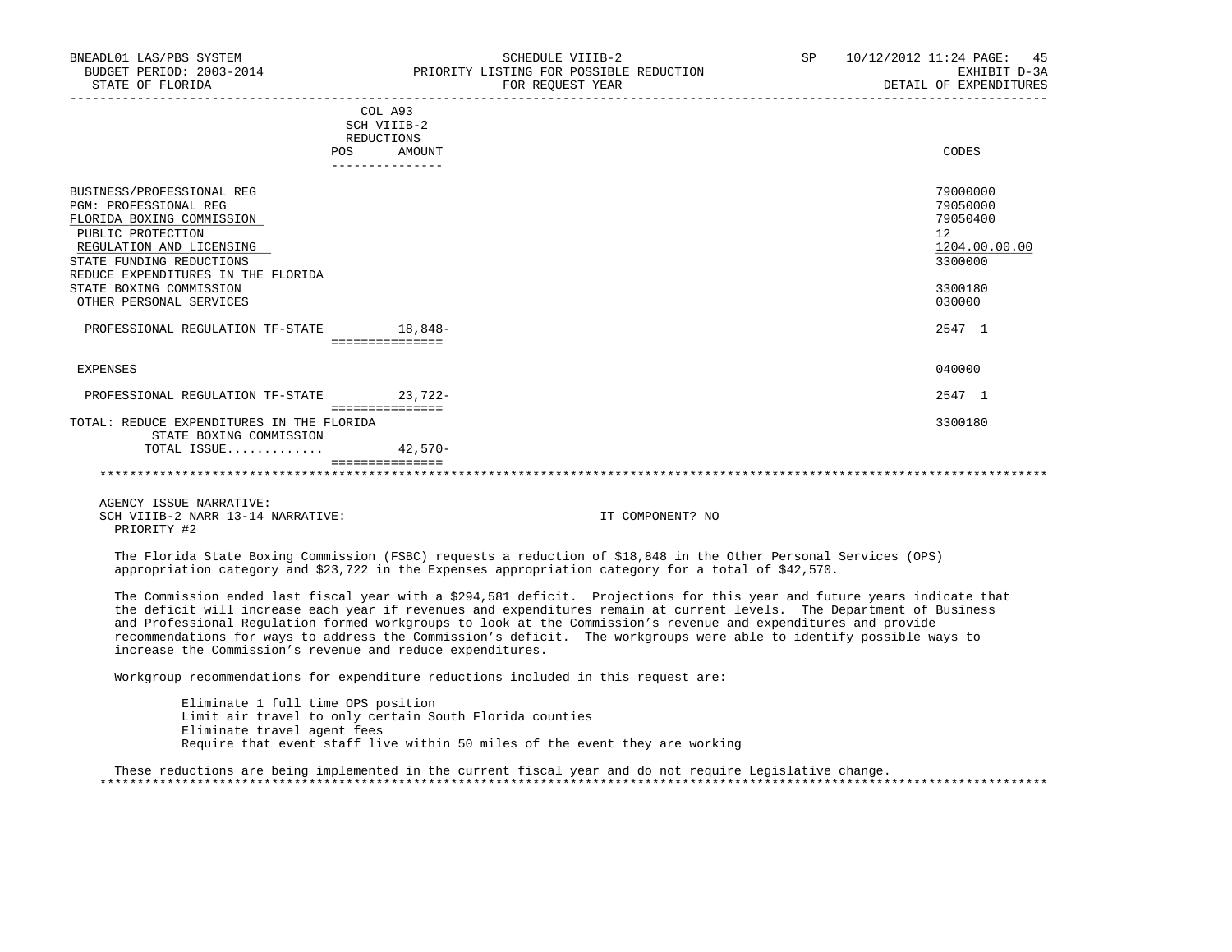## COL A93 SCH VIIIB-2 REDUCTIONS POS AMOUNT ---------------

| BUSINESS/PROFESSIONAL REG       |           | 79000000      |
|---------------------------------|-----------|---------------|
| PGM: PROFESSIONAL REG           |           | 79050000      |
| FLORIDA BOXING COMMISSION       |           | 79050400      |
| PUBLIC PROTECTION               |           | 12            |
| REGULATION AND LICENSING        |           | 1204.00.00.00 |
| TOTAL: REGULATION AND LICENSING |           | 1204.00.00.00 |
| BY FUND TYPE                    |           |               |
| TRUST FUNDS                     | $42.570-$ | 2000          |
|                                 |           |               |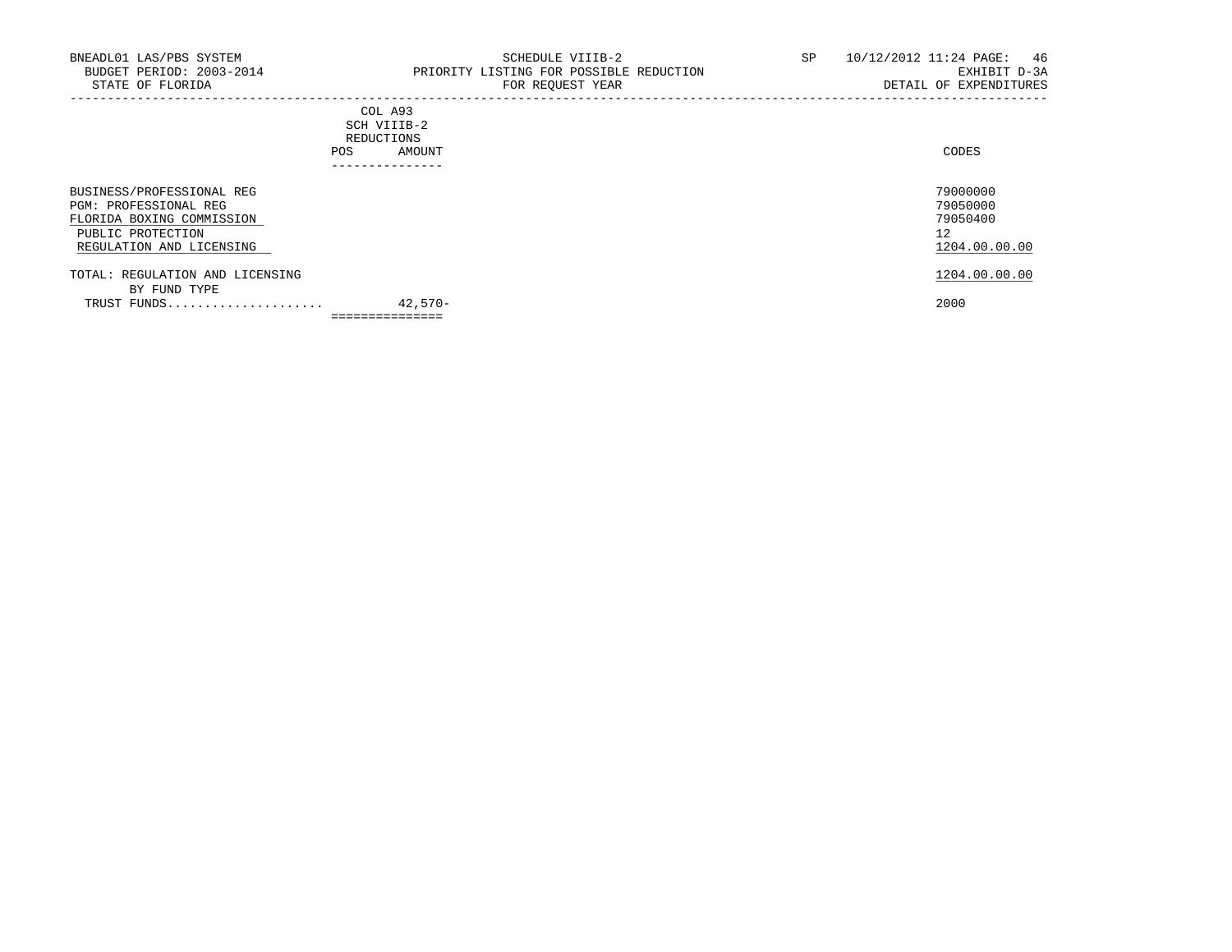| BNEADL01 LAS/PBS SYSTEM<br>BUDGET PERIOD: 2003-2014<br>STATE OF FLORIDA                            | SCHEDULE VIIIB-2<br>PRIORITY LISTING FOR POSSIBLE REDUCTION<br>FOR REQUEST YEAR | 10/12/2012 11:24 PAGE: 47<br>SP<br>EXHIBIT D-3A<br>DETAIL OF EXPENDITURES |
|----------------------------------------------------------------------------------------------------|---------------------------------------------------------------------------------|---------------------------------------------------------------------------|
|                                                                                                    | COL A93<br>SCH VIIIB-2<br>REDUCTIONS<br>AMOUNT<br>POS.                          | CODES                                                                     |
| BUSINESS/PROFESSIONAL REG<br>PGM: PROFESSIONAL REG<br>TEST/CONTINUE EDUCATION<br>PUBLIC PROTECTION |                                                                                 | 79000000<br>79050000<br>79050500<br>12                                    |

| REGULATION AND LICENSING           |            | 1204.00.00.00 |
|------------------------------------|------------|---------------|
| PROGRAM REDUCTIONS                 |            | 33V0000       |
| REDUCE THE NUMBER OF TESTING SITES |            |               |
| FOR THE CONSTRUCTION EXAMINATION   |            | 33V1890       |
| SPECIAL CATEGORIES                 |            | 100000        |
| EXAMINATION TESTING SVCS           |            | 100106        |
| PROFESSIONAL REGULATION TF-STATE   | $149.513-$ | 2547 1        |
|                                    |            |               |

 AGENCY ISSUE NARRATIVE: SCH VIIIB-2 NARR 13-14 NARRATIVE: IT COMPONENT? NO PRIORITY #28

 The Bureau of Education and Testing proposes a reduction of \$149,513 in the Exam Testing Services appropriation category by reducing the number of Construction examination sites from 3 locations to 1 central location. Currently Construction examinations are held 6 times per year in Tallahassee, Orlando, and Miami. In Fiscal Year 2011-12 the number of candidates tested was: Tallahassee 473; Orlando 2,346; Miami 1,700. Due to the drop in candidate counts for the Construction examination, all candidates could be tested in one location, thereby reducing the cost of administration. This proposal would eliminate the Miami and Tallahassee Construction examination sites and would require all candidates to test in the Orlando location.

 This proposal is not customer friendly as numerous candidates would be required to travel to Orlando and would incur additional charges for travel and hotel expenses. This issue would impact the Division of Professions as this pertains to the testing of the Construction candidates. The board may receive complaints from candidates and associations due to the loss of convenient testing locations. \*\*\*\*\*\*\*\*\*\*\*\*\*\*\*\*\*\*\*\*\*\*\*\*\*\*\*\*\*\*\*\*\*\*\*\*\*\*\*\*\*\*\*\*\*\*\*\*\*\*\*\*\*\*\*\*\*\*\*\*\*\*\*\*\*\*\*\*\*\*\*\*\*\*\*\*\*\*\*\*\*\*\*\*\*\*\*\*\*\*\*\*\*\*\*\*\*\*\*\*\*\*\*\*\*\*\*\*\*\*\*\*\*\*\*\*\*\*\*\*\*\*\*\*\*\*\*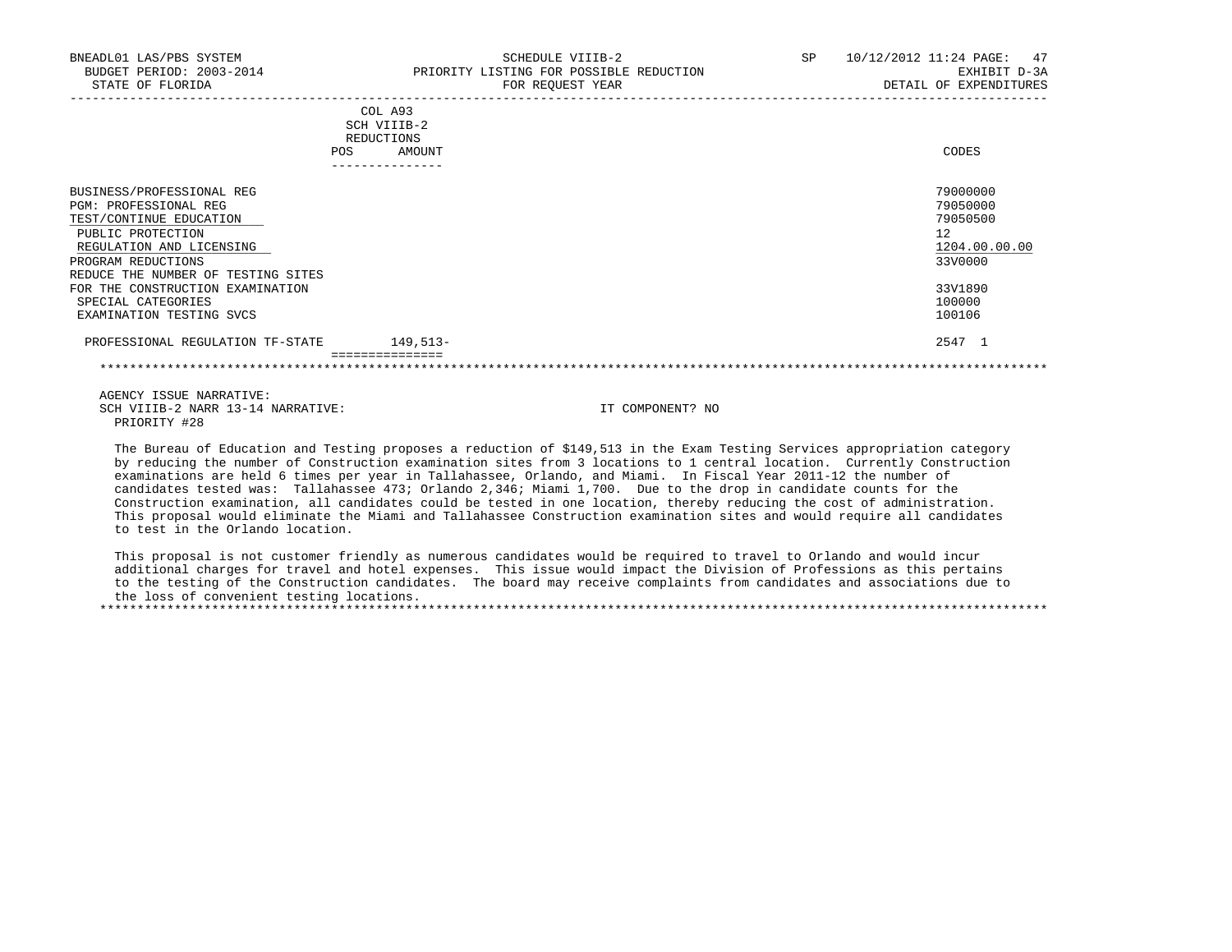| BUDGET PERIOD: 2003-2014<br>STATE OF FLORIDA                                                                                                                                                                                                          |                                                                           | PRIORITY LISTING FOR POSSIBLE REDUCTION<br>FOR REQUEST YEAR | EXHIBIT D-3A<br>DETAIL OF EXPENDITURES                                                  |
|-------------------------------------------------------------------------------------------------------------------------------------------------------------------------------------------------------------------------------------------------------|---------------------------------------------------------------------------|-------------------------------------------------------------|-----------------------------------------------------------------------------------------|
|                                                                                                                                                                                                                                                       | COL A93<br>SCH VIIIB-2<br>REDUCTIONS<br>POS<br>AMOUNT<br>---------------- |                                                             | CODES                                                                                   |
| BUSINESS/PROFESSIONAL REG<br><b>PGM: PROFESSIONAL REG</b><br>FARM/CHILD LABOR REG<br>PUBLIC PROTECTION<br>REGULATION AND LICENSING<br>PROGRAM REDUCTIONS<br>REDUCE STAFF IN THE FARM AND CHILD<br>LABOR PROGRAM<br>SALARY RATE<br>SALARY RATE 31,108- | ===============                                                           |                                                             | 79000000<br>79050000<br>79050600<br>12<br>1204.00.00.00<br>33V0000<br>33V1900<br>000000 |
| SALARIES AND BENEFITS<br>PROFESSIONAL REGULATION TF-STATE                                                                                                                                                                                             | $1.00-$<br>$45,275-$                                                      |                                                             | 010000<br>2547 1                                                                        |
| EXPENSES<br>PROFESSIONAL REGULATION TF-STATE 2,023-                                                                                                                                                                                                   | ===============                                                           |                                                             | 040000<br>2547 1                                                                        |
| TOTAL: REDUCE STAFF IN THE FARM AND CHILD<br>LABOR PROGRAM<br>TOTAL POSITIONS 1.00-<br>TOTAL ISSUE<br>TOTAL SALARY RATE 31,108-                                                                                                                       | ===============<br>47,298-<br><b>BEBBBBBBBBBBBBB</b>                      |                                                             | 33V1900                                                                                 |
| AGENCY ISSUE NARRATIVE:<br>SCH VIIIB-2 NARR 13-14 NARRATIVE:<br>PRIORITY #45                                                                                                                                                                          |                                                                           | IT COMPONENT? NO                                            |                                                                                         |

BNEADL01 LAS/PBS SYSTEM SCHEDULE VIIIB-2 SCHEDULE VIIIB-2 SP 10/12/2012 11:24 PAGE: 48

 The Department of Business and Professional Regulation's Farm and Child Labor Program proposes a reduction of 1 Labor, Employment, and Training Specialist position and \$47,298 in budget authority.

 The Farm Labor Program has 13 Labor, Employment, and Training Specialists located in agriculturally significant areas of the State. These Specialists perform inspections and conduct investigations of farm labor contractors and employees to ensure compliance with Farm Labor Laws, Rules, and Standards. On site field inspections and investigations are conducted to examine farm labor contractors' registration and licensure, vehicle safety requirements, health and sanitation facilities, payment of wages, and other farm worker safety requirements. Specialists assist with farm labor contractor registration and testing and also coordinate and/or assist in joint investigations, enforcement sweeps, and task forces with other agencies. Outreach activities include conducting and/or participating in training, technical assistance, and education workshops with employers, crew leaders, farm workers, area law enforcement agencies, school systems, or other public/private agencies/organizations or associations.

 The elimination of this mission critical position would have a significant impact to the inspection, investigation, and outreach activities. The workload of the position would have to be assigned to the remaining staff and the number of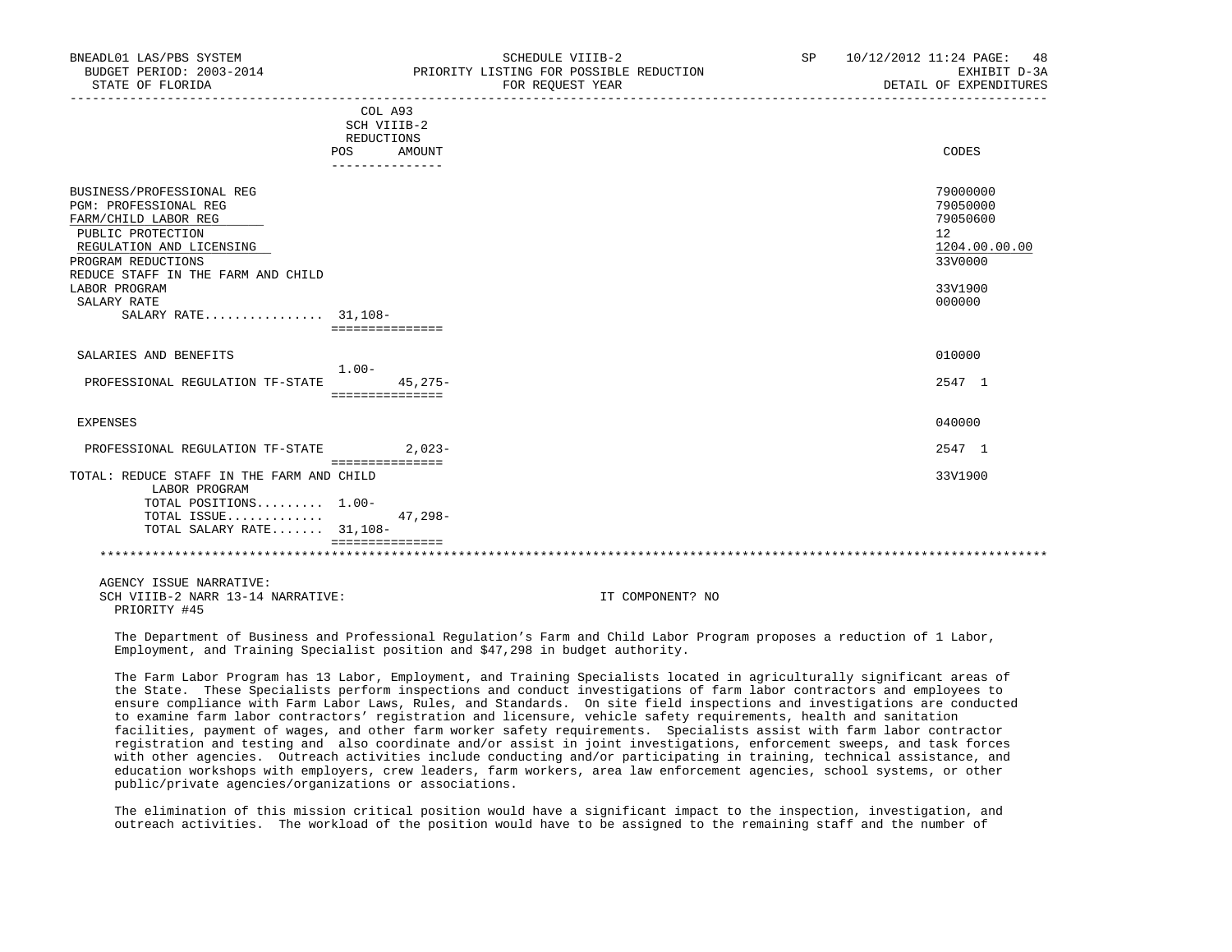| BNEADL01 LAS/PBS SYSTEM<br>BUDGET PERIOD: 2003-2014<br>STATE OF FLORIDA                                                                |                               | PRIORITY LISTING FOR POSSIBLE REDUCTION | SCHEDULE VIIIB-2<br>FOR REOUEST YEAR | ---------------------------      |                                  | SP 10/12/2012 11:24 PAGE:<br>49<br>EXHIBIT D-3A<br>DETAIL OF EXPENDITURES |
|----------------------------------------------------------------------------------------------------------------------------------------|-------------------------------|-----------------------------------------|--------------------------------------|----------------------------------|----------------------------------|---------------------------------------------------------------------------|
|                                                                                                                                        | COL A93                       |                                         |                                      |                                  |                                  |                                                                           |
|                                                                                                                                        | SCH VIIIB-2                   |                                         |                                      |                                  |                                  |                                                                           |
|                                                                                                                                        | REDUCTIONS                    |                                         |                                      |                                  |                                  |                                                                           |
|                                                                                                                                        | POS AMOUNT<br>--------------- |                                         |                                      |                                  |                                  | CODES                                                                     |
| BUSINESS/PROFESSIONAL REG                                                                                                              |                               |                                         |                                      |                                  |                                  | 79000000                                                                  |
| PGM: PROFESSIONAL REG                                                                                                                  |                               |                                         |                                      |                                  |                                  | 79050000                                                                  |
| FARM/CHILD LABOR REG                                                                                                                   |                               |                                         |                                      |                                  |                                  | 79050600                                                                  |
| PUBLIC PROTECTION                                                                                                                      |                               |                                         |                                      |                                  |                                  | 12                                                                        |
| REGULATION AND LICENSING                                                                                                               |                               |                                         |                                      |                                  |                                  | 1204.00.00.00                                                             |
| PROGRAM REDUCTIONS                                                                                                                     |                               |                                         |                                      |                                  |                                  | 33V0000                                                                   |
| REDUCE STAFF IN THE FARM AND CHILD                                                                                                     |                               |                                         |                                      |                                  |                                  |                                                                           |
| LABOR PROGRAM                                                                                                                          |                               |                                         |                                      |                                  |                                  | 33V1900                                                                   |
| inspections and investigations would decrease.<br>POSITION DETAIL OF SALARIES AND BENEFITS:                                            |                               |                                         |                                      |                                  |                                  |                                                                           |
|                                                                                                                                        |                               |                                         |                                      |                                  |                                  | LAPSE LAPSED SALARIES                                                     |
|                                                                                                                                        |                               |                                         |                                      | FTE BASE RATE ADDITIVES BENEFITS | SUBTOTAL<br>________ ______ ____ | % AND BENEFITS                                                            |
| A93 - SCH VIIIB-2 REDUCTIONS<br>CHANGES TO CURRENTLY AUTHORIZED POSITIONS<br>3341 LABOR, EMPLOYMENT & TRAINING SPECIALIST<br>R6005 001 |                               | $1.00 - 31,108 -$                       |                                      |                                  |                                  | 14,167- 45,275- 0.00 45,275-                                              |
| TOTALS FOR ISSUE BY FUND                                                                                                               |                               |                                         |                                      |                                  |                                  |                                                                           |
| 2547 PROFESSIONAL REGULATION TF                                                                                                        |                               |                                         |                                      |                                  |                                  | $45,275-$                                                                 |
|                                                                                                                                        |                               |                                         |                                      |                                  |                                  | -----------                                                               |
|                                                                                                                                        |                               | $1.00 - 31,108 -$                       |                                      |                                  | $14, 167 - 45, 275 -$            | 45,275-<br>==============                                                 |
|                                                                                                                                        |                               |                                         |                                      |                                  |                                  |                                                                           |
| STATE FUNDING REDUCTIONS<br>REDUCE CONTRACTED SERVICES IN THE                                                                          |                               |                                         |                                      |                                  |                                  | 3300000                                                                   |
| FARM AND CHILD LABOR PROGRAM                                                                                                           |                               |                                         |                                      |                                  |                                  | 3300700                                                                   |
| SPECIAL CATEGORIES                                                                                                                     |                               |                                         |                                      |                                  |                                  | 100000                                                                    |
| CONTRACTED SERVICES                                                                                                                    |                               |                                         |                                      |                                  |                                  | 100777                                                                    |
| PROFESSIONAL REGULATION TF-STATE 10,609-                                                                                               |                               |                                         |                                      |                                  |                                  | 2547 1                                                                    |
|                                                                                                                                        | ________________              |                                         |                                      |                                  |                                  |                                                                           |
|                                                                                                                                        |                               |                                         |                                      |                                  |                                  |                                                                           |
| AGENCY ISSUE NARRATIVE:                                                                                                                |                               |                                         |                                      |                                  |                                  |                                                                           |
| SCH VIIIB-2 NARR 13-14 NARRATIVE:                                                                                                      |                               |                                         |                                      | IT COMPONENT? NO                 |                                  |                                                                           |
| PRIORITY #11                                                                                                                           |                               |                                         |                                      |                                  |                                  |                                                                           |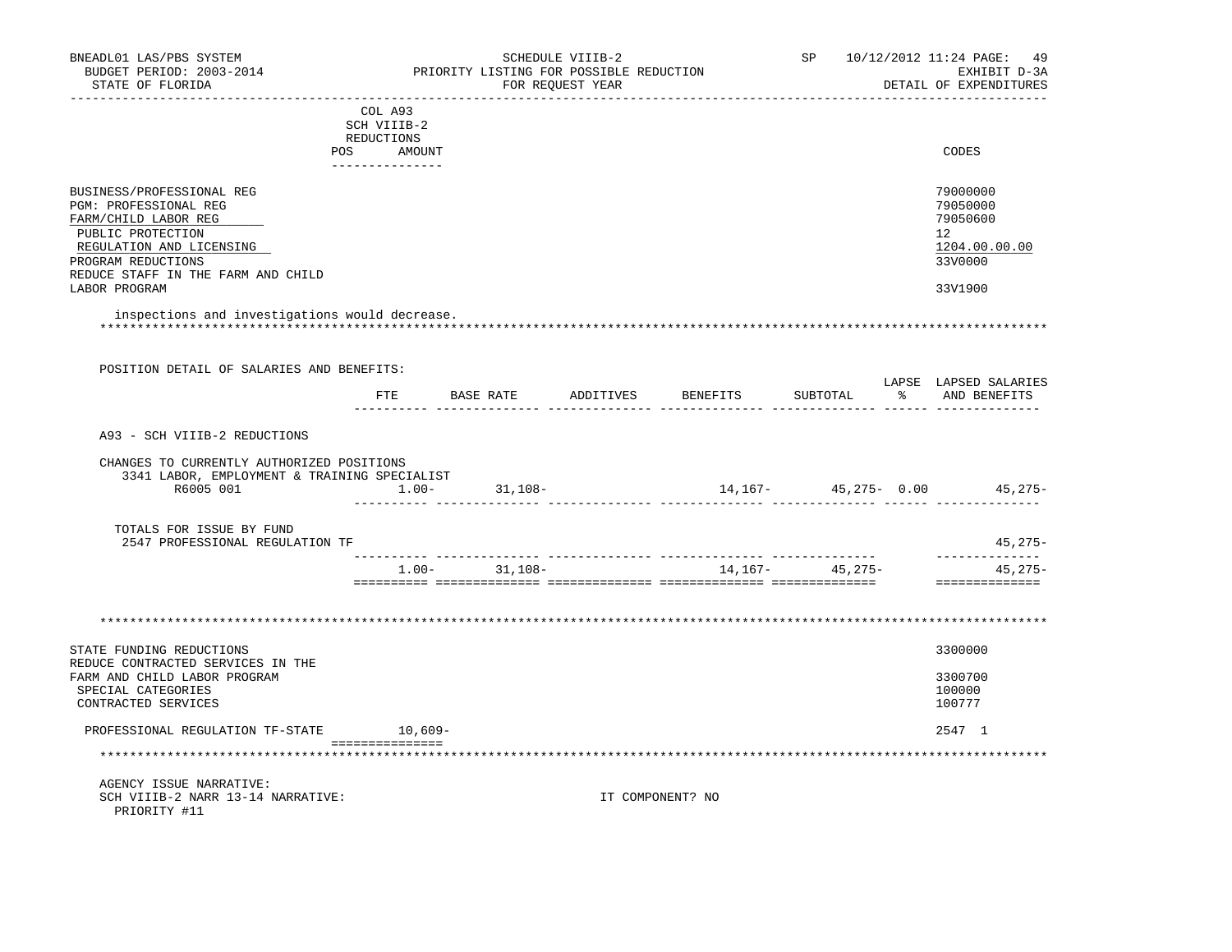BNEADL01 LAS/PBS SYSTEM SCHEDULE VIIIB-2 SEHEDULE VIIIB-2 SP 10/12/2012 11:24 PAGE: 50 BUDGET PERIOD: 2003-2014 PRIORITY LISTING FOR POSSIBLE REDUCTION EXHIBIT D-3A STATE OF FLORIDA GOVERNMENT CONSUMING THE STATE OF THE SEPENDITURES FOR REQUEST YEAR GOVERNMENT OF EXPENDITURES ----------------------------------------------------------------------------------------------------------------------------------- COL A93 SCH VIIIB-2 REDUCTIONS POS AMOUNT CODES --------------- BUSINESS/PROFESSIONAL REG 79000000 PGM: PROFESSIONAL REG 79050000<br>FARM/CHILD LABOR REG 79050600 FARM/CHILD LABOR REG PUBLIC PROTECTION 12<br>REGULATION AND LICENSING 1204.00.00.00 REGULATION AND LICENSING 1204.00 and the set of the set of the set of the set of the set of the set of the set o<br>Tate funding reductions 3300000 and the set of the set of the set of the set of the set of the set of the set STATE FUNDING REDUCTIONS REDUCE CONTRACTED SERVICES IN THE FARM AND CHILD LABOR PROGRAM 3300700 The Department of Business and Professional Regulation's Farm and Child Labor Program proposes a reduction of \$10,609 in the Contracted Services appropriation category. In prior years, the Farm Labor Program contracted with the former Agency for Workforce Innovation (AWI) to provide farm labor contractor licensing and testing services at the Immokalee One Stop Career Center. The Program no longer contracts for these services. The Program does anticipate a surplus in the category; however, last fiscal year, \$9,000 of Contracted Services budget authority was transferred to the Program's Operation of Motor Vehicle appropriation category to help cover an increase in vehicle fuel and repair expenditures and now it will have to absorb shipping costs that were previously paid by AWI. This reduction would be more than half of its \$20,590 appropriation and would limit the Program's ability to cover an increase in expenditures in other appropriation categories if necessary. \*\*\*\*\*\*\*\*\*\*\*\*\*\*\*\*\*\*\*\*\*\*\*\*\*\*\*\*\*\*\*\*\*\*\*\*\*\*\*\*\*\*\*\*\*\*\*\*\*\*\*\*\*\*\*\*\*\*\*\*\*\*\*\*\*\*\*\*\*\*\*\*\*\*\*\*\*\*\*\*\*\*\*\*\*\*\*\*\*\*\*\*\*\*\*\*\*\*\*\*\*\*\*\*\*\*\*\*\*\*\*\*\*\*\*\*\*\*\*\*\*\*\*\*\*\*\* RENT SAVING DUE TO PARTIAL OFFICE CLOSURES IN FT.MEYERS - FARM AND<br>CHILD LABOR PROGRAM CHILD LABOR PROGRAM 3300820 EXPENSES 040000 PROFESSIONAL REGULATION TF-STATE  $4.656-$  =============== \*\*\*\*\*\*\*\*\*\*\*\*\*\*\*\*\*\*\*\*\*\*\*\*\*\*\*\*\*\*\*\*\*\*\*\*\*\*\*\*\*\*\*\*\*\*\*\*\*\*\*\*\*\*\*\*\*\*\*\*\*\*\*\*\*\*\*\*\*\*\*\*\*\*\*\*\*\*\*\*\*\*\*\*\*\*\*\*\*\*\*\*\*\*\*\*\*\*\*\*\*\*\*\*\*\*\*\*\*\*\*\*\*\*\*\*\*\*\*\*\*\*\*\*\*\*\* AGENCY ISSUE NARRATIVE: SCH VIIIB-2 NARR 13-14 NARRATIVE: IT COMPONENT? NO PRIORITY #10 The Farm and Child Labor Programs proposes a reduction of \$4,656 in the Expenses appropriation category due to rent savings achieved by a partial office closing in Ft. Myers (Lease 979:7709). This would require 1 FTE position to telecommute from home. The estimated savings are after deducting setup fees and additional recurring costs. Lease 979:7709 is located at 2295 Victoria Avenue, Ft. Myers and 314 square feet of 3,141 total square feet is proposed to vacate. \*\*\*\*\*\*\*\*\*\*\*\*\*\*\*\*\*\*\*\*\*\*\*\*\*\*\*\*\*\*\*\*\*\*\*\*\*\*\*\*\*\*\*\*\*\*\*\*\*\*\*\*\*\*\*\*\*\*\*\*\*\*\*\*\*\*\*\*\*\*\*\*\*\*\*\*\*\*\*\*\*\*\*\*\*\*\*\*\*\*\*\*\*\*\*\*\*\*\*\*\*\*\*\*\*\*\*\*\*\*\*\*\*\*\*\*\*\*\*\*\*\*\*\*\*\*\* TOTAL: REGULATION AND LICENSING 1204.00.00 PHOTOSIC SERVICE 201.00.00 PHOTOSIC SERVICE 201.00.00 PHOTOSIC SERVICE 201.00.00 PHOTOSIC SERVICE 201.00.00 PHOTOSIC SERVICE 201.00.00 PHOTOSIC SERVICE 201.00.00 PHOTOSIC SERVICE BY FUND TYPE 1.00- TRUST FUNDS..................... 62,563- 2000 SALARY RATE................ 31,108- ===============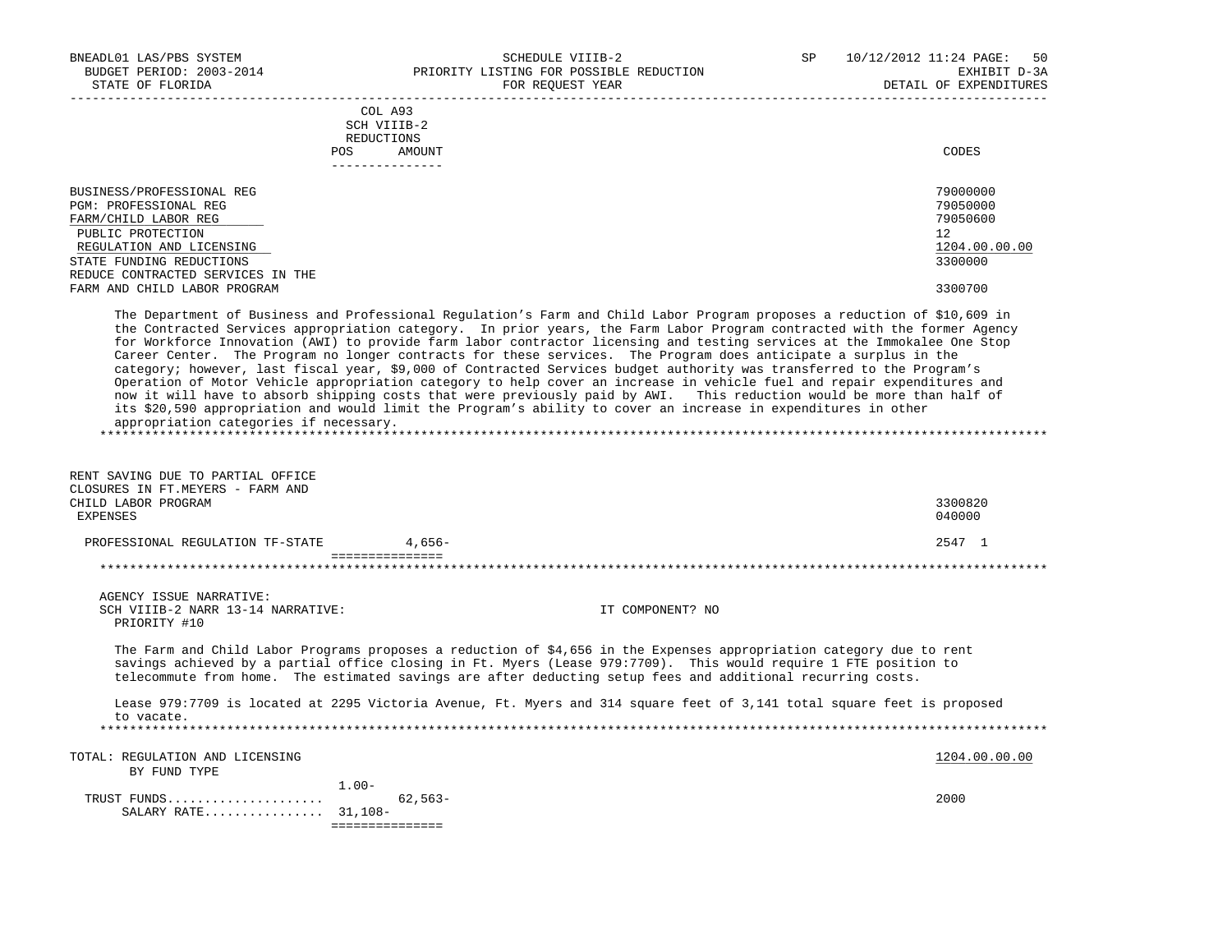|                                      | COL A93<br>SCH VIIIB-2<br>REDUCTIONS |               |
|--------------------------------------|--------------------------------------|---------------|
|                                      | AMOUNT<br><b>POS</b>                 | CODES         |
|                                      | ---------------                      |               |
| BUSINESS/PROFESSIONAL REG            |                                      | 79000000      |
| <b>PGM: PARI-MUTUEL WAGERING</b>     |                                      | 79100000      |
| PARI-MUTUEL WAGERING                 |                                      | 79100400      |
| PUBLIC PROTECTION                    |                                      | 12            |
| REGULATION AND LICENSING             |                                      | 1204.00.00.00 |
| PROGRAM REDUCTIONS                   |                                      | 33V0000       |
| REDUCE OTHER PERSONAL SERVICES       |                                      |               |
| EMPLOYEES IN THE OFFICES OF<br>(OPS) |                                      |               |
| OPERATIONS AND AUDITING              |                                      | 33V1920       |
| OTHER PERSONAL SERVICES              |                                      | 030000        |
| PARI-MUTUEL WAGERING TF<br>$-$ STATE | $222, 385 -$                         | 2520 1        |
|                                      | ===============                      |               |

 AGENCY ISSUE NARRATIVE: SCH VIIIB-2 NARR 13-14 NARRATIVE: IT COMPONENT? NO PRIORITY #46

 The Division of Pari-Mutuel Wagering proposes a reduction of \$222,385 in the Other Personal Services (OPS) appropriation category impacting the Office of Operations and Office of Auditing. OPS employees are at racing facilities and generally perform two primary functions:

 1. Staff in the Office of Operations collect urine and blood samples from racing animals which are sent to the University of Florida's College of Veterinary Medicine's Racing Lab for the analysis of prohibited substances, and

 2. Staff in the Office of Auditing is responsible for the audit of pari-mutuel records, tote records at the tracks, as well as the input of out-of-state handles into the CMS (Central Monitoring System) database.

 OPS employees are critical to ensuring that all types of wagering are conducted in compliance with Florida Statutes and the Florida Administrative Codes. They are also responsible for the welfare and the integrity of the racing animals. While the number of performances conducted by the facilities has decreased, a reduction in the funding for this category will require the Division to alter the methodology and number of samples that can be collected from the racing animals. As a result, both the integrity of the races and the health/welfare of the racing animals may be jeopardized.

 Additionally, a new quarterhorse facility is under development in Hamilton County and is expected to be operating by the end of the calendar year. Recently, the Division received an application to convert a quarterhorse permit to a thoroughbred permit under the provisions of 550.3345, F.S. The Division expects the newly converted permit to be used in the application for an operating license to conduct a horse race meet. These new pari-mutuel sites will stretch the current resources of the Division, particularly the OPS funding which will be critical in collecting samples at the new horse tracks. It should be noted that the Division has not requested additional budget in the Legislative Budget Request because current funding levels will be adequate to cover the additional workload for the next 12 months.

 A reduction in OPS budget authority could jeopardize the division's ability to achieve its regulatory mission and negatively impact the integrity of the wagering operations, as well as decrease state revenue. \*\*\*\*\*\*\*\*\*\*\*\*\*\*\*\*\*\*\*\*\*\*\*\*\*\*\*\*\*\*\*\*\*\*\*\*\*\*\*\*\*\*\*\*\*\*\*\*\*\*\*\*\*\*\*\*\*\*\*\*\*\*\*\*\*\*\*\*\*\*\*\*\*\*\*\*\*\*\*\*\*\*\*\*\*\*\*\*\*\*\*\*\*\*\*\*\*\*\*\*\*\*\*\*\*\*\*\*\*\*\*\*\*\*\*\*\*\*\*\*\*\*\*\*\*\*\*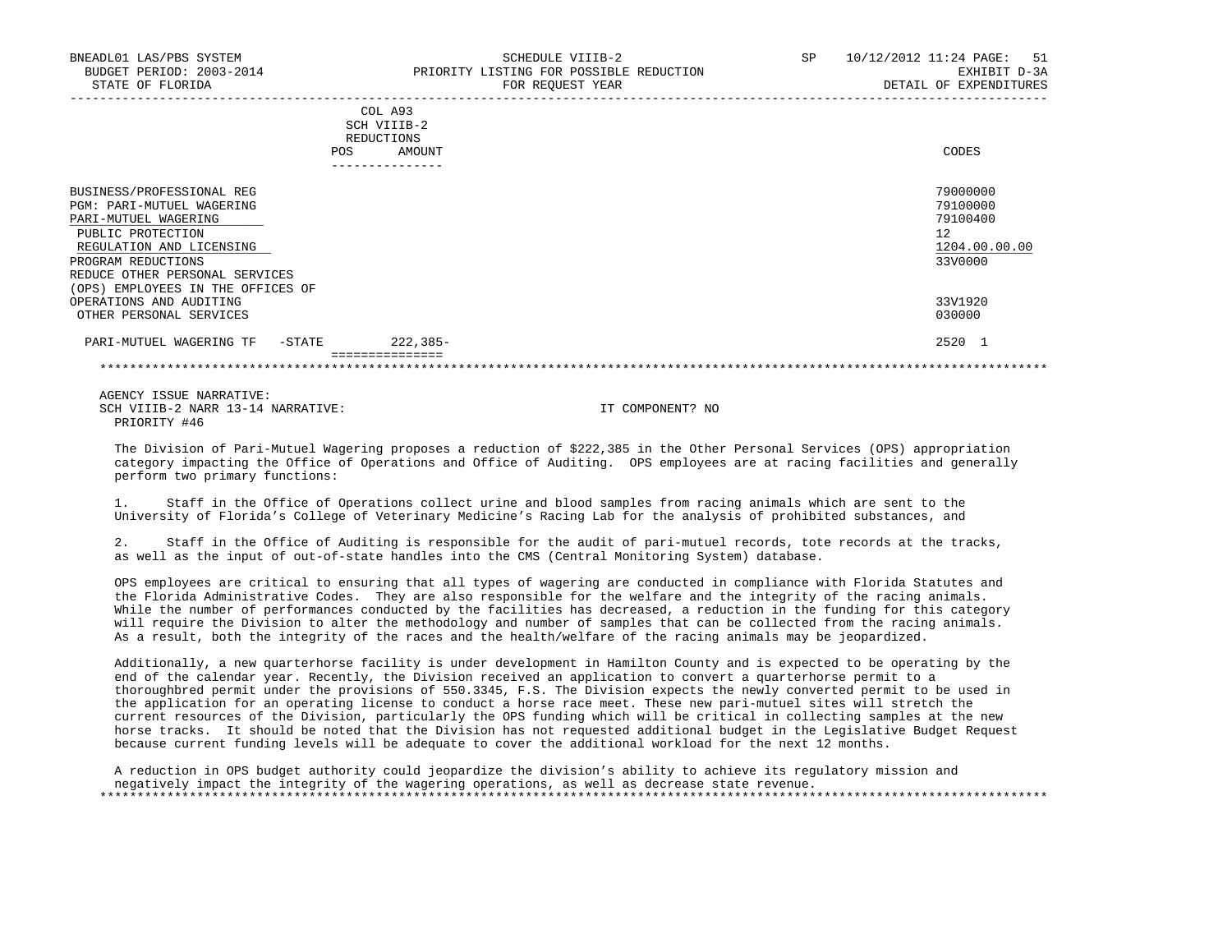| BNEADL01 LAS/PBS SYSTEM<br>BUDGET PERIOD: 2003-2014<br>STATE OF FLORIDA |            | SCHEDULE VIIIB-2<br>PRIORITY LISTING FOR POSSIBLE REDUCTION<br>FOR REQUEST YEAR | SP. | 10/12/2012 11:24 PAGE: 52<br>EXHIBIT D-3A<br>DETAIL OF EXPENDITURES |
|-------------------------------------------------------------------------|------------|---------------------------------------------------------------------------------|-----|---------------------------------------------------------------------|
|                                                                         | <b>POS</b> | COL A93<br>SCH VIIIB-2<br>REDUCTIONS<br>AMOUNT                                  |     | CODES                                                               |
|                                                                         |            |                                                                                 |     |                                                                     |
| BUSINESS/PROFESSIONAL REG                                               |            |                                                                                 |     | 79000000                                                            |

| PARI-MUTUEL WAGERING TF<br>-STATE                                               | $335,300-$ | 2520 1           |
|---------------------------------------------------------------------------------|------------|------------------|
| ADDICTIVE GAMBLING PREVENTION<br>SPECIAL CATEGORIES<br>GAMBLING PREVENTION CONT |            | 100000<br>100051 |
| REDUCE CONTRACT FOR COMPULSIVE AND                                              |            | 3300170          |
| STATE FUNDING REDUCTIONS                                                        |            | 3300000          |
| REGULATION AND LICENSING                                                        |            | 1204.00.00.00    |
| PUBLIC PROTECTION                                                               |            | 12               |
| SLOT MACHINE REGULATION                                                         |            | 79100500         |
| PGM: PARI-MUTUEL WAGERING                                                       |            | 79100000         |

 AGENCY ISSUE NARRATIVE: SCH VIIIB-2 NARR 13-14 NARRATIVE: IT COMPONENT? NO PRIORITY #6

 The Division of Pari-Mutuel Wagering, Slot Machine Regulation proposes a reduction of \$335,300 to the Slot Machine Gaming Compulsive Gambling Contract appropriation category. Section 551.118, Florida Statutes, requires the Division of Pari-Mutuel Wagering to contract for an advertising program and publicize a gambling telephone help-line. The funding is provided from a non-refundable regulatory fee of \$250,000 paid from the licensee to the Division (Section 551.118(3)).

 Currently, the Division contracts with the Florida Council on Compulsive Gambling (FCCG). FCCG provides assistance to problem gamblers by providing a 24 hour helpline, and outdoor, radio, TV, and print advertising.

 The reduction in this category would have no impact in workload for Department employees and the least potential impact on the Division achieving its mission and regulatory responsibilities. \*\*\*\*\*\*\*\*\*\*\*\*\*\*\*\*\*\*\*\*\*\*\*\*\*\*\*\*\*\*\*\*\*\*\*\*\*\*\*\*\*\*\*\*\*\*\*\*\*\*\*\*\*\*\*\*\*\*\*\*\*\*\*\*\*\*\*\*\*\*\*\*\*\*\*\*\*\*\*\*\*\*\*\*\*\*\*\*\*\*\*\*\*\*\*\*\*\*\*\*\*\*\*\*\*\*\*\*\*\*\*\*\*\*\*\*\*\*\*\*\*\*\*\*\*\*\*

| REDUCE CONTRACTED SERVICES IN SLOT |            |                  |            |
|------------------------------------|------------|------------------|------------|
| MACHINE REGULATION                 |            |                  | 3300710    |
| SPECIAL CATEGORIES                 |            |                  | 100000     |
| CONTRACTED SERVICES                |            |                  | 100777     |
| -STATE<br>PARI-MUTUEL WAGERING TF  | $80.000 -$ |                  | $2520 - 1$ |
|                                    |            |                  |            |
|                                    |            |                  |            |
| AGENCY ISSUE NARRATIVE:            |            |                  |            |
| SCH VIIIB-2 NARR 13-14 NARRATIVE:  |            | IT COMPONENT? NO |            |
| PRIORITY #31                       |            |                  |            |

 The Division of Pari-Mutuel Wagering, Slot Machine Regulation proposes a reduction of \$80,000 in the Contracted Services appropriation category. In the past, this category has been utilized for technical training of new and advanced technologies that continue to be upgraded in the slot facilities. For example, the introduction of wide area progressive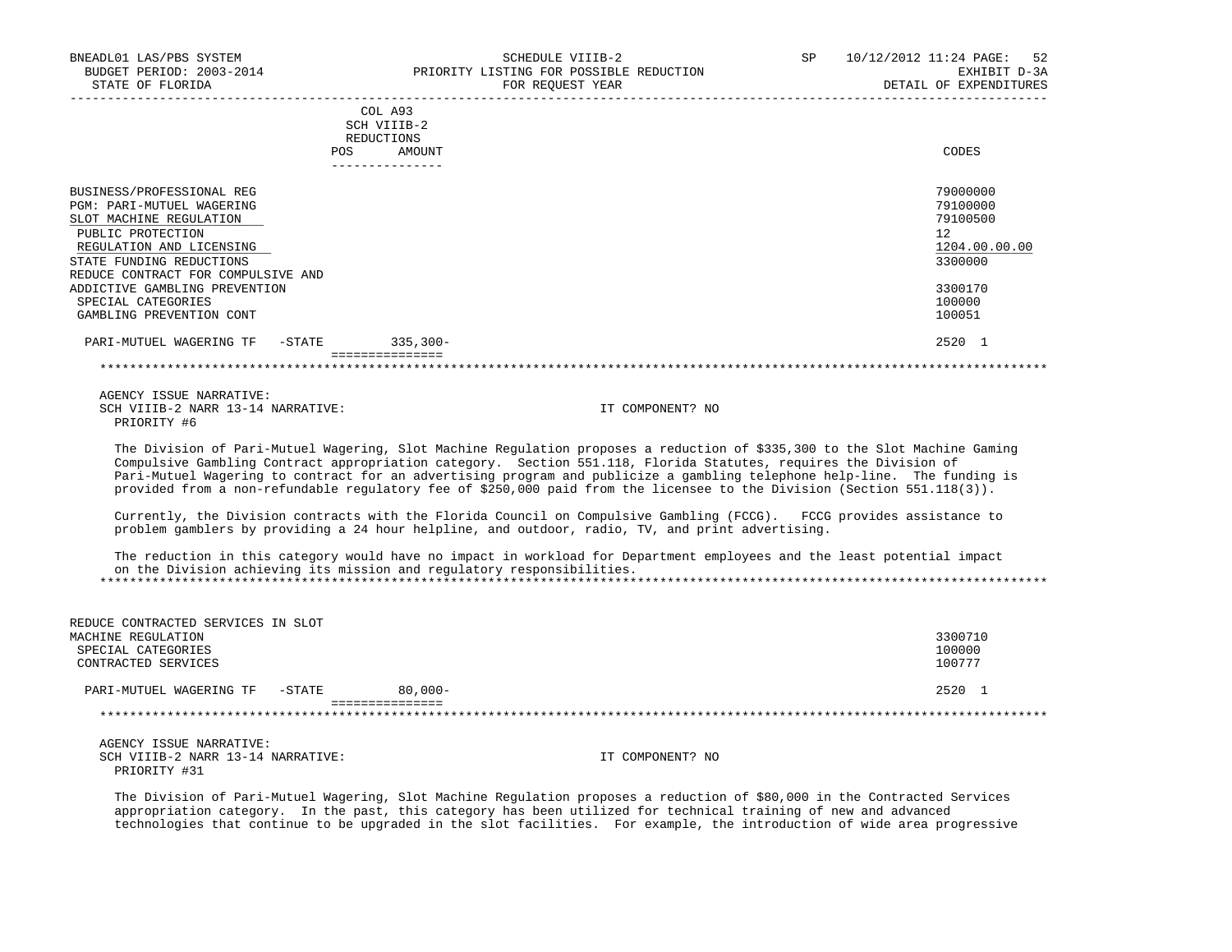| BNEADL01 LAS/PBS SYSTEM<br>BUDGET PERIOD: 2003-2014<br>STATE OF FLORIDA                                       | SCHEDULE VIIIB-2<br>PRIORITY LISTING FOR POSSIBLE REDUCTION<br>FOR REQUEST YEAR | 10/12/2012 11:24 PAGE: 53<br><b>SP</b><br>EXHIBIT D-3A<br>DETAIL OF EXPENDITURES |
|---------------------------------------------------------------------------------------------------------------|---------------------------------------------------------------------------------|----------------------------------------------------------------------------------|
|                                                                                                               | COL A93<br>SCH VIIIB-2<br>REDUCTIONS<br><b>POS</b><br>AMOUNT<br>-------------   | CODES                                                                            |
| BUSINESS/PROFESSIONAL REG<br><b>PGM: PARI-MUTUEL WAGERING</b><br>SLOT MACHINE REGULATION<br>PUBLIC PROTECTION |                                                                                 | 79000000<br>79100000<br>79100500<br>12                                           |

REGULATION AND LICENSING 1204.00.00 UNITAL SERVICE SUPERINTION AND LICENSING 1204.00.00.00 UNITAL SERVICE SUPERING 1204.00.00.00 UNITAL SERVICE SUPERING 13300000 UNITAL SERVICE SUPERING 13300000 UNITAL SERVICE SUPERING 139 STATE FUNDING REDUCTIONS REDUCE CONTRACTED SERVICES IN SLOT MACHINE REGULATION 3300710

 slot machines and downloadable slot games introduce new challenges in the regulation of slot gaming as well as the collection of state revenue. In addition, it has been utilized for slot gaming experts in complex investigations of slot gaming violations. These experts not only aid in the investigations, but also provide expert testimony in any formal hearing proceeding. A reduction in this category will impede the division's ability to obtain the necessary training as gaming technology advances and to secure gaming experts in complex gaming investigations. \*\*\*\*\*\*\*\*\*\*\*\*\*\*\*\*\*\*\*\*\*\*\*\*\*\*\*\*\*\*\*\*\*\*\*\*\*\*\*\*\*\*\*\*\*\*\*\*\*\*\*\*\*\*\*\*\*\*\*\*\*\*\*\*\*\*\*\*\*\*\*\*\*\*\*\*\*\*\*\*\*\*\*\*\*\*\*\*\*\*\*\*\*\*\*\*\*\*\*\*\*\*\*\*\*\*\*\*\*\*\*\*\*\*\*\*\*\*\*\*\*\*\*\*\*\*\*

TOTAL: REGULATION AND LICENSING 1204.00.00 CONTROLLED AND LICENSING 1204.00.00 CONTROLLED AND LICENSING

 BY FUND TYPE TRUST FUNDS..................... 415,300- 2000 ===============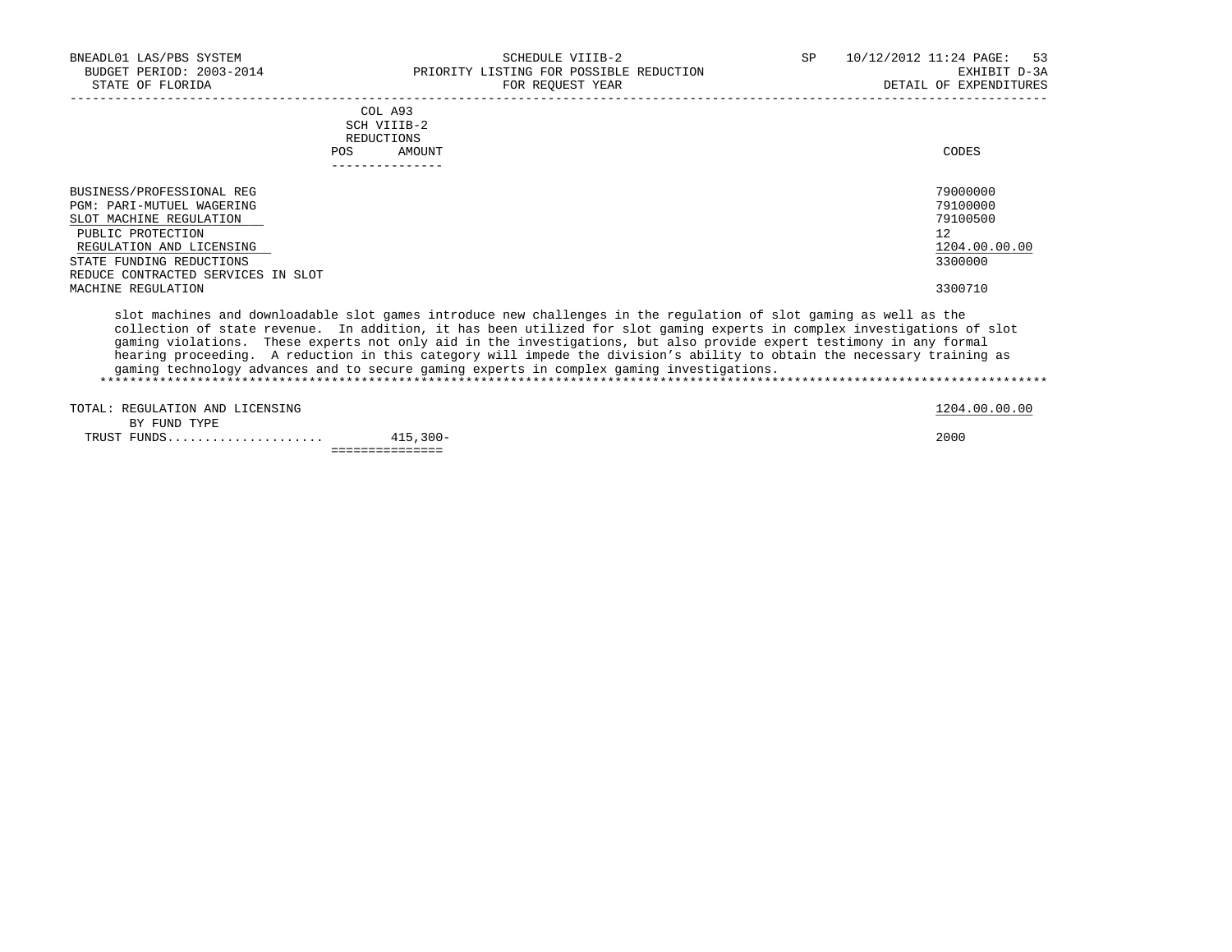| SCHEDULE VIIIB-2<br>PRIORITY LISTING FOR POSSIBLE REDUCTION<br>FOR REQUEST YEAR | -54<br>10/12/2012 11:24 PAGE:<br>SP<br>EXHIBIT D-3A<br>DETAIL OF EXPENDITURES   |
|---------------------------------------------------------------------------------|---------------------------------------------------------------------------------|
| COL A93<br>SCH VIIIB-2<br>REDUCTIONS<br>POS<br>AMOUNT                           | CODES                                                                           |
|                                                                                 | 79000000<br>79200000<br>79200100<br>12 <sup>°</sup><br>1204.00.00.00<br>33V0000 |
|                                                                                 | 33V0170<br>100000<br>100354                                                     |
| 706,698-<br>HOTEL AND RESTAURANT TF -STATE                                      | 2375 1                                                                          |
|                                                                                 |                                                                                 |

 AGENCY ISSUE NARRATIVE: SCH VIIIB-2 NARR 13-14 NARRATIVE: IT COMPONENT? NO PRIORITY #5

 The Division of Hotels and Restaurants proposes to eliminate the Hospitality Education Program (HEP). The Hospitality Education Program (HEP) is an industry-financed, industry-supported education grants program. HEP's sole purpose is administering the school-to-career grant program authorized under Section 509.302, Florida Statutes. The HEP and grants are funded by a \$10.00 stipend on each license. The grants are awarded to hospitality industry related statewide non-profit organizations for the benefit of students obtaining training in the hospitality industry. School-to-career grants are awarded for a period of four years, with annual funding based on appropriations.

 Elimination of the HEP would require legislative action to repeal Section 509.302, Florida Statutes. There would be no impact on service requirements of the Division; however, current students would no longer receive training paid for through the grant. \*\*\*\*\*\*\*\*\*\*\*\*\*\*\*\*\*\*\*\*\*\*\*\*\*\*\*\*\*\*\*\*\*\*\*\*\*\*\*\*\*\*\*\*\*\*\*\*\*\*\*\*\*\*\*\*\*\*\*\*\*\*\*\*\*\*\*\*\*\*\*\*\*\*\*\*\*\*\*\*\*\*\*\*\*\*\*\*\*\*\*\*\*\*\*\*\*\*\*\*\*\*\*\*\*\*\*\*\*\*\*\*\*\*\*\*\*\*\*\*\*\*\*\*\*\*\*

| REDUCE INSPECTION STAFF IN THE                    |         |
|---------------------------------------------------|---------|
| BUREAU OF SANITATION AND SAFETY                   | 33V1960 |
| SALARY RATE                                       | 000000  |
| SALARY RATE 154,272-                              |         |
|                                                   |         |
| SALARIES AND BENEFITS                             | 010000  |
| $6.00 -$                                          |         |
| $235, 121 -$<br>-STATE<br>HOTEL AND RESTAURANT TF | 2375    |
|                                                   |         |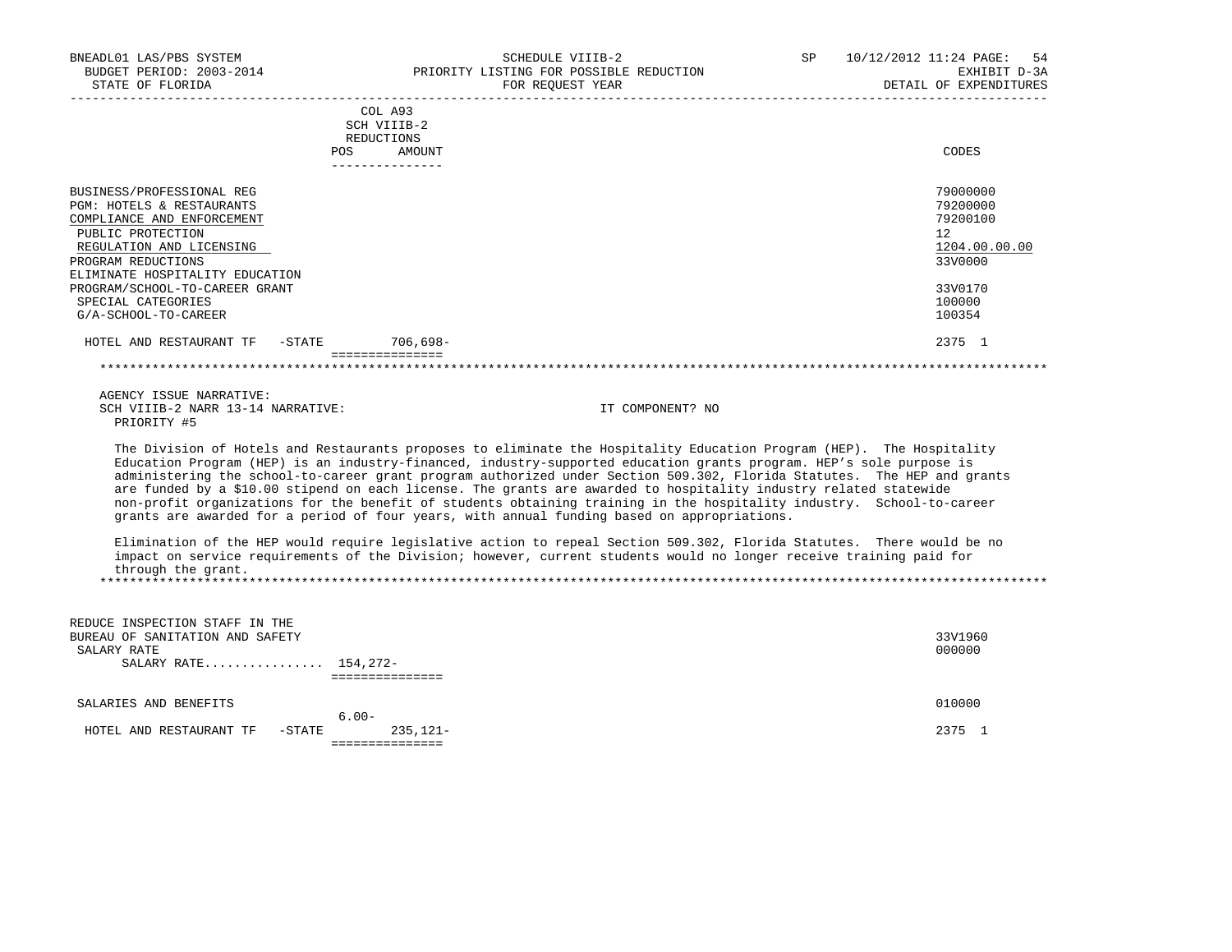| BNEADL01 LAS/PBS SYSTEM<br>BUDGET PERIOD: 2003-2014<br>STATE OF FLORIDA                                                                                                                                                                                                                                                                                                                                                                                                                                                                                                                                                    |                                                                       | PRIORITY LISTING FOR POSSIBLE REDUCTION | SCHEDULE VIIIB-2<br>FOR REOUEST YEAR | _______________________                   |  | SP 10/12/2012 11:24 PAGE:<br>55<br>EXHIBIT D-3A<br>DETAIL OF EXPENDITURES               |
|----------------------------------------------------------------------------------------------------------------------------------------------------------------------------------------------------------------------------------------------------------------------------------------------------------------------------------------------------------------------------------------------------------------------------------------------------------------------------------------------------------------------------------------------------------------------------------------------------------------------------|-----------------------------------------------------------------------|-----------------------------------------|--------------------------------------|-------------------------------------------|--|-----------------------------------------------------------------------------------------|
|                                                                                                                                                                                                                                                                                                                                                                                                                                                                                                                                                                                                                            | COL A93<br>SCH VIIIB-2<br>REDUCTIONS<br>POS AMOUNT<br>--------------- |                                         |                                      |                                           |  | CODES                                                                                   |
| BUSINESS/PROFESSIONAL REG<br>PGM: HOTELS & RESTAURANTS<br>COMPLIANCE AND ENFORCEMENT<br>PUBLIC PROTECTION<br>REGULATION AND LICENSING<br>PROGRAM REDUCTIONS<br>REDUCE INSPECTION STAFF IN THE<br>BUREAU OF SANITATION AND SAFETY<br>EXPENSES                                                                                                                                                                                                                                                                                                                                                                               |                                                                       |                                         |                                      |                                           |  | 79000000<br>79200000<br>79200100<br>12<br>1204.00.00.00<br>33V0000<br>33V1960<br>040000 |
| HOTEL AND RESTAURANT TF -STATE 3,300-                                                                                                                                                                                                                                                                                                                                                                                                                                                                                                                                                                                      |                                                                       |                                         |                                      |                                           |  | 2375 1                                                                                  |
| TOTAL: REDUCE INSPECTION STAFF IN THE<br>BUREAU OF SANITATION AND SAFETY<br>TOTAL POSITIONS 6.00-<br>TOTAL ISSUE<br>TOTAL SALARY RATE 154,272-<br>and a complete the contract of the contract of the contract of the contract of the contract of the contract of                                                                                                                                                                                                                                                                                                                                                           | $238,421-$                                                            |                                         |                                      |                                           |  | 33V1960                                                                                 |
| AGENCY ISSUE NARRATIVE:<br>SCH VIIIB-2 NARR 13-14 NARRATIVE:<br>PRIORITY #58                                                                                                                                                                                                                                                                                                                                                                                                                                                                                                                                               |                                                                       |                                         |                                      | IT COMPONENT? NO                          |  |                                                                                         |
| The Division of Hotels and Restaurants proposes to eliminate 6 food and lodging inspector FTE. The Division is<br>statutorily mandated to complete at least 2 inspections per year for all public food service and transient lodging<br>establishments. The elimination of these positions would reduce compliance with the statutorily mandated inspection<br>activities from 98% to 94% for food establishments and from 99% to 95% for lodging establishments. This reduction would<br>significantly compromise public safety and equate to approximately 6,000 less inspection activities being conducted<br>annually. |                                                                       |                                         |                                      |                                           |  |                                                                                         |
| POSITION DETAIL OF SALARIES AND BENEFITS:                                                                                                                                                                                                                                                                                                                                                                                                                                                                                                                                                                                  |                                                                       |                                         |                                      |                                           |  |                                                                                         |
|                                                                                                                                                                                                                                                                                                                                                                                                                                                                                                                                                                                                                            |                                                                       |                                         |                                      | FTE BASE RATE ADDITIVES BENEFITS SUBTOTAL |  | LAPSE LAPSED SALARIES<br>% AND BENEFITS                                                 |
| A93 - SCH VIIIB-2 REDUCTIONS                                                                                                                                                                                                                                                                                                                                                                                                                                                                                                                                                                                               |                                                                       |                                         |                                      |                                           |  |                                                                                         |
| CHANGES TO CURRENTLY AUTHORIZED POSITIONS<br>8888 SANITATION AND SAFETY SPECIALIST<br>R5001 001                                                                                                                                                                                                                                                                                                                                                                                                                                                                                                                            |                                                                       | $6.00 - 154,272 -$                      |                                      | $80,849 - 235,121 - 0.00$ 235,121-        |  |                                                                                         |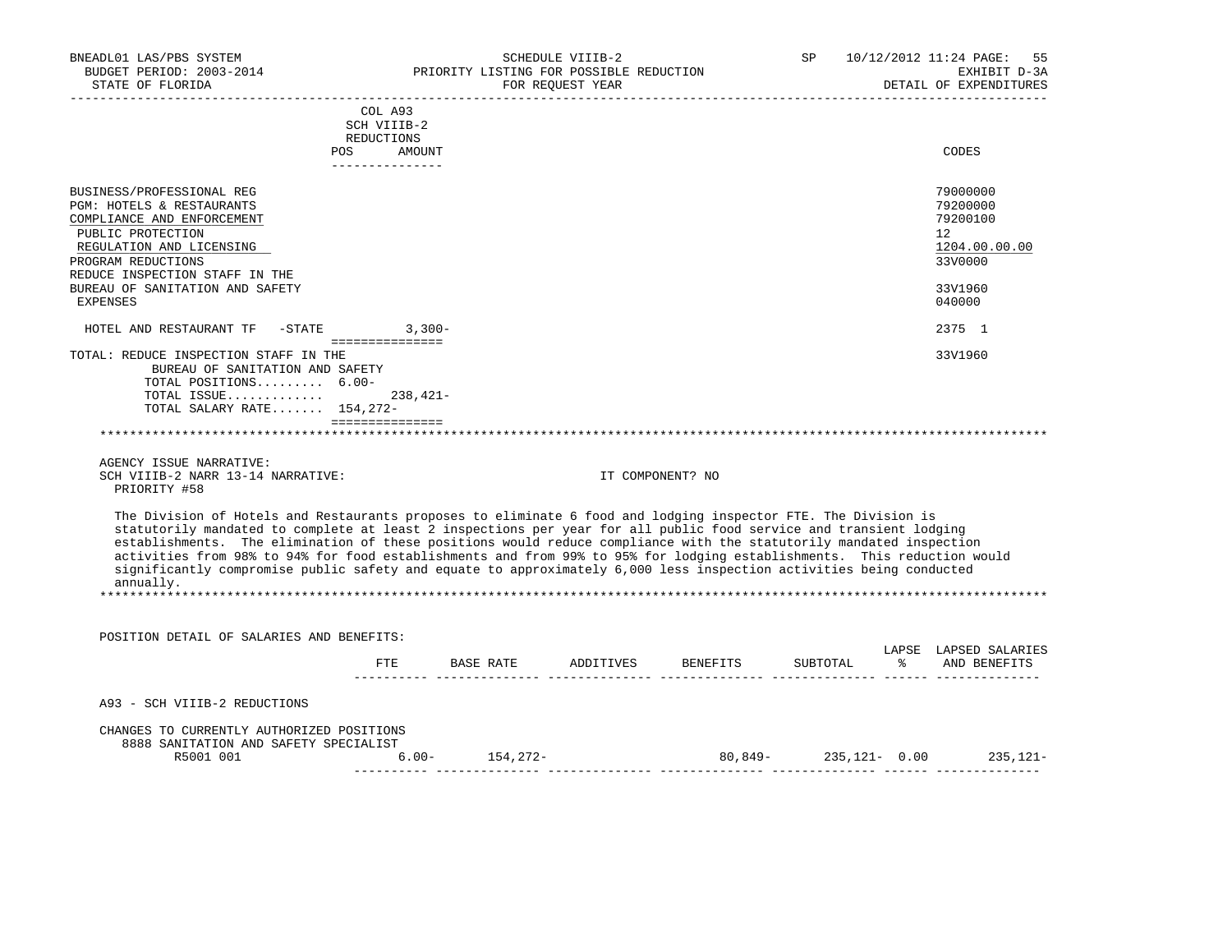| BNEADL01 LAS/PBS SYSTEM<br>BUDGET PERIOD: 2003-2014<br>STATE OF FLORIDA                                                                                                                                                          |                                                                          | PRIORITY LISTING FOR POSSIBLE REDUCTION | SCHEDULE VIIIB-2<br>FOR REOUEST YEAR |                 | SP                   | 10/12/2012 11:24 PAGE:<br>-56<br>EXHIBIT D-3A<br>DETAIL OF EXPENDITURES       |
|----------------------------------------------------------------------------------------------------------------------------------------------------------------------------------------------------------------------------------|--------------------------------------------------------------------------|-----------------------------------------|--------------------------------------|-----------------|----------------------|-------------------------------------------------------------------------------|
|                                                                                                                                                                                                                                  | COL A93<br>SCH VIIIB-2<br>REDUCTIONS<br>POS<br>AMOUNT<br>--------------- |                                         |                                      |                 |                      | CODES                                                                         |
| BUSINESS/PROFESSIONAL REG<br>PGM: HOTELS & RESTAURANTS<br>COMPLIANCE AND ENFORCEMENT<br>PUBLIC PROTECTION<br>REGULATION AND LICENSING<br>PROGRAM REDUCTIONS<br>REDUCE INSPECTION STAFF IN THE<br>BUREAU OF SANITATION AND SAFETY |                                                                          |                                         |                                      |                 |                      | 79000000<br>79200000<br>79200100<br>12<br>1204.00.00.00<br>33V0000<br>33V1960 |
| POSITION DETAIL OF SALARIES AND BENEFITS:                                                                                                                                                                                        |                                                                          |                                         |                                      |                 |                      | LAPSE LAPSED SALARIES                                                         |
|                                                                                                                                                                                                                                  | <b>FTE</b>                                                               | BASE RATE                               | ADDITIVES                            | <b>BENEFITS</b> | SUBTOTAL             | % AND BENEFITS                                                                |
| A93 - SCH VIIIB-2 REDUCTIONS                                                                                                                                                                                                     |                                                                          |                                         |                                      |                 |                      |                                                                               |
| CHANGES TO CURRENTLY AUTHORIZED POSITIONS                                                                                                                                                                                        |                                                                          |                                         |                                      |                 |                      |                                                                               |
| TOTALS FOR ISSUE BY FUND<br>2375 HOTEL AND RESTAURANT TF                                                                                                                                                                         |                                                                          |                                         |                                      |                 |                      | $235,121-$                                                                    |
|                                                                                                                                                                                                                                  |                                                                          | $6.00 - 154,272 -$                      |                                      |                 | $80.849 - 235.121 -$ | --------------<br>$235,121-$<br>---------------                               |
|                                                                                                                                                                                                                                  |                                                                          |                                         |                                      |                 |                      |                                                                               |
| TOTAL: REGULATION AND LICENSING<br>BY FUND TYPE                                                                                                                                                                                  |                                                                          |                                         |                                      |                 |                      | 1204.00.00.00                                                                 |
| SALARY RATE 154, 272-                                                                                                                                                                                                            | $6.00 -$<br>$945.119 -$<br>===============                               |                                         |                                      |                 |                      | 2000                                                                          |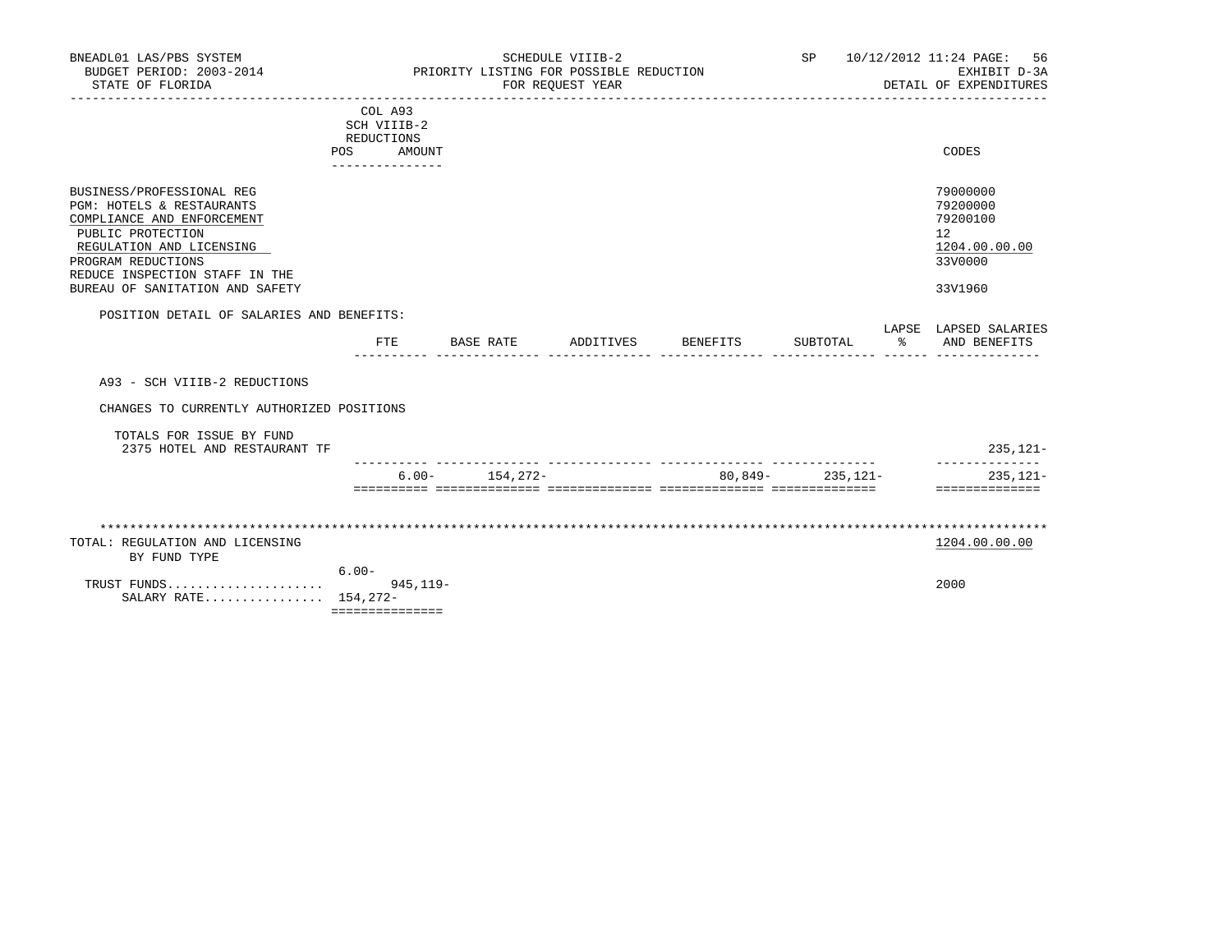| BNEADL01 LAS/PBS SYSTEM<br>STATE OF FLORIDA        |                             | SCHEDULE VIIIB-2<br>BUDGET PERIOD: 2003-2014 PRIORITY LISTING FOR POSSIBLE REDUCTION<br>FOR REOUEST YEAR                | SP | 10/12/2012 11:24 PAGE: 57<br>EXHIBIT D-3A<br>DETAIL OF EXPENDITURES |
|----------------------------------------------------|-----------------------------|-------------------------------------------------------------------------------------------------------------------------|----|---------------------------------------------------------------------|
|                                                    | COL A93                     |                                                                                                                         |    |                                                                     |
|                                                    | SCH VIIIB-2                 |                                                                                                                         |    |                                                                     |
|                                                    | REDUCTIONS<br>POS<br>AMOUNT |                                                                                                                         |    | CODES                                                               |
|                                                    | _______________             |                                                                                                                         |    |                                                                     |
|                                                    |                             |                                                                                                                         |    |                                                                     |
| BUSINESS/PROFESSIONAL REG                          |                             |                                                                                                                         |    | 79000000                                                            |
| PGM: ALCOHOL BEV & TOBACCO                         |                             |                                                                                                                         |    | 79400000                                                            |
| COMPLIANCE AND ENFORCEMENT                         |                             |                                                                                                                         |    | 79400100                                                            |
| PUBLIC PROTECTION                                  |                             |                                                                                                                         |    | 12                                                                  |
| REGULATION AND LICENSING                           |                             |                                                                                                                         |    | 1204.00.00.00                                                       |
| PROGRAM REDUCTIONS                                 |                             |                                                                                                                         |    | 33V0000                                                             |
| REDUCE STAFF IN THE DIVISION OF                    |                             |                                                                                                                         |    |                                                                     |
| ALCOHOLIC BEVERAGES AND TOBACCO                    |                             |                                                                                                                         |    | 33V2030                                                             |
| SALARY RATE                                        |                             |                                                                                                                         |    | 000000                                                              |
| SALARY RATE 340,437-                               |                             |                                                                                                                         |    |                                                                     |
|                                                    | ===============             |                                                                                                                         |    |                                                                     |
| SALARIES AND BENEFITS                              |                             |                                                                                                                         |    | 010000                                                              |
|                                                    | $8.00 -$                    |                                                                                                                         |    |                                                                     |
| ALCOHOLIC, BEV, TOBACCO TF - STATE                 | 465,524-                    |                                                                                                                         |    | 2022 1                                                              |
|                                                    | ===============             |                                                                                                                         |    |                                                                     |
|                                                    |                             |                                                                                                                         |    |                                                                     |
| <b>EXPENSES</b>                                    |                             |                                                                                                                         |    | 040000                                                              |
|                                                    |                             |                                                                                                                         |    |                                                                     |
| ALCOHOLIC, BEV, TOBACCO TF - STATE 21, 635-        |                             |                                                                                                                         |    | 2022 1                                                              |
|                                                    | ===============             |                                                                                                                         |    |                                                                     |
| TOTAL: REDUCE STAFF IN THE DIVISION OF             |                             |                                                                                                                         |    | 33V2030                                                             |
| ALCOHOLIC BEVERAGES AND TOBACCO                    |                             |                                                                                                                         |    |                                                                     |
| TOTAL POSITIONS 8.00-                              |                             |                                                                                                                         |    |                                                                     |
| TOTAL ISSUE 487,159-<br>TOTAL SALARY RATE 340,437- |                             |                                                                                                                         |    |                                                                     |
|                                                    | ================            |                                                                                                                         |    |                                                                     |
|                                                    |                             |                                                                                                                         |    |                                                                     |
|                                                    |                             |                                                                                                                         |    |                                                                     |
| AGENCY ISSUE NARRATIVE:                            |                             |                                                                                                                         |    |                                                                     |
| SCH VIIIB-2 NARR 13-14 NARRATIVE:                  |                             | IT COMPONENT? NO                                                                                                        |    |                                                                     |
| PRIORITY #52                                       |                             |                                                                                                                         |    |                                                                     |
|                                                    |                             |                                                                                                                         |    |                                                                     |
|                                                    |                             | The Division of Alcoholic Beverages and Tobacco proposes a reduction of \$487,159 and 8 FTE within its Bureau of Law    |    |                                                                     |
|                                                    |                             | Enforcement. The Bureau is in the middle of a two-year reclassification/workload reallocation effort referred to as the |    |                                                                     |
|                                                    |                             | Civilianization Initiative. The initiative is designed to provide operational efficiencies and improve both regulatory  |    |                                                                     |
|                                                    |                             | and law enforcement service delivery. The initiative has identified the specific number of supervisors, sworn law       |    |                                                                     |
|                                                    |                             | enforcement personnel, and non-sworn inspectors needed at each office statewide to maintain and improve current service |    |                                                                     |
|                                                    |                             | levels. The reduction of one Law Enforcement Lieutenant, four Law Enforcement Investigator IIs, and three Investigative |    |                                                                     |
|                                                    |                             | Specialists would equate to one law enforcement squad that would have to be deleted from one of the offices, thereby    |    |                                                                     |
|                                                    |                             | leaving that office, and that part of the state, with fewer personnel to ensure compliance with Florida's beverage and  |    |                                                                     |

tobacco laws.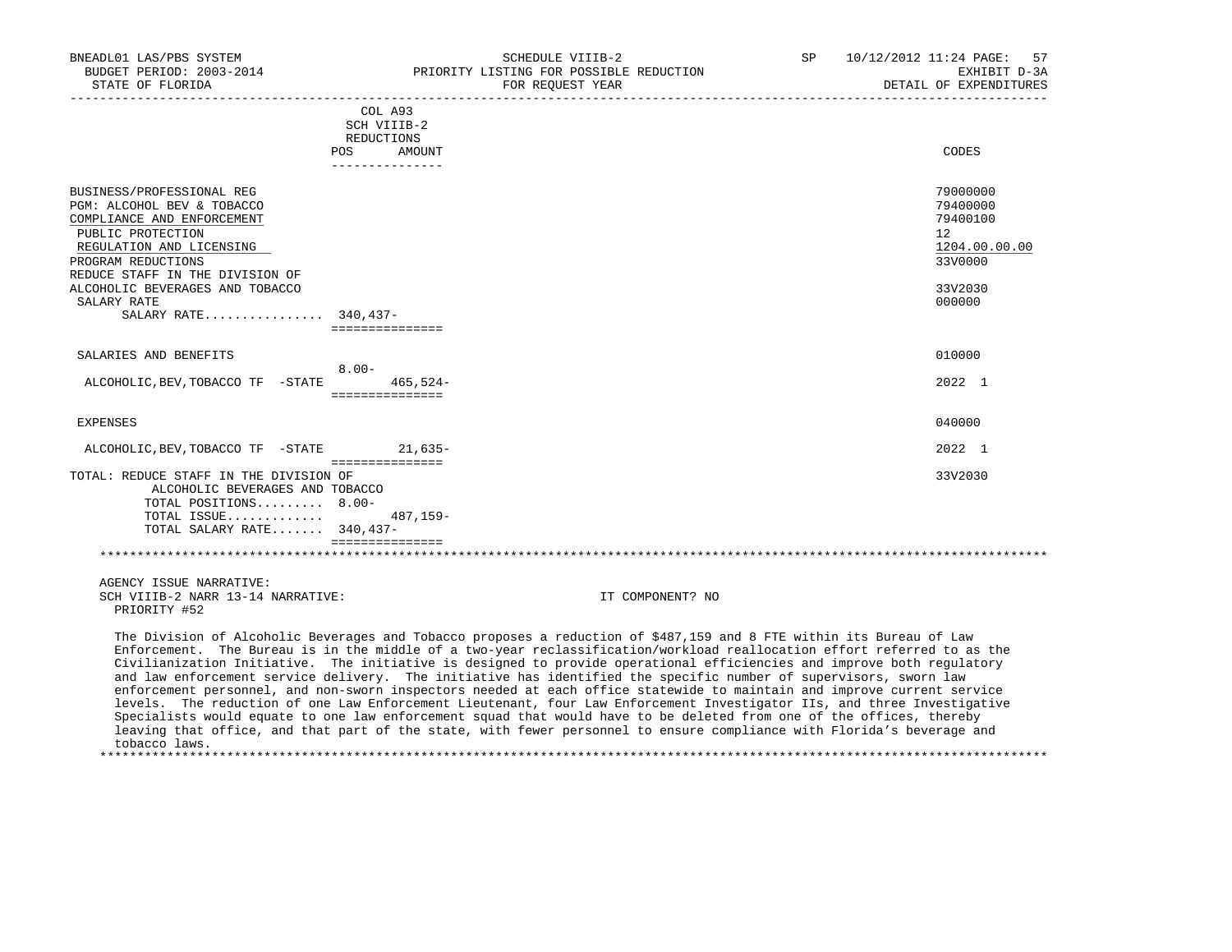| BNEADL01 LAS/PBS SYSTEM<br>BUDGET PERIOD: 2003-2014<br>STATE OF FLORIDA                                                                                                                                                            |                                                                       |          |                    | SCHEDULE VIIIB-2<br>PRIORITY LISTING FOR POSSIBLE REDUCTION<br>FOR REQUEST YEAR |                                        |                   | SP 10/12/2012 11:24 PAGE:<br>-58<br>EXHIBIT D-3A<br>DETAIL OF EXPENDITURES    |
|------------------------------------------------------------------------------------------------------------------------------------------------------------------------------------------------------------------------------------|-----------------------------------------------------------------------|----------|--------------------|---------------------------------------------------------------------------------|----------------------------------------|-------------------|-------------------------------------------------------------------------------|
| _________________________                                                                                                                                                                                                          | COL A93<br>SCH VIIIB-2<br>REDUCTIONS<br>POS AMOUNT<br>--------------- |          |                    |                                                                                 | _______________________________        |                   | CODES                                                                         |
| BUSINESS/PROFESSIONAL REG<br>PGM: ALCOHOL BEV & TOBACCO<br>COMPLIANCE AND ENFORCEMENT<br>PUBLIC PROTECTION<br>REGULATION AND LICENSING<br>PROGRAM REDUCTIONS<br>REDUCE STAFF IN THE DIVISION OF<br>ALCOHOLIC BEVERAGES AND TOBACCO |                                                                       |          |                    |                                                                                 |                                        |                   | 79000000<br>79400000<br>79400100<br>12<br>1204.00.00.00<br>33V0000<br>33V2030 |
| POSITION DETAIL OF SALARIES AND BENEFITS:                                                                                                                                                                                          | $_{\rm FTE}$                                                          |          |                    |                                                                                 | BASE RATE ADDITIVES BENEFITS           | SUBTOTAL          | LAPSE LAPSED SALARIES<br>% AND BENEFITS                                       |
| A93 - SCH VIIIB-2 REDUCTIONS<br>CHANGES TO CURRENTLY AUTHORIZED POSITIONS<br>P101 PROPOSED CLASS CODE<br>R5008 001                                                                                                                 |                                                                       |          | $8.00 - 340,437 -$ |                                                                                 | $125,087 - 465,524 - 0.00$ $465,524 -$ |                   |                                                                               |
| TOTALS FOR ISSUE BY FUND<br>2022 ALCOHOLIC, BEV, TOBACCO TF                                                                                                                                                                        |                                                                       |          |                    |                                                                                 |                                        |                   | $465, 524 -$                                                                  |
|                                                                                                                                                                                                                                    |                                                                       | $8.00 -$ | 340,437-           |                                                                                 |                                        | 125,087- 465,524- | --------------<br>465,524-<br>==============                                  |
| EFFICIENCY SAVINGS DUE TO<br>CIVILIANIZATION INITIATIVE<br>IN THE DIVISION OF ALCOHOLIC<br>BEVERAGES AND TOBACCO<br>SALARY RATE<br>SALARY RATE 118,988-                                                                            | ===============                                                       |          |                    |                                                                                 |                                        |                   | 33V4500<br>000000                                                             |
| SALARIES AND BENEFITS                                                                                                                                                                                                              |                                                                       |          |                    |                                                                                 |                                        |                   | 010000                                                                        |
| ALCOHOLIC, BEV, TOBACCO TF -STATE                                                                                                                                                                                                  | ===============                                                       | 198,156– |                    |                                                                                 |                                        |                   | 2022 1                                                                        |
| TOTAL: EFFICIENCY SAVINGS DUE TO<br>CIVILIANIZATION INITIATIVE<br>IN THE DIVISION OF ALCOHOLIC<br>BEVERAGES AND TOBACCO<br>TOTAL ISSUE<br>TOTAL SALARY RATE $118,988-$                                                             | 198,156-<br>- ================                                        |          |                    |                                                                                 |                                        |                   | 33V4500                                                                       |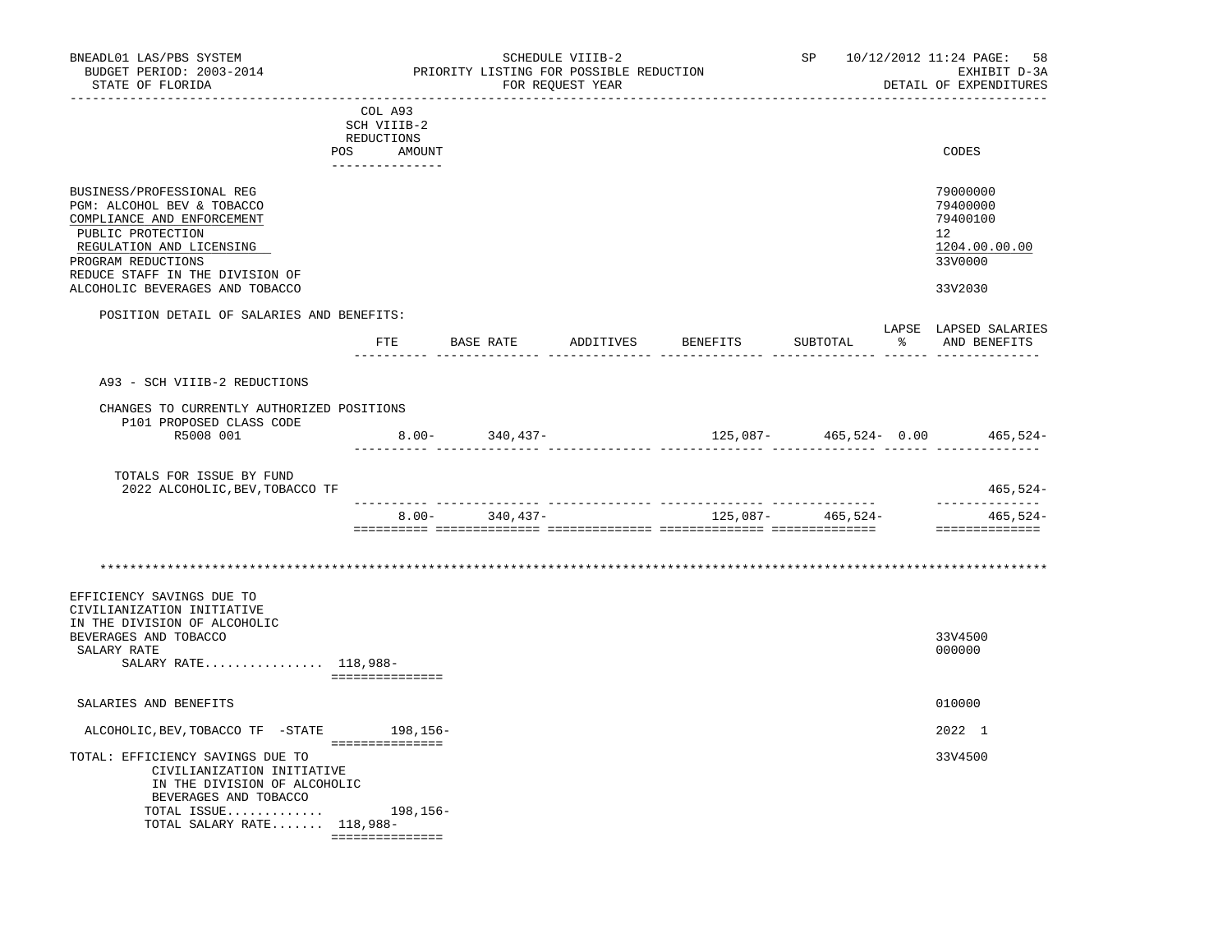| BNEADL01 LAS/PBS SYSTEM<br>BUDGET PERIOD: 2003-2014 |      | SCHEDULE VIIIB-2<br>PRIORITY LISTING FOR POSSIBLE REDUCTION | SP | 10/12/2012 11:24 PAGE: 59<br>EXHIBIT D-3A |
|-----------------------------------------------------|------|-------------------------------------------------------------|----|-------------------------------------------|
| STATE OF FLORIDA                                    |      | FOR REOUEST YEAR<br>COL A93<br>SCH VIIIB-2                  |    | DETAIL OF EXPENDITURES                    |
|                                                     |      | REDUCTIONS                                                  |    |                                           |
|                                                     | POS. | AMOUNT                                                      |    | CODES                                     |
|                                                     |      |                                                             |    |                                           |
| BUSINESS/PROFESSIONAL REG                           |      |                                                             |    | 79000000                                  |

| PGM: ALCOHOL BEV & TOBACCO   | 79400000      |
|------------------------------|---------------|
| COMPLIANCE AND ENFORCEMENT   | 79400100      |
| PUBLIC PROTECTION            | 12            |
| REGULATION AND LICENSING     | 1204.00.00.00 |
| PROGRAM REDUCTIONS           | 33V0000       |
| EFFICIENCY SAVINGS DUE TO    |               |
| CIVILIANIZATION INITIATIVE   |               |
| IN THE DIVISION OF ALCOHOLIC |               |
| BEVERAGES AND TOBACCO        | 33V4500       |
|                              |               |

 AGENCY ISSUE NARRATIVE: SCH VIIIB-2 NARR 13-14 NARRATIVE: IT COMPONENT? NO PRIORITY #1

 The Division of Alcoholic Beverages and Tobacco proposes a reduction of \$198,156 in the Salaries and Benefits appropriation category within its Compliance and Enforcement budget entity. In November of 2011, the division embarked upon a review of its law enforcement organization, management, operations, and administration in order to evaluate whether agency resources were being used in accordance with department goals, objectives and mission, and accreditation standards and to correct identified internal deficiencies and inefficiencies. That review included:

 1) Identification and evaluation of positions and/or functions appropriate for consolidation or civilianization; and 2) Evaluation and reduction where available of the span of control of law enforcement supervisory personnel.

 In the past, sworn law enforcement officers had been directed to place an emphasis on regulatory activity, diminishing the hours available for law enforcement activity, and skewing the data on the actual number of arrests made by these officers throughout the state.

 As a result of this review the division concluded that it can maintain its core mission with increased effectiveness and efficiency by a realignment of personnel over the next two years, specifically reclassifying the number of sworn personnel from 152 to 104. The efficiencies resulting from the Civilianization Initiative will generate:

 1) More sworn law enforcement hours dedicated to the high risk enforcement of criminal laws, protection of young people, and providing assistance to local and county law enforcement agencies; and 2) More non-sworn hours dedicated to the required inspections of licensed premises to determine compliance with the State's Beverage and Tobacco laws, thus increasing the accountability of licensees and regulated industries.

 This issue reduces the Salaries and Benefits appropriation category to reflect the new savings in Salaries and Benefits due to reclassifications connected to the Civilianization Initiative that have been identified thus far and will be implemented in the current fiscal year.

 The OAD transaction was used in order to adjust salaries and benefits to the correct amount. \*\*\*\*\*\*\*\*\*\*\*\*\*\*\*\*\*\*\*\*\*\*\*\*\*\*\*\*\*\*\*\*\*\*\*\*\*\*\*\*\*\*\*\*\*\*\*\*\*\*\*\*\*\*\*\*\*\*\*\*\*\*\*\*\*\*\*\*\*\*\*\*\*\*\*\*\*\*\*\*\*\*\*\*\*\*\*\*\*\*\*\*\*\*\*\*\*\*\*\*\*\*\*\*\*\*\*\*\*\*\*\*\*\*\*\*\*\*\*\*\*\*\*\*\*\*\*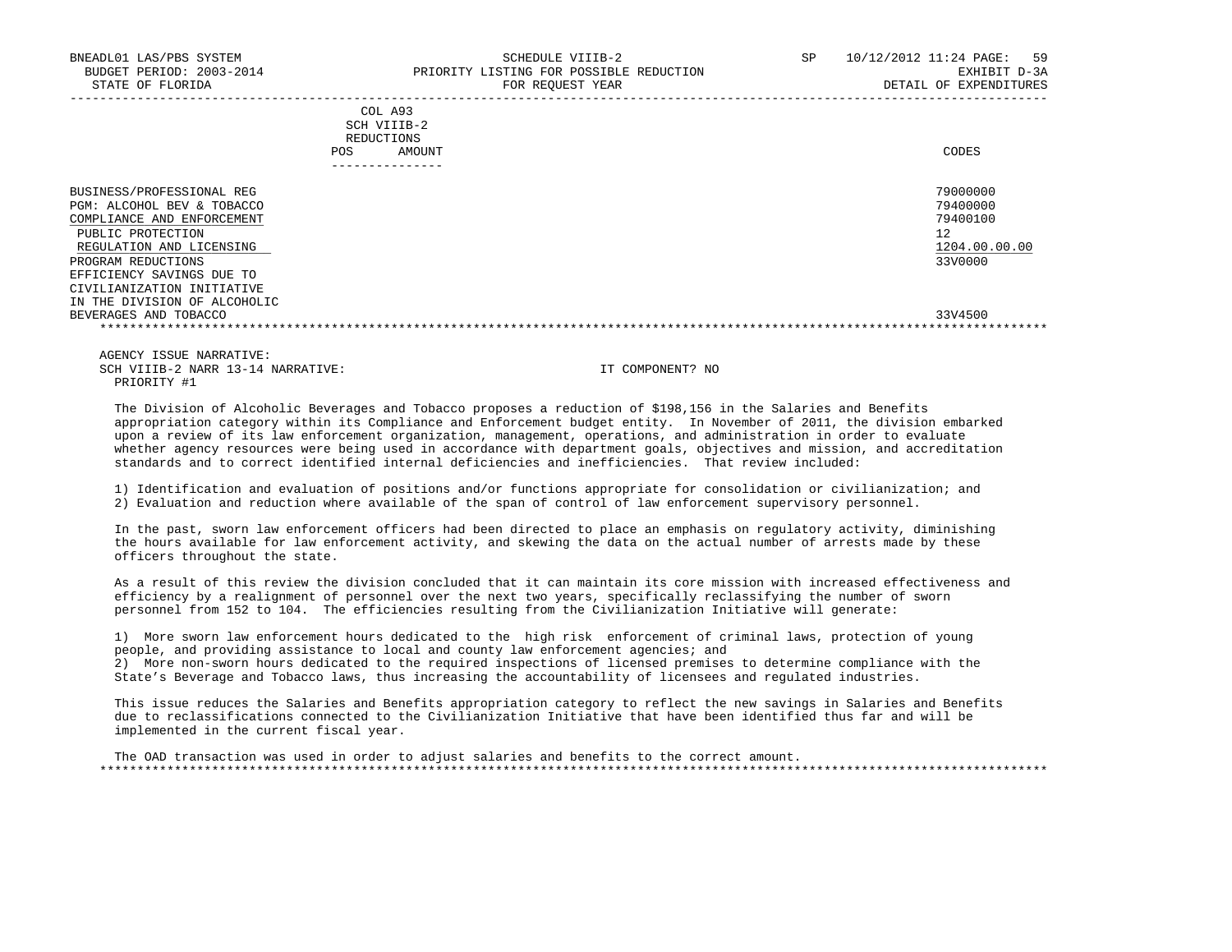| BNEADL01 LAS/PBS SYSTEM<br>BUDGET PERIOD: 2003-2014<br>STATE OF FLORIDA                                                                                                                                                                                 |                                                    | PRIORITY LISTING FOR POSSIBLE REDUCTION | SCHEDULE VIIIB-2<br>FOR REQUEST YEAR |          |                      | SP 10/12/2012 11:24 PAGE: 60<br>EXHIBIT D-3A<br>DETAIL OF EXPENDITURES          |
|---------------------------------------------------------------------------------------------------------------------------------------------------------------------------------------------------------------------------------------------------------|----------------------------------------------------|-----------------------------------------|--------------------------------------|----------|----------------------|---------------------------------------------------------------------------------|
|                                                                                                                                                                                                                                                         | COL A93<br>SCH VIIIB-2<br>REDUCTIONS<br>POS AMOUNT |                                         |                                      |          |                      | CODES                                                                           |
| BUSINESS/PROFESSIONAL REG<br>PGM: ALCOHOL BEV & TOBACCO<br>COMPLIANCE AND ENFORCEMENT<br>PUBLIC PROTECTION<br>REGULATION AND LICENSING<br>PROGRAM REDUCTIONS<br>EFFICIENCY SAVINGS DUE TO<br>CIVILIANIZATION INITIATIVE<br>IN THE DIVISION OF ALCOHOLIC | _______________                                    |                                         |                                      |          |                      | 79000000<br>79400000<br>79400100<br>12 <sup>°</sup><br>1204.00.00.00<br>33V0000 |
| BEVERAGES AND TOBACCO                                                                                                                                                                                                                                   |                                                    |                                         |                                      |          |                      | 33V4500                                                                         |
| POSITION DETAIL OF SALARIES AND BENEFITS:                                                                                                                                                                                                               |                                                    |                                         |                                      |          |                      | LAPSE LAPSED SALARIES                                                           |
|                                                                                                                                                                                                                                                         | FTE                                                | BASE RATE                               | ADDITIVES                            | BENEFITS | SUBTOTAL             | % AND BENEFITS                                                                  |
| A93 - SCH VIIIB-2 REDUCTIONS                                                                                                                                                                                                                            |                                                    |                                         |                                      |          |                      |                                                                                 |
| CHANGES TO CURRENTLY AUTHORIZED POSITIONS<br>RA01 RATE & SALARY ADJ - BENEFITS NO FTE<br>R5008 001                                                                                                                                                      | 0.00                                               | 118,988-                                |                                      |          |                      | 15, 267 - 134, 255 - 0.00 134, 255 -                                            |
|                                                                                                                                                                                                                                                         |                                                    |                                         |                                      |          |                      |                                                                                 |
| TOTALS FOR ISSUE BY FUND<br>2022 ALCOHOLIC, BEV, TOBACCO TF                                                                                                                                                                                             |                                                    |                                         |                                      |          |                      | 134,255-<br>--------------                                                      |
|                                                                                                                                                                                                                                                         | 0.00                                               | 118,988-                                |                                      |          | $15,267 - 134,255 -$ | 134,255-<br>==============                                                      |
| OTHER SALARY AMOUNT<br>2022 ALCOHOLIC, BEV, TOBACCO TF                                                                                                                                                                                                  |                                                    |                                         |                                      |          |                      | $63,901-$<br>______________                                                     |
|                                                                                                                                                                                                                                                         |                                                    |                                         |                                      |          |                      | 198,156-                                                                        |
|                                                                                                                                                                                                                                                         |                                                    |                                         |                                      |          |                      | ==============                                                                  |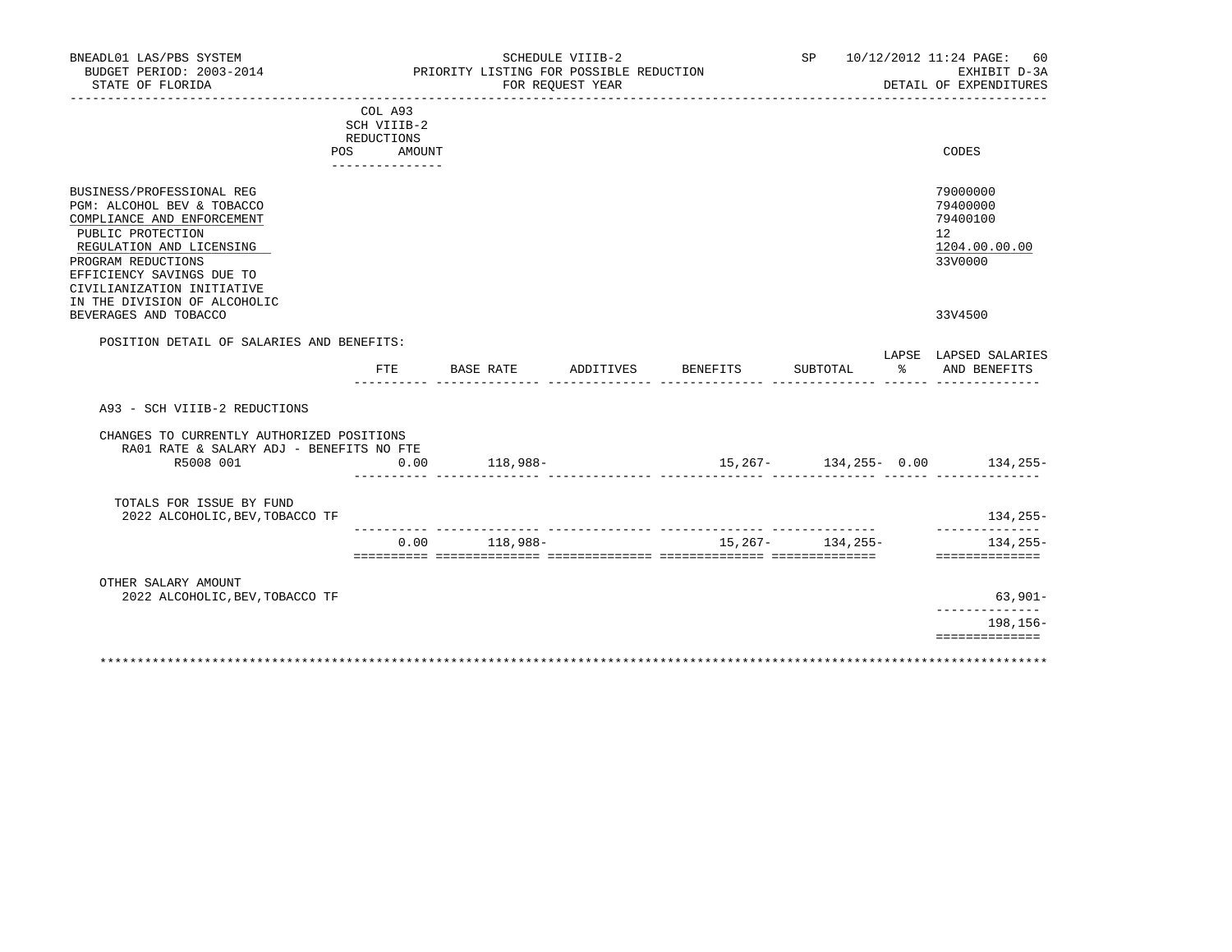| BNEADL01 LAS/PBS SYSTEM<br>BUDGET PERIOD: 2003-2014<br>STATE OF FLORIDA                                                                                                                                                                              | SCHEDULE VIIIB-2<br>PRIORITY LISTING FOR POSSIBLE REDUCTION<br>FOR REOUEST YEAR                                                                                                                                                                                                                                        | SP | 10/12/2012 11:24 PAGE:<br>61<br>EXHIBIT D-3A<br>DETAIL OF EXPENDITURES                  |
|------------------------------------------------------------------------------------------------------------------------------------------------------------------------------------------------------------------------------------------------------|------------------------------------------------------------------------------------------------------------------------------------------------------------------------------------------------------------------------------------------------------------------------------------------------------------------------|----|-----------------------------------------------------------------------------------------|
|                                                                                                                                                                                                                                                      | COL A93<br>SCH VIIIB-2<br>REDUCTIONS<br>POS<br>AMOUNT<br>----------------                                                                                                                                                                                                                                              |    | CODES                                                                                   |
| BUSINESS/PROFESSIONAL REG<br>PGM: ALCOHOL BEV & TOBACCO<br>COMPLIANCE AND ENFORCEMENT<br>PUBLIC PROTECTION<br>REGULATION AND LICENSING<br>STATE FUNDING REDUCTIONS<br>RENT SAVINGS IN THE DIVISION OF<br>ALCOHOLIC BEVERAGES AND TOBACCO<br>EXPENSES |                                                                                                                                                                                                                                                                                                                        |    | 79000000<br>79400000<br>79400100<br>12<br>1204.00.00.00<br>3300000<br>3300850<br>040000 |
| ALCOHOLIC, BEV, TOBACCO TF - STATE 33, 186-                                                                                                                                                                                                          | ================                                                                                                                                                                                                                                                                                                       |    | 2022 1                                                                                  |
| AGENCY ISSUE NARRATIVE:<br>SCH VIIIB-2 NARR 13-14 NARRATIVE:<br>PRIORITY #4                                                                                                                                                                          | IT COMPONENT? NO                                                                                                                                                                                                                                                                                                       |    |                                                                                         |
|                                                                                                                                                                                                                                                      | The Division of Alcoholic Beverages and Tobacco proposes a reduction of \$33,186 in the Expenses appropriation category.<br>This reduction represents a net savings in the division's rent statewide due to the closure of the Daytona office and<br>renegotiated leases for the Jacksonville and Gainesville offices. |    |                                                                                         |
| TOTAL: REGULATION AND LICENSING<br>BY FUND TYPE                                                                                                                                                                                                      |                                                                                                                                                                                                                                                                                                                        |    | 1204.00.00.00                                                                           |
| SALARY RATE 459,425-                                                                                                                                                                                                                                 | $8.00 -$<br>$718.501 -$<br>===============                                                                                                                                                                                                                                                                             |    | 2000                                                                                    |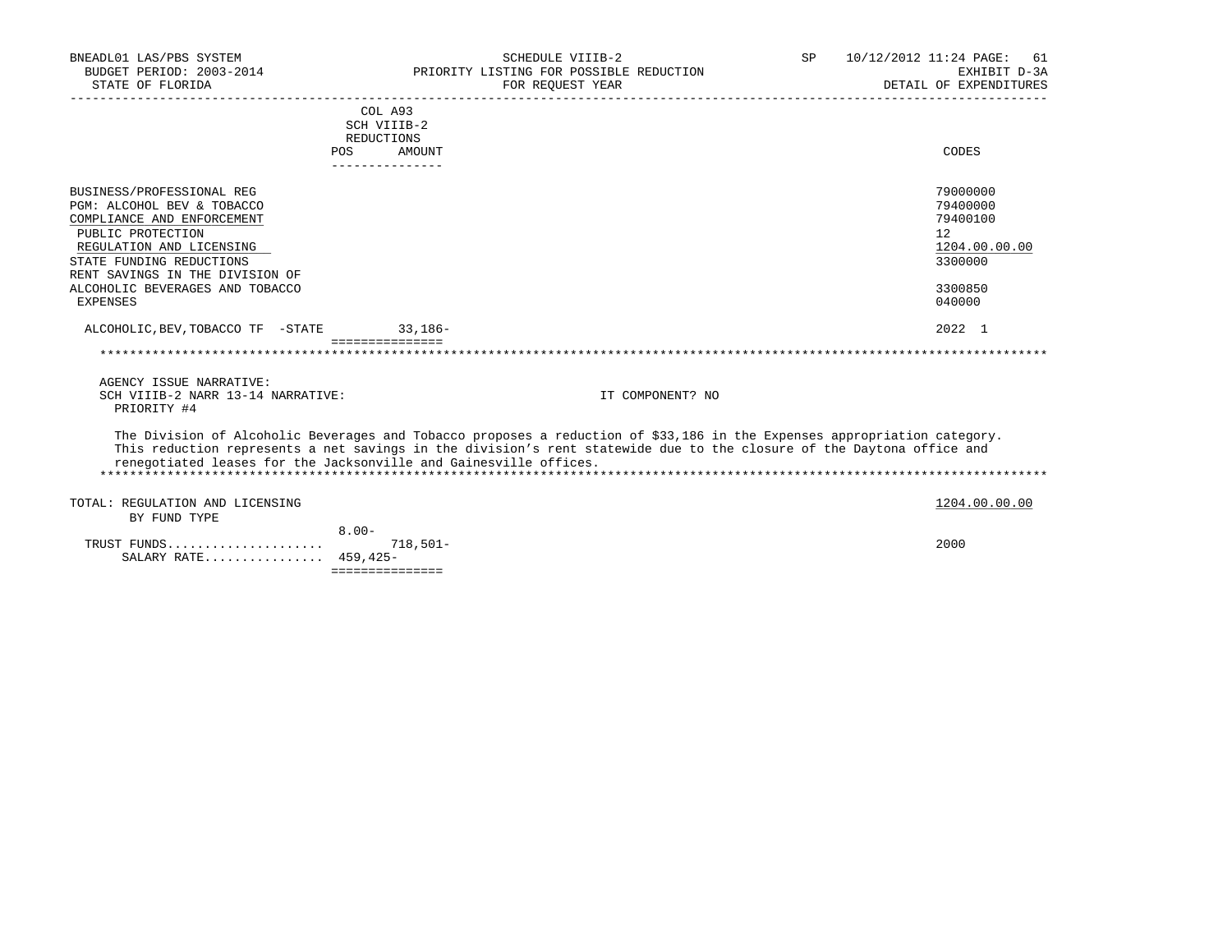| BUDGET PERIOD: 2003-2014<br>STATE OF FLORIDA                                                                                                                                                                                                                           |                                         | PRIORITY LISTING FOR POSSIBLE REDUCTION<br>FOR REQUEST YEAR                                                                                                                                                                                                                                                                                                                                                                                                                                                                                                                                                                                                                                                                                                                                                                                                        | EXHIBIT D-3A<br>DETAIL OF EXPENDITURES                                                  |
|------------------------------------------------------------------------------------------------------------------------------------------------------------------------------------------------------------------------------------------------------------------------|-----------------------------------------|--------------------------------------------------------------------------------------------------------------------------------------------------------------------------------------------------------------------------------------------------------------------------------------------------------------------------------------------------------------------------------------------------------------------------------------------------------------------------------------------------------------------------------------------------------------------------------------------------------------------------------------------------------------------------------------------------------------------------------------------------------------------------------------------------------------------------------------------------------------------|-----------------------------------------------------------------------------------------|
|                                                                                                                                                                                                                                                                        | COL A93<br>SCH VIIIB-2<br>REDUCTIONS    |                                                                                                                                                                                                                                                                                                                                                                                                                                                                                                                                                                                                                                                                                                                                                                                                                                                                    |                                                                                         |
|                                                                                                                                                                                                                                                                        | POS<br>AMOUNT<br>_______________        |                                                                                                                                                                                                                                                                                                                                                                                                                                                                                                                                                                                                                                                                                                                                                                                                                                                                    | CODES                                                                                   |
| BUSINESS/PROFESSIONAL REG<br>PGM: ALCOHOL BEV & TOBACCO<br>STANDARDS AND LICENSURE<br>PUBLIC PROTECTION<br>REGULATION AND LICENSING<br>PROGRAM REDUCTIONS<br>REDUCE STAFF IN THE DIVISION OF<br>ALCOHOLIC BEVERAGES AND TOBACCO<br>SALARY RATE<br>SALARY RATE 113,955- | ===============                         |                                                                                                                                                                                                                                                                                                                                                                                                                                                                                                                                                                                                                                                                                                                                                                                                                                                                    | 79000000<br>79400000<br>79400200<br>12<br>1204.00.00.00<br>33V0000<br>33V2030<br>000000 |
| SALARIES AND BENEFITS                                                                                                                                                                                                                                                  |                                         |                                                                                                                                                                                                                                                                                                                                                                                                                                                                                                                                                                                                                                                                                                                                                                                                                                                                    | 010000                                                                                  |
| ALCOHOLIC, BEV, TOBACCO TF - STATE                                                                                                                                                                                                                                     | $4.00 -$<br>169,280-<br>=============== |                                                                                                                                                                                                                                                                                                                                                                                                                                                                                                                                                                                                                                                                                                                                                                                                                                                                    | 2022 1                                                                                  |
| <b>EXPENSES</b>                                                                                                                                                                                                                                                        |                                         |                                                                                                                                                                                                                                                                                                                                                                                                                                                                                                                                                                                                                                                                                                                                                                                                                                                                    | 040000                                                                                  |
| ALCOHOLIC, BEV, TOBACCO TF - STATE 10, 820-                                                                                                                                                                                                                            | ===============                         |                                                                                                                                                                                                                                                                                                                                                                                                                                                                                                                                                                                                                                                                                                                                                                                                                                                                    | 2022 1                                                                                  |
| TOTAL: REDUCE STAFF IN THE DIVISION OF<br>ALCOHOLIC BEVERAGES AND TOBACCO<br>TOTAL POSITIONS 4.00-<br>TOTAL ISSUE<br>TOTAL SALARY RATE $113,955-$                                                                                                                      | 180,100-<br><b>Conceptedenters</b>      |                                                                                                                                                                                                                                                                                                                                                                                                                                                                                                                                                                                                                                                                                                                                                                                                                                                                    | 33V2030                                                                                 |
|                                                                                                                                                                                                                                                                        |                                         |                                                                                                                                                                                                                                                                                                                                                                                                                                                                                                                                                                                                                                                                                                                                                                                                                                                                    |                                                                                         |
| AGENCY ISSUE NARRATIVE:<br>SCH VIIIB-2 NARR 13-14 NARRATIVE:<br>PRIORITY #51                                                                                                                                                                                           |                                         | IT COMPONENT? NO                                                                                                                                                                                                                                                                                                                                                                                                                                                                                                                                                                                                                                                                                                                                                                                                                                                   |                                                                                         |
|                                                                                                                                                                                                                                                                        |                                         | The Division of Alcoholic Beverages and Tobacco proposes a reduction of \$180,100 and 4 FTE within its Bureau of<br>Licensing. The Salaries and Benefits appropriation category represents 84 percent of the appropriated budget. A<br>reduction of 5% represents 4 Regulatory Specialist II positions. These positions are directly tied to the issuance of<br>licenses and opening businesses. A reduction of 4 licensing positions will increase the number of days before an<br>applicant can get an appointment or have their application reviewed and as a direct result slow the opening of businesses<br>and the hiring of Floridians. The Bureau of Licensing has twenty (20) Regulatory Specialist II positions between central<br>and ten district offices throughout the state. A loss of 4 of those positions represents 20% of the staff that assist |                                                                                         |

BNEADL01 LAS/PBS SYSTEM SCHEDULE VIIIB-2 SP 10/12/2012 11:24 PAGE: 62

customers (face to face) every day.

\*\*\*\*\*\*\*\*\*\*\*\*\*\*\*\*\*\*\*\*\*\*\*\*\*\*\*\*\*\*\*\*\*\*\*\*\*\*\*\*\*\*\*\*\*\*\*\*\*\*\*\*\*\*\*\*\*\*\*\*\*\*\*\*\*\*\*\*\*\*\*\*\*\*\*\*\*\*\*\*\*\*\*\*\*\*\*\*\*\*\*\*\*\*\*\*\*\*\*\*\*\*\*\*\*\*\*\*\*\*\*\*\*\*\*\*\*\*\*\*\*\*\*\*\*\*\*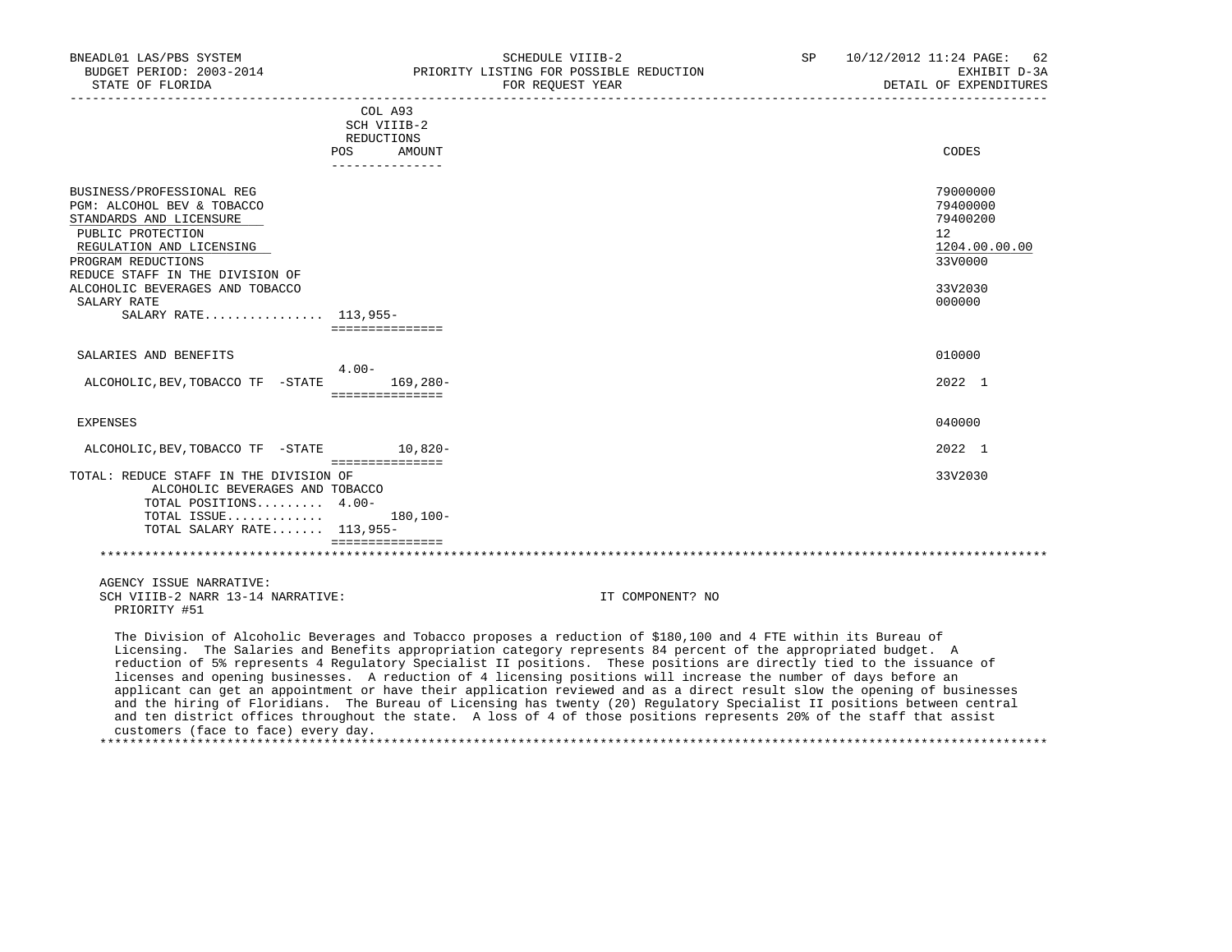| BNEADL01 LAS/PBS SYSTEM<br>BUDGET PERIOD: 2003-2014<br>STATE OF FLORIDA                                                                                                                                                                                                                                               |             |                 | SCHEDULE VIIIB-2<br>PRIORITY LISTING FOR POSSIBLE REDUCTION<br>FOR REOUEST YEAR |                  |                                  | SP                   |   | 10/12/2012 11:24 PAGE:<br>63<br>EXHIBIT D-3A<br>DETAIL OF EXPENDITURES |
|-----------------------------------------------------------------------------------------------------------------------------------------------------------------------------------------------------------------------------------------------------------------------------------------------------------------------|-------------|-----------------|---------------------------------------------------------------------------------|------------------|----------------------------------|----------------------|---|------------------------------------------------------------------------|
|                                                                                                                                                                                                                                                                                                                       | COL A93     |                 |                                                                                 |                  |                                  |                      |   |                                                                        |
|                                                                                                                                                                                                                                                                                                                       | SCH VIIIB-2 |                 |                                                                                 |                  |                                  |                      |   |                                                                        |
| POS                                                                                                                                                                                                                                                                                                                   | REDUCTIONS  | AMOUNT          |                                                                                 |                  |                                  |                      |   | CODES                                                                  |
|                                                                                                                                                                                                                                                                                                                       |             |                 |                                                                                 |                  |                                  |                      |   |                                                                        |
| BUSINESS/PROFESSIONAL REG<br>PGM: ALCOHOL BEV & TOBACCO<br>STANDARDS AND LICENSURE<br>PUBLIC PROTECTION<br>REGULATION AND LICENSING<br>PROGRAM REDUCTIONS<br>REDUCE STAFF IN THE DIVISION OF                                                                                                                          |             |                 |                                                                                 |                  |                                  |                      |   | 79000000<br>79400000<br>79400200<br>12<br>1204.00.00.00<br>33V0000     |
| ALCOHOLIC BEVERAGES AND TOBACCO                                                                                                                                                                                                                                                                                       |             |                 |                                                                                 |                  |                                  |                      |   | 33V2030                                                                |
| POSITION DETAIL OF SALARIES AND BENEFITS:                                                                                                                                                                                                                                                                             |             |                 |                                                                                 |                  |                                  |                      |   |                                                                        |
|                                                                                                                                                                                                                                                                                                                       |             |                 |                                                                                 |                  | FTE BASE RATE ADDITIVES BENEFITS | SUBTOTAL             | ៖ | LAPSE LAPSED SALARIES<br>AND BENEFITS                                  |
|                                                                                                                                                                                                                                                                                                                       |             |                 |                                                                                 |                  |                                  |                      |   |                                                                        |
| A93 - SCH VIIIB-2 REDUCTIONS                                                                                                                                                                                                                                                                                          |             |                 |                                                                                 |                  |                                  |                      |   |                                                                        |
| CHANGES TO CURRENTLY AUTHORIZED POSITIONS                                                                                                                                                                                                                                                                             |             |                 |                                                                                 |                  |                                  |                      |   |                                                                        |
| 0441 REGULATORY SPECIALIST II<br>R5003 001                                                                                                                                                                                                                                                                            |             |                 | $4.00 - 113,955 -$                                                              |                  |                                  |                      |   | 55,325- 169,280- 0.00 169,280-                                         |
|                                                                                                                                                                                                                                                                                                                       |             |                 |                                                                                 |                  |                                  |                      |   |                                                                        |
| TOTALS FOR ISSUE BY FUND<br>2022 ALCOHOLIC, BEV, TOBACCO TF                                                                                                                                                                                                                                                           |             |                 |                                                                                 |                  |                                  |                      |   | 169,280-                                                               |
|                                                                                                                                                                                                                                                                                                                       |             |                 | $4.00 - 113.955 -$                                                              |                  |                                  | 55, 325 - 169, 280 - |   | --------------<br>169,280-                                             |
|                                                                                                                                                                                                                                                                                                                       |             |                 |                                                                                 |                  |                                  |                      |   | ==============                                                         |
|                                                                                                                                                                                                                                                                                                                       |             |                 |                                                                                 |                  |                                  |                      |   |                                                                        |
| STATE FUNDING REDUCTIONS                                                                                                                                                                                                                                                                                              |             |                 |                                                                                 |                  |                                  |                      |   | 3300000                                                                |
| RENT SAVINGS IN THE DIVISION OF<br>ALCOHOLIC BEVERAGES AND TOBACCO<br><b>EXPENSES</b>                                                                                                                                                                                                                                 |             |                 |                                                                                 |                  |                                  |                      |   | 3300850<br>040000                                                      |
| ALCOHOLIC, BEV, TOBACCO TF -STATE                                                                                                                                                                                                                                                                                     |             | $6,051-$        |                                                                                 |                  |                                  |                      |   | 2022 1                                                                 |
|                                                                                                                                                                                                                                                                                                                       |             | =============== |                                                                                 |                  |                                  |                      |   |                                                                        |
| AGENCY ISSUE NARRATIVE:                                                                                                                                                                                                                                                                                               |             |                 |                                                                                 |                  |                                  |                      |   |                                                                        |
| SCH VIIIB-2 NARR 13-14 NARRATIVE:<br>PRIORITY #4                                                                                                                                                                                                                                                                      |             |                 |                                                                                 | IT COMPONENT? NO |                                  |                      |   |                                                                        |
| The Division of Alcoholic Beverages and Tobacco proposes a reduction of \$6,051 in the Expenses appropriation category.<br>This reduction represents a net savings in the division's rent statewide due to the closure of the Daytona office and<br>renegotiated leases for the Jacksonville and Gainesville offices. |             |                 |                                                                                 |                  |                                  |                      |   |                                                                        |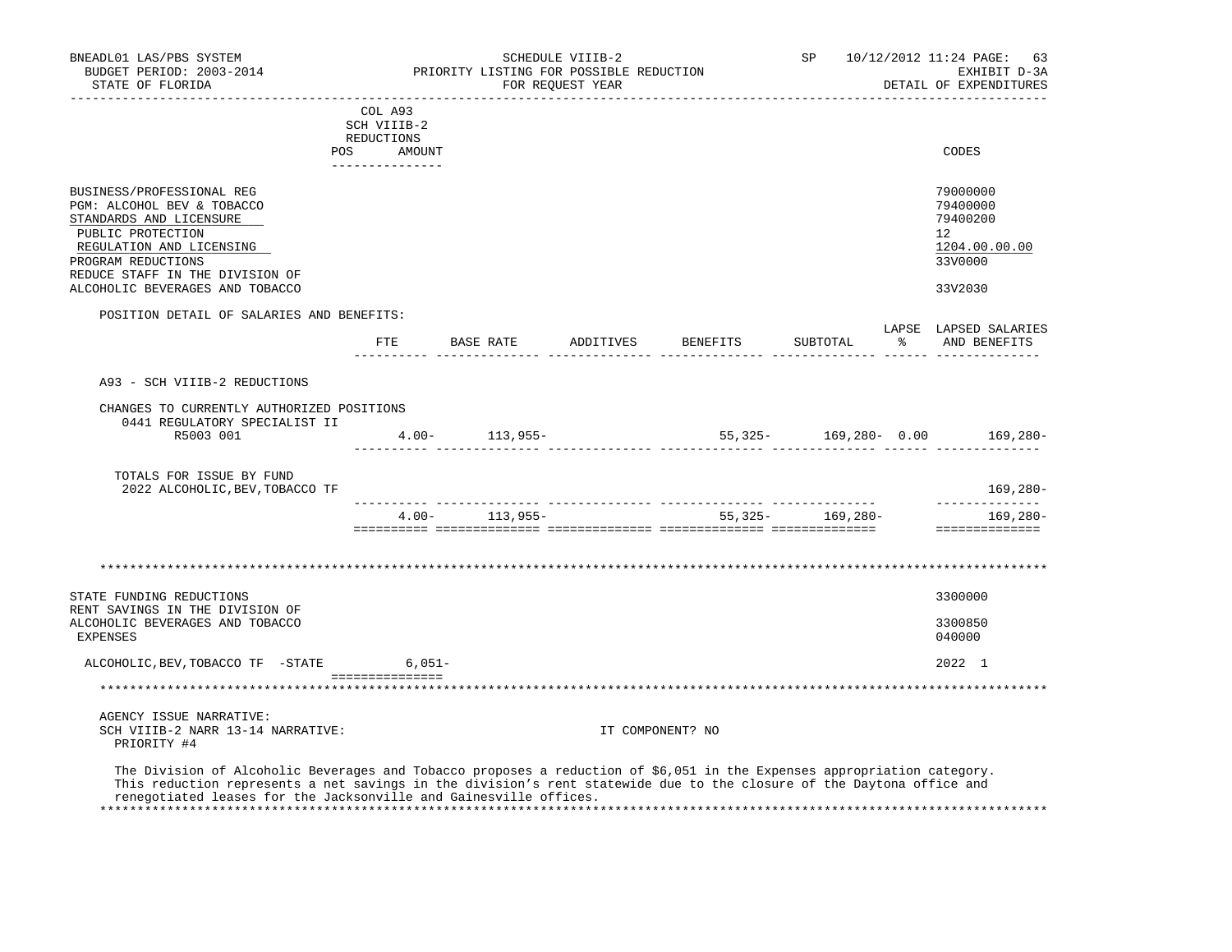| CODES |
|-------|
|       |
|       |
|       |
|       |
|       |

| BUSINESS/PROFESSIONAL REG       |                 | 79000000      |
|---------------------------------|-----------------|---------------|
| PGM: ALCOHOL BEV & TOBACCO      |                 | 79400000      |
| STANDARDS AND LICENSURE         |                 | 79400200      |
| PUBLIC PROTECTION               |                 | 12            |
| REGULATION AND LICENSING        |                 | 1204.00.00.00 |
| TOTAL: REGULATION AND LICENSING |                 | 1204.00.00.00 |
| BY FUND TYPE                    |                 |               |
|                                 | $4.00 -$        |               |
| TRUST FUNDS                     | 186,151-        | 2000          |
| SALARY RATE 113,955-            |                 |               |
|                                 | =============== |               |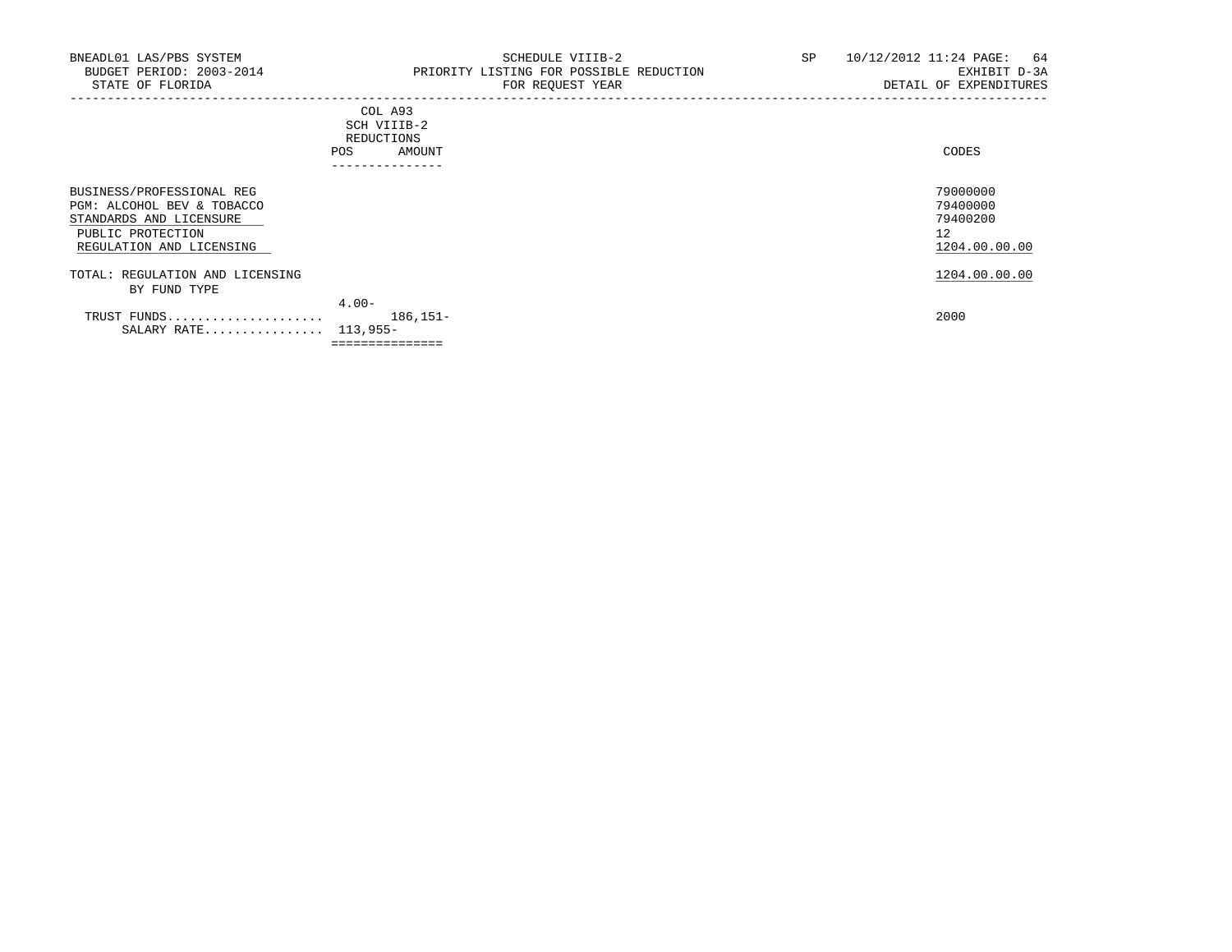| BUDGET PERIOD: 2003-2014<br>STATE OF FLORIDA                                                                                                                                                                                                                  |                                                                                 | PRIORITY LISTING FOR POSSIBLE REDUCTION<br>FOR REOUEST YEAR<br>____________________________________ | EXHIBIT D-3A<br>DETAIL OF EXPENDITURES                                                  |
|---------------------------------------------------------------------------------------------------------------------------------------------------------------------------------------------------------------------------------------------------------------|---------------------------------------------------------------------------------|-----------------------------------------------------------------------------------------------------|-----------------------------------------------------------------------------------------|
|                                                                                                                                                                                                                                                               | COL A93<br>SCH VIIIB-2<br>REDUCTIONS<br>AMOUNT<br><b>POS</b><br>--------------- |                                                                                                     | CODES                                                                                   |
| BUSINESS/PROFESSIONAL REG<br>PGM: ALCOHOL BEV & TOBACCO<br>TAX COLLECTION<br>PUBLIC PROTECTION<br>REGULATION AND LICENSING<br>PROGRAM REDUCTIONS<br>REDUCE STAFF IN THE DIVISION OF<br>ALCOHOLIC BEVERAGES AND TOBACCO<br>SALARY RATE<br>SALARY RATE 119,914- | ===============                                                                 |                                                                                                     | 79000000<br>79400000<br>79400300<br>12<br>1204.00.00.00<br>33V0000<br>33V2030<br>000000 |
| SALARIES AND BENEFITS                                                                                                                                                                                                                                         |                                                                                 |                                                                                                     | 010000                                                                                  |
| ALCOHOLIC, BEV, TOBACCO TF - STATE 176, 004-                                                                                                                                                                                                                  | $4.00 -$<br>===============                                                     |                                                                                                     | 2022 1                                                                                  |
| EXPENSES                                                                                                                                                                                                                                                      |                                                                                 |                                                                                                     | 040000                                                                                  |
| ALCOHOLIC, BEV, TOBACCO TF - STATE 10, 820-                                                                                                                                                                                                                   |                                                                                 |                                                                                                     | 2022 1                                                                                  |
| TOTAL: REDUCE STAFF IN THE DIVISION OF<br>ALCOHOLIC BEVERAGES AND TOBACCO<br>TOTAL POSITIONS 4.00-<br>TOTAL ISSUE 186,824-<br>TOTAL SALARY RATE 119,914-                                                                                                      | ===============<br>===============                                              |                                                                                                     | 33V2030                                                                                 |
|                                                                                                                                                                                                                                                               |                                                                                 |                                                                                                     |                                                                                         |
| AGENCY ISSUE NARRATIVE:<br>SCH VIIIB-2 NARR 13-14 NARRATIVE:                                                                                                                                                                                                  |                                                                                 | IT COMPONENT? NO                                                                                    |                                                                                         |

BNEADL01 LAS/PBS SYSTEM SCHEDULE VIIIB-2 SP 10/12/2012 11:24 PAGE: 65

 The Division of Alcoholic Beverages and Tobacco proposes a reduction of \$186,824 and 4 FTE in the Bureau of Auditing. The Bureau of Auditing is required by statute to receive monthly reports and tax revenues from licensed entities and to audit these entities for compliance with tax and regulatory requirements. They are also responsible for processing and tracking various components pertaining to the operations of the wholesalers and manufacturers, such as cigarette tax stamps, refunds and credits, and price postings. Complex audits must be performed to verify the flow of the particular products through the marketing systems (manufacturer-distributor-vendor) as required by law and to validate the correct payment of all taxes on those products. These tracking and auditing aspects are very important to the day to day operations of the bureau and customer service for our regulated industry members.

PRIORITY #50

 The Bureau of Auditing has a total of 47 field auditor positions that perform an average of 4,500 product movement, tax, and compliance audits each year, and process and review approximately 16,860 monthly reports each year. The auditors, along with the administrative staff of the bureau, are responsible for assuring the annual collection of \$1.7 billion dollars in tax revenues to the state. With an annual budget of \$5.99 million, the bureau operates on a budget of less than 1/2 percent of revenues collected.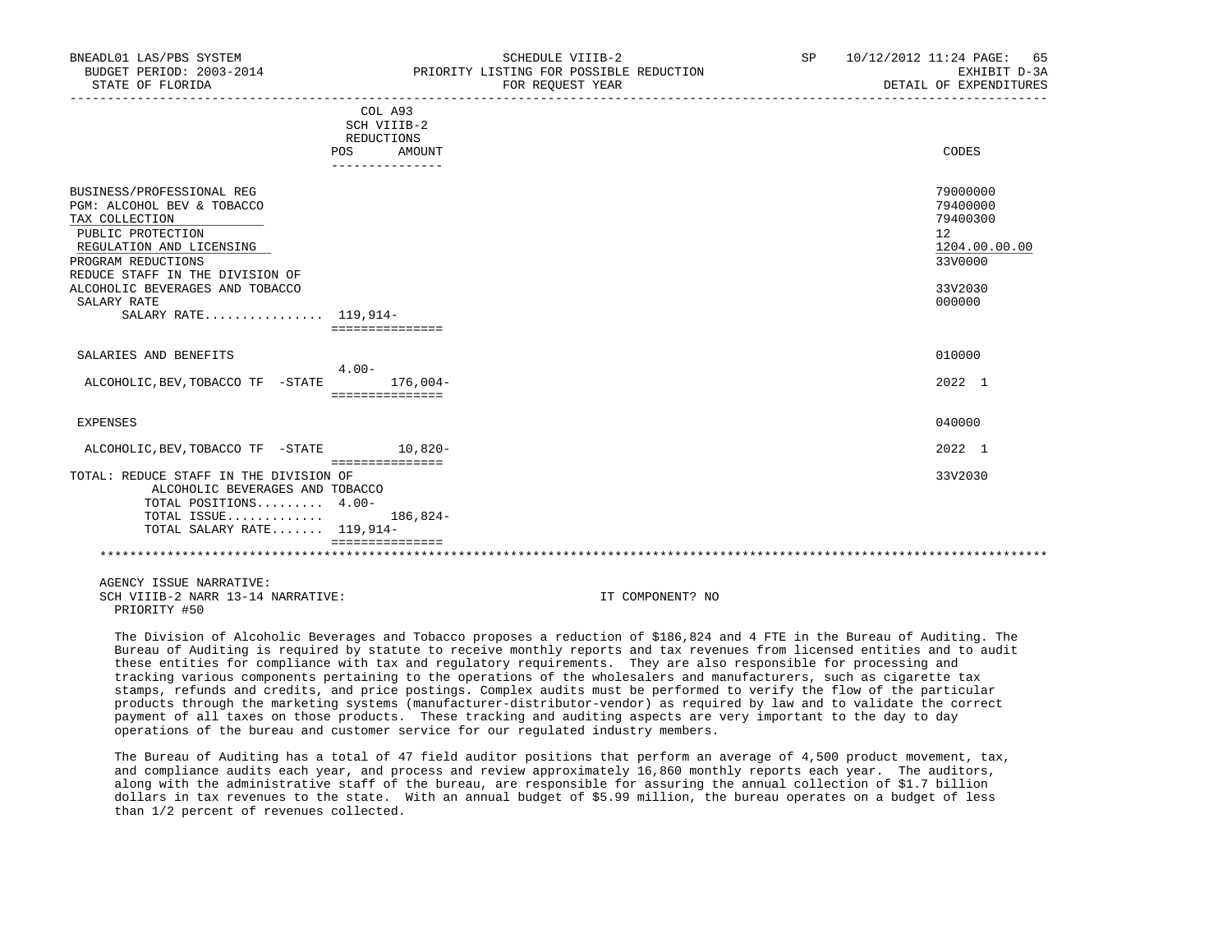|                            |     | COL A93<br>SCH VIIIB-2<br>REDUCTIONS |          |
|----------------------------|-----|--------------------------------------|----------|
|                            | POS | AMOUNT                               | CODES    |
|                            |     | ------------                         |          |
| BUSINESS/PROFESSIONAL REG  |     |                                      | 79000000 |
| PGM: ALCOHOL BEV & TOBACCO |     |                                      | 79400000 |

| PGM: ALCOHOL BEV & TOBACCO      | 79400000      |
|---------------------------------|---------------|
| TAX COLLECTION                  | 79400300      |
| PUBLIC PROTECTION               | 12            |
| REGULATION AND LICENSING        | 1204.00.00.00 |
| PROGRAM REDUCTIONS              | 33V0000       |
| REDUCE STAFF IN THE DIVISION OF |               |
| ALCOHOLIC BEVERAGES AND TOBACCO | 33V2030       |

 The reduction of four Tax Auditor positions in our Field offices would greatly inhibit the Division's ability to audit all applicable licensees for tax payments with the same level of proficiency, and to ensure compliance with Florida's beverage and tobacco laws, thus jeopardizing the tax revenues and resulting in harm to the taxpayers and citizens of Florida.

\*\*\*\*\*\*\*\*\*\*\*\*\*\*\*\*\*\*\*\*\*\*\*\*\*\*\*\*\*\*\*\*\*\*\*\*\*\*\*\*\*\*\*\*\*\*\*\*\*\*\*\*\*\*\*\*\*\*\*\*\*\*\*\*\*\*\*\*\*\*\*\*\*\*\*\*\*\*\*\*\*\*\*\*\*\*\*\*\*\*\*\*\*\*\*\*\*\*\*\*\*\*\*\*\*\*\*\*\*\*\*\*\*\*\*\*\*\*\*\*\*\*\*\*\*\*\*

| POSITION DETAIL OF SALARIES AND BENEFITS:                        | FTE      | BASE RATE | ADDITIVES | BENEFITS | SUBTOTAL      | LAPSE<br>$\epsilon$ | LAPSED SALARIES<br>AND BENEFITS |
|------------------------------------------------------------------|----------|-----------|-----------|----------|---------------|---------------------|---------------------------------|
|                                                                  |          |           |           |          |               |                     |                                 |
| A93 - SCH VIIIB-2 REDUCTIONS                                     |          |           |           |          |               |                     |                                 |
| CHANGES TO CURRENTLY AUTHORIZED POSITIONS<br>1506 TAX AUDITOR II |          |           |           |          |               |                     |                                 |
| R5004 001                                                        | $4.00 -$ | 119,914-  |           | 56,090-  | 176,004- 0.00 |                     | 176,004-                        |
| TOTALS FOR ISSUE BY FUND<br>2022 ALCOHOLIC, BEV, TOBACCO TF      |          |           |           |          |               |                     | $176,004-$                      |
|                                                                  |          |           |           |          |               |                     |                                 |
|                                                                  | $4.00 -$ | 119,914–  |           | 56,090-  | $176,004-$    |                     | $176,004-$                      |

\*\*\*\*\*\*\*\*\*\*\*\*\*\*\*\*\*\*\*\*\*\*\*\*\*\*\*\*\*\*\*\*\*\*\*\*\*\*\*\*\*\*\*\*\*\*\*\*\*\*\*\*\*\*\*\*\*\*\*\*\*\*\*\*\*\*\*\*\*\*\*\*\*\*\*\*\*\*\*\*\*\*\*\*\*\*\*\*\*\*\*\*\*\*\*\*\*\*\*\*\*\*\*\*\*\*\*\*\*\*\*\*\*\*\*\*\*\*\*\*\*\*\*\*\*\*\*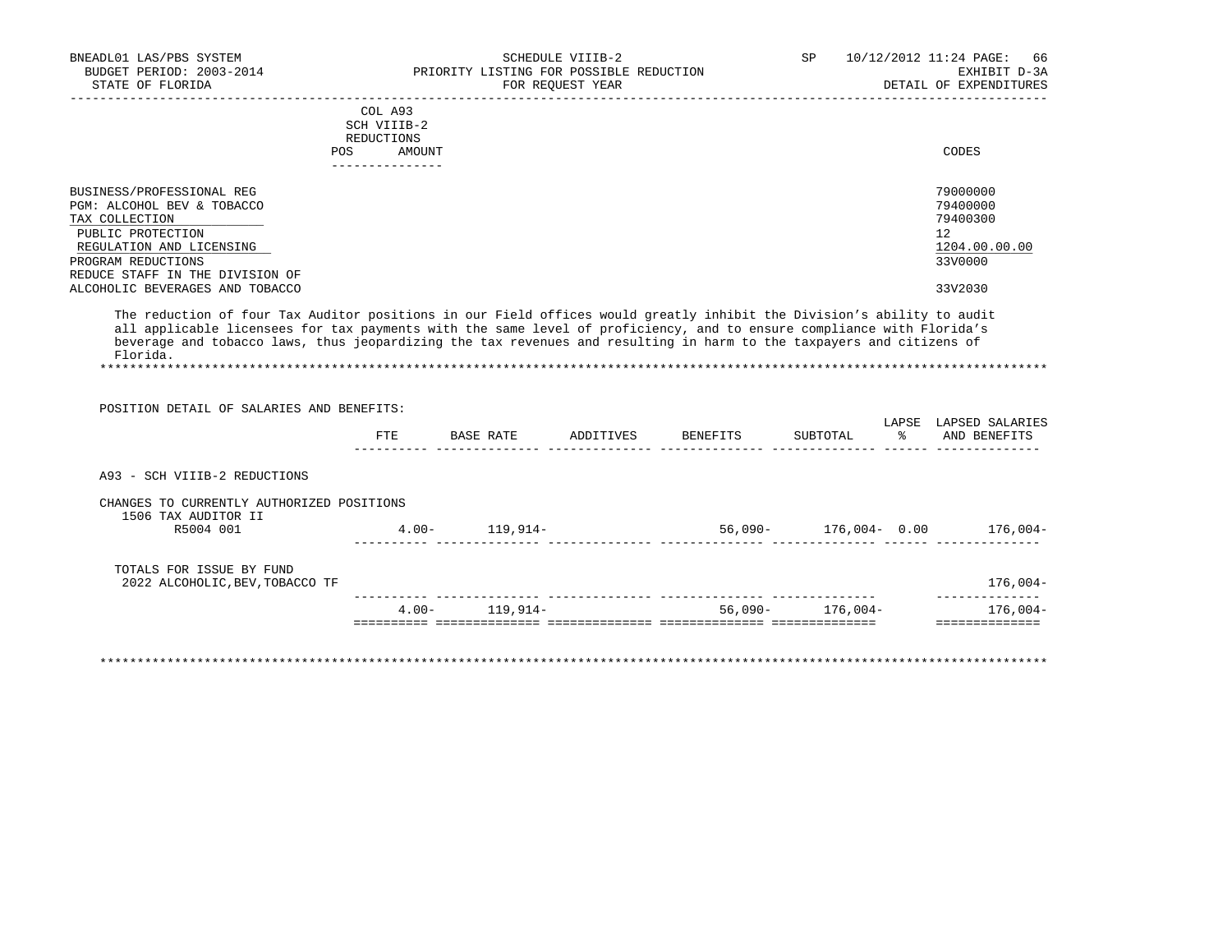| BNEADL01 LAS/PBS SYSTEM<br>BUDGET PERIOD: 2003-2014<br>STATE OF FLORIDA | SCHEDULE VIIIB-2<br>PRIORITY LISTING FOR POSSIBLE REDUCTION<br>FOR REOUEST YEAR | 10/12/2012 11:24 PAGE: 67<br>SP<br>EXHIBIT D-3A<br>DETAIL OF EXPENDITURES |
|-------------------------------------------------------------------------|---------------------------------------------------------------------------------|---------------------------------------------------------------------------|
|                                                                         | COL A93                                                                         |                                                                           |
|                                                                         | SCH VIIIB-2                                                                     |                                                                           |
|                                                                         | REDUCTIONS                                                                      |                                                                           |
|                                                                         | AMOUNT<br>POS                                                                   | CODES                                                                     |
|                                                                         | . _ _ _ _ _ _ _ _ _ _ _ _ _ _                                                   |                                                                           |
| BUSINESS/PROFESSIONAL REG                                               |                                                                                 | 79000000                                                                  |
| PGM: ALCOHOL BEV & TOBACCO                                              |                                                                                 | 79400000                                                                  |
| TAX COLLECTION                                                          |                                                                                 | 79400300                                                                  |
| PUBLIC PROTECTION                                                       |                                                                                 | 12                                                                        |
| REGULATION AND LICENSING                                                |                                                                                 | 1204.00.00.00                                                             |
| STATE FUNDING REDUCTIONS                                                |                                                                                 | 3300000                                                                   |

 REDUCE CIGARETTE TAX STAMP EXPENDITURES 3300840 SPECIAL CATEGORIES 100000 100000 100000 100000 100000 100000 100000 100000 100000 100000 100000 100000 100000 100000 100000 100000 100000 100000 100000 100000 100000 100000 100000 100000 100000 100000 100000 100000 10000 1 CIGARETTE TAX STAMPS

## ALCOHOLIC, BEV, TOBACCO TF -STATE 110,000- 12022 1

===============

\*\*\*\*\*\*\*\*\*\*\*\*\*\*\*\*\*\*\*\*\*\*\*\*\*\*\*\*\*\*\*\*\*\*\*\*\*\*\*\*\*\*\*\*\*\*\*\*\*\*\*\*\*\*\*\*\*\*\*\*\*\*\*\*\*\*\*\*\*\*\*\*\*\*\*\*\*\*\*\*\*\*\*\*\*\*\*\*\*\*\*\*\*\*\*\*\*\*\*\*\*\*\*\*\*\*\*\*\*\*\*\*\*\*\*\*\*\*\*\*\*\*\*\*\*\*\*

 AGENCY ISSUE NARRATIVE: SCH VIIIB-2 NARR 13-14 NARRATIVE: IT COMPONENT? NO PRIORITY #8

 The Division of Alcoholic Beverages and Tobacco proposes a reduction of \$110,000 in the Cigarette Tax Stamps appropriation category. Section 210.06, Florida Statutes, requires a tax stamp be applied to all cigarette packages intended for sale or distribution to consumers in Florida. The tax stamp indicates that excise taxes on the sale, receipt, purchase, possession, consumption, handling, and distribution of cigarette have been paid. The tax is paid by affixing stamps on the packages of cigarettes prior to sale. Section 210.05, F.S., requires the Division of Alcoholic Beverages and Tobacco to provide stamps to cigarette wholesalers for payment of the tax and surcharge imposed on the cigarettes sold in Florida. The Division receives budget authority to pay for the printing of cigarette tax stamps via the Cigarette Tax Stamps special category.

 For the last few years, the number of cigarette packs sold in Florida has been declining. Revenue Estimating Conference projections (July 2012) indicate the decline will continue into future years. Based on these projections of declining sales and the corresponding reduction in the number of stamps purchased by the division, the category can be reduced. \*\*\*\*\*\*\*\*\*\*\*\*\*\*\*\*\*\*\*\*\*\*\*\*\*\*\*\*\*\*\*\*\*\*\*\*\*\*\*\*\*\*\*\*\*\*\*\*\*\*\*\*\*\*\*\*\*\*\*\*\*\*\*\*\*\*\*\*\*\*\*\*\*\*\*\*\*\*\*\*\*\*\*\*\*\*\*\*\*\*\*\*\*\*\*\*\*\*\*\*\*\*\*\*\*\*\*\*\*\*\*\*\*\*\*\*\*\*\*\*\*\*\*\*\*\*\*

| ALCOHOLIC, BEV, TOBACCO TF - STATE                                             | $21.275-$ | 2022              |
|--------------------------------------------------------------------------------|-----------|-------------------|
| RENT SAVINGS IN THE DIVISION OF<br>ALCOHOLIC BEVERAGES AND TOBACCO<br>EXPENSES |           | 3300850<br>040000 |

 AGENCY ISSUE NARRATIVE: SCH VIIIB-2 NARR 13-14 NARRATIVE: IT COMPONENT? NO PRIORITY #4

 The Division of Alcoholic Beverages and Tobacco proposes a reduction of \$21,275 in the Expenses appropriation category. This reduction represents a net savings in the division's rent statewide due to the closure of the Daytona office and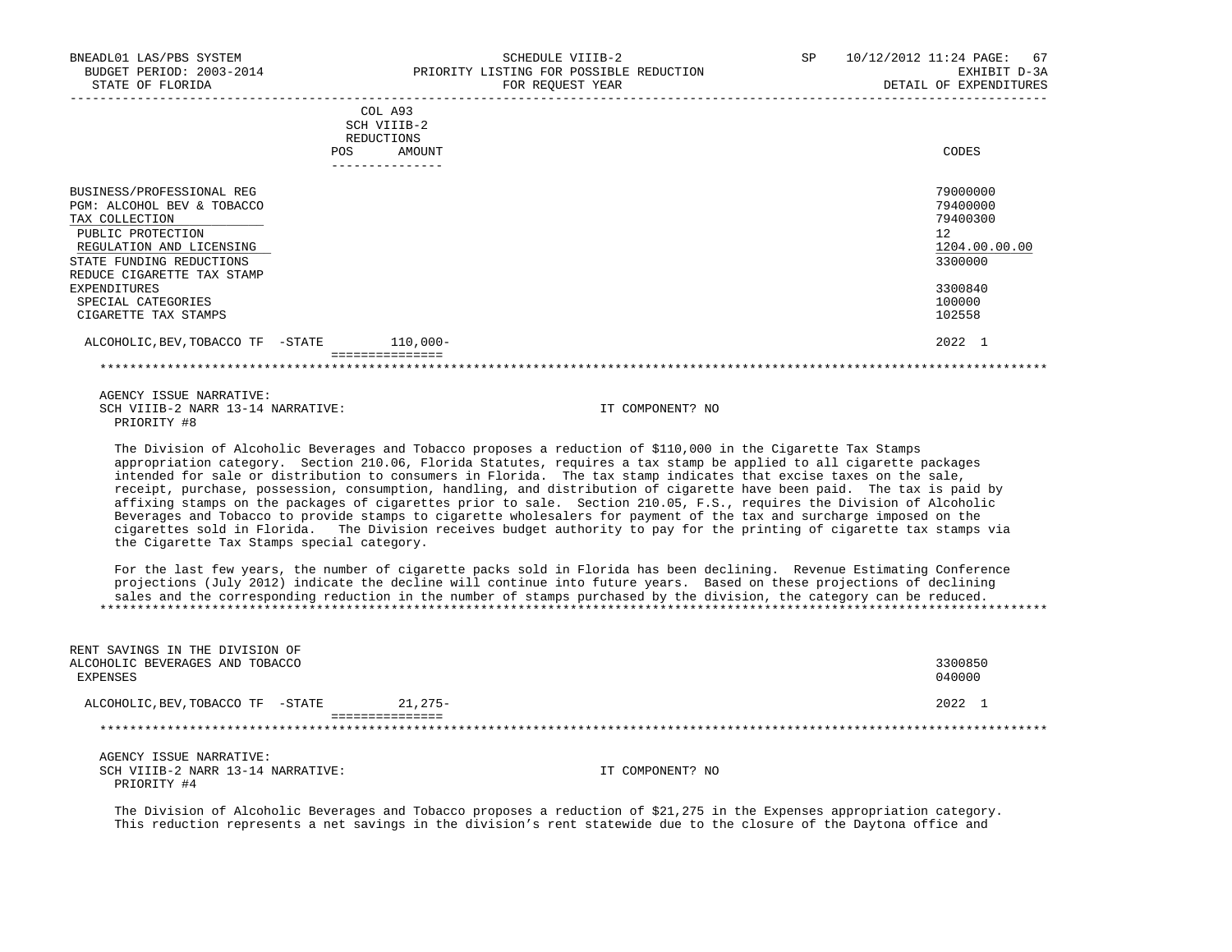| BNEADL01 LAS/PBS SYSTEM<br>BUDGET PERIOD: 2003-2014<br>STATE OF FLORIDA                                                                                                                                                      | SCHEDULE VIIIB-2<br>PRIORITY LISTING FOR POSSIBLE REDUCTION<br>FOR REQUEST YEAR | SP 10/12/2012 11:24 PAGE: 68<br>EXHIBIT D-3A<br>DETAIL OF EXPENDITURES        |  |
|------------------------------------------------------------------------------------------------------------------------------------------------------------------------------------------------------------------------------|---------------------------------------------------------------------------------|-------------------------------------------------------------------------------|--|
|                                                                                                                                                                                                                              | COL A93<br>SCH VIIIB-2<br>REDUCTIONS<br>POS<br>AMOUNT                           | CODES                                                                         |  |
| BUSINESS/PROFESSIONAL REG<br>PGM: ALCOHOL BEV & TOBACCO<br>TAX COLLECTION<br>PUBLIC PROTECTION<br>REGULATION AND LICENSING<br>STATE FUNDING REDUCTIONS<br>RENT SAVINGS IN THE DIVISION OF<br>ALCOHOLIC BEVERAGES AND TOBACCO |                                                                                 | 79000000<br>79400000<br>79400300<br>12<br>1204.00.00.00<br>3300000<br>3300850 |  |
|                                                                                                                                                                                                                              | renegotiated leases for the Jacksonville and Gainesville offices.               |                                                                               |  |
| TOTAL: REGULATION AND LICENSING<br>BY FUND TYPE                                                                                                                                                                              |                                                                                 | 1204.00.00.00                                                                 |  |
| TRUST FUNDS<br>SALARY RATE $119,914-$                                                                                                                                                                                        | $4.00 -$<br>$318,099-$                                                          | 2000                                                                          |  |

===============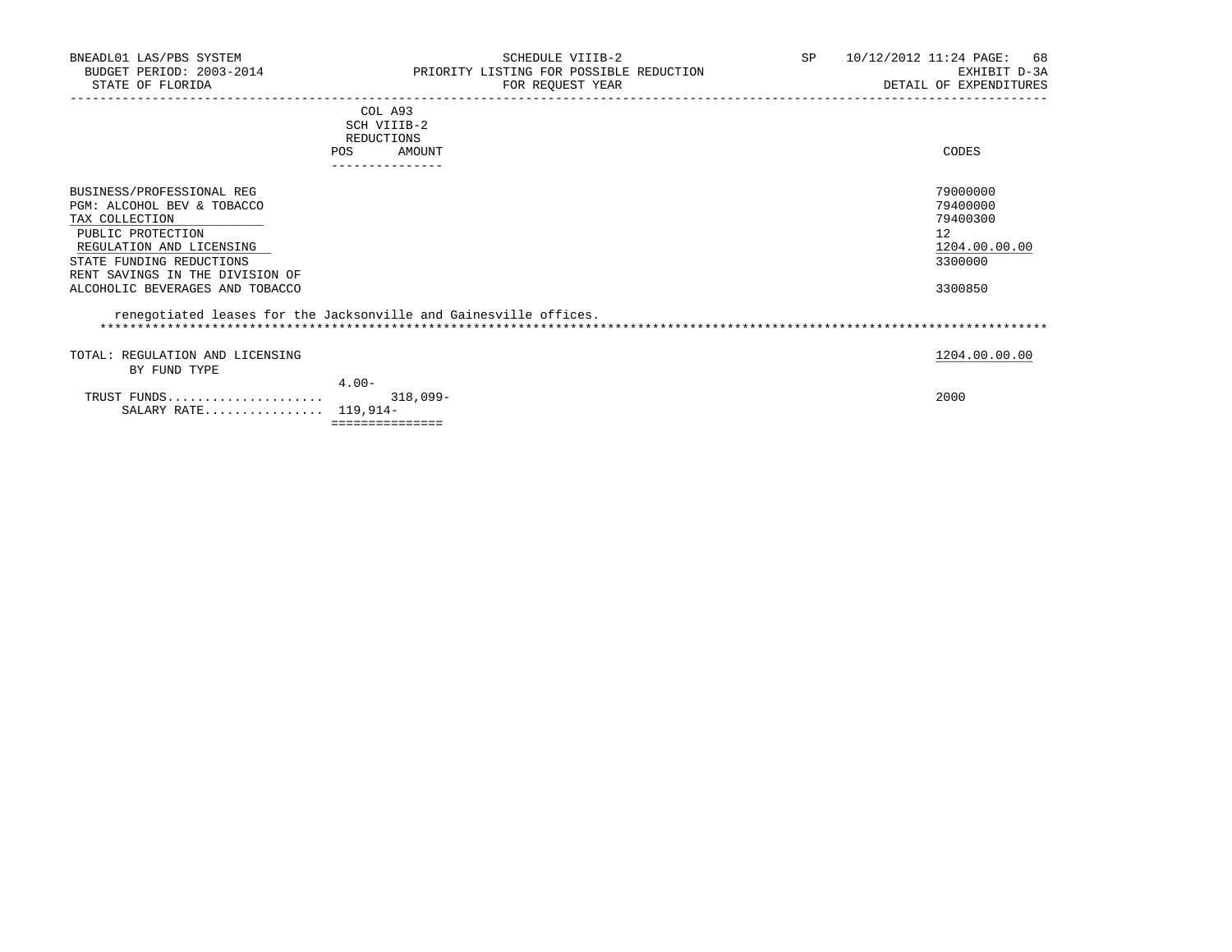| BNEADL01 LAS/PBS SYSTEM<br>BUDGET PERIOD: 2003-2014<br>STATE OF FLORIDA                                                                                                                                                                |                                         | SCHEDULE VIIIB-2<br>PRIORITY LISTING FOR POSSIBLE REDUCTION<br>FOR REQUEST YEAR | SP 10/12/2012 11:24 PAGE: 69<br>EXHIBIT D-3A<br>DETAIL OF EXPENDITURES |
|----------------------------------------------------------------------------------------------------------------------------------------------------------------------------------------------------------------------------------------|-----------------------------------------|---------------------------------------------------------------------------------|------------------------------------------------------------------------|
|                                                                                                                                                                                                                                        | COL A93<br>SCH VIIIB-2<br>REDUCTIONS    |                                                                                 |                                                                        |
|                                                                                                                                                                                                                                        | POS<br>AMOUNT<br>---------------        |                                                                                 | CODES                                                                  |
| BUSINESS/PROFESSIONAL REG<br>PGM: CONDOS, TIMESHR, MOB HM<br>COMPLIANCE AND ENFORCEMENT<br>PUBLIC PROTECTION<br>REGULATION AND LICENSING<br>PROGRAM REDUCTIONS<br>REDUCE STAFF IN THE DIVISION OF<br>FLORIDA CONDOMINIUMS, TIMESHARES, |                                         |                                                                                 | 79000000<br>79800000<br>79800100<br>12<br>1204.00.00.00<br>33V0000     |
| AND MOBILE HOMES<br>SALARY RATE<br>SALARY RATE 107,481-                                                                                                                                                                                | ===============                         |                                                                                 | 33V3050<br>000000                                                      |
| SALARIES AND BENEFITS                                                                                                                                                                                                                  |                                         |                                                                                 | 010000                                                                 |
| FL CONDO/TIMESHARE/MH TF -STATE                                                                                                                                                                                                        | $4.00 -$<br>161,975-<br>=============== |                                                                                 | 2289 1                                                                 |
| EXPENSES                                                                                                                                                                                                                               |                                         |                                                                                 | 040000                                                                 |
| FL CONDO/TIMESHARE/MH TF -STATE                                                                                                                                                                                                        | $9,380-$<br>===============             |                                                                                 | 2289 1                                                                 |
| TOTAL: REDUCE STAFF IN THE DIVISION OF<br>FLORIDA CONDOMINIUMS, TIMESHARES,<br>AND MOBILE HOMES<br>TOTAL POSITIONS 4.00-<br>TOTAL ISSUE $171,355-$<br>TOTAL SALARY RATE 107,481-                                                       | ===============                         |                                                                                 | 33V3050                                                                |
|                                                                                                                                                                                                                                        |                                         |                                                                                 |                                                                        |
| AGENCY ISSUE NARRATIVE:<br>SCH VIIIB-2 NARR 13-14 NARRATIVE:                                                                                                                                                                           |                                         | IT COMPONENT? NO                                                                |                                                                        |

PRIORITY #47

 The Division of Florida Condominiums, Timeshares and Mobile Homes proposes a reduction of \$171,355 and 4 FTE in compliance staffing. The division currently reviews and approves project disclosure documents and investigates disputes relating to condominiums, cooperatives, timeshares, and mobile home parks. This reduction would eliminate 4 FTE in various division offices to create efficiencies and reduce operating expenditures. The reduction would eliminate 1 Real Estate Development Specialist in Tallahassee, 2 Investigation Specialist I's in Orlando and 1 Investigation Specialist II in Tallahassee. A reduction in staffing will place a larger burden on other compliance staff and decrease customer service by increasing timeframes to review and approve project disclosure documents and resolve consumer complaints. \*\*\*\*\*\*\*\*\*\*\*\*\*\*\*\*\*\*\*\*\*\*\*\*\*\*\*\*\*\*\*\*\*\*\*\*\*\*\*\*\*\*\*\*\*\*\*\*\*\*\*\*\*\*\*\*\*\*\*\*\*\*\*\*\*\*\*\*\*\*\*\*\*\*\*\*\*\*\*\*\*\*\*\*\*\*\*\*\*\*\*\*\*\*\*\*\*\*\*\*\*\*\*\*\*\*\*\*\*\*\*\*\*\*\*\*\*\*\*\*\*\*\*\*\*\*\*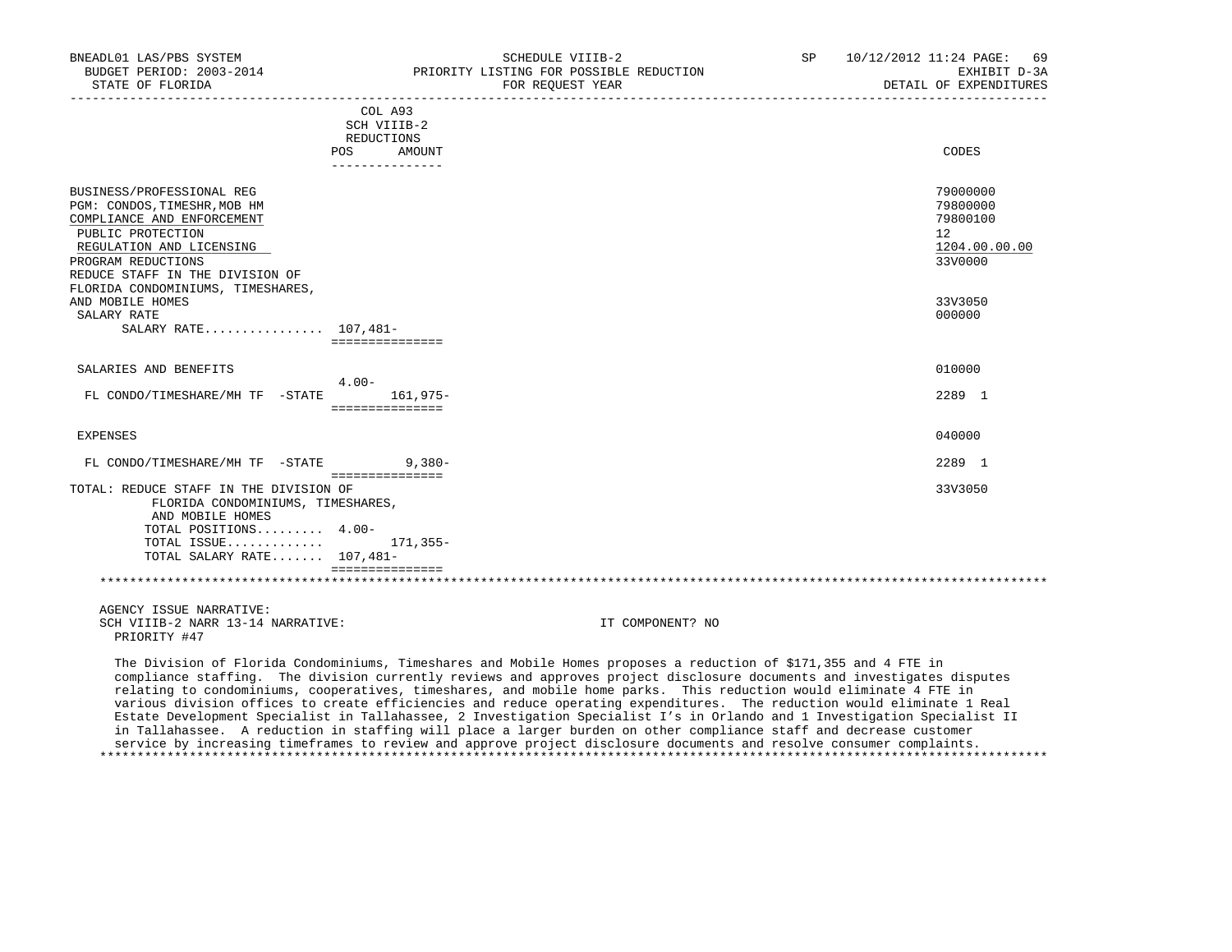| BNEADL01 LAS/PBS SYSTEM<br>BUDGET PERIOD: 2003-2014<br>STATE OF FLORIDA                                                                                                                                                                                    |                                                                       | PRIORITY LISTING FOR POSSIBLE REDUCTION | SCHEDULE VIIIB-2<br>FOR REQUEST YEAR |          |                  |    | SP 10/12/2012 11:24 PAGE: 70<br>EXHIBIT D-3A<br>DETAIL OF EXPENDITURES                     |
|------------------------------------------------------------------------------------------------------------------------------------------------------------------------------------------------------------------------------------------------------------|-----------------------------------------------------------------------|-----------------------------------------|--------------------------------------|----------|------------------|----|--------------------------------------------------------------------------------------------|
|                                                                                                                                                                                                                                                            | COL A93<br>SCH VIIIB-2<br>REDUCTIONS<br>POS AMOUNT<br>--------------- |                                         |                                      |          |                  |    | CODES                                                                                      |
| BUSINESS/PROFESSIONAL REG<br>PGM: CONDOS, TIMESHR, MOB HM<br>COMPLIANCE AND ENFORCEMENT<br>PUBLIC PROTECTION<br>REGULATION AND LICENSING<br>PROGRAM REDUCTIONS<br>REDUCE STAFF IN THE DIVISION OF<br>FLORIDA CONDOMINIUMS, TIMESHARES,<br>AND MOBILE HOMES |                                                                       |                                         |                                      |          |                  |    | 79000000<br>79800000<br>79800100<br>12 <sup>7</sup><br>1204.00.00.00<br>33V0000<br>33V3050 |
| POSITION DETAIL OF SALARIES AND BENEFITS:                                                                                                                                                                                                                  |                                                                       |                                         |                                      |          |                  |    |                                                                                            |
|                                                                                                                                                                                                                                                            |                                                                       | FTE BASE RATE                           | ADDITIVES                            | BENEFITS | SUBTOTAL         | ႜႂ | LAPSE LAPSED SALARIES<br>AND BENEFITS                                                      |
| A93 - SCH VIIIB-2 REDUCTIONS                                                                                                                                                                                                                               |                                                                       |                                         |                                      |          |                  |    |                                                                                            |
| CHANGES TO CURRENTLY AUTHORIZED POSITIONS<br>P101 PROPOSED CLASS CODE<br>R5007 001                                                                                                                                                                         |                                                                       | $4.00 - 107,481 -$                      |                                      |          |                  |    | 54,494- 161,975- 0.00 161,975-                                                             |
| TOTALS FOR ISSUE BY FUND<br>2289 FL CONDO/TIMESHARE/MH TF                                                                                                                                                                                                  |                                                                       |                                         |                                      |          |                  |    | 161,975–                                                                                   |
|                                                                                                                                                                                                                                                            | $4.00 -$                                                              | 107,481–                                |                                      |          | 54,494- 161,975- |    | --------------<br>161,975-<br>==============                                               |
|                                                                                                                                                                                                                                                            |                                                                       |                                         |                                      |          |                  |    |                                                                                            |
| ELIMINATE THE ELECTION MONITOR<br>PROGRAM IN THE OFFICE OF THE<br>CONDOMINIUM OMBUDSMAN<br>SALARY RATE<br>SALARY RATE $26,080-$                                                                                                                            | ===============                                                       |                                         |                                      |          |                  |    | 33V3060<br>000000                                                                          |
| SALARIES AND BENEFITS                                                                                                                                                                                                                                      |                                                                       |                                         |                                      |          |                  |    | 010000                                                                                     |
| FL CONDO/TIMESHARE/MH TF -STATE                                                                                                                                                                                                                            | $1.00 -$<br>$39,602-$<br>===============                              |                                         |                                      |          |                  |    | 2289 1                                                                                     |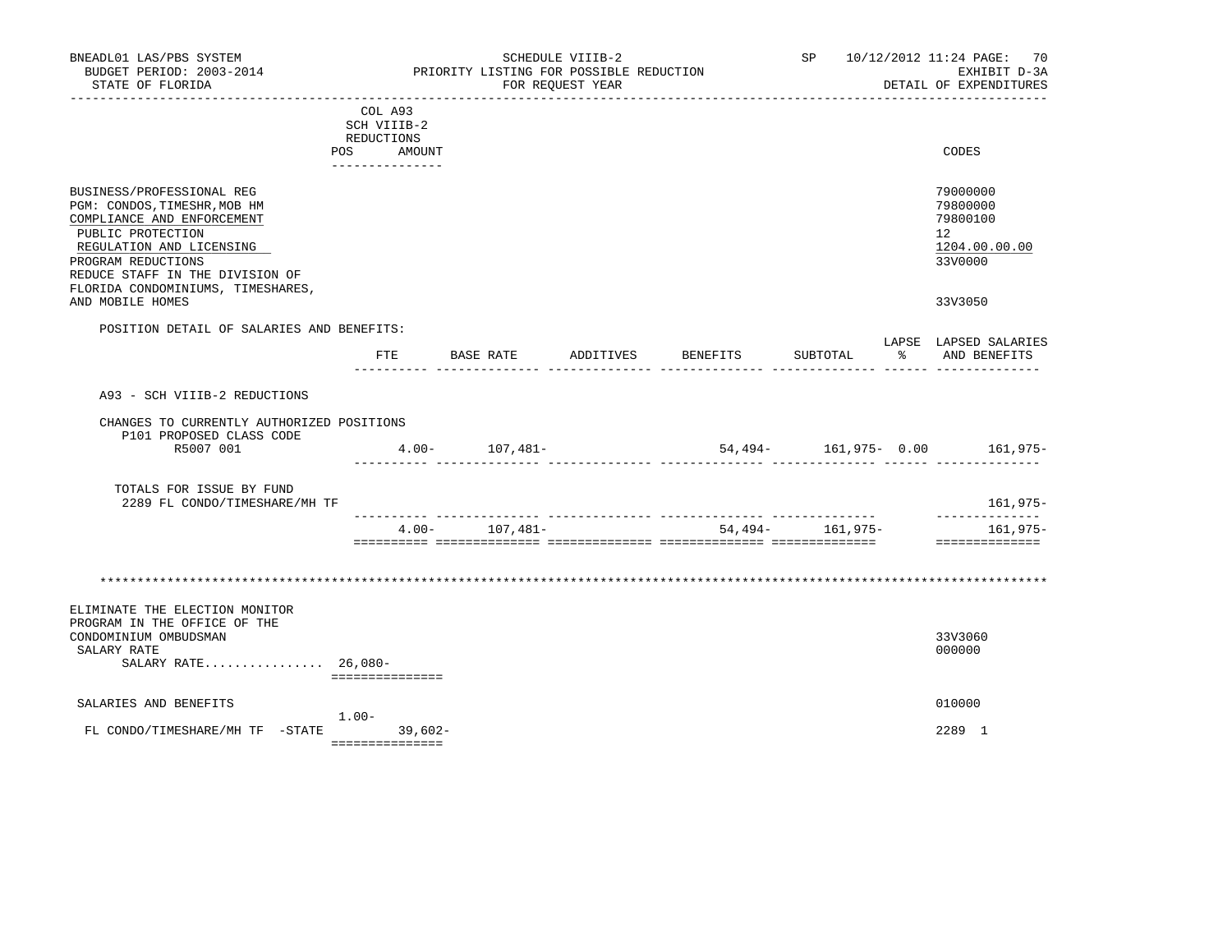| COL A93<br>SCH VIIIB-2<br>REDUCTIONS                                                                                                                                                                                             |          |                                                                    |
|----------------------------------------------------------------------------------------------------------------------------------------------------------------------------------------------------------------------------------|----------|--------------------------------------------------------------------|
| POS                                                                                                                                                                                                                              | AMOUNT   | CODES                                                              |
|                                                                                                                                                                                                                                  |          |                                                                    |
| BUSINESS/PROFESSIONAL REG<br>PGM: CONDOS, TIMESHR, MOB HM<br>COMPLIANCE AND ENFORCEMENT<br>PUBLIC PROTECTION<br>REGULATION AND LICENSING<br>PROGRAM REDUCTIONS<br>ELIMINATE THE ELECTION MONITOR<br>PROGRAM IN THE OFFICE OF THE |          | 79000000<br>79800000<br>79800100<br>12<br>1204.00.00.00<br>33V0000 |
| CONDOMINIUM OMBUDSMAN<br>EXPENSES                                                                                                                                                                                                |          | 33V3060<br>040000                                                  |
| FL CONDO/TIMESHARE/MH TF -STATE<br>===============                                                                                                                                                                               | $2,345-$ | 2289 1                                                             |
| TOTAL: ELIMINATE THE ELECTION MONITOR<br>PROGRAM IN THE OFFICE OF THE<br>CONDOMINIUM OMBUDSMAN<br>TOTAL POSITIONS 1.00-<br>TOTAL ISSUE<br>TOTAL SALARY RATE 26,080-                                                              | 41,947-  | 33V3060                                                            |
|                                                                                                                                                                                                                                  |          |                                                                    |
|                                                                                                                                                                                                                                  |          |                                                                    |
|                                                                                                                                                                                                                                  |          |                                                                    |

 AGENCY ISSUE NARRATIVE: SCH VIIIB-2 NARR 13-14 NARRATIVE: IT COMPONENT? NO PRIORITY #30

 The Office of the Condominium Ombudsman proposes a reduction of \$41,947 and 1 FTE by eliminating the Election Monitor Program provided by Section 718.5012(10), Florida Statutes. The Office of the Condominium Ombudsman receives approximately 90 petitions for appointment of an election monitor each year. If the petition is in correct form, the Condominium Ombudsman appoints a private election monitor. All costs associated with the election monitoring process are paid by the condominium association. Elimination of the program would make this service unavailable to condominium unit owners. Of the services provided by the Office of the Condominium Ombudsman, elimination of this program would have the least impact on condominium unit owners, directors, and associations.

 This reduction would require legislative action to repeal Section 718.5012(10), Florida Statutes. \*\*\*\*\*\*\*\*\*\*\*\*\*\*\*\*\*\*\*\*\*\*\*\*\*\*\*\*\*\*\*\*\*\*\*\*\*\*\*\*\*\*\*\*\*\*\*\*\*\*\*\*\*\*\*\*\*\*\*\*\*\*\*\*\*\*\*\*\*\*\*\*\*\*\*\*\*\*\*\*\*\*\*\*\*\*\*\*\*\*\*\*\*\*\*\*\*\*\*\*\*\*\*\*\*\*\*\*\*\*\*\*\*\*\*\*\*\*\*\*\*\*\*\*\*\*\*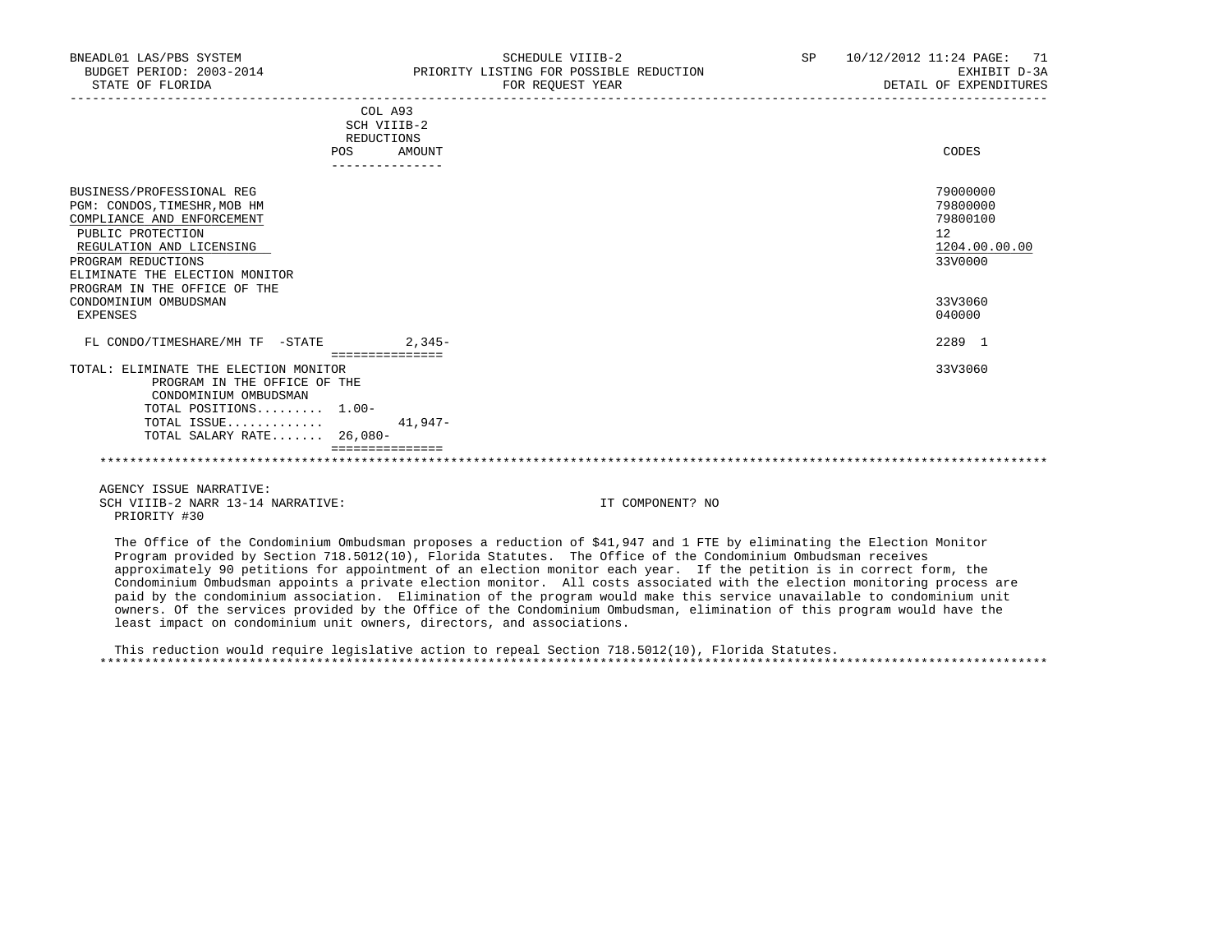| BNEADL01 LAS/PBS SYSTEM<br>BUDGET PERIOD: 2003-2014<br>STATE OF FLORIDA                                                                                                                                                          |                                                                          | SCHEDULE VIIIB-2<br>PRIORITY LISTING FOR POSSIBLE REDUCTION<br>FOR REQUEST YEAR |         |  |                    | ------------------- |    | SP 10/12/2012 11:24 PAGE: 72<br>EXHIBIT D-3A<br>DETAIL OF EXPENDITURES          |
|----------------------------------------------------------------------------------------------------------------------------------------------------------------------------------------------------------------------------------|--------------------------------------------------------------------------|---------------------------------------------------------------------------------|---------|--|--------------------|---------------------|----|---------------------------------------------------------------------------------|
|                                                                                                                                                                                                                                  | COL A93<br>SCH VIIIB-2<br>REDUCTIONS<br>POS<br>AMOUNT<br>_______________ |                                                                                 |         |  |                    |                     |    | CODES                                                                           |
| BUSINESS/PROFESSIONAL REG<br>PGM: CONDOS, TIMESHR, MOB HM<br>COMPLIANCE AND ENFORCEMENT<br>PUBLIC PROTECTION<br>REGULATION AND LICENSING<br>PROGRAM REDUCTIONS<br>ELIMINATE THE ELECTION MONITOR<br>PROGRAM IN THE OFFICE OF THE |                                                                          |                                                                                 |         |  |                    |                     |    | 79000000<br>79800000<br>79800100<br>12 <sup>°</sup><br>1204.00.00.00<br>33V0000 |
| CONDOMINIUM OMBUDSMAN                                                                                                                                                                                                            |                                                                          |                                                                                 |         |  |                    |                     |    | 33V3060                                                                         |
| POSITION DETAIL OF SALARIES AND BENEFITS:                                                                                                                                                                                        |                                                                          | FTE BASE RATE                                                                   |         |  | ADDITIVES BENEFITS | SUBTOTAL            | န္ | LAPSE LAPSED SALARIES<br>AND BENEFITS                                           |
| A93 - SCH VIIIB-2 REDUCTIONS                                                                                                                                                                                                     |                                                                          |                                                                                 |         |  |                    |                     |    |                                                                                 |
| CHANGES TO CURRENTLY AUTHORIZED POSITIONS                                                                                                                                                                                        |                                                                          |                                                                                 |         |  |                    |                     |    |                                                                                 |
| 0709 ADMINISTRATIVE ASSISTANT I<br>R5005 001                                                                                                                                                                                     |                                                                          | $1.00 - 26,080 -$                                                               |         |  |                    |                     |    | $13,522-$ 39,602- 0.00 39,602-                                                  |
| TOTALS FOR ISSUE BY FUND<br>2289 FL CONDO/TIMESHARE/MH TF                                                                                                                                                                        |                                                                          |                                                                                 |         |  |                    |                     |    | $39,602-$                                                                       |
|                                                                                                                                                                                                                                  |                                                                          | $1.00 -$                                                                        | 26,080- |  |                    | $13,522-$ 39,602-   |    | --------------<br>$39,602-$<br>==============                                   |
|                                                                                                                                                                                                                                  |                                                                          |                                                                                 |         |  |                    |                     |    |                                                                                 |
| ELIMINATE CONDOMINIUM MEDIATION<br>PROGRAM<br>SALARY RATE<br>SALARY RATE 53,026-                                                                                                                                                 | ===============                                                          |                                                                                 |         |  |                    |                     |    | 33V3080<br>000000                                                               |
| SALARIES AND BENEFITS                                                                                                                                                                                                            |                                                                          |                                                                                 |         |  |                    |                     |    | 010000                                                                          |
| FL CONDO/TIMESHARE/MH TF -STATE 70,005-                                                                                                                                                                                          | $1.00-$<br>===============                                               |                                                                                 |         |  |                    |                     |    | 2289 1                                                                          |
| <b>EXPENSES</b>                                                                                                                                                                                                                  |                                                                          |                                                                                 |         |  |                    |                     |    | 040000                                                                          |
| FL CONDO/TIMESHARE/MH TF -STATE                                                                                                                                                                                                  | 12,345-<br>----------------                                              |                                                                                 |         |  |                    |                     |    | 2289 1                                                                          |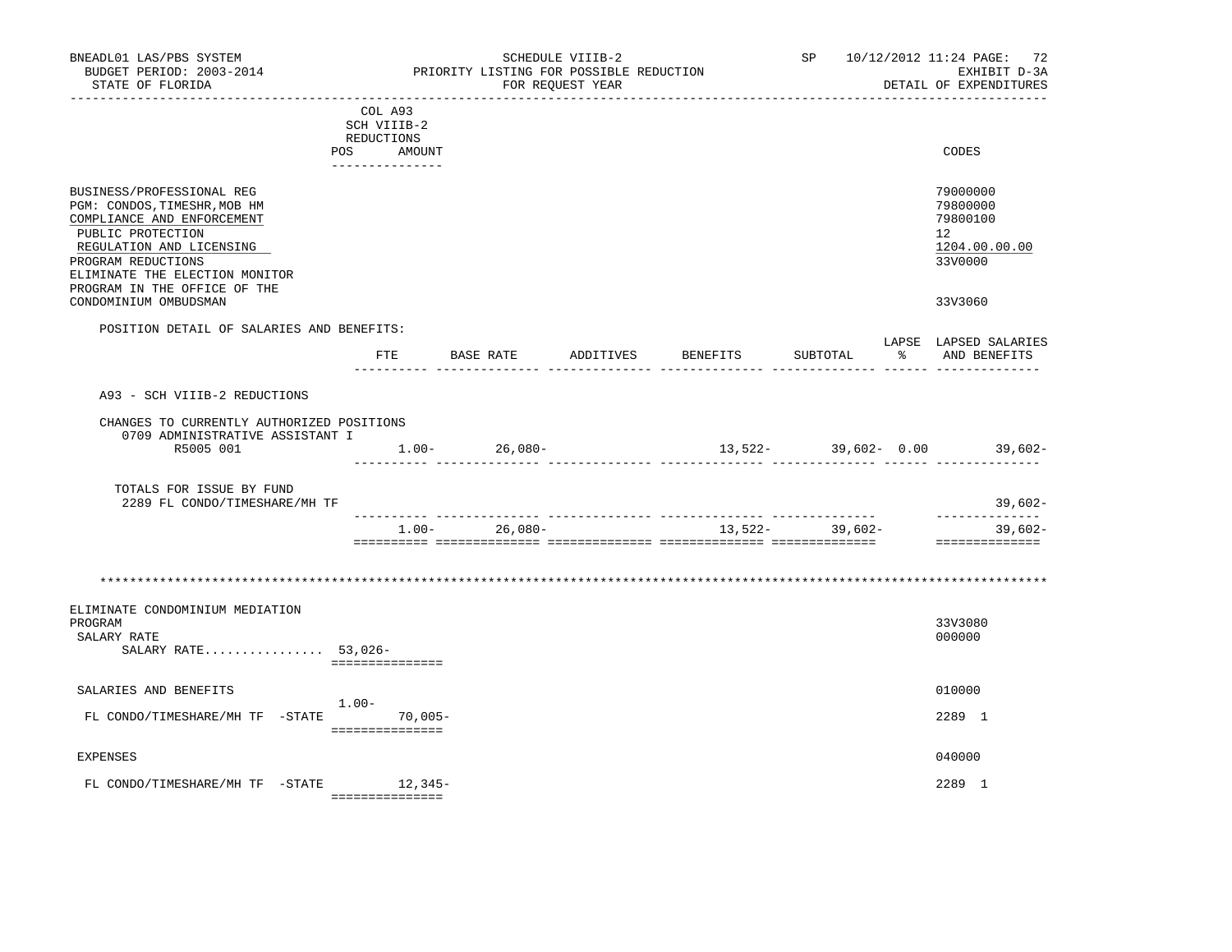| BNEADL01 LAS/PBS SYSTEM<br>BUDGET PERIOD: 2003-2014<br>STATE OF FLORIDA                                                                                                                                                                                                                                                                                                                                                                                                                                                                                                                                                                                                                                                                                                                                                                                                       |                                      | PRIORITY LISTING FOR POSSIBLE REDUCTION<br>FOR REQUEST YEAR | SCHEDULE VIIIB-2 |                                           | SP | 10/12/2012 11:24 PAGE: 73<br>EXHIBIT D-3A<br>DETAIL OF EXPENDITURES           |
|-------------------------------------------------------------------------------------------------------------------------------------------------------------------------------------------------------------------------------------------------------------------------------------------------------------------------------------------------------------------------------------------------------------------------------------------------------------------------------------------------------------------------------------------------------------------------------------------------------------------------------------------------------------------------------------------------------------------------------------------------------------------------------------------------------------------------------------------------------------------------------|--------------------------------------|-------------------------------------------------------------|------------------|-------------------------------------------|----|-------------------------------------------------------------------------------|
|                                                                                                                                                                                                                                                                                                                                                                                                                                                                                                                                                                                                                                                                                                                                                                                                                                                                               | COL A93<br>SCH VIIIB-2<br>REDUCTIONS |                                                             |                  |                                           |    |                                                                               |
|                                                                                                                                                                                                                                                                                                                                                                                                                                                                                                                                                                                                                                                                                                                                                                                                                                                                               | POS AMOUNT<br>---------------        |                                                             |                  |                                           |    | CODES                                                                         |
| BUSINESS/PROFESSIONAL REG<br>PGM: CONDOS, TIMESHR, MOB HM<br>COMPLIANCE AND ENFORCEMENT<br>PUBLIC PROTECTION<br>REGULATION AND LICENSING<br>PROGRAM REDUCTIONS<br>ELIMINATE CONDOMINIUM MEDIATION<br>PROGRAM                                                                                                                                                                                                                                                                                                                                                                                                                                                                                                                                                                                                                                                                  |                                      |                                                             |                  |                                           |    | 79000000<br>79800000<br>79800100<br>12<br>1204.00.00.00<br>33V0000<br>33V3080 |
| TOTAL: ELIMINATE CONDOMINIUM MEDIATION<br>PROGRAM<br>TOTAL POSITIONS 1.00-                                                                                                                                                                                                                                                                                                                                                                                                                                                                                                                                                                                                                                                                                                                                                                                                    |                                      |                                                             |                  |                                           |    | 33V3080                                                                       |
| TOTAL ISSUE<br>TOTAL SALARY RATE 53,026-                                                                                                                                                                                                                                                                                                                                                                                                                                                                                                                                                                                                                                                                                                                                                                                                                                      | $82,350-$<br>================        |                                                             |                  |                                           |    |                                                                               |
|                                                                                                                                                                                                                                                                                                                                                                                                                                                                                                                                                                                                                                                                                                                                                                                                                                                                               |                                      |                                                             |                  |                                           |    |                                                                               |
| AGENCY ISSUE NARRATIVE:<br>SCH VIIIB-2 NARR 13-14 NARRATIVE:<br>PRIORITY #29                                                                                                                                                                                                                                                                                                                                                                                                                                                                                                                                                                                                                                                                                                                                                                                                  |                                      |                                                             | IT COMPONENT? NO |                                           |    |                                                                               |
| The Division of Florida Condominiums, Timeshares and Mobile Homes proposes a reduction of \$82,350 and 1 FTE by<br>eliminating the Condominium Mediation Program. During Fiscal Year 2011-12, the division mediated 66 condominium<br>disputes. Certain petitions for arbitration are referred to an internal mediator to try to mediate the dispute instead<br>of proceeding to arbitration. The division employs one Senior Management Analyst II to mediate these disputes. The<br>division does not charge a fee for mediations so there is no revenue impact. If necessary, mediations could be performed<br>by private mediators. The Condominium Mediation Program is not mandated by statute and the elimination would not require<br>legislative action; however, it would result in a reduction in services offered to condominium unit owners and<br>associations. |                                      |                                                             |                  |                                           |    |                                                                               |
| POSITION DETAIL OF SALARIES AND BENEFITS:                                                                                                                                                                                                                                                                                                                                                                                                                                                                                                                                                                                                                                                                                                                                                                                                                                     |                                      |                                                             |                  |                                           |    |                                                                               |
|                                                                                                                                                                                                                                                                                                                                                                                                                                                                                                                                                                                                                                                                                                                                                                                                                                                                               |                                      |                                                             |                  | FTE BASE RATE ADDITIVES BENEFITS SUBTOTAL |    | LAPSE LAPSED SALARIES<br>% AND BENEFITS                                       |
| A93 - SCH VIIIB-2 REDUCTIONS                                                                                                                                                                                                                                                                                                                                                                                                                                                                                                                                                                                                                                                                                                                                                                                                                                                  |                                      |                                                             |                  |                                           |    |                                                                               |
| CHANGES TO CURRENTLY AUTHORIZED POSITIONS<br>2225 GOVERNMENT ANALYST II                                                                                                                                                                                                                                                                                                                                                                                                                                                                                                                                                                                                                                                                                                                                                                                                       |                                      |                                                             |                  |                                           |    |                                                                               |
| R5006 001                                                                                                                                                                                                                                                                                                                                                                                                                                                                                                                                                                                                                                                                                                                                                                                                                                                                     |                                      | $1.00 - 53,026 -$                                           |                  | $16,979-70,005-0.00$ 70,005-              |    |                                                                               |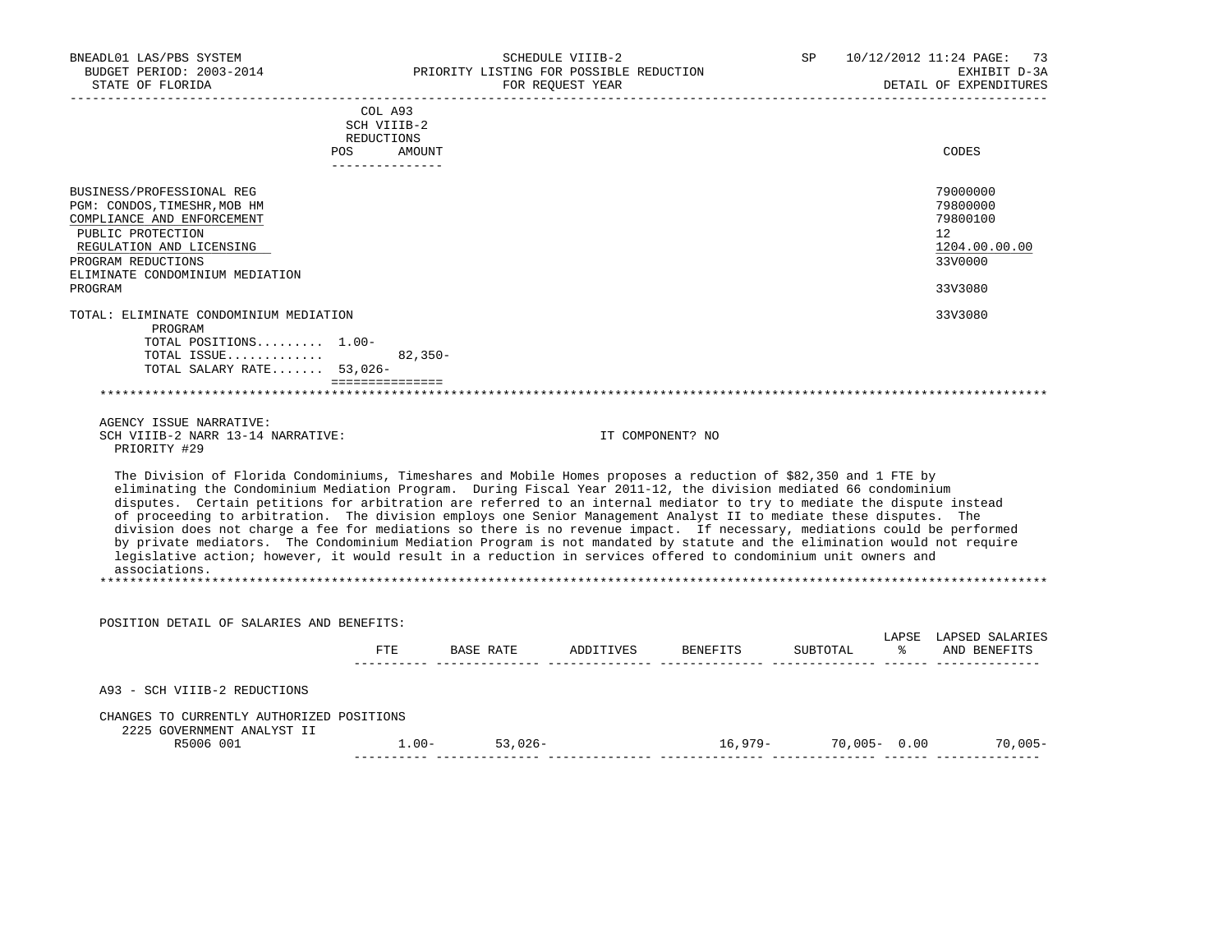| BNEADL01 LAS/PBS SYSTEM<br>BUDGET PERIOD: 2003-2014<br>STATE OF FLORIDA                                                                                                                                                                                                                                                                                                                    |                                                                       | PRIORITY LISTING FOR POSSIBLE REDUCTION | SCHEDULE VIIIB-2<br>FOR REOUEST YEAR |                                     | SP       |               | 10/12/2012 11:24 PAGE:<br>74<br>EXHIBIT D-3A<br>DETAIL OF EXPENDITURES        |
|--------------------------------------------------------------------------------------------------------------------------------------------------------------------------------------------------------------------------------------------------------------------------------------------------------------------------------------------------------------------------------------------|-----------------------------------------------------------------------|-----------------------------------------|--------------------------------------|-------------------------------------|----------|---------------|-------------------------------------------------------------------------------|
|                                                                                                                                                                                                                                                                                                                                                                                            | COL A93<br>SCH VIIIB-2<br>REDUCTIONS<br>POS AMOUNT<br>_______________ |                                         |                                      |                                     |          |               | CODES                                                                         |
| BUSINESS/PROFESSIONAL REG<br>PGM: CONDOS, TIMESHR, MOB HM<br>COMPLIANCE AND ENFORCEMENT<br>PUBLIC PROTECTION<br>REGULATION AND LICENSING<br>PROGRAM REDUCTIONS<br>ELIMINATE CONDOMINIUM MEDIATION<br>PROGRAM                                                                                                                                                                               |                                                                       |                                         |                                      |                                     |          |               | 79000000<br>79800000<br>79800100<br>12<br>1204.00.00.00<br>33V0000<br>33V3080 |
| POSITION DETAIL OF SALARIES AND BENEFITS:                                                                                                                                                                                                                                                                                                                                                  |                                                                       |                                         |                                      |                                     |          |               | LAPSE LAPSED SALARIES                                                         |
|                                                                                                                                                                                                                                                                                                                                                                                            |                                                                       |                                         |                                      | FTE BASE RATE ADDITIVES BENEFITS    | SUBTOTAL | $\frac{5}{6}$ | AND BENEFITS                                                                  |
| A93 - SCH VIIIB-2 REDUCTIONS                                                                                                                                                                                                                                                                                                                                                               |                                                                       |                                         |                                      |                                     |          |               |                                                                               |
| CHANGES TO CURRENTLY AUTHORIZED POSITIONS                                                                                                                                                                                                                                                                                                                                                  |                                                                       |                                         |                                      |                                     |          |               |                                                                               |
| TOTALS FOR ISSUE BY FUND<br>2289 FL CONDO/TIMESHARE/MH TF                                                                                                                                                                                                                                                                                                                                  |                                                                       |                                         |                                      |                                     |          |               | $70,005-$<br>______________                                                   |
|                                                                                                                                                                                                                                                                                                                                                                                            |                                                                       |                                         |                                      | $1.00 - 53,026 - 16,979 - 70,005 -$ |          |               | 70,005-<br>==============                                                     |
|                                                                                                                                                                                                                                                                                                                                                                                            |                                                                       |                                         |                                      |                                     |          |               |                                                                               |
| STATE FUNDING REDUCTIONS<br>REDUCE EXPENSE EXPENDITURES IN THE<br>DIVISION OF FLORIDA CONDOMINIUMS,                                                                                                                                                                                                                                                                                        |                                                                       |                                         |                                      |                                     |          |               | 3300000                                                                       |
| TIMESHARES, AND MOBILE HOMES -<br>EXPENDITURE REVIEW SAVINGS<br><b>EXPENSES</b>                                                                                                                                                                                                                                                                                                            |                                                                       |                                         |                                      |                                     |          |               | 3300860<br>040000                                                             |
| FL CONDO/TIMESHARE/MH TF -STATE 48,344-                                                                                                                                                                                                                                                                                                                                                    |                                                                       |                                         |                                      |                                     |          |               | 2289 1                                                                        |
| *************************************                                                                                                                                                                                                                                                                                                                                                      | ________________                                                      |                                         |                                      |                                     |          |               |                                                                               |
| AGENCY ISSUE NARRATIVE:<br>SCH VIIIB-2 NARR 13-14 NARRATIVE:<br>PRIORITY #13                                                                                                                                                                                                                                                                                                               |                                                                       |                                         |                                      | IT COMPONENT? NO                    |          |               |                                                                               |
| The Division of Florida Condominiums, Timeshares, and Mobile Homes proposes a reduction of \$48,344 in the Expenses<br>appropriation category due to a reduction in travel. A reduction in this category would have the least potential impact<br>on the Florida Condominiums, Timeshares and Mobile Homes budget categories while enabling the division to continue its<br>core functions |                                                                       |                                         |                                      |                                     |          |               |                                                                               |

\*\*\*\*\*\*\*\*\*\*\*\*\*\*\*\*\*\*\*\*\*\*\*\*\*\*\*\*\*\*\*\*\*\*\*\*\*\*\*\*\*\*\*\*\*\*\*\*\*\*\*\*\*\*\*\*\*\*\*\*\*\*\*\*\*\*\*\*\*\*\*\*\*\*\*\*\*\*\*\*\*\*\*\*\*\*\*\*\*\*\*\*\*\*\*\*\*\*\*\*\*\*\*\*\*\*\*\*\*\*\*\*\*\*\*\*\*\*\*\*\*\*\*\*\*\*\*